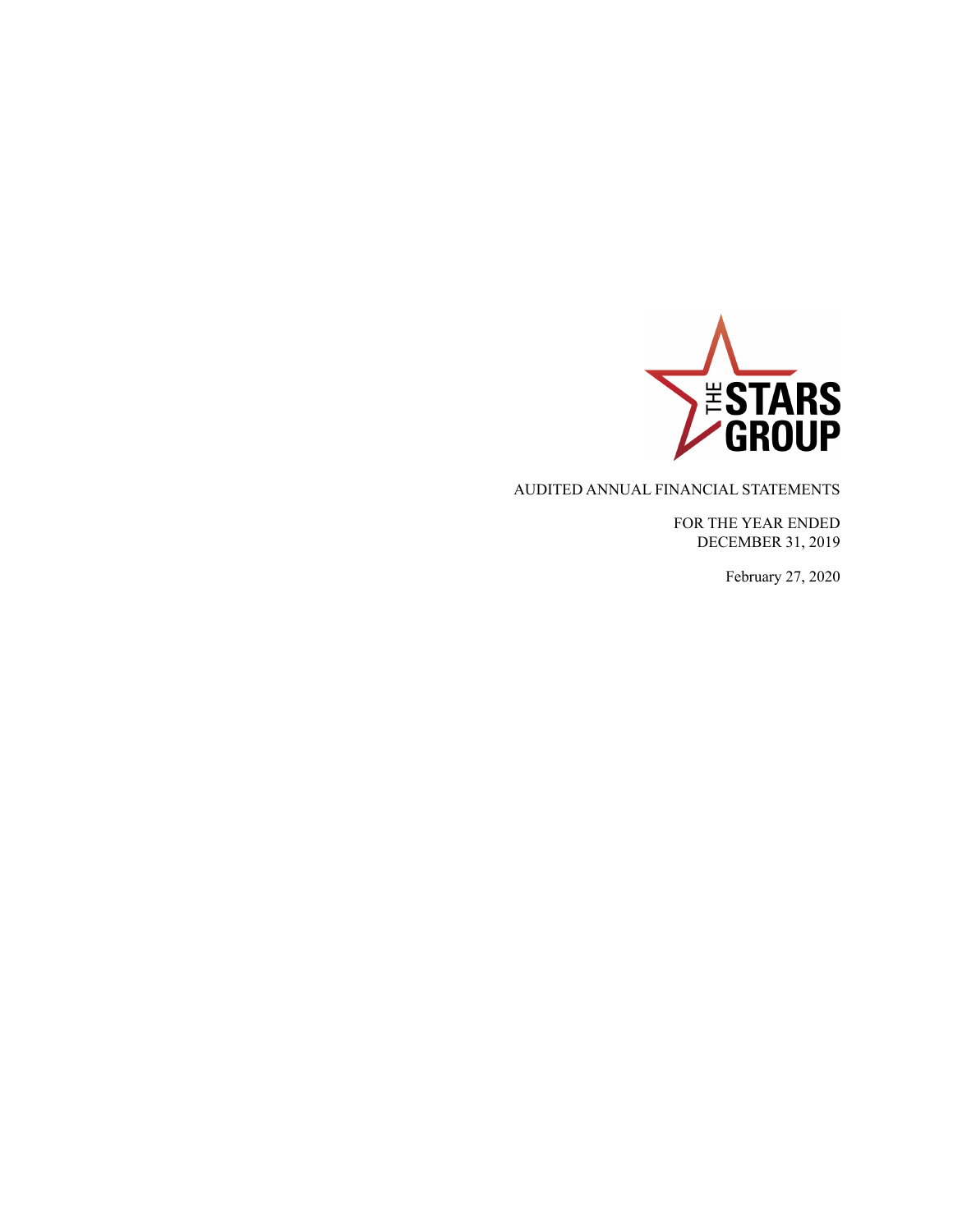# **TABLE OF CONTENTS**

|     | $\overline{3}$   |
|-----|------------------|
|     |                  |
|     | $\overline{8}$   |
|     | $\overline{9}$   |
|     | 10               |
|     | $\overline{11}$  |
|     | $\overline{12}$  |
|     |                  |
| 1.  | <u>13</u>        |
| 2.  | 13               |
| 3.  | 30               |
| 4.  | $\underline{31}$ |
| 5.  | 33               |
| 6.  | $\overline{34}$  |
| 7.  | $\frac{34}{5}$   |
| 8.  | 39               |
| 9.  | 40               |
| 10. | $\frac{42}{1}$   |
|     | 43               |
|     | 45               |
|     | 47               |
|     | 48               |
|     | 48               |
|     | 49               |
|     | 50               |
|     | $\frac{53}{2}$   |
|     | <u>53</u>        |
|     | 56               |
|     | $\frac{57}{2}$   |
|     | $\frac{57}{5}$   |
|     | <u>58</u>        |
|     | 59               |
|     | 61               |
|     | 64               |
| 27. | 66               |
|     | 67               |
|     | 68               |
|     | 72               |
|     | $\frac{72}{1}$   |
|     | 72               |
|     |                  |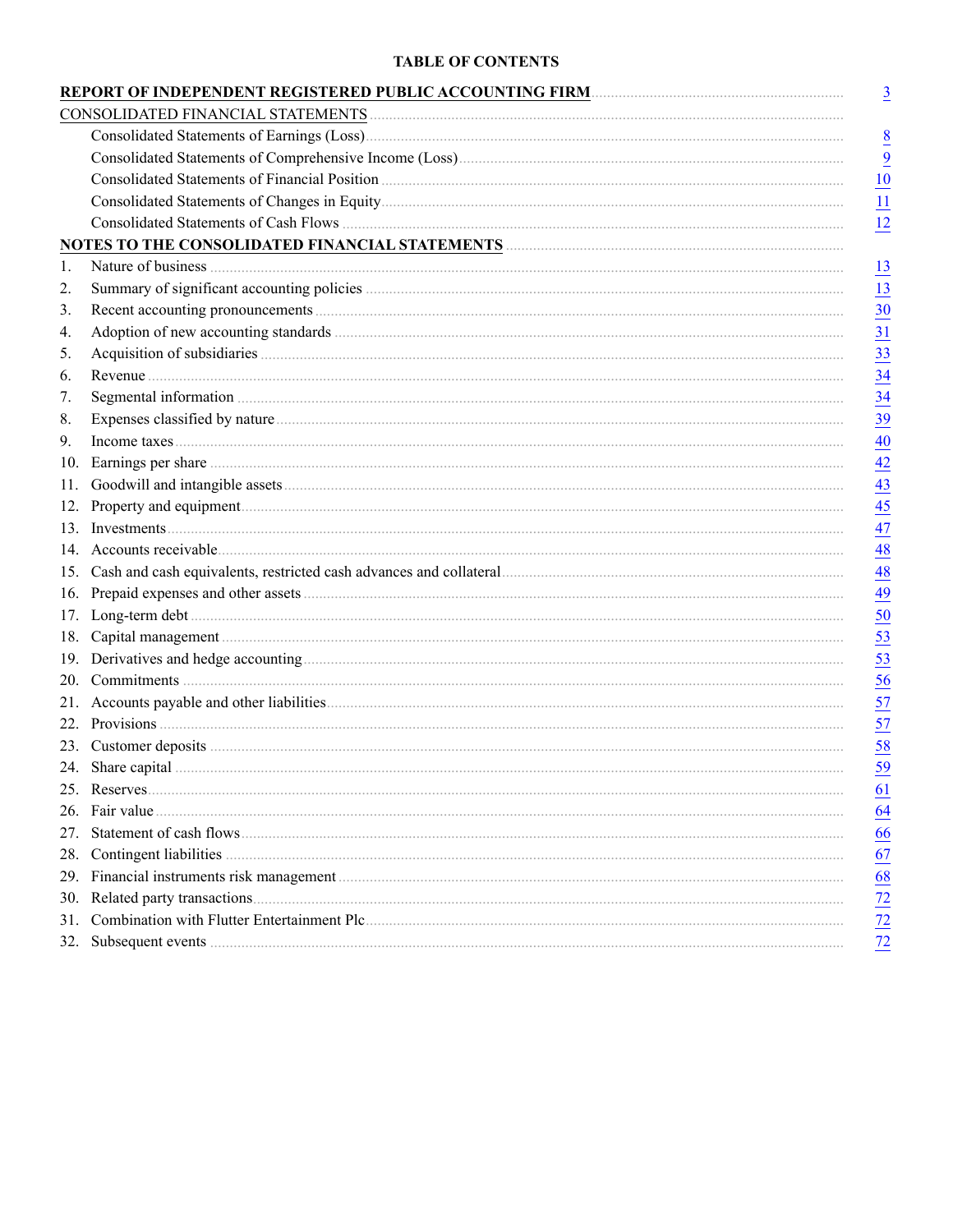# <span id="page-2-0"></span>Deloitte.

Deloitte LLP Hill House 1 Little New Street London EC4A 3TR

Phone: +44 (0)20 7936 3000 Fax: +44 (0)20 7583 0112 www.deloitte.co.uk

# **REPORT OF INDEPENDENT REGISTERED PUBLIC ACCOUNTING FIRM**

To the shareholders and the Board of Directors of The Stars Group Inc.

# **Opinion on the Financial Statements**

We have audited the accompanying consolidated statement of financial position of The Stars Group Inc. and subsidiaries (the "Company") as of December 31, 2019 and 2018, the related consolidated statements of earnings (loss), comprehensive income (loss), changes in equity, and cash flows, for each of the two years in the period ended December 31, 2019, and the related notes (collectively referred to as the "financial statements"). In our opinion, the financial statements present fairly, in all material respects, the financial position of the Company as of December 31, 2019 and 2018, and the results of its operations and its cash flows for each of the two years in the period ended December 31, 2019, in conformity with International Financial Reporting Standards as issued by the International Accounting Standards Board.

We have also audited, in accordance with the standards of the Public Company Accounting Oversight Board (United States) (PCAOB), the Company's internal control over financial reporting as of December 31, 2019, based on criteria established in Internal Control - Integrated Framework (2013) issued by the Committee of Sponsoring Organizations of the Treadway Commission and our report dated February 27, 2020 expressed an adverse opinion on the Company's internal control over financial reporting material weaknesses.

# **Change in Accounting Principle**

As discussed in Note 4 to the financial statements, effective January 1, 2019, the Company adopted IFRS 16, Leases, using the modified retrospective approach.

# **Basis for Opinion**

These financial statements are the responsibility of the Company's management. Our responsibility is to express an opinion on the Company's financial statements based on our audits. We are a public accounting firm registered with the PCAOB and are required to be independent with respect to the Company in accordance with the U.S. federal securities laws and the applicable rules and regulations of the Securities and Exchange Commission and the PCAOB.

We conducted our audits in accordance with the standards of the PCAOB. Those standards require that we plan and perform the audit to obtain reasonable assurance about whether the financial statements are free of material misstatement, whether due to error or fraud. Our audits included performing procedures to assess the risks of material misstatement of the financial statements, whether due to error or fraud, and performing procedures that respond to those risks. Such procedures included examining, on a test basis, evidence regarding the amounts and disclosures in the financial statements. Our audits also included evaluating the accounting principles used and significant estimates made by management, as well as evaluating the overall presentation of the financial statements. We believe that our audits provide a reasonable basis for our opinion.

# **Critical Audit Matters**

The critical audit matters communicated below are matters arising from the current-period audit of the financial statements that were communicated or required to be communicated to the audit committee and that (1) relate to accounts or disclosures that are material to the financial statements and (2) involved our especially challenging, subjective, or complex judgments. The communication of critical audit matters does not alter in any way our opinion on the financial statements, taken as a whole, and we are not, by communicating the critical audit matters below, providing separate opinions on the critical audit matters or on the accounts or disclosures to which they relate.

Deloitte LLP is a limited liability partnership registered in England and Wales with registered number OC303675 and its registered office at 1 New Street Square, London, EC4A 3HQ, United Kingdom.

Deloitte LLP is the United Kingdom affiliate of Deloitte NSE LLP, a member firm of Deloitte Touche Tohmatsu Limited, a UK private company limited by guarantee ("DTTL"). DTTL and each of its<br>member firms are legally separat

<sup>© 2020</sup> Deloitte LLP. All rights reserved.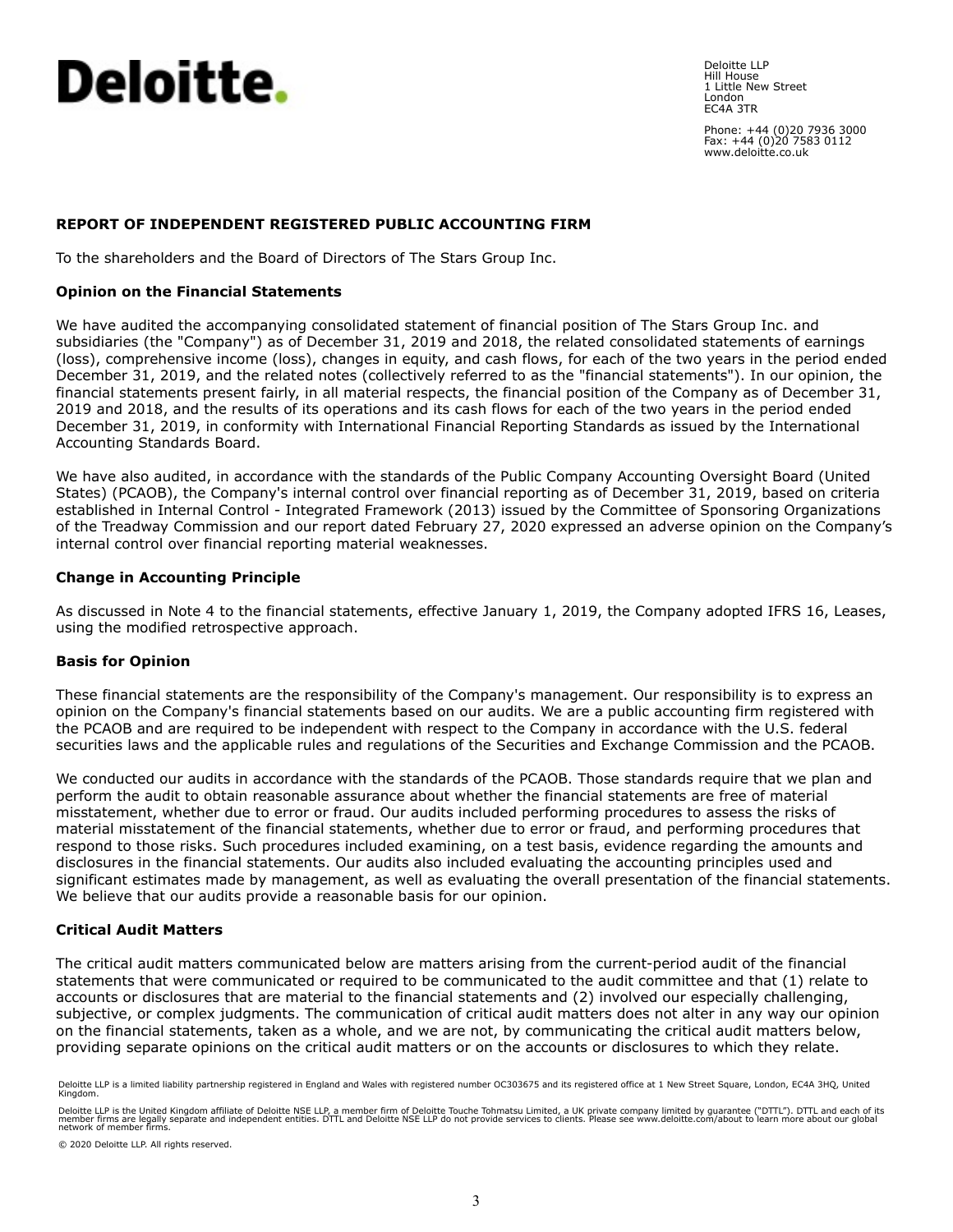## **Goodwill impairment for UK and Australia - Refer to Notes 2, 5 and 11 of the 2019 financial statements**

## *Critical Audit Matter Description*

The Company's evaluation of goodwill for impairment involves the comparison of the fair value of each cash generating unit or group of cash generating units to its carrying value. The Company used discounted cash flow models to estimate recoverable amount, which requires management to make significant estimates and assumptions related to discount rates and forecasts of future revenues and EBITDA. Changes in these assumptions could have a significant impact on determination of recoverable amount which could lead to an impairment charge. The consolidated goodwill balance was \$5.3 billion as of December 31, 2019, of which \$2.4 billion was allocated to the United Kingdom, and \$0.1 billion was allocated to Australia. The recoverable amount exceeded the carrying value of the UK and Australia as of the measurement date and, therefore, no impairment was recognized, see note 11 for further detail.

The headroom when comparing the recoverable amount to the carrying value of the assets in the UK and Australia cash generating unit or group of cash generating units is sensitive to forecast revenue and EBITDA and the discount rate. Given the significant judgments made by management to estimate the recoverable amount of the UK and Australia cash generating unit or group of cash generating units, performing audit procedures to evaluate the reasonableness of these estimates and assumptions required a high degree of auditor judgment and an increased extent of effort, including the need to involve our fair value specialists.

## *How the Critical Audit Matter is Addressed in the Audit*

Our audit procedures related to the discount rate and forecasts of future revenue and EBITDA used by management to estimate the recoverable amount of the UK and Australia cash generating unit or group of cash generating units, and included among others:

- We tested the internal controls over management's goodwill impairment evaluation, including those over the determination of the recoverable amount of the UK and Australia cash generating unit or group of cash generating units, such as controls related to management's selection of the discount rate and forecasts of future revenue and EBITDA.
- We evaluated the reasonableness of management's revenue and EBITDA forecasts by comparing the forecasts to:
	- Forecast information included in the Company's press releases as well as analysts and industry reports.
	- Internal communications to management and the Board of Directors.
	- Historical revenues and EBITDA margins.
- With the assistance of our fair value specialists, we evaluated the reasonableness of the discount rates by developing a range of independent estimates and comparing those to the discount rate selected by management.

## **Embedded Derivatives - Valuation of Financial instruments using unobservable data - Refer to Notes 2, 19 and 26 to the financial statements**

# *Critical Audit Matter Description*

The Company's valuation of the embedded derivatives identified within the senior notes which require bifurcation and valuation uses unobservable inputs being implied credit spreads and volatility. This unobservable input is required in the valuation of the embedded derivative relating to the redemption option on the senior notes. The valuation requires management to use significant judgement and estimation in determining the implied credit spread and volatility inputs. Changes in these inputs could have a significant impact on the valuation. The fair value of the bifurcated embedded derivative at inception was an asset of \$17.7m and was re-measured to an asset of \$109.9m as at December 31, 2019 (\$11.6m asset as at December 31, 2018).

Given the sensitivity of the valuation to changes in the implied credit spread and volatility inputs utilized in its determination, auditing this management estimate and judgement involved significant auditor subjectivity.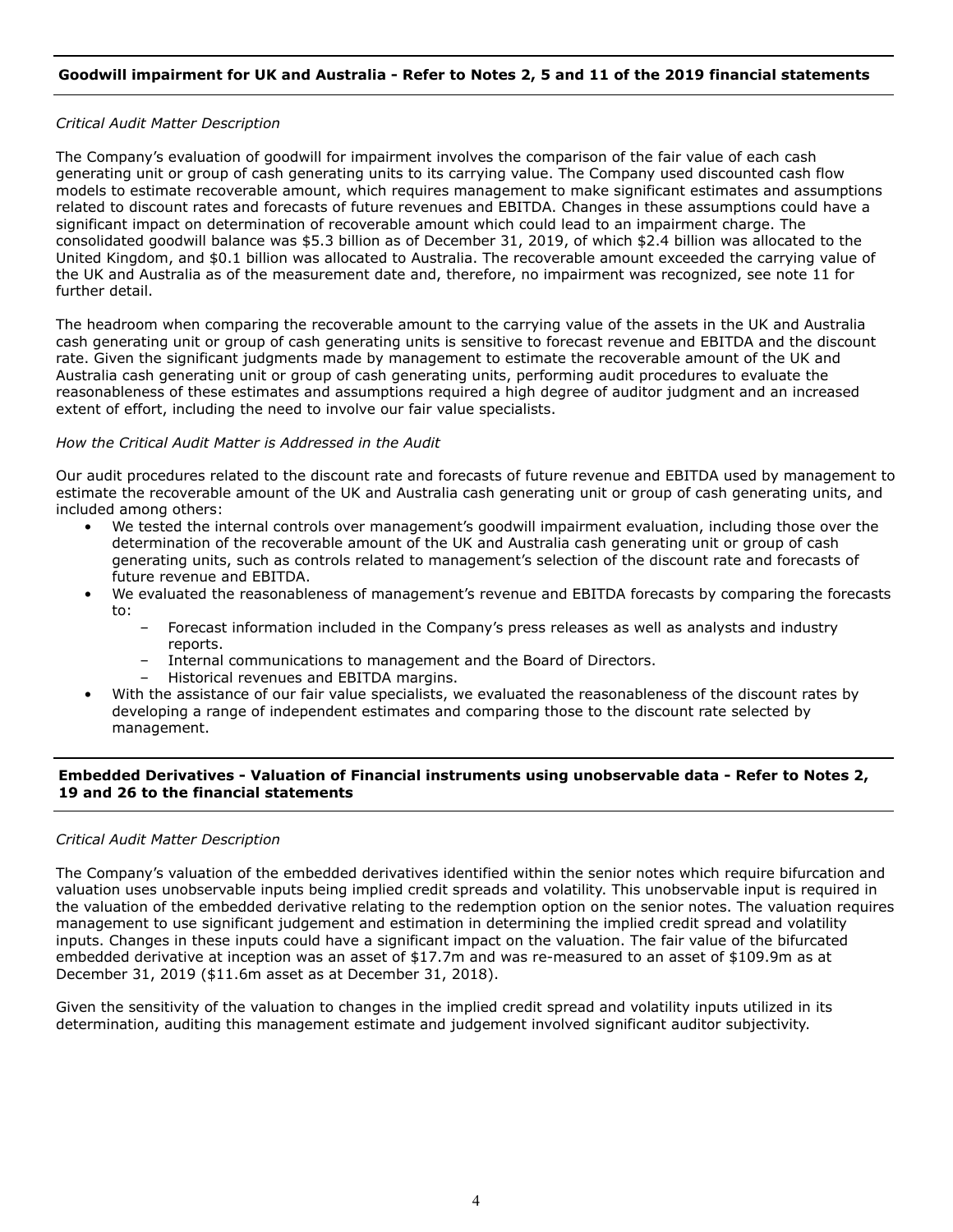# *How the Critical Audit Matter Was Addressed in the Audit*

Our audit procedures included among others:

- We tested the internal controls over management's determination of the unobservable inputs used in the valuation.
- With the assistance of our financial instruments specialists, we evaluated the reasonableness of the implied credit spreads and volatility utilised in the valuation by recalculating the value of the embedded derivatives using independent inputs.

# **Kentucky Litigation - Contingent Liabilities - Refer to Note 28 to the financial statements**

## *Critical Audit Matter Description*

With regards to the \$870 million lawsuit filed against the Company by the Commonwealth of Kentucky, the Company has determined that it is not "probable", defined by IFRS as more likely than not to succeed, that the Commonwealth's appeal will be successful. However, the Company has determined that it is possible a settlement could be reached, and as such has concluded there is a contingent liability. This determination involved significant judgement as to the future outcome of the case.

Given the magnitude of the lawsuit filed against the Company and the judgement applied in determining its likelihood of success and the resulting accounting thereof, auditing this management judgement involved significant auditor subjectivity.

## *How the Critical Audit Matter Was Addressed in the Audit*

Our audit procedures included the following, among others:

- We tested the internal controls over the management's determination of the likelihood of the Commonwealth's appeal being "probable" and the resulting accounting for this lawsuit.
- We enquired of internal legal counsel as to the likelihood of the Commonwealth's appeal being "probable".
- We obtained evidence from external counsel as to the likelihood of the Commonwealth's appeal being "probable".
- We considered whether there were any matters that might impair the external counsel's objectivity.

/s/ Deloitte LLP

London, United Kingdom

February 27, 2020

We have served as the Company's auditor since 2015.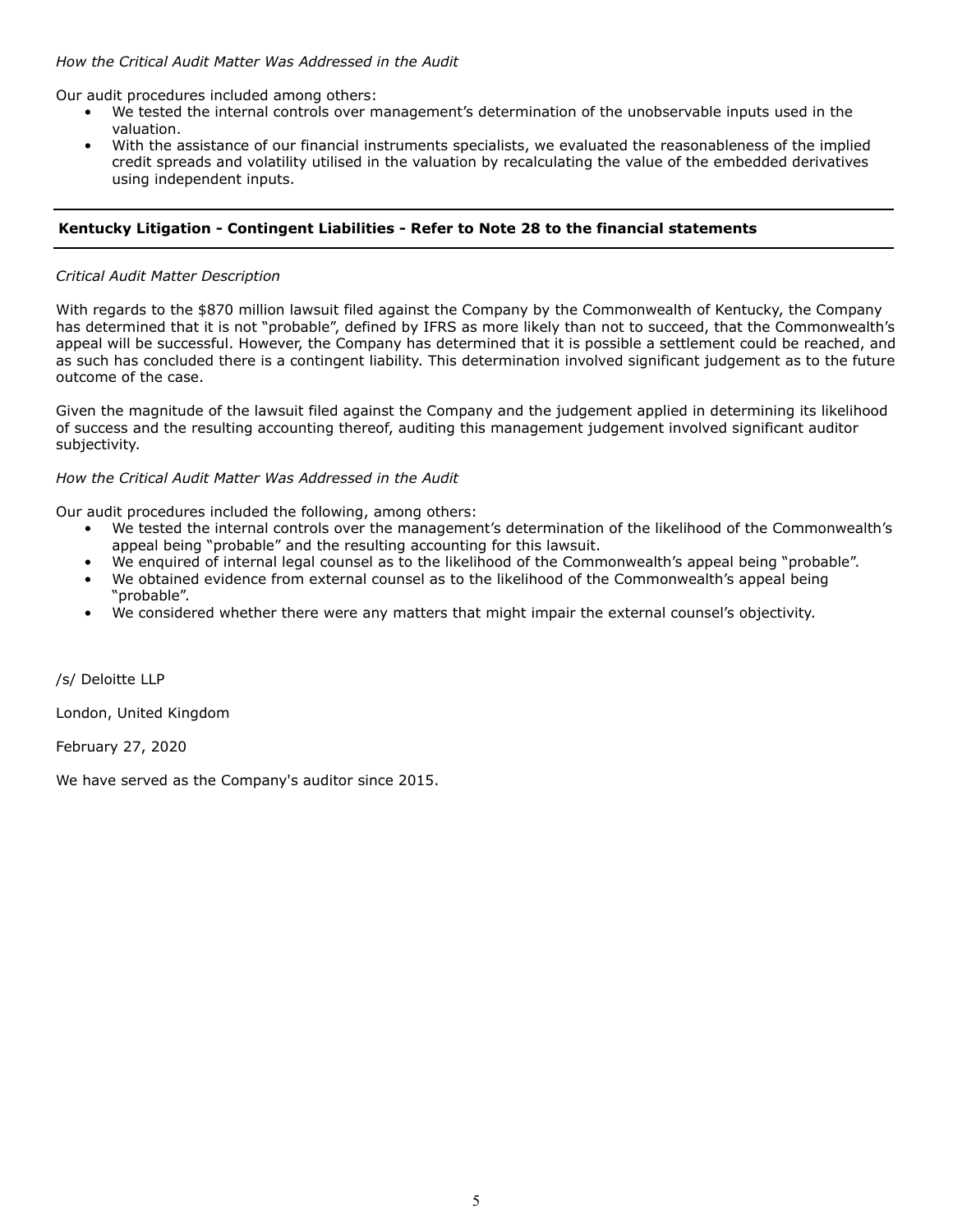# Deloitte.

Deloitte LLP Hill House 1 Little New Street London EC4A 3TR

Phone: +44 (0)20 7936 3000 Fax: +44 (0)20 7583 0112 www.deloitte.co.uk

# **REPORT OF INDEPENDENT REGISTERED PUBLIC ACCOUNTING FIRM**

To the shareholders and the Board of Directors of The Stars Group Inc.

# **Opinion on Internal Control over Financial Reporting**

We have audited the internal control over financial reporting of The Stars Group Inc. and subsidiaries (the "Company") as of December 31, 2019, based on criteria established in *Internal Control - Integrated Framework (2013)* issued by the Committee of Sponsoring Organizations of the Treadway Commission (COSO). In our opinion, because of the effect of the material weaknesses identified below on the achievement of the objectives of the control criteria, the Company has not maintained effective internal control over financial reporting as of December 31, 2019, based on criteria established in *Internal Control - Integrated Framework (2013)* issued by COSO.

We have also audited, in accordance with the standards of the Public Company Accounting Oversight Board (United States) (PCAOB), the consolidated financial statements as of and for the year ended December 31, 2019, of the Company and our report dated February 27, 2020, expressed an unqualified opinion on those financial statements and included an explanatory paragraph regarding the Company's change in accounting principle due to the adoption of IFRS 16, *Leases*.

# **Basis for Opinion**

The Company's management is responsible for maintaining effective internal control over financial reporting and for its assessment of the effectiveness of internal control over financial reporting, included in the accompanying Management's Annual Report on Internal Control Over Financial Reporting. Our responsibility is to express an opinion on the Company's internal control over financial reporting based on our audit. We are a public accounting firm registered with the PCAOB and are required to be independent with respect to the Company in accordance with the U.S. federal securities laws and the applicable rules and regulations of the Securities and Exchange Commission and the PCAOB.

We conducted our audit in accordance with the standards of the PCAOB. Those standards require that we plan and perform the audit to obtain reasonable assurance about whether effective internal control over financial reporting was maintained in all material respects. Our audit included obtaining an understanding of internal control over financial reporting, assessing the risk that a material weakness exists, testing and evaluating the design and operating effectiveness of internal control based on the assessed risk, and performing such other procedures as we considered necessary in the circumstances. We believe that our audit provides a reasonable basis for our opinion.

# **Definition and Limitations of Internal Control over Financial Reporting**

A company's internal control over financial reporting is a process designed to provide reasonable assurance regarding the reliability of financial reporting and the preparation of financial statements for external purposes in accordance with generally accepted accounting principles. A company's internal control over financial reporting includes those policies and procedures that (1) pertain to the maintenance of records that, in reasonable detail, accurately and fairly reflect the transactions and dispositions of the assets of the company; (2) provide reasonable assurance that transactions are recorded as necessary to permit preparation of financial statements in accordance with generally accepted accounting principles, and that receipts and expenditures of the company are being made only in accordance with authorizations of management and directors of the company; and (3) provide reasonable assurance regarding prevention or timely detection of unauthorized acquisition, use, or disposition of the company's assets that could have a material effect on the financial statements.

Deloitte LLP is a limited liability partnership registered in England and Wales with registered number OC303675 and its registered office at 1 New Street Square, London, EC4A 3HQ, United Kingdom.

Deloitte LLP is the United Kingdom affiliate of Deloitte NSE LLP, a member firm of Deloitte Touche Tohmatsu Limited, a UK private company limited by guarantee ("DTTL"). DTTL and each of its<br>member firms are legally separat

<sup>© 2020</sup> Deloitte LLP. All rights reserved.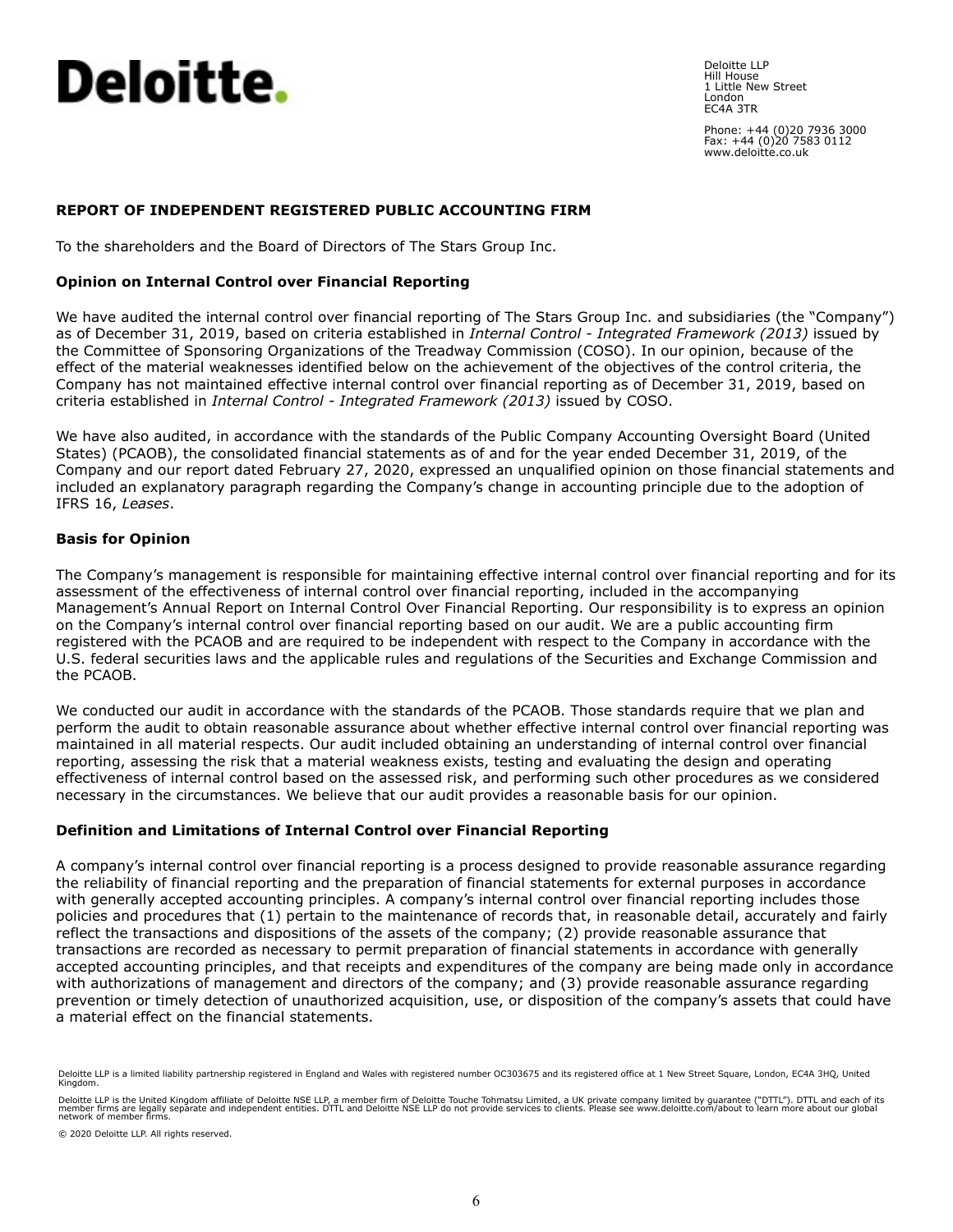Because of its inherent limitations, internal control over financial reporting may not prevent or detect misstatements. Also, projections of any evaluation of effectiveness to future periods are subject to the risk that controls may become inadequate because of changes in conditions, or that the degree of compliance with the policies or procedures may deteriorate.

## **Material Weaknesses**

A material weakness is a deficiency, or a combination of deficiencies, in internal control over financial reporting, such that there is a reasonable possibility that a material misstatement of the company's annual or interim financial statements will not be prevented or detected on a timely basis. The following material weaknesses have been identified and included in management's assessment: i) information technology controls and business process controls at BetEasy; and ii) recording of an arrangement for the provision of pricing services at BetEasy. These material weaknesses were considered in determining the nature, timing, and extent of audit tests applied in our audit of the consolidated financial statements as of and for the year ended December 31, 2019, of the Company, and this report does not affect our report on such financial statements.

/s/ Deloitte LLP

London, United Kingdom

February 27, 2020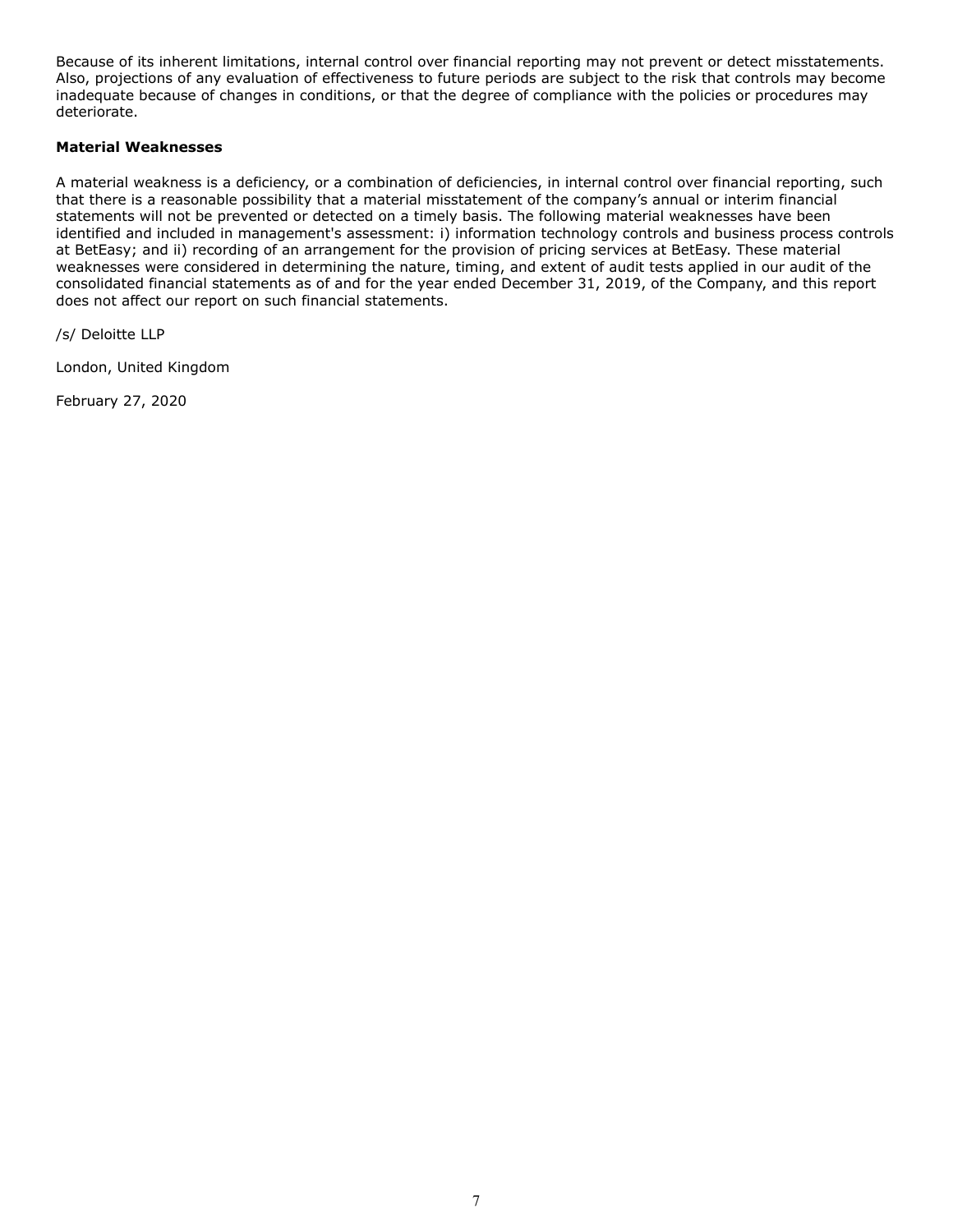# **CONSOLIDATED FINANCIAL STATEMENTS**

# <span id="page-7-0"></span>**CONSOLIDATED STATEMENTS OF EARNINGS (LOSS)**

|                                                                                                   |             | <b>Year Ended December 31,</b> |            |
|---------------------------------------------------------------------------------------------------|-------------|--------------------------------|------------|
| In thousands of U.S. Dollars (except per share and share amounts)                                 | <b>Note</b> | 2019                           | $2018 +$ * |
| Revenue                                                                                           | 6,7         | 2,528,448                      | 2,029,238  |
| Cost of revenue (excluding depreciation and amortization)                                         | 8           | (693,062)                      | (459, 164) |
| Gross profit (excluding depreciation and amortization)                                            |             | 1,835,386                      | 1,570,074  |
| General and administrative                                                                        | 8           | (1, 155, 440)                  | (976, 992) |
| Sales and marketing                                                                               |             | (360, 662)                     | (292,963)  |
| Research and development                                                                          |             | (55,085)                       | (39,995)   |
| <b>Operating income</b>                                                                           |             | 264,199                        | 260,124    |
| Gain on re-measurement of deferred contingent payment                                             | 8           | 7,371                          | 342        |
| Gain (loss) on re-measurement of Embedded Derivative                                              | 8           | 98,300                         | (6,100)    |
| Unrealized foreign exchange loss on financial instruments associated with<br>financing activities | 8           | (11,320)                       | (7,202)    |
| Other net financing charges                                                                       | 8           | (296, 885)                     | (358, 126) |
| Net financing charges                                                                             |             | (202, 534)                     | (371,086)  |
| Net earnings from associates                                                                      |             |                                | 1,068      |
| Earnings (loss) before income taxes                                                               |             | 61,665                         | (109, 894) |
| Income tax recovery                                                                               | 9           | 197                            | 988        |
| Net earnings (loss)                                                                               |             | 61,862                         | (108,906)  |
| Net earnings (loss) attributable to                                                               |             |                                |            |
| Shareholders of The Stars Group Inc.                                                              |             | 62,822                         | (102, 452) |
| Non-controlling interest                                                                          |             | (960)                          | (6, 454)   |
| Net earnings (loss)                                                                               |             | 61,862                         | (108,906)  |
| Earnings (loss) per Common Share (U.S. dollars)                                                   |             |                                |            |
| <b>Basic</b>                                                                                      | 10          | \$0.22                         | (\$0.49)   |
| Diluted                                                                                           | 10          | \$0.22                         | (\$0.49)   |
| Weighted average Common Shares outstanding (thousands)                                            |             |                                |            |
| <b>Basic</b>                                                                                      | 10          | 282,885                        | 208,270    |
| Diluted                                                                                           | 10          | 284,479                        | 208,270    |

† The Corporation applied IFRS 16, *Leases* ("IFRS 16") from January 1, 2019. Consistent with the transition method chosen by the Corporation, comparative information has not been restated. See note 4.

\* Certain amounts were reclassified in the comparative periods. See note 2.

See accompanying notes.

\_\_\_\_\_\_\_\_\_\_\_\_\_\_\_\_\_\_\_\_\_\_\_\_\_\_\_\_\_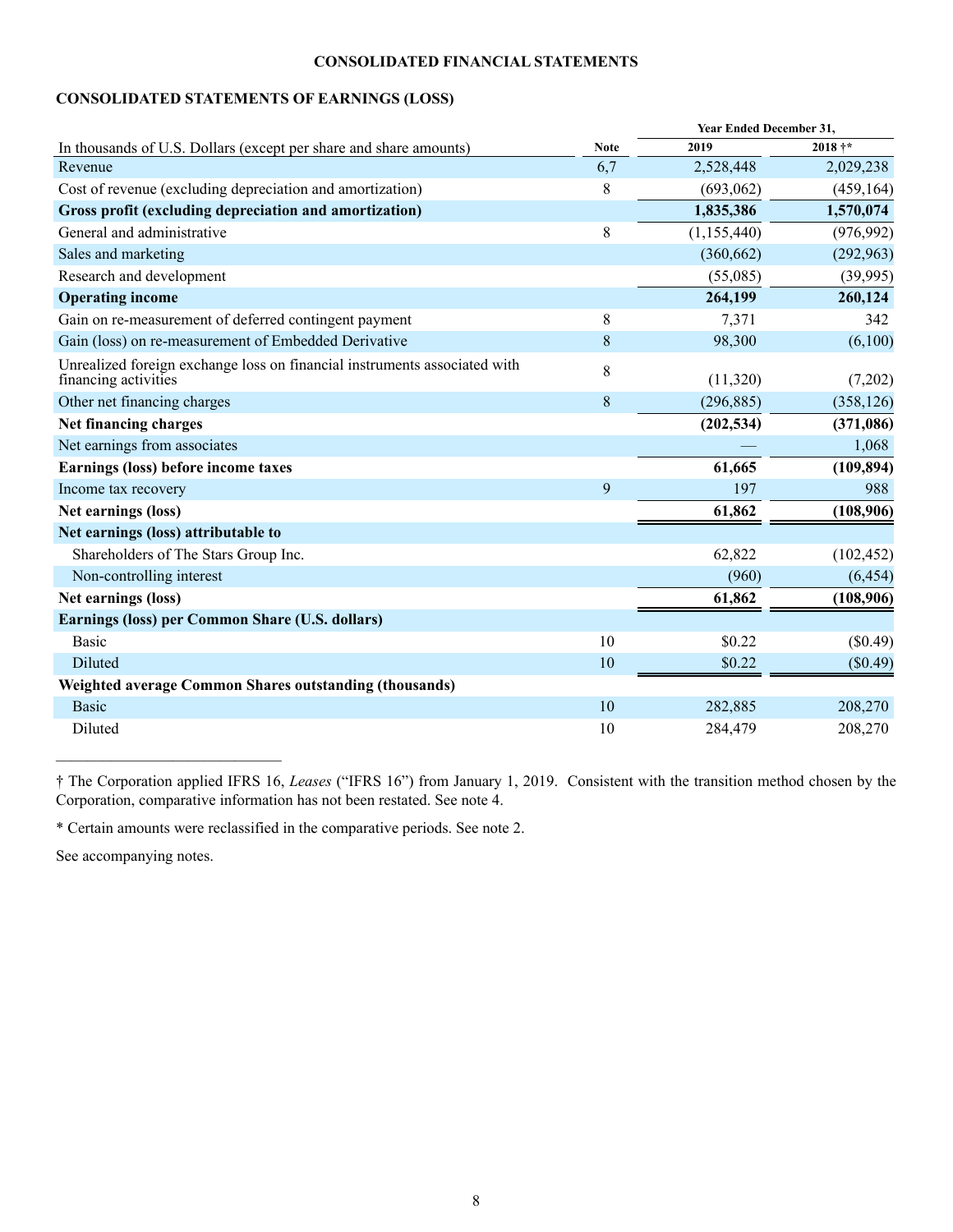# <span id="page-8-0"></span>**CONSOLIDATED STATEMENTS OF COMPREHENSIVE INCOME (LOSS)**

|                                                                                |             | <b>Year Ended December 31,</b> |            |  |
|--------------------------------------------------------------------------------|-------------|--------------------------------|------------|--|
| In thousands of U.S. Dollars                                                   | <b>Note</b> | 2019                           | $2018 +$   |  |
| Net earnings (loss)                                                            |             | 61,862                         | (108,906)  |  |
| Items that are or may be reclassified to net earnings (loss)                   |             |                                |            |  |
| Debt instruments at FVOCI – changes in fair value *                            | 25          | 989                            | (286)      |  |
| Debt instruments at $\text{FVOCI}$ – reclassified to net earnings (loss) *     | 25          | 4                              | (395)      |  |
| Foreign operations – unrealized foreign currency<br>translation differences ** | 25          | 157,347                        | (95,281)   |  |
| Cash flow hedges – effective portion of changes in fair value ***              | 25          | 14,450                         | 41,201     |  |
| Cash flow hedges – reclassified to net earnings (loss) ***                     | 25          | (34,916)                       | (45,271)   |  |
| Other comprehensive income (loss)                                              |             | 137,874                        | (100, 032) |  |
| <b>Total comprehensive income (loss)</b>                                       |             | 199,736                        | (208, 938) |  |
| Total comprehensive income (loss) attributable to:                             |             |                                |            |  |
| Shareholders of The Stars Group Inc.                                           |             | 200,724                        | (200, 553) |  |
| Non-controlling interest                                                       |             | (988)                          | (8,385)    |  |
| <b>Total comprehensive income (loss)</b>                                       |             | 199,736                        | (208, 938) |  |

† The Corporation applied IFRS 16 from January 1, 2019. Consistent with the transition method chosen by the Corporation, comparative information has not been restated. See note 4.

\* For debt instruments measured at fair value through other comprehensive income ("FVOCI"), the amounts are presented net of aggregate income tax recovery of \$0.2 million for the year ended December 31, 2019 (December 31, 2018 - net of income tax recovery of \$0.1 million).

\*\* For unrealized foreign currency translation differences in connection with foreign operations, the amounts are presented net of aggregate income tax of \$26.1 million for the year ended December 31, 2019 (December 31, 2018 - net of income tax of \$nil).

\*\*\* For other comprehensive income in relation to cash flow hedges, the amounts are presented net of aggregate income tax of \$nil for the year ended December 31, 2019 (December 31, 2018 - net of income tax of \$nil).

See accompanying notes.

\_\_\_\_\_\_\_\_\_\_\_\_\_\_\_\_\_\_\_\_\_\_\_\_\_\_\_\_\_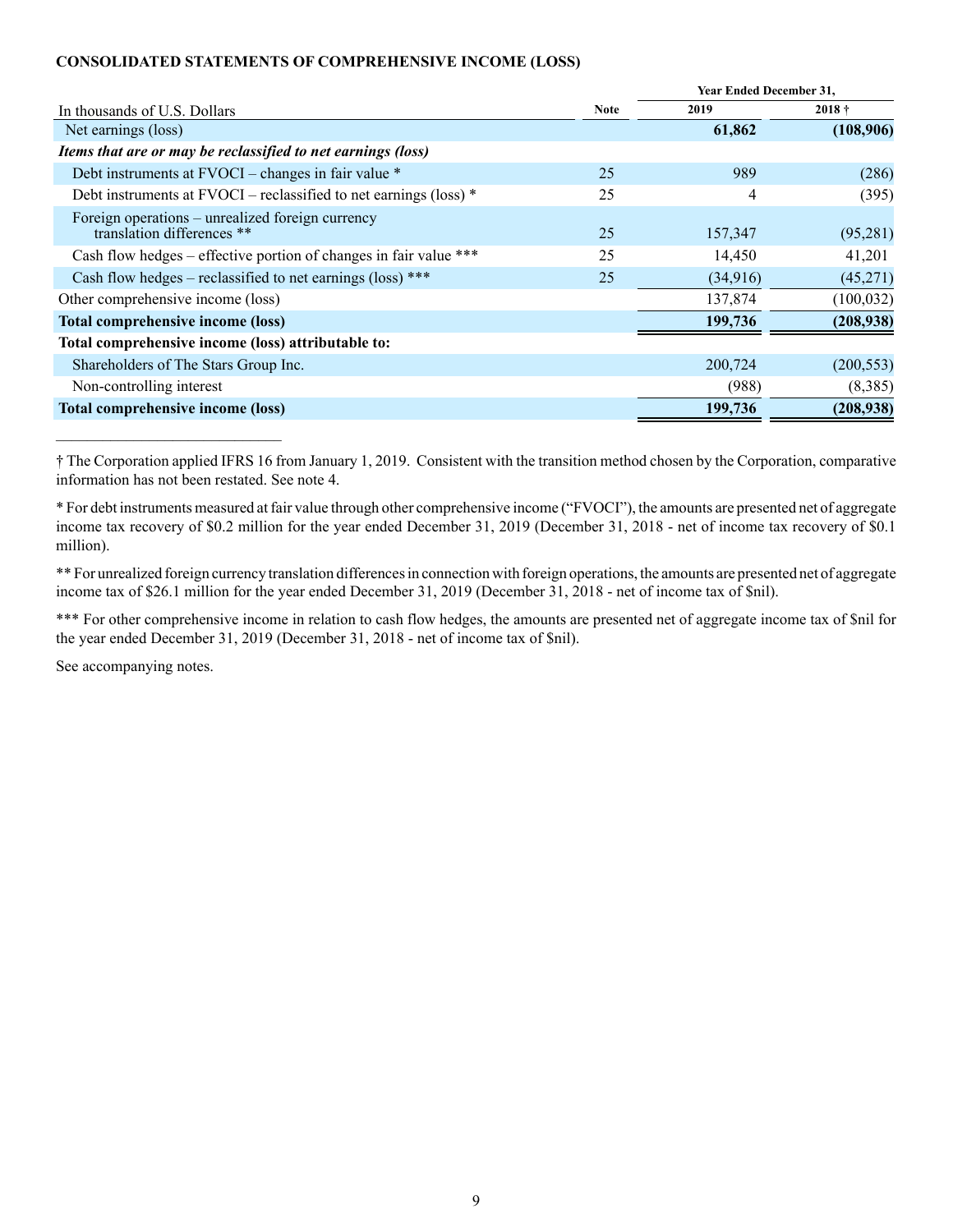# <span id="page-9-0"></span>**CONSOLIDATED STATEMENTS OF FINANCIAL POSITION**

|                                                                 |                          | As at December 31, | As at December 31, |
|-----------------------------------------------------------------|--------------------------|--------------------|--------------------|
| In thousands of U.S. Dollars                                    | <b>Note</b>              | 2019               | $2018 +$           |
| <b>ASSETS</b>                                                   |                          |                    |                    |
| <b>Current assets</b>                                           |                          |                    |                    |
| Cash and cash equivalents – operational                         |                          | 321,008            | 392,853            |
| Cash and cash equivalents – customer deposits                   | 23                       | 300,916            | 328,223            |
| Total cash and cash equivalents                                 |                          | 621,924            | 721,076            |
| Restricted cash advances and collateral                         | 15                       | 6,401              | 10,819             |
| Prepaid expenses and other current assets                       | 16                       | 79,578             | 43,945             |
| Current investments – customer deposits                         | 13,23                    | 109,017            | 103,153            |
| Accounts receivable                                             | 14                       | 111,215            | 136,347            |
| Income tax receivable                                           |                          | 49,504             | 26,085             |
| <b>Total current assets</b>                                     |                          | 977,639            | 1,041,425          |
| <b>Non-current assets</b>                                       |                          |                    |                    |
| Restricted cash advances and collateral                         | 15                       | 10,607             | 10,630             |
| Prepaid expenses and other non-current assets                   | 16                       | 33,482             | 32,760             |
| Non-current accounts receivable                                 | 14                       | 16,765             | 14,906             |
| Property and equipment                                          | 12                       | 139,228            | 85,169             |
| Income tax receivable                                           |                          | 18,556             | 15,611             |
| Deferred income taxes                                           | 9                        | 11,149             | 1,775              |
| Derivatives                                                     | 19                       | 169,158            | 54,583             |
| Intangible assets                                               | 11                       | 4,550,222          | 4,742,699          |
| Goodwill                                                        | 11                       | 5,348,976          | 5,265,980          |
| <b>Total non-current assets</b>                                 |                          | 10,298,143         | 10,224,113         |
| <b>Total assets</b>                                             |                          | 11,275,782         | 11,265,538         |
| <b>LIABILITIES</b>                                              |                          |                    |                    |
| <b>Current liabilities</b>                                      |                          |                    |                    |
| Accounts payable and other liabilities                          | 21                       | 562,731            | 424,007            |
| Customer deposits                                               | 23                       | 409,390            | 423,739            |
|                                                                 | 22                       |                    |                    |
| Current provisions<br>Derivatives                               | 19                       | 64,928             | 39,189             |
|                                                                 |                          | 17,628             | 16,493             |
| Income tax payable                                              |                          | 40,834             | 72,796             |
| Current portion of lease liability                              | $\overline{4}$           | 19,633             |                    |
| Current portion of long-term debt                               | 17                       | 35,750             | 35,750             |
| <b>Total current liabilities</b>                                |                          | 1,150,894          | 1,011,974          |
| <b>Non-current liabilities</b>                                  |                          |                    |                    |
| Lease liability                                                 | $\overline{\mathcal{A}}$ | 35,691             |                    |
| Long-term debt                                                  | 17                       | 4,895,425          | 5,411,208          |
| Long-term provisions                                            | 22                       | 2,885              | 4,002              |
| Derivatives                                                     | 19                       | 95,931             | 6,068              |
| Other long-term liabilities                                     | 21                       | 1,770              | 79,716             |
| Income tax payable                                              |                          | 21,609             | 18,473             |
| Deferred income taxes                                           | 9                        | 552,134            | 580,697            |
| <b>Total non-current liabilities</b>                            |                          | 5,605,445          | 6,100,164          |
| <b>Total liabilities</b>                                        |                          | 6,756,339          | 7,112,138          |
| <b>EQUITY</b>                                                   |                          |                    |                    |
| Share capital                                                   | 24                       | 4,374,150          | 4,116,287          |
| Reserves                                                        | 25                       | (423, 283)         | (469, 629)         |
| Retained earnings                                               |                          | 565,583            | 502,761            |
| Equity attributable to the Shareholders of The Stars Group Inc. |                          | 4,516,450          | 4,149,419          |
| Non-controlling interest                                        |                          | 2,993              | 3,981              |
| <b>Total equity</b>                                             |                          | 4,519,443          | 4,153,400          |
| <b>Total liabilities and equity</b>                             |                          | 11,275,782         | 11,265,538         |

† The Corporation applied IFRS 16 from January 1, 2019. Consistent with the transition method chosen by the Corporation, comparative information has not been restated. See note 4.

See accompanying notes.

Approved and authorized for issue on behalf of the Board on February 27, 2020.

(Signed) *"Divyesh (Dave) Gadhia"*, Director Divyesh (Dave) Gadhia, Executive Chairman of the Board

\_\_\_\_\_\_\_\_\_\_\_\_\_\_\_\_\_\_\_\_\_\_\_\_\_\_

(Signed) *"David Lazzarato"*, Director David Lazzarato, Chairman of the Audit Committee of the Board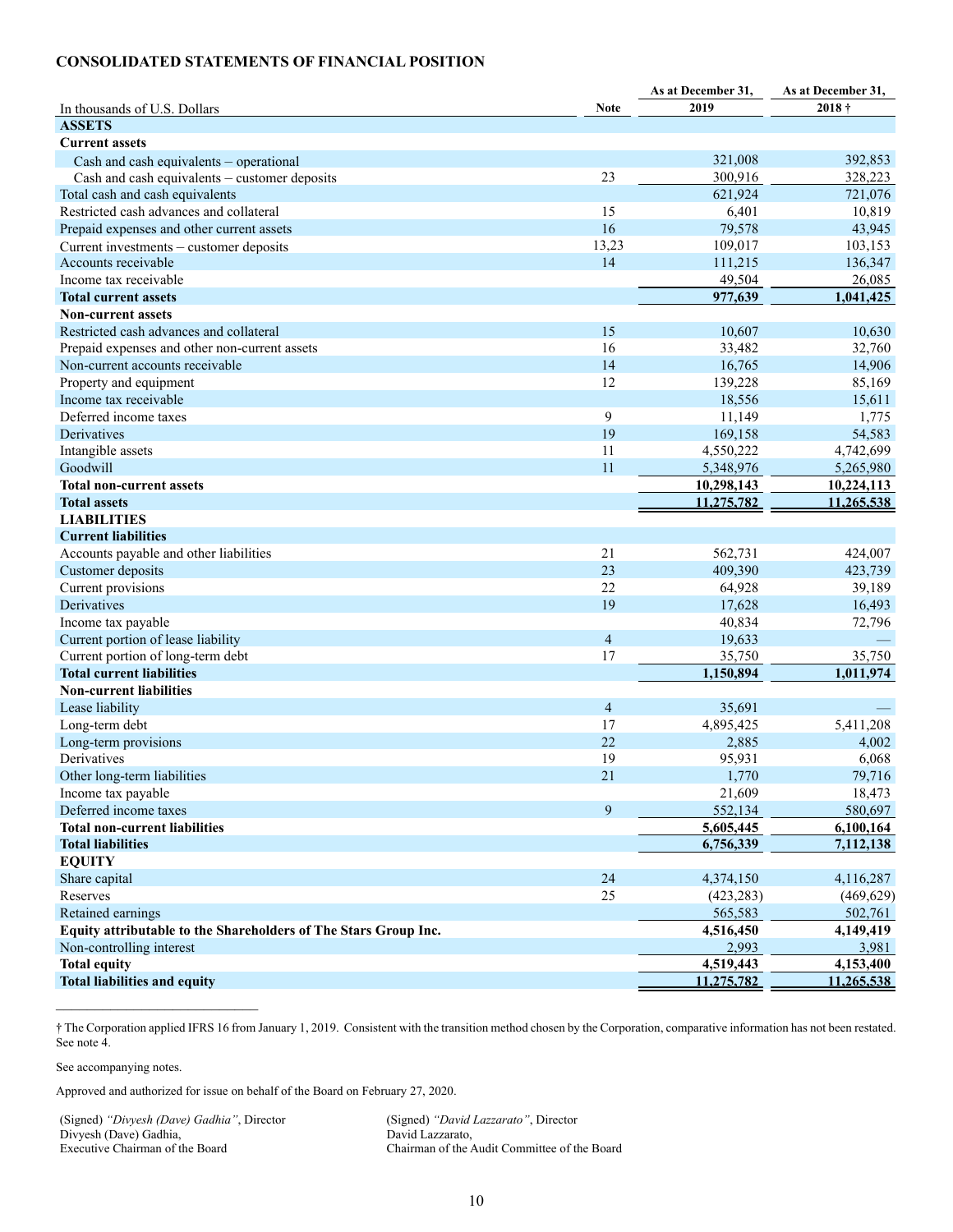# <span id="page-10-0"></span>**CONSOLIDATED STATEMENTS OF CHANGES IN EQUITY**

**Share capital**

For the year ended December 31, 2019 and 2018:

| In thousands of U.S. Dollars, except<br>share numbers                                 | Common<br><b>Shares</b><br>number | Preferred<br><b>Shares</b><br>number | Common<br><b>Shares</b><br>amount | Preferred<br><b>Shares</b><br>amount | <b>Reserves</b><br>(note 25) | <b>Retained</b><br>earnings | <b>Equity</b><br>attributable<br>to the<br><b>Shareholders</b><br>of The Stars<br>Group Inc. | Non-<br>controlling<br>interest | <b>Total</b><br>equity |
|---------------------------------------------------------------------------------------|-----------------------------------|--------------------------------------|-----------------------------------|--------------------------------------|------------------------------|-----------------------------|----------------------------------------------------------------------------------------------|---------------------------------|------------------------|
| Balance – January 1, 2018                                                             | 147,947,874                       | 1,139,249                            | 1,199,834                         | 684,385                              | (142, 127)                   | 605,213                     | 2,347,305                                                                                    | 33                              | 2,347,338              |
| Net loss                                                                              |                                   |                                      |                                   |                                      |                              | (102, 452)                  | (102, 452)                                                                                   | (6, 454)                        | (108,906)              |
| Other comprehensive loss                                                              |                                   |                                      |                                   |                                      | (98, 101)                    | $\qquad \qquad -$           | (98, 101)                                                                                    | (1,931)                         | (100, 032)             |
| Total comprehensive loss                                                              |                                   |                                      |                                   |                                      | (98, 101)                    | (102, 452)                  | (200, 553)                                                                                   | (8,385)                         | (208, 938)             |
| Issue of Common Shares in relation<br>to stock options and equity awards<br>(note 24) | 1,791,860                         |                                      | 38,048                            |                                      | (6,982)                      |                             | 31,066                                                                                       |                                 | 31,066                 |
| Conversion of Preferred Shares to<br>Common Shares (note 24)                          | 60,013,510                        | (1,139,249)                          | 684,385                           | (684, 385)                           |                              |                             |                                                                                              |                                 |                        |
| Issue of Common Shares in<br>connection with acquired subsidiary<br>(note 24)         | 41,049,398                        |                                      | 1,477,478                         |                                      |                              |                             | 1,477,478                                                                                    |                                 | 1,477,478              |
| Issuance of Common Shares in<br>connection with Equity Offering<br>(note 24)          | 18,875,000                        |                                      | 690,353                           |                                      |                              |                             | 690,353                                                                                      |                                 | 690,353                |
| Issue of Common Shares in<br>connection with market access<br>agreement (note 24)     | 1,076,658                         |                                      | 20,661                            |                                      |                              |                             | 20.661                                                                                       |                                 | 20,661                 |
| Issue of Common Shares in<br>connection with exercised warrants<br>(note 24)          | 2,422,944                         |                                      | 14,688                            |                                      | (14,688)                     |                             |                                                                                              |                                 |                        |
| Stock-based compensation                                                              |                                   |                                      |                                   |                                      | 12,806                       |                             | 12,806                                                                                       |                                 | 12,806                 |
| Reversal of deferred tax on stock-<br>based compensation                              |                                   |                                      |                                   |                                      | (359)                        |                             | (359)                                                                                        |                                 | (359)                  |
| Equity fees                                                                           |                                   |                                      | (5, 413)                          |                                      |                              |                             | (5, 413)                                                                                     |                                 | (5, 413)               |
| Reversal of 2014 deferred tax *                                                       |                                   |                                      | (3,747)                           |                                      |                              |                             | (3,747)                                                                                      |                                 | (3,747)                |
| Acquisition of non-controlling<br>interest in subsidiary                              |                                   |                                      |                                   |                                      | (220, 178)                   | —                           | (220, 178)                                                                                   | 12,333                          | (207, 845)             |
| <b>Balance - December 31, 2018 †</b>                                                  | 273, 177, 244                     |                                      | 4,116,287                         |                                      | (469, 629)                   | 502,761                     | 4,149,419                                                                                    | 3,981                           | 4,153,400              |
|                                                                                       |                                   |                                      |                                   |                                      |                              |                             |                                                                                              |                                 |                        |
| Balance - January 1, 2019                                                             | 273, 177, 244                     |                                      | 4,116,287                         |                                      | (469, 629)                   | 502,761                     | 4,149,419                                                                                    | 3,981                           | 4,153,400              |
| Net earnings (loss)                                                                   |                                   |                                      |                                   |                                      |                              | 62,822                      | 62,822                                                                                       | (960)                           | 61,862                 |
| Other comprehensive income (loss)                                                     |                                   |                                      |                                   | $\qquad \qquad$                      | 137,902                      |                             | 137,902                                                                                      | (28)                            | 137,874                |
| Total comprehensive income (loss)                                                     |                                   |                                      |                                   |                                      | 137,902                      | 62,822                      | 200,724                                                                                      | (988)                           | 199,736                |
| Issue of Common Shares in relation<br>to stock options and equity awards<br>(note 24) | 819,525                           |                                      | 16,702                            |                                      | (4, 543)                     |                             | 12,159                                                                                       |                                 | 12,159                 |
| Stock-based compensation                                                              |                                   |                                      |                                   |                                      | 18,842                       |                             | 18,842                                                                                       |                                 | 18,842                 |
| Issue of Common Shares to FOX<br>(note 24)                                            | 14,352,331                        |                                      | 235,963                           |                                      |                              |                             | 235,963                                                                                      |                                 | 235,963                |
| Issue of Common Shares in<br>connection with market access<br>agreement (note 24)     | 215,332                           |                                      | 5,198                             |                                      |                              |                             | 5,198                                                                                        |                                 | 5,198                  |
| Obligation to acquire non-controlling<br>interest                                     |                                   |                                      |                                   |                                      | (105, 855)                   |                             | (105, 855)                                                                                   |                                 | (105, 855)             |
| Balance - December 31, 2019                                                           | 288,564,432                       |                                      | 4,374,150                         |                                      | (423, 283)                   | 565,583                     | 4,516,450                                                                                    | 2,993                           | 4,519,443              |

† The Corporation applied IFRS 16 from January 1, 2019. Consistent with the transition method chosen by the Corporation, comparative information has not been restated. See note 4.

\* During the year ended December 31, 2018, the Corporation made an adjustment of \$3.7 million to the amounts recognized in Common Shares (as defined below) within share capital in respect of a previous reversal of deferred tax recognized through the consolidated statements of earnings (loss).

See accompanying notes.

\_\_\_\_\_\_\_\_\_\_\_\_\_\_\_\_\_\_\_\_\_\_\_\_\_\_\_\_\_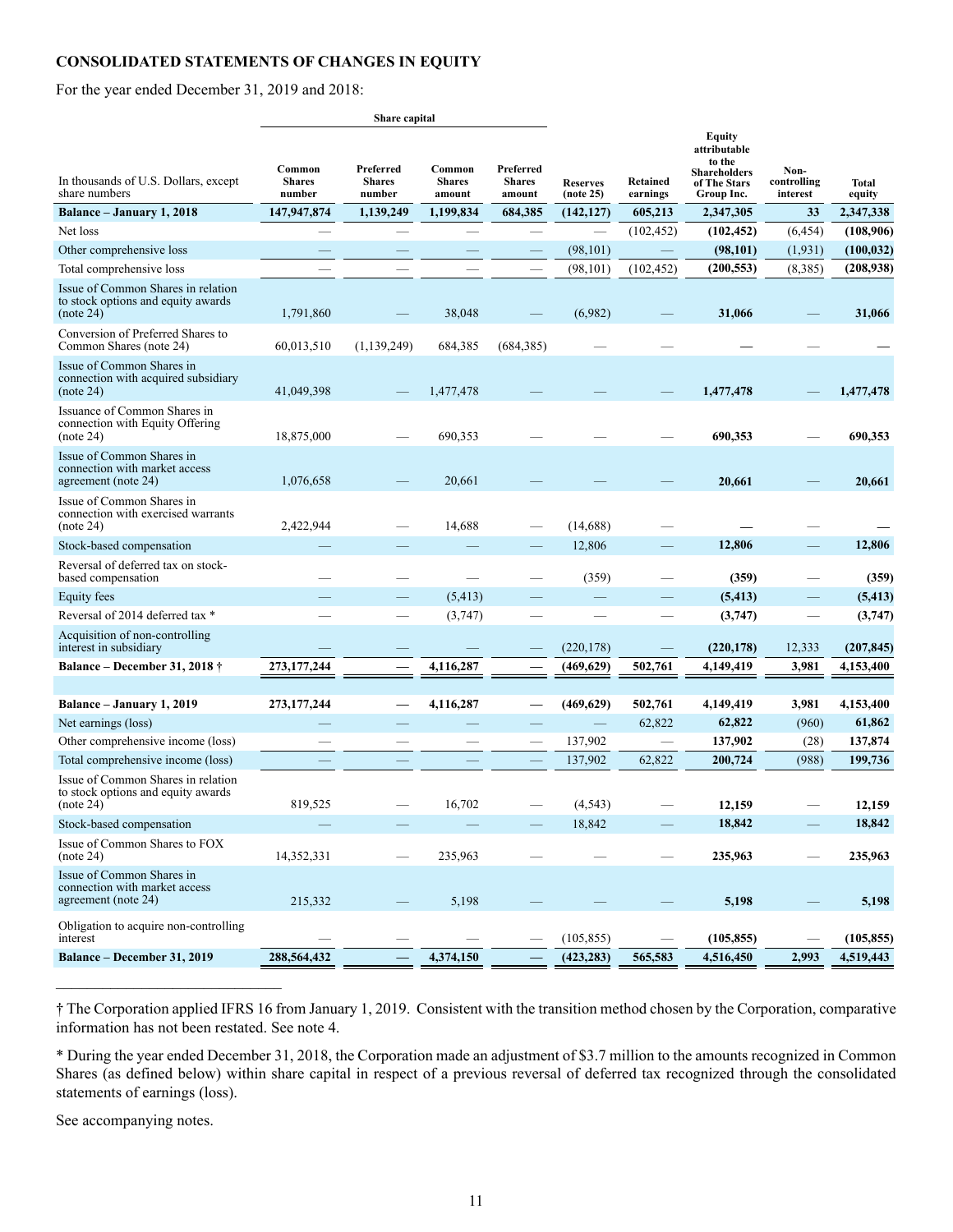# <span id="page-11-0"></span>**CONSOLIDATED STATEMENTS OF CASH FLOWS**

| 2019<br>$2018 +$ *<br>In thousands of U.S. Dollars<br>Note<br><b>Operating activities</b><br>Net earnings (loss)<br>61,862<br>(108,906)<br>Add (deduct):<br>Income tax recovery recognized in net earnings (loss)<br>(197)<br>(988)<br>Net financing charges<br>8<br>202,534<br>371,086<br>8<br>Depreciation and amortization<br>438,626<br>282,806<br>Stock-based compensation<br>25<br>18,842<br>12,806<br>Acquisition of market access rights in connection with Eldorado<br>20,661<br>Unrealized loss on foreign exchange<br>5,708<br>18,134<br>Unrealized gain on investments and other assets<br>(971)<br>(673)<br>8<br>Impairment of intangible and other assets<br>3,931<br>6,156<br>Net earnings from associates<br>(1,068)<br>2,727<br>Realized (gain) loss on current investments and promissory note<br>(2,520)<br>Income taxes paid<br>(78, 267)<br>(41, 117)<br>Changes in non-cash operating elements of working capital<br>27<br>34,073<br>(9, 403)<br>Customer deposit liability movement<br>(13, 884)<br>7,637<br>897<br>Other<br>(14)<br>559,844<br>670,634<br>Net cash inflows from operating activities<br><b>Investing activities</b><br>Acquisition of subsidiaries, net of cash acquired<br>5<br>(1,865,262)<br>(2,460)<br>Additions to intangible assets<br>(25, 288)<br>(28,202)<br>Additions to property and equipment<br>(27, 523)<br>(33,952)<br>Additions to deferred development costs<br>(82, 751)<br>(51, 574)<br>Net (purchase) sale of investments utilizing customer deposits<br>(5,972)<br>19,515<br>Cash movement from restricted cash<br>35,000<br>Settlement of minimum revenue guarantee<br>(7,006)<br>(675)<br>Net investments in associates<br>1,068<br>Other<br>4,885<br>(3,760)<br>(139, 784)<br>(1,934,173)<br>Net cash outflows from investing activities<br><b>Financing activities</b><br><b>Issuance of Common Shares</b><br>24<br>235,963<br>717,250<br>Transaction costs on issuance of Common Shares<br>(32,312)<br>24<br>Issuance of Common Shares in relation to stock options<br>12,159<br>31,066<br>Redemption of SBG preferred shares<br>(663, 407)<br>Repayment of shareholder loan on acquisition<br>(10, 879)<br>Issuance of long-debt<br>17<br>5,957,976<br>Repayment of long-term debt<br>17<br>(2,974,393)<br>(485,750)<br>Repayment of long-term debt assumed on business combinations<br>(1,079,729)<br>Transaction costs on long-term debt<br>(36, 559)<br>Settlement of derivatives<br>19<br>(125, 822)<br>(17, 532)<br>Repayment of lease liability principal<br>(279, 284)<br>Interest paid<br>(186, 162)<br>Acquisition of further interest in subsidiaries including deferred contingent payment<br>(68, 394)<br>(48,240)<br>17<br>Capital contribution from the holders of non-controlling interest<br>12,060<br>Net (repayment) proceeds on loan issued from the holders of non-controlling interest<br>17<br>(34, 047)<br>31,730<br>1,592,579<br>Net cash (outflows) inflows from financing activities<br>(636, 885)<br>218,250<br>(Decrease) increase in cash and cash equivalents<br>(106, 035)<br>Unrealized foreign exchange difference on cash and cash equivalents<br>6,883<br>(7, 497)<br>Cash and cash equivalents - beginning of period<br>721,076<br>510,323<br>Cash and cash equivalents - end of period<br>621,924<br>721,076 |  | As at December 31, |  |
|----------------------------------------------------------------------------------------------------------------------------------------------------------------------------------------------------------------------------------------------------------------------------------------------------------------------------------------------------------------------------------------------------------------------------------------------------------------------------------------------------------------------------------------------------------------------------------------------------------------------------------------------------------------------------------------------------------------------------------------------------------------------------------------------------------------------------------------------------------------------------------------------------------------------------------------------------------------------------------------------------------------------------------------------------------------------------------------------------------------------------------------------------------------------------------------------------------------------------------------------------------------------------------------------------------------------------------------------------------------------------------------------------------------------------------------------------------------------------------------------------------------------------------------------------------------------------------------------------------------------------------------------------------------------------------------------------------------------------------------------------------------------------------------------------------------------------------------------------------------------------------------------------------------------------------------------------------------------------------------------------------------------------------------------------------------------------------------------------------------------------------------------------------------------------------------------------------------------------------------------------------------------------------------------------------------------------------------------------------------------------------------------------------------------------------------------------------------------------------------------------------------------------------------------------------------------------------------------------------------------------------------------------------------------------------------------------------------------------------------------------------------------------------------------------------------------------------------------------------------------------------------------------------------------------------------------------------------------------------------------------------------------------------------------------------------------------------------------------------------------------------------------------------------------------------------------------------------------------------------------------------------------------------------------------------------------|--|--------------------|--|
|                                                                                                                                                                                                                                                                                                                                                                                                                                                                                                                                                                                                                                                                                                                                                                                                                                                                                                                                                                                                                                                                                                                                                                                                                                                                                                                                                                                                                                                                                                                                                                                                                                                                                                                                                                                                                                                                                                                                                                                                                                                                                                                                                                                                                                                                                                                                                                                                                                                                                                                                                                                                                                                                                                                                                                                                                                                                                                                                                                                                                                                                                                                                                                                                                                                                                                                      |  |                    |  |
|                                                                                                                                                                                                                                                                                                                                                                                                                                                                                                                                                                                                                                                                                                                                                                                                                                                                                                                                                                                                                                                                                                                                                                                                                                                                                                                                                                                                                                                                                                                                                                                                                                                                                                                                                                                                                                                                                                                                                                                                                                                                                                                                                                                                                                                                                                                                                                                                                                                                                                                                                                                                                                                                                                                                                                                                                                                                                                                                                                                                                                                                                                                                                                                                                                                                                                                      |  |                    |  |
|                                                                                                                                                                                                                                                                                                                                                                                                                                                                                                                                                                                                                                                                                                                                                                                                                                                                                                                                                                                                                                                                                                                                                                                                                                                                                                                                                                                                                                                                                                                                                                                                                                                                                                                                                                                                                                                                                                                                                                                                                                                                                                                                                                                                                                                                                                                                                                                                                                                                                                                                                                                                                                                                                                                                                                                                                                                                                                                                                                                                                                                                                                                                                                                                                                                                                                                      |  |                    |  |
|                                                                                                                                                                                                                                                                                                                                                                                                                                                                                                                                                                                                                                                                                                                                                                                                                                                                                                                                                                                                                                                                                                                                                                                                                                                                                                                                                                                                                                                                                                                                                                                                                                                                                                                                                                                                                                                                                                                                                                                                                                                                                                                                                                                                                                                                                                                                                                                                                                                                                                                                                                                                                                                                                                                                                                                                                                                                                                                                                                                                                                                                                                                                                                                                                                                                                                                      |  |                    |  |
|                                                                                                                                                                                                                                                                                                                                                                                                                                                                                                                                                                                                                                                                                                                                                                                                                                                                                                                                                                                                                                                                                                                                                                                                                                                                                                                                                                                                                                                                                                                                                                                                                                                                                                                                                                                                                                                                                                                                                                                                                                                                                                                                                                                                                                                                                                                                                                                                                                                                                                                                                                                                                                                                                                                                                                                                                                                                                                                                                                                                                                                                                                                                                                                                                                                                                                                      |  |                    |  |
|                                                                                                                                                                                                                                                                                                                                                                                                                                                                                                                                                                                                                                                                                                                                                                                                                                                                                                                                                                                                                                                                                                                                                                                                                                                                                                                                                                                                                                                                                                                                                                                                                                                                                                                                                                                                                                                                                                                                                                                                                                                                                                                                                                                                                                                                                                                                                                                                                                                                                                                                                                                                                                                                                                                                                                                                                                                                                                                                                                                                                                                                                                                                                                                                                                                                                                                      |  |                    |  |
|                                                                                                                                                                                                                                                                                                                                                                                                                                                                                                                                                                                                                                                                                                                                                                                                                                                                                                                                                                                                                                                                                                                                                                                                                                                                                                                                                                                                                                                                                                                                                                                                                                                                                                                                                                                                                                                                                                                                                                                                                                                                                                                                                                                                                                                                                                                                                                                                                                                                                                                                                                                                                                                                                                                                                                                                                                                                                                                                                                                                                                                                                                                                                                                                                                                                                                                      |  |                    |  |
|                                                                                                                                                                                                                                                                                                                                                                                                                                                                                                                                                                                                                                                                                                                                                                                                                                                                                                                                                                                                                                                                                                                                                                                                                                                                                                                                                                                                                                                                                                                                                                                                                                                                                                                                                                                                                                                                                                                                                                                                                                                                                                                                                                                                                                                                                                                                                                                                                                                                                                                                                                                                                                                                                                                                                                                                                                                                                                                                                                                                                                                                                                                                                                                                                                                                                                                      |  |                    |  |
|                                                                                                                                                                                                                                                                                                                                                                                                                                                                                                                                                                                                                                                                                                                                                                                                                                                                                                                                                                                                                                                                                                                                                                                                                                                                                                                                                                                                                                                                                                                                                                                                                                                                                                                                                                                                                                                                                                                                                                                                                                                                                                                                                                                                                                                                                                                                                                                                                                                                                                                                                                                                                                                                                                                                                                                                                                                                                                                                                                                                                                                                                                                                                                                                                                                                                                                      |  |                    |  |
|                                                                                                                                                                                                                                                                                                                                                                                                                                                                                                                                                                                                                                                                                                                                                                                                                                                                                                                                                                                                                                                                                                                                                                                                                                                                                                                                                                                                                                                                                                                                                                                                                                                                                                                                                                                                                                                                                                                                                                                                                                                                                                                                                                                                                                                                                                                                                                                                                                                                                                                                                                                                                                                                                                                                                                                                                                                                                                                                                                                                                                                                                                                                                                                                                                                                                                                      |  |                    |  |
|                                                                                                                                                                                                                                                                                                                                                                                                                                                                                                                                                                                                                                                                                                                                                                                                                                                                                                                                                                                                                                                                                                                                                                                                                                                                                                                                                                                                                                                                                                                                                                                                                                                                                                                                                                                                                                                                                                                                                                                                                                                                                                                                                                                                                                                                                                                                                                                                                                                                                                                                                                                                                                                                                                                                                                                                                                                                                                                                                                                                                                                                                                                                                                                                                                                                                                                      |  |                    |  |
|                                                                                                                                                                                                                                                                                                                                                                                                                                                                                                                                                                                                                                                                                                                                                                                                                                                                                                                                                                                                                                                                                                                                                                                                                                                                                                                                                                                                                                                                                                                                                                                                                                                                                                                                                                                                                                                                                                                                                                                                                                                                                                                                                                                                                                                                                                                                                                                                                                                                                                                                                                                                                                                                                                                                                                                                                                                                                                                                                                                                                                                                                                                                                                                                                                                                                                                      |  |                    |  |
|                                                                                                                                                                                                                                                                                                                                                                                                                                                                                                                                                                                                                                                                                                                                                                                                                                                                                                                                                                                                                                                                                                                                                                                                                                                                                                                                                                                                                                                                                                                                                                                                                                                                                                                                                                                                                                                                                                                                                                                                                                                                                                                                                                                                                                                                                                                                                                                                                                                                                                                                                                                                                                                                                                                                                                                                                                                                                                                                                                                                                                                                                                                                                                                                                                                                                                                      |  |                    |  |
|                                                                                                                                                                                                                                                                                                                                                                                                                                                                                                                                                                                                                                                                                                                                                                                                                                                                                                                                                                                                                                                                                                                                                                                                                                                                                                                                                                                                                                                                                                                                                                                                                                                                                                                                                                                                                                                                                                                                                                                                                                                                                                                                                                                                                                                                                                                                                                                                                                                                                                                                                                                                                                                                                                                                                                                                                                                                                                                                                                                                                                                                                                                                                                                                                                                                                                                      |  |                    |  |
|                                                                                                                                                                                                                                                                                                                                                                                                                                                                                                                                                                                                                                                                                                                                                                                                                                                                                                                                                                                                                                                                                                                                                                                                                                                                                                                                                                                                                                                                                                                                                                                                                                                                                                                                                                                                                                                                                                                                                                                                                                                                                                                                                                                                                                                                                                                                                                                                                                                                                                                                                                                                                                                                                                                                                                                                                                                                                                                                                                                                                                                                                                                                                                                                                                                                                                                      |  |                    |  |
|                                                                                                                                                                                                                                                                                                                                                                                                                                                                                                                                                                                                                                                                                                                                                                                                                                                                                                                                                                                                                                                                                                                                                                                                                                                                                                                                                                                                                                                                                                                                                                                                                                                                                                                                                                                                                                                                                                                                                                                                                                                                                                                                                                                                                                                                                                                                                                                                                                                                                                                                                                                                                                                                                                                                                                                                                                                                                                                                                                                                                                                                                                                                                                                                                                                                                                                      |  |                    |  |
|                                                                                                                                                                                                                                                                                                                                                                                                                                                                                                                                                                                                                                                                                                                                                                                                                                                                                                                                                                                                                                                                                                                                                                                                                                                                                                                                                                                                                                                                                                                                                                                                                                                                                                                                                                                                                                                                                                                                                                                                                                                                                                                                                                                                                                                                                                                                                                                                                                                                                                                                                                                                                                                                                                                                                                                                                                                                                                                                                                                                                                                                                                                                                                                                                                                                                                                      |  |                    |  |
|                                                                                                                                                                                                                                                                                                                                                                                                                                                                                                                                                                                                                                                                                                                                                                                                                                                                                                                                                                                                                                                                                                                                                                                                                                                                                                                                                                                                                                                                                                                                                                                                                                                                                                                                                                                                                                                                                                                                                                                                                                                                                                                                                                                                                                                                                                                                                                                                                                                                                                                                                                                                                                                                                                                                                                                                                                                                                                                                                                                                                                                                                                                                                                                                                                                                                                                      |  |                    |  |
|                                                                                                                                                                                                                                                                                                                                                                                                                                                                                                                                                                                                                                                                                                                                                                                                                                                                                                                                                                                                                                                                                                                                                                                                                                                                                                                                                                                                                                                                                                                                                                                                                                                                                                                                                                                                                                                                                                                                                                                                                                                                                                                                                                                                                                                                                                                                                                                                                                                                                                                                                                                                                                                                                                                                                                                                                                                                                                                                                                                                                                                                                                                                                                                                                                                                                                                      |  |                    |  |
|                                                                                                                                                                                                                                                                                                                                                                                                                                                                                                                                                                                                                                                                                                                                                                                                                                                                                                                                                                                                                                                                                                                                                                                                                                                                                                                                                                                                                                                                                                                                                                                                                                                                                                                                                                                                                                                                                                                                                                                                                                                                                                                                                                                                                                                                                                                                                                                                                                                                                                                                                                                                                                                                                                                                                                                                                                                                                                                                                                                                                                                                                                                                                                                                                                                                                                                      |  |                    |  |
|                                                                                                                                                                                                                                                                                                                                                                                                                                                                                                                                                                                                                                                                                                                                                                                                                                                                                                                                                                                                                                                                                                                                                                                                                                                                                                                                                                                                                                                                                                                                                                                                                                                                                                                                                                                                                                                                                                                                                                                                                                                                                                                                                                                                                                                                                                                                                                                                                                                                                                                                                                                                                                                                                                                                                                                                                                                                                                                                                                                                                                                                                                                                                                                                                                                                                                                      |  |                    |  |
|                                                                                                                                                                                                                                                                                                                                                                                                                                                                                                                                                                                                                                                                                                                                                                                                                                                                                                                                                                                                                                                                                                                                                                                                                                                                                                                                                                                                                                                                                                                                                                                                                                                                                                                                                                                                                                                                                                                                                                                                                                                                                                                                                                                                                                                                                                                                                                                                                                                                                                                                                                                                                                                                                                                                                                                                                                                                                                                                                                                                                                                                                                                                                                                                                                                                                                                      |  |                    |  |
|                                                                                                                                                                                                                                                                                                                                                                                                                                                                                                                                                                                                                                                                                                                                                                                                                                                                                                                                                                                                                                                                                                                                                                                                                                                                                                                                                                                                                                                                                                                                                                                                                                                                                                                                                                                                                                                                                                                                                                                                                                                                                                                                                                                                                                                                                                                                                                                                                                                                                                                                                                                                                                                                                                                                                                                                                                                                                                                                                                                                                                                                                                                                                                                                                                                                                                                      |  |                    |  |
|                                                                                                                                                                                                                                                                                                                                                                                                                                                                                                                                                                                                                                                                                                                                                                                                                                                                                                                                                                                                                                                                                                                                                                                                                                                                                                                                                                                                                                                                                                                                                                                                                                                                                                                                                                                                                                                                                                                                                                                                                                                                                                                                                                                                                                                                                                                                                                                                                                                                                                                                                                                                                                                                                                                                                                                                                                                                                                                                                                                                                                                                                                                                                                                                                                                                                                                      |  |                    |  |
|                                                                                                                                                                                                                                                                                                                                                                                                                                                                                                                                                                                                                                                                                                                                                                                                                                                                                                                                                                                                                                                                                                                                                                                                                                                                                                                                                                                                                                                                                                                                                                                                                                                                                                                                                                                                                                                                                                                                                                                                                                                                                                                                                                                                                                                                                                                                                                                                                                                                                                                                                                                                                                                                                                                                                                                                                                                                                                                                                                                                                                                                                                                                                                                                                                                                                                                      |  |                    |  |
|                                                                                                                                                                                                                                                                                                                                                                                                                                                                                                                                                                                                                                                                                                                                                                                                                                                                                                                                                                                                                                                                                                                                                                                                                                                                                                                                                                                                                                                                                                                                                                                                                                                                                                                                                                                                                                                                                                                                                                                                                                                                                                                                                                                                                                                                                                                                                                                                                                                                                                                                                                                                                                                                                                                                                                                                                                                                                                                                                                                                                                                                                                                                                                                                                                                                                                                      |  |                    |  |
|                                                                                                                                                                                                                                                                                                                                                                                                                                                                                                                                                                                                                                                                                                                                                                                                                                                                                                                                                                                                                                                                                                                                                                                                                                                                                                                                                                                                                                                                                                                                                                                                                                                                                                                                                                                                                                                                                                                                                                                                                                                                                                                                                                                                                                                                                                                                                                                                                                                                                                                                                                                                                                                                                                                                                                                                                                                                                                                                                                                                                                                                                                                                                                                                                                                                                                                      |  |                    |  |
|                                                                                                                                                                                                                                                                                                                                                                                                                                                                                                                                                                                                                                                                                                                                                                                                                                                                                                                                                                                                                                                                                                                                                                                                                                                                                                                                                                                                                                                                                                                                                                                                                                                                                                                                                                                                                                                                                                                                                                                                                                                                                                                                                                                                                                                                                                                                                                                                                                                                                                                                                                                                                                                                                                                                                                                                                                                                                                                                                                                                                                                                                                                                                                                                                                                                                                                      |  |                    |  |
|                                                                                                                                                                                                                                                                                                                                                                                                                                                                                                                                                                                                                                                                                                                                                                                                                                                                                                                                                                                                                                                                                                                                                                                                                                                                                                                                                                                                                                                                                                                                                                                                                                                                                                                                                                                                                                                                                                                                                                                                                                                                                                                                                                                                                                                                                                                                                                                                                                                                                                                                                                                                                                                                                                                                                                                                                                                                                                                                                                                                                                                                                                                                                                                                                                                                                                                      |  |                    |  |
|                                                                                                                                                                                                                                                                                                                                                                                                                                                                                                                                                                                                                                                                                                                                                                                                                                                                                                                                                                                                                                                                                                                                                                                                                                                                                                                                                                                                                                                                                                                                                                                                                                                                                                                                                                                                                                                                                                                                                                                                                                                                                                                                                                                                                                                                                                                                                                                                                                                                                                                                                                                                                                                                                                                                                                                                                                                                                                                                                                                                                                                                                                                                                                                                                                                                                                                      |  |                    |  |
|                                                                                                                                                                                                                                                                                                                                                                                                                                                                                                                                                                                                                                                                                                                                                                                                                                                                                                                                                                                                                                                                                                                                                                                                                                                                                                                                                                                                                                                                                                                                                                                                                                                                                                                                                                                                                                                                                                                                                                                                                                                                                                                                                                                                                                                                                                                                                                                                                                                                                                                                                                                                                                                                                                                                                                                                                                                                                                                                                                                                                                                                                                                                                                                                                                                                                                                      |  |                    |  |
|                                                                                                                                                                                                                                                                                                                                                                                                                                                                                                                                                                                                                                                                                                                                                                                                                                                                                                                                                                                                                                                                                                                                                                                                                                                                                                                                                                                                                                                                                                                                                                                                                                                                                                                                                                                                                                                                                                                                                                                                                                                                                                                                                                                                                                                                                                                                                                                                                                                                                                                                                                                                                                                                                                                                                                                                                                                                                                                                                                                                                                                                                                                                                                                                                                                                                                                      |  |                    |  |
|                                                                                                                                                                                                                                                                                                                                                                                                                                                                                                                                                                                                                                                                                                                                                                                                                                                                                                                                                                                                                                                                                                                                                                                                                                                                                                                                                                                                                                                                                                                                                                                                                                                                                                                                                                                                                                                                                                                                                                                                                                                                                                                                                                                                                                                                                                                                                                                                                                                                                                                                                                                                                                                                                                                                                                                                                                                                                                                                                                                                                                                                                                                                                                                                                                                                                                                      |  |                    |  |
|                                                                                                                                                                                                                                                                                                                                                                                                                                                                                                                                                                                                                                                                                                                                                                                                                                                                                                                                                                                                                                                                                                                                                                                                                                                                                                                                                                                                                                                                                                                                                                                                                                                                                                                                                                                                                                                                                                                                                                                                                                                                                                                                                                                                                                                                                                                                                                                                                                                                                                                                                                                                                                                                                                                                                                                                                                                                                                                                                                                                                                                                                                                                                                                                                                                                                                                      |  |                    |  |
|                                                                                                                                                                                                                                                                                                                                                                                                                                                                                                                                                                                                                                                                                                                                                                                                                                                                                                                                                                                                                                                                                                                                                                                                                                                                                                                                                                                                                                                                                                                                                                                                                                                                                                                                                                                                                                                                                                                                                                                                                                                                                                                                                                                                                                                                                                                                                                                                                                                                                                                                                                                                                                                                                                                                                                                                                                                                                                                                                                                                                                                                                                                                                                                                                                                                                                                      |  |                    |  |
|                                                                                                                                                                                                                                                                                                                                                                                                                                                                                                                                                                                                                                                                                                                                                                                                                                                                                                                                                                                                                                                                                                                                                                                                                                                                                                                                                                                                                                                                                                                                                                                                                                                                                                                                                                                                                                                                                                                                                                                                                                                                                                                                                                                                                                                                                                                                                                                                                                                                                                                                                                                                                                                                                                                                                                                                                                                                                                                                                                                                                                                                                                                                                                                                                                                                                                                      |  |                    |  |
|                                                                                                                                                                                                                                                                                                                                                                                                                                                                                                                                                                                                                                                                                                                                                                                                                                                                                                                                                                                                                                                                                                                                                                                                                                                                                                                                                                                                                                                                                                                                                                                                                                                                                                                                                                                                                                                                                                                                                                                                                                                                                                                                                                                                                                                                                                                                                                                                                                                                                                                                                                                                                                                                                                                                                                                                                                                                                                                                                                                                                                                                                                                                                                                                                                                                                                                      |  |                    |  |
|                                                                                                                                                                                                                                                                                                                                                                                                                                                                                                                                                                                                                                                                                                                                                                                                                                                                                                                                                                                                                                                                                                                                                                                                                                                                                                                                                                                                                                                                                                                                                                                                                                                                                                                                                                                                                                                                                                                                                                                                                                                                                                                                                                                                                                                                                                                                                                                                                                                                                                                                                                                                                                                                                                                                                                                                                                                                                                                                                                                                                                                                                                                                                                                                                                                                                                                      |  |                    |  |
|                                                                                                                                                                                                                                                                                                                                                                                                                                                                                                                                                                                                                                                                                                                                                                                                                                                                                                                                                                                                                                                                                                                                                                                                                                                                                                                                                                                                                                                                                                                                                                                                                                                                                                                                                                                                                                                                                                                                                                                                                                                                                                                                                                                                                                                                                                                                                                                                                                                                                                                                                                                                                                                                                                                                                                                                                                                                                                                                                                                                                                                                                                                                                                                                                                                                                                                      |  |                    |  |
|                                                                                                                                                                                                                                                                                                                                                                                                                                                                                                                                                                                                                                                                                                                                                                                                                                                                                                                                                                                                                                                                                                                                                                                                                                                                                                                                                                                                                                                                                                                                                                                                                                                                                                                                                                                                                                                                                                                                                                                                                                                                                                                                                                                                                                                                                                                                                                                                                                                                                                                                                                                                                                                                                                                                                                                                                                                                                                                                                                                                                                                                                                                                                                                                                                                                                                                      |  |                    |  |
|                                                                                                                                                                                                                                                                                                                                                                                                                                                                                                                                                                                                                                                                                                                                                                                                                                                                                                                                                                                                                                                                                                                                                                                                                                                                                                                                                                                                                                                                                                                                                                                                                                                                                                                                                                                                                                                                                                                                                                                                                                                                                                                                                                                                                                                                                                                                                                                                                                                                                                                                                                                                                                                                                                                                                                                                                                                                                                                                                                                                                                                                                                                                                                                                                                                                                                                      |  |                    |  |
|                                                                                                                                                                                                                                                                                                                                                                                                                                                                                                                                                                                                                                                                                                                                                                                                                                                                                                                                                                                                                                                                                                                                                                                                                                                                                                                                                                                                                                                                                                                                                                                                                                                                                                                                                                                                                                                                                                                                                                                                                                                                                                                                                                                                                                                                                                                                                                                                                                                                                                                                                                                                                                                                                                                                                                                                                                                                                                                                                                                                                                                                                                                                                                                                                                                                                                                      |  |                    |  |
|                                                                                                                                                                                                                                                                                                                                                                                                                                                                                                                                                                                                                                                                                                                                                                                                                                                                                                                                                                                                                                                                                                                                                                                                                                                                                                                                                                                                                                                                                                                                                                                                                                                                                                                                                                                                                                                                                                                                                                                                                                                                                                                                                                                                                                                                                                                                                                                                                                                                                                                                                                                                                                                                                                                                                                                                                                                                                                                                                                                                                                                                                                                                                                                                                                                                                                                      |  |                    |  |
|                                                                                                                                                                                                                                                                                                                                                                                                                                                                                                                                                                                                                                                                                                                                                                                                                                                                                                                                                                                                                                                                                                                                                                                                                                                                                                                                                                                                                                                                                                                                                                                                                                                                                                                                                                                                                                                                                                                                                                                                                                                                                                                                                                                                                                                                                                                                                                                                                                                                                                                                                                                                                                                                                                                                                                                                                                                                                                                                                                                                                                                                                                                                                                                                                                                                                                                      |  |                    |  |
|                                                                                                                                                                                                                                                                                                                                                                                                                                                                                                                                                                                                                                                                                                                                                                                                                                                                                                                                                                                                                                                                                                                                                                                                                                                                                                                                                                                                                                                                                                                                                                                                                                                                                                                                                                                                                                                                                                                                                                                                                                                                                                                                                                                                                                                                                                                                                                                                                                                                                                                                                                                                                                                                                                                                                                                                                                                                                                                                                                                                                                                                                                                                                                                                                                                                                                                      |  |                    |  |
|                                                                                                                                                                                                                                                                                                                                                                                                                                                                                                                                                                                                                                                                                                                                                                                                                                                                                                                                                                                                                                                                                                                                                                                                                                                                                                                                                                                                                                                                                                                                                                                                                                                                                                                                                                                                                                                                                                                                                                                                                                                                                                                                                                                                                                                                                                                                                                                                                                                                                                                                                                                                                                                                                                                                                                                                                                                                                                                                                                                                                                                                                                                                                                                                                                                                                                                      |  |                    |  |
|                                                                                                                                                                                                                                                                                                                                                                                                                                                                                                                                                                                                                                                                                                                                                                                                                                                                                                                                                                                                                                                                                                                                                                                                                                                                                                                                                                                                                                                                                                                                                                                                                                                                                                                                                                                                                                                                                                                                                                                                                                                                                                                                                                                                                                                                                                                                                                                                                                                                                                                                                                                                                                                                                                                                                                                                                                                                                                                                                                                                                                                                                                                                                                                                                                                                                                                      |  |                    |  |
|                                                                                                                                                                                                                                                                                                                                                                                                                                                                                                                                                                                                                                                                                                                                                                                                                                                                                                                                                                                                                                                                                                                                                                                                                                                                                                                                                                                                                                                                                                                                                                                                                                                                                                                                                                                                                                                                                                                                                                                                                                                                                                                                                                                                                                                                                                                                                                                                                                                                                                                                                                                                                                                                                                                                                                                                                                                                                                                                                                                                                                                                                                                                                                                                                                                                                                                      |  |                    |  |
|                                                                                                                                                                                                                                                                                                                                                                                                                                                                                                                                                                                                                                                                                                                                                                                                                                                                                                                                                                                                                                                                                                                                                                                                                                                                                                                                                                                                                                                                                                                                                                                                                                                                                                                                                                                                                                                                                                                                                                                                                                                                                                                                                                                                                                                                                                                                                                                                                                                                                                                                                                                                                                                                                                                                                                                                                                                                                                                                                                                                                                                                                                                                                                                                                                                                                                                      |  |                    |  |
|                                                                                                                                                                                                                                                                                                                                                                                                                                                                                                                                                                                                                                                                                                                                                                                                                                                                                                                                                                                                                                                                                                                                                                                                                                                                                                                                                                                                                                                                                                                                                                                                                                                                                                                                                                                                                                                                                                                                                                                                                                                                                                                                                                                                                                                                                                                                                                                                                                                                                                                                                                                                                                                                                                                                                                                                                                                                                                                                                                                                                                                                                                                                                                                                                                                                                                                      |  |                    |  |
|                                                                                                                                                                                                                                                                                                                                                                                                                                                                                                                                                                                                                                                                                                                                                                                                                                                                                                                                                                                                                                                                                                                                                                                                                                                                                                                                                                                                                                                                                                                                                                                                                                                                                                                                                                                                                                                                                                                                                                                                                                                                                                                                                                                                                                                                                                                                                                                                                                                                                                                                                                                                                                                                                                                                                                                                                                                                                                                                                                                                                                                                                                                                                                                                                                                                                                                      |  |                    |  |

† The Corporation applied IFRS 16 from January 1, 2019. Consistent with the transition method chosen by the Corporation, comparative information has not been restated. See note 4.

\* Certain amounts were reclassified in the comparative periods. See note 2.

See accompanying notes.

\_\_\_\_\_\_\_\_\_\_\_\_\_\_\_\_\_\_\_\_\_\_\_\_\_\_\_\_\_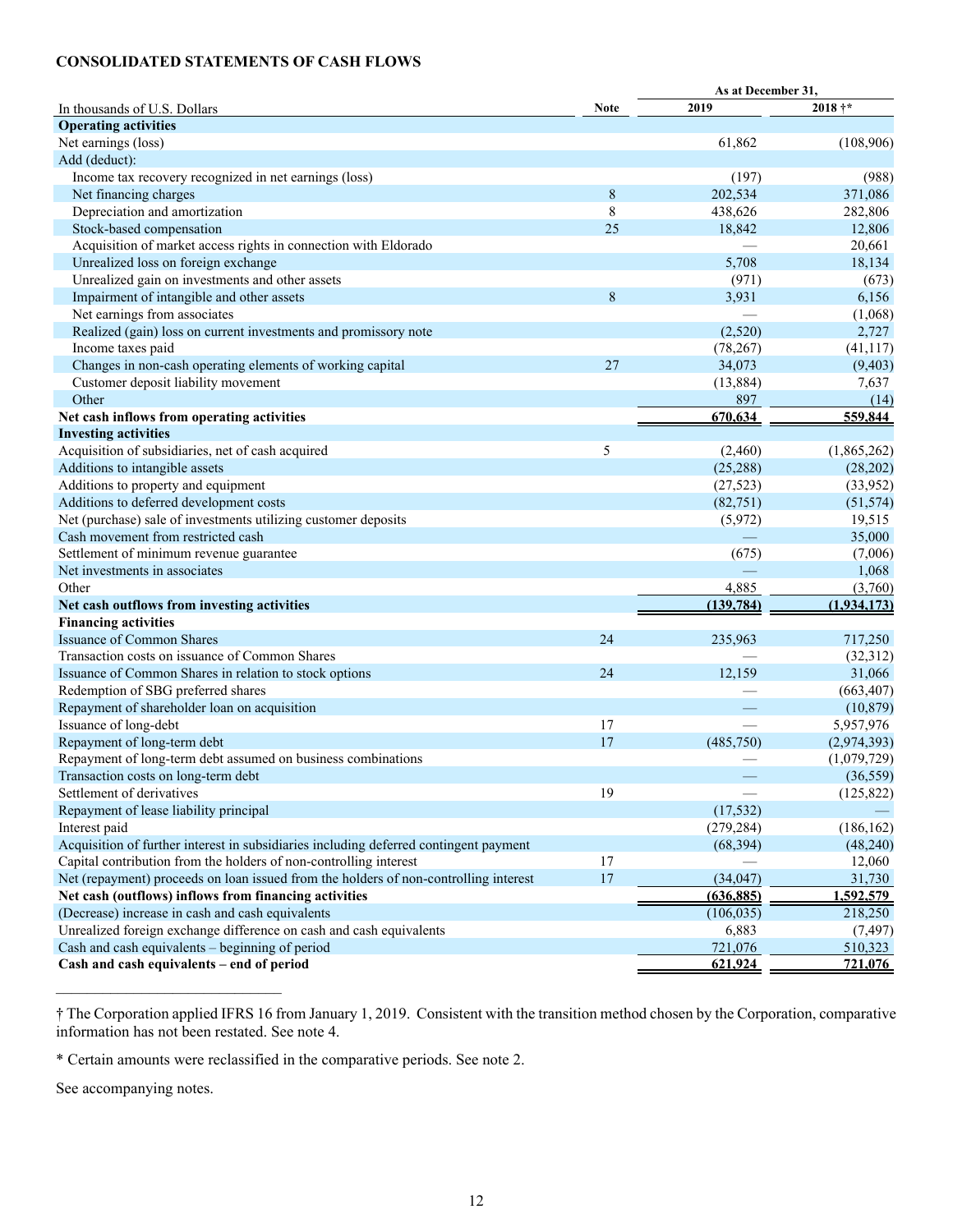## **NOTES TO THE CONSOLIDATD FINANCIAL STATEMENTS**

## <span id="page-12-0"></span>**1. NATURE OF BUSINESS**

The Stars Group Inc. ("The Stars Group" or the "Corporation") is a global leader in the online and mobile gaming and interactive entertainment industries, entertaining millions of customers across its online real- and play-money poker, gaming and betting product offerings. The Stars Group offers these products directly or indirectly under several ultimately owned or licensed gaming and related consumer businesses and brands, including, among others, *PokerStars*, *PokerStars Casino*, *BetStars*, *Full Tilt*, *FOX Bet*, *BetEasy*, *Sky Bet*, *Sky Vegas*, *Sky Casino*, *Sky Bingo*, *Sky Poker*, and *Oddschecker*, as well as live poker tour and events brands, including the *PokerStars Players No Limit Hold'em Championship*, *European Poker Tour* and *Asia Pacific Poker Tour*. The Stars Group is one of the world's most licensed online gaming operators with its subsidiaries collectively holding licenses or approvals in 22 jurisdictions throughout the world, including in Europe, Australia and the Americas.

The Stars Group's primary business and main source of revenue is its online gaming businesses. These currently consist of the operations of Stars Interactive Holdings (IOM) Limited and its subsidiaries and affiliates (collectively, "Stars Interactive Group"), which it acquired in August 2014, the operations of Cyan Blue Topco Limited and its subsidiaries and affiliates (collectively, "Sky Betting & Gaming" or "SBG"), which it acquired in July 2018 (the "SBG Acquisition"), and the operations of TSG Australia Pty Ltd and its subsidiaries and affiliates (collectively, "BetEasy"), in which it acquired an 80% equity interest in between February 2018 and April 2018, and announced in December 2019 that it has agreed to acquire the remaining 20% equity interest (BetEasy acquired what was formally the William Hill Australia business in April 2018) (collectively, the "Australian Acquisitions"). Stars Interactive Group is headquartered in the Isle of Man and Malta and operates globally; SBG is headquartered in and primarily operates in the United Kingdom; and BetEasy is headquartered in and primarily operates in Australia.

For the year ended December 31, 2019, The Stars Group had three reportable segments, the international business ("International"), the United Kingdom business ("United Kingdom") and the Australian business ("Australia"), each as described below, as well as a corporate cost center ("Corporate"). There are up to four major lines of operations within the Corporation's reportable segments, as applicable: real-money online poker ("Poker"), real-money online betting ("Betting"), real-money online casino gaming and bingo (collectively, "Gaming"), and other gaming-related revenue, including, without limitation, from social and play-money gaming, live poker events, branded poker rooms, Oddschecker and other nominal sources of revenue (collectively, "Other"). As it relates to these lines of operations, online revenue includes revenue generated through the Corporation's online, mobile and desktop client platforms and applications, as applicable.

The International segment currently includes the business operations of Stars Interactive Group and FOX Bet and its related brands, and operates across all lines of operations and in various jurisdictions around the world, including the United Kingdom; the United Kingdom segment currently consists of the business operations of Sky Betting & Gaming, including those outside of the United Kingdom, and operates across all lines of operations primarily in the United Kingdom; and the Australia segment currently consists of the business operations of BetEasy, and operates primarily within the Betting line of operation and primarily in Australia.

The Stars Group was incorporated on January 30, 2004 under the Companies Act (Quebec) and continued under the Business Corporations Act (Ontario) ("OBCA") on August 1, 2017. The registered head office is located at 200 Bay Street, South Tower, Suite 3205, Toronto, Ontario, Canada, M5J 2J3 and its common shares ("Common Shares") are listed on the Toronto Stock Exchange (the "TSX") under the symbol "TSGI", and the Nasdaq Global Select Market ("Nasdaq") under the symbol "TSG".

On October 2, 2019, the Corporation and Flutter Entertainment Plc ("Flutter") entered into an arrangement agreement providing for an all-share combination (the "Combination") recommended by its board of directors (the "Board") to be implemented through an acquisition of The Stars Group by Flutter pursuant to a plan of arrangement under the OBCA. See note 31 for additional information.

For reporting purposes, the Corporation prepares its consolidated financial statements in U.S. dollars. Unless otherwise indicated, all dollar ("\$") amounts and references to "USD" or "USD \$" in these consolidated financial statements are expressed in U.S. dollars. References to "EUR" or "€" are to European Euros, references to "CDN" or "CDN \$" are to Canadian dollars, references to "GBP" or "₤" are to British Pound Sterling and references to "AUD" or "AUD \$" are to Australian dollars. Unless otherwise indicated, all references to a specific "note" refer to these notes to the consolidated financial statements of the Corporation for the year ended December 31, 2019. References to "IFRS" and "IASB" are to International Financial Reporting Standards and the International Accounting Standards Board, respectively.

# **2. SUMMARY OF SIGNIFICANT ACCOUNTING POLICIES**

# **Basis of accounting**

The Corporation's consolidated financial statements have been prepared in accordance with IFRS as issued by the IASB and have been approved and authorized for issuance by the Board on February 27, 2020.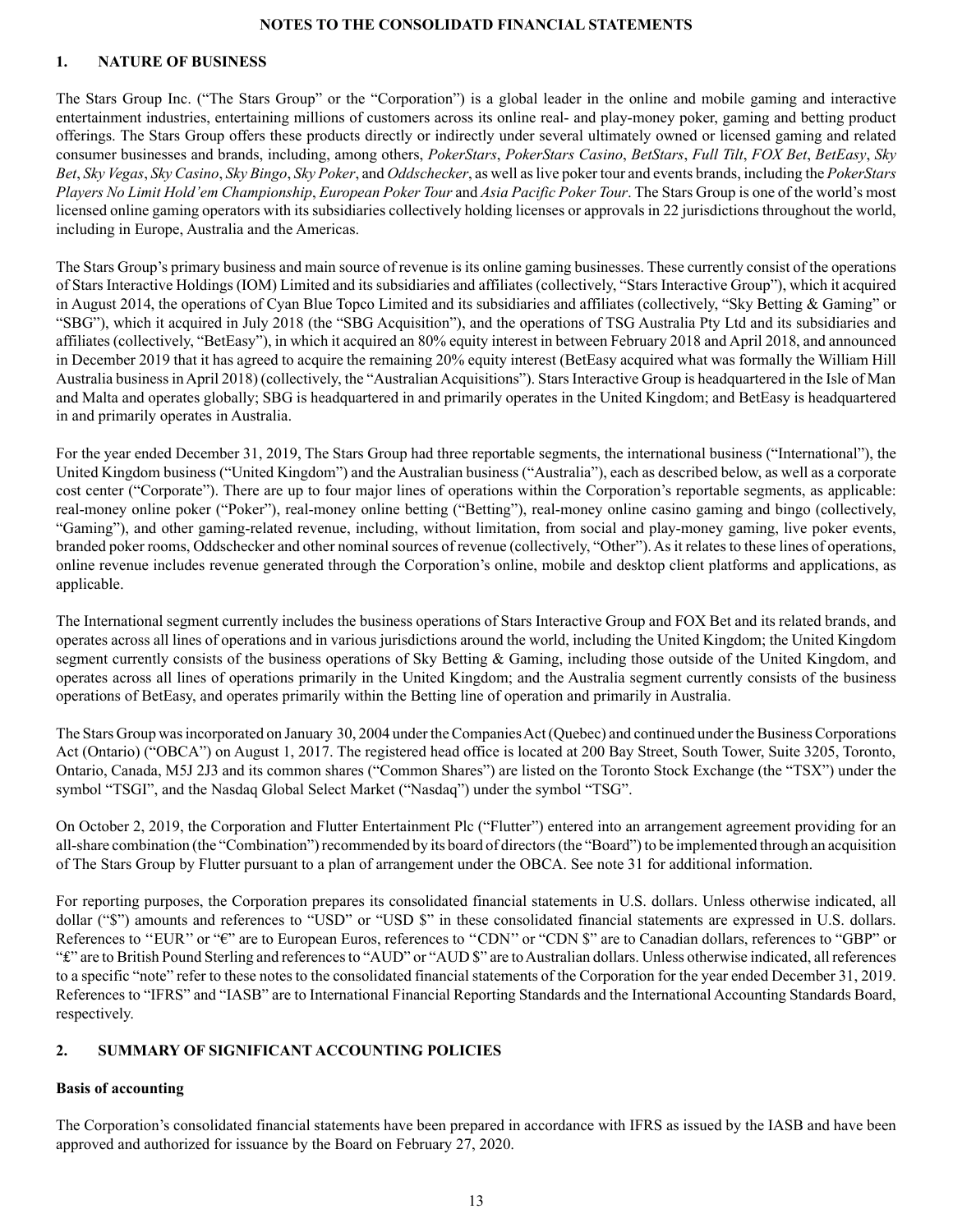The Corporation's consolidated financial statements have been prepared on an historical cost basis, except derivative financial instruments, financial instruments at fair value through profit or loss as well as financial instruments at fair value through other comprehensive income, each of which are measured at fair value.

On January 1, 2019, the Corporation adopted the provisions in IFRS 16 and International Financial Reporting Interpretations Committee ("IFRIC") 23, *Uncertainty over Income Tax Treatments* ("IFRIC 23"). See note 4. Changes to significant accounting policies in relation to these adoptions are detailed below.

# **Comparative balances**

The Corporation made certain reclassifications to the comparative balances in the consolidated financial statements for the year ended December 31, 2019. These reclassifications are outlined below:

# *Consolidated Statements of Earnings (Loss)*

The Corporation reclassified a loss of \$7.2 million for the year ended December 31, 2018 related to the foreign currency translation of financial instruments with respect to financing activities, primarily intercompany loans. The loss was previously reported within General and administrative expenses and was reclassified to Net financing charges relating to unrealized foreign exchange loss on financial instruments associated with financing activities.

# *Consolidated Statements of Cash Flows*

The Corporation reclassified a loss of \$7.2 million for the year ended December 31, 2018, as described above, which was previously reported within Unrealized loss on foreign exchange to Net financing charges relating to unrealized foreign exchange loss on financial instruments associated with financing activities.

# *Segmental Information*

Certain Corporate cost adjustments, which the Corporation first introduced in the first quarter of 2019, resulted in the reclassification of certain costs between each of the International segment, United Kingdom segment, and Australia segment on the one hand and the Corporate cost center on the other, which impacted Adjusted EBITDA (as defined below) for the applicable comparative periods:

- Reclassification of \$2.5 million for the year ended December 31, 2018, resulting in an increase to Adjusted EBITDA for the International segment and a corresponding decrease of the same amount to Adjusted EBITDA for the Corporate cost center.
- Reclassification of \$2.1 million for the year ended December 31, 2018, resulting in an increase to Adjusted EBITDA for the United Kingdom segment and a corresponding decrease of the same amount to Adjusted EBITDA for the Corporate cost center.
- Reclassification of \$0.5 million for the year ended December 31, 2018, resulting in an increase to Adjusted EBITDA for the Australia segment and a corresponding decrease of the same amount to Adjusted EBITDA for the Corporate cost center.

Within the reconciliation of Adjusted EBITDA to Net Earnings, there was a reclassification of \$7.2 million for the year ended December 31, 2018 previously reported within the financial expenses line of other costs to net financing charges with respect to the foreign currency translation of financial instruments related to financing activities as described above.

# **Going Concern**

The Board had, at the time of approving the consolidated financial statements, a reasonable expectation that the Corporation has adequate resources to continue in operational existence for the foreseeable future. As such, the Corporation continues to adopt the going concern basis of accounting in preparing its consolidated financial statements.

# **Principles of Consolidation**

A subsidiary is an entity controlled by the Corporation. As such, the Corporation is exposed, or has rights, to variable returns from its involvement with such entity and has the ability to affect those returns through its current ability to direct such entity's relevant activities (i.e., control over the entity).

The existence and effect of substantive voting rights that the Corporation potentially has the practical ability to exercise (i.e., substantive rights) are considered when assessing whether the Corporation controls another entity.

The Corporation's consolidated financial statements include the accounts of the Corporation and its subsidiaries. Upon consolidation, management eliminated all inter-entity transactions and balances.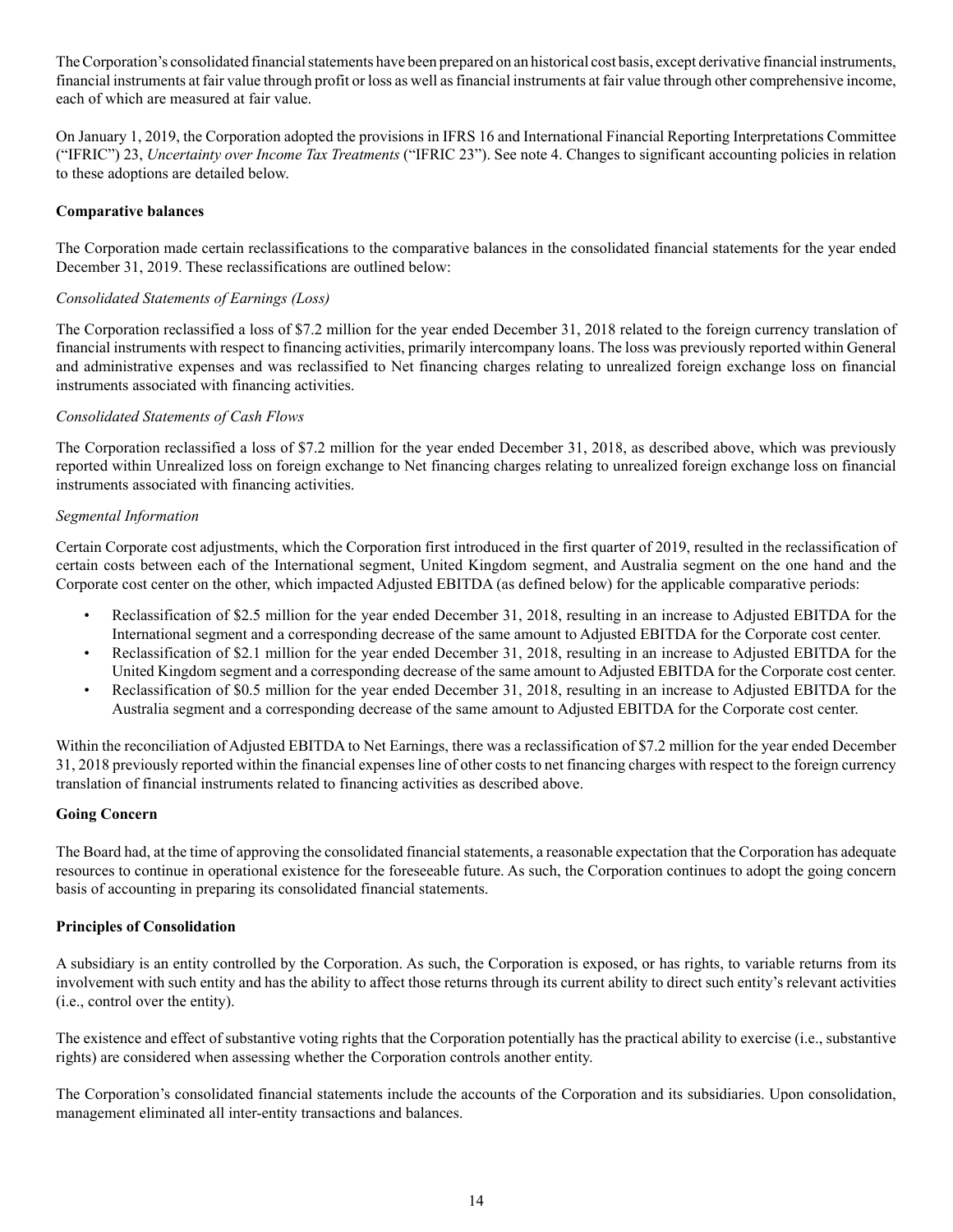Non-controlling interests in subsidiaries are identified separately from the Corporation's equity therein. Those non-controlling interests that are present ownership interests entitling their holders to a proportionate share of net assets upon liquidation may initially be measured at fair value or at the non-controlling interests' proportionate share of the fair value of the subsidiary's identifiable net assets. The choice of measurement is made on an acquisition-by-acquisition basis. Other non-controlling interests are initially measured at fair value. Subsequent to acquisition, the carrying amount of non-controlling interests is the amount of those interests at initial recognition plus the non-controlling interests' share of subsequent changes in equity. "Total comprehensive income" is attributed to non-controlling interests even if this results in the non-controlling interests having a deficit balance.

Upon the loss of control of a subsidiary, the Corporation's profit or loss on disposal is calculated as the difference between (i) the fair value of the consideration received and of any investment retained in the former subsidiary and (ii) the previous carrying amount of the assets (including any goodwill) and liabilities of the subsidiary and any non-controlling interests.

## **Revenue Recognition**

Revenue from contracts with customers is recognized when control of the Corporation's services is transferred to the customer at an amount that reflects the consideration to which the Corporation expects to be entitled in exchange for those services. The Corporation has concluded that it is the principal in its revenue arrangements because it controls the services before transferring them to the customer.

The Corporation has disclosed disaggregated revenue recognized from customers and revenue from other online activities in note 7.

The Company evaluates all contractual arrangements it enters into and evaluates the nature of the promised goods or services and rights and obligations under the arrangement, in determining the nature of its performance obligations. Where such performance obligations are capable of being distinct and are distinct in the context of the contract, the consideration the Corporation expects to be entitled under the arrangement is allocated to each performance obligation based on its relative estimated stand-alone selling prices. Performance obligations that the Corporation concludes are not distinct are combined together into a single combined performance obligation. Revenue is recognized at an amount equal to the transaction price allocated to the specific performance obligation when it is satisfied, either at a point in time or over time, as applicable, based on the pattern of transfer of control.

The Company's principal arrangements include the following sources of revenue:

# *Revenue from customers within the scope of IFRS 15, Revenue from Contracts with Customers ("IFRS 15")*

#### *Poker revenue*

Poker revenue represents primarily the commission charged at the conclusion of each poker hand in cash games (i.e., rake) and entry fees for participation in poker tournaments, and is net of certain promotional expenses, which are treated as a reduction to the transaction price. In poker tournaments, entry fee revenue is recognized when the tournament has concluded.

#### *Gaming revenue*

Gaming revenue primarily represents the difference between the amounts of bets placed by customers less amounts won (i.e., net house win) and is presented net of certain promotional expenses, which are treated as a reduction to the transaction price. Gaming transactions are instantaneously settled and revenue is recognized at a point in time.

Poker and Gaming each consist of a single revenue performance obligation, notwithstanding the impact of customer loyalty programs as noted below. Revenue is recognized at a point in time upon completion of the performance obligation as noted above. Poker and Gaming are each presented as revenue gross of applicable gaming duties, which are presented within cost of revenue.

#### *Conversion margins*

Revenue from conversion margins is the revenue earned on the processing of real-money deposits and cash outs in specified currencies. Revenue from customer cross-currency deposits and withdrawals is recognized when the transaction is complete at a point in time. Revenue is recognized with reference to the underlying arrangement and agreement with the players and represents a single performance obligation and is recorded within the applicable line of operations.

#### *Other revenue from customers*

Play-money gaming revenue - Customers can participate in online poker tournaments and social casino games using play-money, or virtual currency. Customers can purchase additional play-money chips online to participate in the poker tournaments and social casino games. The revenue is recognized at a point in time when the customer has purchased such chips as control has been transferred to the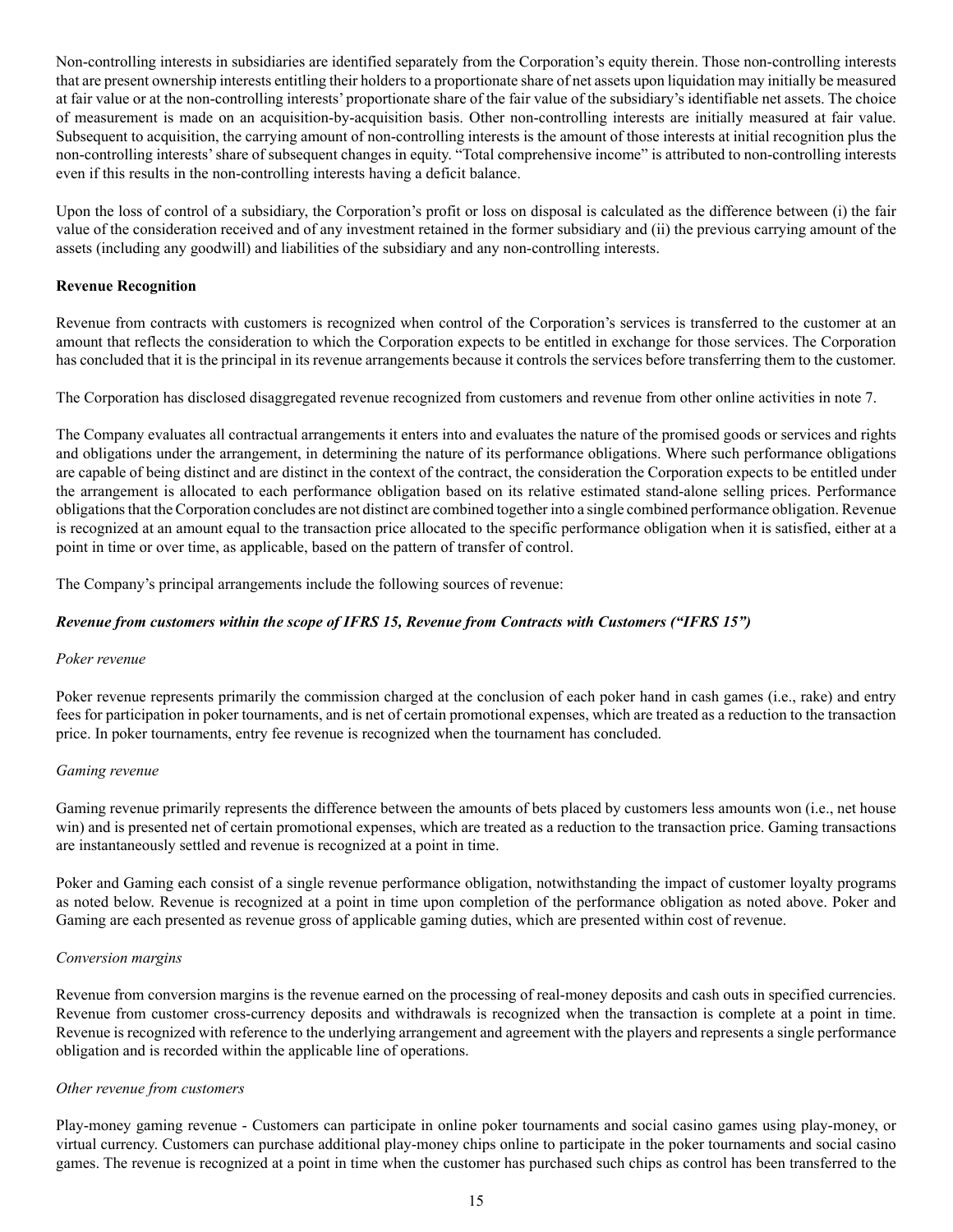customer and no further performance obligations exist. Once a customer has purchased such chips they are non-refundable and noncancellable.

Other - The Corporation sponsors certain live poker tours and events, uses its industry expertise to provide consultancy and support services to the casinos that operate the events, and has marketing arrangements for branded poker rooms at various locations around the world. The Corporation also provides customers with access to odds comparisons, tips and other information to assist with betting, and provides other media and advertising services, and limited content development services with revenue generated by way of affiliate commissions, revenue share arrangements and advertising income as applicable. Revenue is recognized upon satisfying the applicable performance obligations, at a point in time or over time as applicable.

# *Revenue from customers out of the scope of IFRS 15*

#### *Betting revenue*

The Corporation's income generated from Betting product offerings does not fall within the scope of IFRS 15. Income generated from these online transactions is disclosed as revenue although these transactions are accounted for as derivative instruments in accordance with IFRS 9, *Financial Instruments* ("IFRS 9") where the income meets the definition of gains or losses, as applicable.

Betting revenue primarily represents the difference between the amounts of bets placed by customers less amounts won (i.e., net house win). Open betting positions are carried at fair value, and gains and losses arising on these positions are recognized in revenue. Betting is presented as revenue gross of applicable gaming duties, which are presented within cost of revenue.

## *Customer loyalty programs*

The Corporation operates loyalty programs for its customers within each of its reporting segments that reward customers based on a number of factors, including volume of play, player impact on the overall ecosystem, whether the player is a net withdrawing or net depositing player, and product and game selection. For customer loyalty programs operated by the Corporation, applicable revenue received for which loyalty rights earned by our customers are recorded as a contract liability based on the rewards' allocated amount and are subsequently recognized as revenue in a future period when the rewards are redeemed. Customer loyalty rewards are included in accounts payable and other liabilities on the consolidated statements of financial position.

The estimated selling price of loyalty rewards is determined using an equivalent cash cost approach, which uses historical data of award redemption patterns considering the alternative goods or services for which the rewards can be redeemed. The estimated selling price of rewards is adjusted for an estimate of rewards that will not be redeemed based on historical redemption patterns. Historically non-redeemed loyalty rewards have not been significant.

#### *Other sources of revenue*

# *Income from player funds*

A portion of customer deposits is held as current investments. Income generated from current investments and dormant accounts does not fall within the scope of IFRS 15. Income generated from investments is disclosed as revenue despite being accounted for in accordance with IFRS 9 where it meets the definition of gains or losses, as applicable.

#### *Income (loss) from dormant accounts*

When a customer deposit account becomes dormant in accordance with Corporation's terms and conditions, the deposit is removed from customer liabilities and recorded within accounts payable and other liabilities. Income is generated from dormant accounts that are not expected to be re-activated based on historical information and re-activation rates. Losses are recorded on dormant accounts that are reactivated. Income (loss) generated from dormant accounts is disclosed as revenue despite being accounted for in accordance with IFRS 9 where it meets the definition of gains or losses, as applicable.

#### **Cost of Revenue**

Cost of revenue includes direct costs associated with revenue generating activities. Such direct costs include gaming duty, processor costs and royalties. Cost of revenue does not include depreciation and amortization.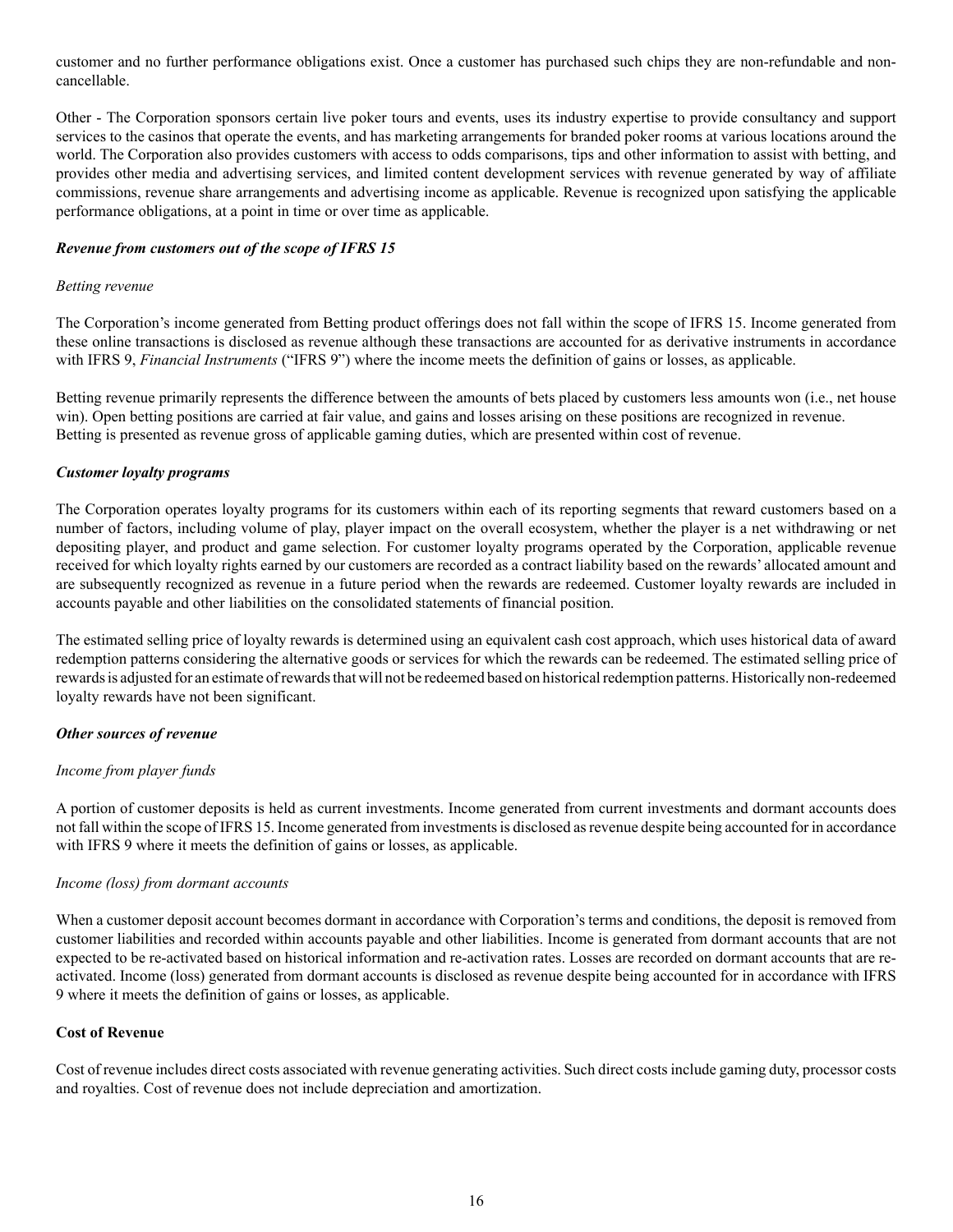# **Financial Instruments**

As permitted by IFRS 9, the Corporation continues to apply the hedge accounting requirements of International Accounting Standard ("IAS") 39, *Financial Instruments* ("IAS 39") rather than the new requirements of IFRS 9 and will comply with the annual hedge accounting disclosures as required by IFRS 7, *Financial Instruments: Disclosures* ("IFRS 7").

## *Financial Assets*

## *Recognition and Measurement*

At initial recognition, the Corporation measures a financial asset at its fair value plus, in the case of a financial asset not measured at FVTPL (as defined below), transaction costs that are directly attributable to the acquisition of the financial asset. The Corporation classifies financial assets into one of the following measurement categories:

- Those to be measured subsequently at fair value through profit or loss ("FVTPL");
- Those to be measured subsequently through other comprehensive income ("FVOCI"); or
- Those to be measured at amortized cost.

The classification depends on the Corporation's business model for managing the financial assets and the contractual terms of the cash flows. Except in very limited circumstances, the classification may not be changed subsequent to initial recognition. The Corporation only reclassifies debt instruments when its business model for managing those assets changes.

#### *Debt instruments*

Subsequent measurement of debt instruments depends on the Corporation's business model for managing the asset and the cash flow characteristics of that asset. There are three measurement categories into which the Corporation classifies its debt instruments:

- Amortized cost: debt instruments are measured at amortized cost if they are held within a business model with the objective of collecting the contractual cash flows and those cash flows solely represent payments of principal and interest. A gain or loss on a debt instrument that is subsequently measured at amortized cost and is not part of a hedging relationship is recognized in profit or loss when the debt instrument is derecognized or impaired. Interest income from these debt instruments is recognized using the effective interest rate method. Cash, restricted cash and accounts receivable are classified as amortized cost.
- FVOCI: debt instruments are measured at FVOCI if they are held within a business model with the objective of either collecting the contractual cash flows or of selling the debt instrument, and those cash flows solely represent payments of principal and interest. Movements in the carrying amount are recorded in other comprehensive income, with impairment gains or losses, interest income and foreign exchange gains or losses recognized in profit or loss. When the debt instrument is derecognized, the cumulative gain or loss previously recognized in other comprehensive income is reclassified to profit or loss. Bonds recorded within current investments are classified as FVOCI.
- FVTPL: debt instruments that are not solely payments of principal and interest are classified and measured at FVTPL, irrespective of the business model. Notwithstanding the criteria for debt instruments to be classified at amortized cost or at FVOCI, as described above, debt instruments may be designated at FVTPL on initial recognition if doing so eliminates, or significantly reduces, an accounting mismatch. A gain or loss on a debt instrument that is subsequently measured at FVTPL and is not part of a hedging relationship is recognized in profit or loss and presented in the consolidated statements of earnings (loss). The Corporation does not currently hold any financial assets at FVTPL.

#### *Equity instruments*

The Corporation subsequently measures all equity instruments at fair value, except for equity instruments for which equity method accounting is applied. The classification of equity instruments depends on whether the Corporation has made an irrevocable election at the time of initial recognition to account for the equity instruments at FVOCI. There are two measurement categories into which the Corporation classifies its equity instruments:

• FVOCI: equity instruments are classified as FVOCI on an instrument-by-instrument basis when the conditions are met based on the nature of the instrument. Where the Corporation's management makes an irrevocable election to present fair value gains and losses on equity instruments in other comprehensive income, there is no subsequent reclassification of fair value gains and losses to profit or loss upon the derecognition of those instruments. Dividends from such instruments continue to be recognized in profit or loss when the Corporation's right to receive payment is established. The Corporation does not currently hold any equity instruments classified as FVOCI.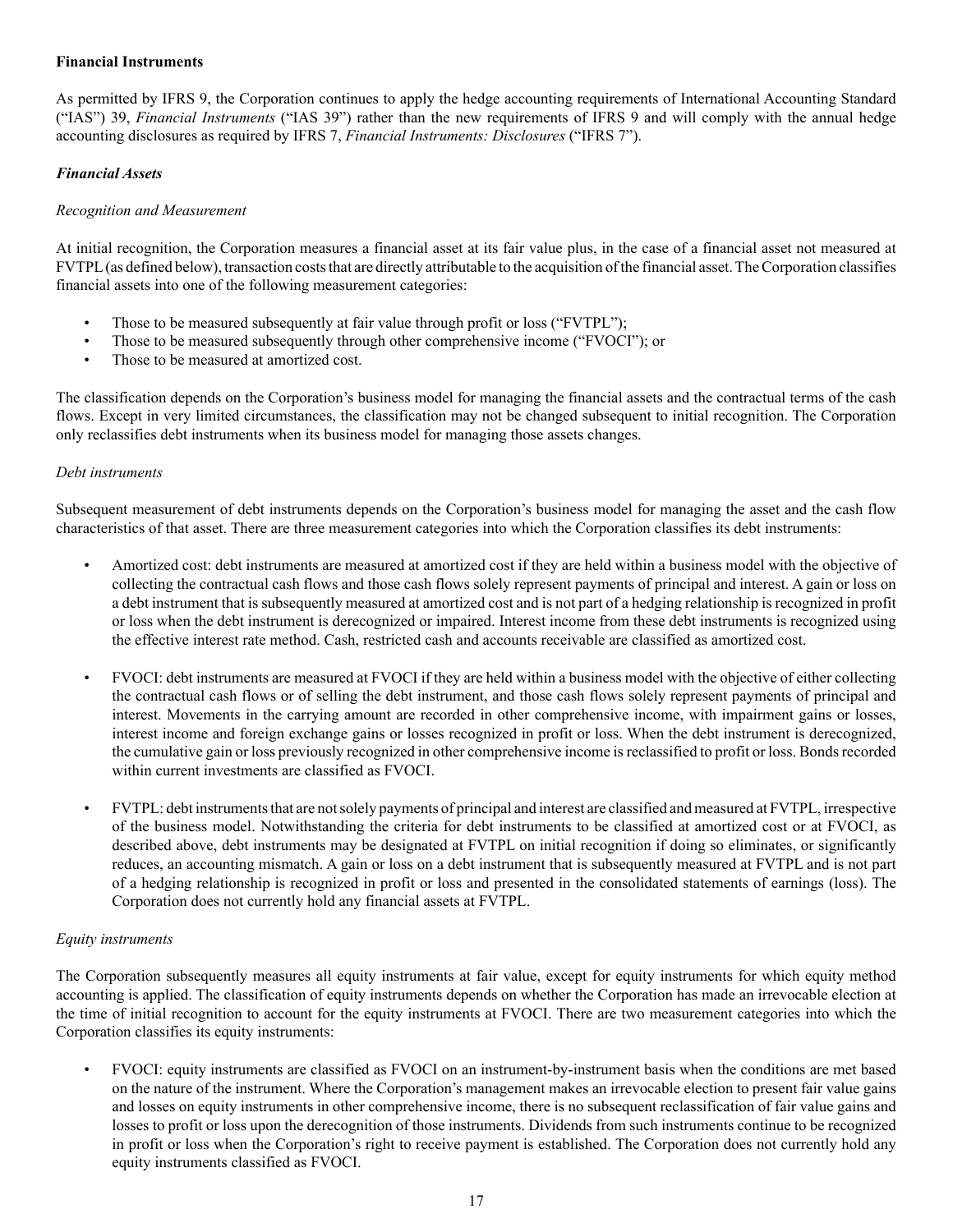• FVTPL: equity instruments are classified as FVTPL if they are held for trading (they are acquired for the purpose of selling or repurchasing in the near term) or equity investments which the Corporation had not irrevocably elected to classify at FVOCI. Changes in the fair value of financial assets at FVTPL are recognized in the consolidated statements of earnings (loss). Equity in unquoted companies is classified as FVTPL.

# *Impairment of financial assets*

At the end of each reporting period, the Corporation assesses on a forward-looking basis the expected credit losses associated with its debt instruments carried at amortized cost and FVOCI. The impairment methodology applied depends on whether there has been a significant increase in credit risk. The impairment provision recorded in respect of debt instruments carried at amortized cost and FVOCI is determined at 12-months expected credit losses on the basis that the Corporation considers these instruments as low risk.

The Corporation applies the simplified approach permitted by IFRS 9 for trade receivables and other financial assets held at amortized cost, which requires expected lifetime losses to be recognized from initial recognition of the receivables. The forward-looking element in determining impairment for financial assets is derived from comparison of current and projected macroeconomic indicators covering primary markets in which the Corporation operates.

# *Financial Liabilities*

# *Recognition and measurement*

Financial liabilities are classified, at initial recognition, as either financial liabilities at FVTPL or other financial liabilities.

- FVTPL: Financial liabilities are classified as FVTPL if they are held for trading or are designated as FVTPL upon initial recognition if such designation eliminates or significantly reduces a measurement or recognition inconsistency that would otherwise arise or the financial liability is managed and its performance is evaluated on a fair value basis. Any gains or losses arising on re-measurement are recognized in the consolidated statements of earnings (loss). Derivative instruments and certain other level 3 liabilities (see note 26) are classified as FVTPL.
- Other financial liabilities: Financial liabilities, including borrowings, are initially measured at fair value, net of transaction costs. Other financial liabilities are subsequently measured at amortized cost using the effective interest method. The effective interest method calculates the amortized cost of a financial liability and allocates interest expense over the relevant period. The effective interest rate is the rate that exactly discounts estimated future cash payments through the expected life of the financial liability (or a shorter period where appropriate) to the net carrying amount on initial recognition. Long-term debt is classified within other financial liabilities and is measured at amortized cost.

# *Debt modifications*

The Corporation may pursue amendments to its credit agreements based on, among other things, prevailing market conditions. Such amendments, when completed, are considered by the Corporation to be debt modifications. For debt repayable at par with nominal break costs, the Corporation elected to account for such debt modifications as equivalent to repayment at no cost of the original financial instrument and an origination of a new debt at market conditions. Resetting the debt to market conditions with the same lender has the same economic substance as extinguishing the original financial instrument and originating new debt with a third-party lender at market conditions. The transaction is accounted for as an extinguishment of the original debt instrument, which is derecognized and replaced by the amended debt instrument, with any unamortized costs or fees incurred on the original debt instrument recognized as part of the gain or loss on extinguishment.

For all other debt, the accounting treatment of debt modifications depends upon whether the modified terms are substantially different than the previous terms. The terms of an amended debt agreement are considered substantially different when either: (i) the discounted present value of the cash flows under the new terms, discounted using the original effective interest rate, are at least ten percent different from the discounted present value of the remaining cash flows of the original debt or (ii) management determines that other changes to the terms of the amended agreement, such as a change in the environment in which a floating interest rate is determined, are substantially different. If the modification is considered to be substantially different, the transaction is accounted for as an extinguishment of the original debt instrument, which is derecognized and replaced by the amended debt instrument, with any unamortized costs or fees incurred on the original debt instrument recognized as part of the gain or loss on extinguishment. If the modification is not considered to be substantially different, an adjustment to the carrying amount of the original debt instrument is recorded, which is calculated as the difference between the original contractual cash flows and the modified cash flows discounted at the original effective interest rate with the difference recognized in net financing charges on the consolidated statements of earnings (loss).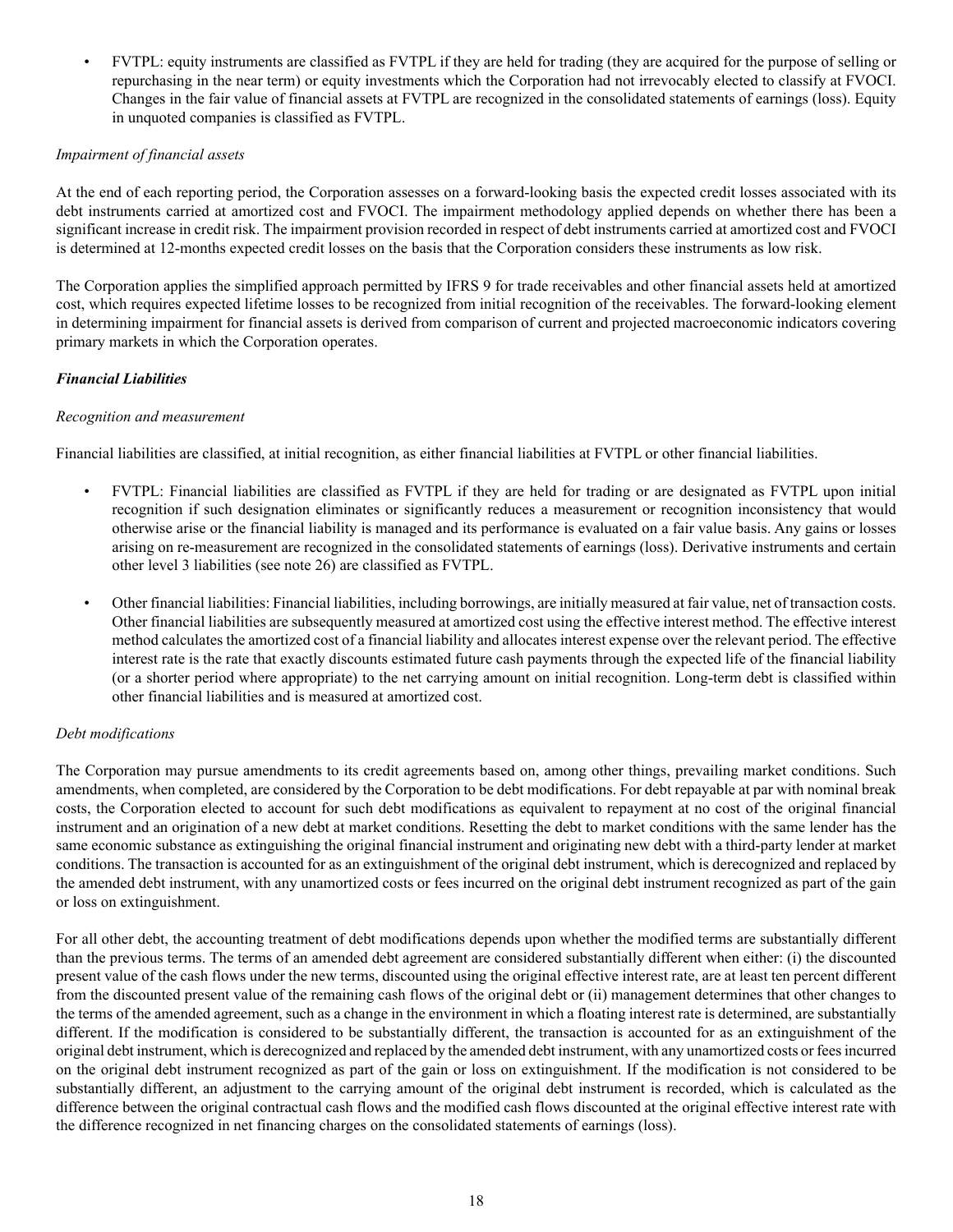# *Transaction costs*

Transaction costs that are directly attributable to the acquisition or issuance of financial assets and financial liabilities (other than financial assets and financial liabilities that are classified as FVTPL) are added to or deducted from, as applicable, the fair value of the financial instrument on initial recognition. These costs are expensed to financial expenses on the consolidated statements of earnings (loss) over the term of the related interest bearing financial asset or financial liability using the effective interest method. When a debt facility is retired by the Corporation, any remaining balance of related debt transaction costs is expensed to financial expenses in the period that the debt facility is retired. Transaction costs related to financial instruments at FVTPL are expensed when incurred.

# *Obligations of the Corporation to acquire its own shares or shares of a partially owned subsidiary*

Where a contract contains an obligation of the Corporation to purchase its own equity instruments for cash or another financial asset, a financial liability for the present value of the redemption amount is recorded even if the contract itself is an equity instrument. Where a contract contains an obligation of the Corporation to purchase shares of a partially owned subsidiary, a financial liability for the present value of the redemption amount is recorded except where the contract can be settled by delivering a variable number of the Corporation's own equity instruments. In such circumstances, a derivative instrument is recognized.

Changes in the measurement of the financial liability due to the unwinding of the discount or changes in the amount that the Corporation could be required to pay are recognized in net financing charges on the consolidated statements of earnings (loss). Where a derivative is recognized, changes in fair value are recognized in net financing charges on the consolidated statements of earnings (loss)

# *Derivatives*

As permitted by IFRS 9, the Corporation continues to apply the hedge accounting requirements of IAS 39 rather than the new requirements of IFRS 9 and will comply with the annual hedge accounting disclosures as required by IFRS 7.

The Corporation uses derivative instruments for risk management purposes and does not use derivative instruments for speculative trading purposes (except for derivatives with respect to the Corporation's Betting line of operations, which are transactions within the scope of IFRS 9 but reported as revenue as discussed above). All derivatives are recorded at fair value in the consolidated statements of financial position. The accounting for subsequent changes in fair value depends on whether the derivative is designated as a hedging instrument, and if so, the nature of the item being hedged. For derivatives not designated as hedging instruments, the re-measurement of those derivatives each period is recognized in the consolidated statements of earnings (loss).

Derivatives may be embedded in other financial liabilities and non-financial instruments (i.e., the host instrument). Embedded derivatives are treated as separate derivatives when their economic characteristics and risks are not closely related to those of the host instrument, the terms of the embedded derivative are the same as those of a stand-alone derivative and the combined instrument (i.e., the embedded derivative plus the host instrument) is not held-for-trading or designated at fair value. These embedded derivatives are measured at fair value with subsequent changes recognized in the consolidated statements of earnings (loss).

A derivative embedded within a hybrid contract containing a financial asset host is not accounted for separately under IFRS 9. The financial asset host together with the embedded derivative is required to be classified in its entirety as a financial asset at FVTPL.

# *Hedge accounting*

The Corporation designates certain derivatives as either:

- hedges of a particular risk associated with the cash flows of recognized assets and liabilities and highly probable forecast transactions (cash flow hedges), or
- hedges of a net investment in a foreign operation (net investment hedges).

At inception of the hedge relationship, the Corporation formally documents how the hedging relationship meets the hedge accounting criteria. It also records the economic relationship between the hedged item and the hedging instrument, including the nature of the risk, the risk management objective and strategy for undertaking the hedge and the method that will be used to assess the effectiveness of the hedging relationship at inception and on an ongoing basis.

# *Cash flow hedges*

The Corporation uses derivatives for cash flow hedges. The effective portion of the change in fair value of the hedging instrument is recorded in other comprehensive income and accumulated in the cash flow hedging reserve, while the ineffective portion is recognized immediately in the consolidated statements of earnings (loss). Gains and losses on cash flow hedges accumulated in other comprehensive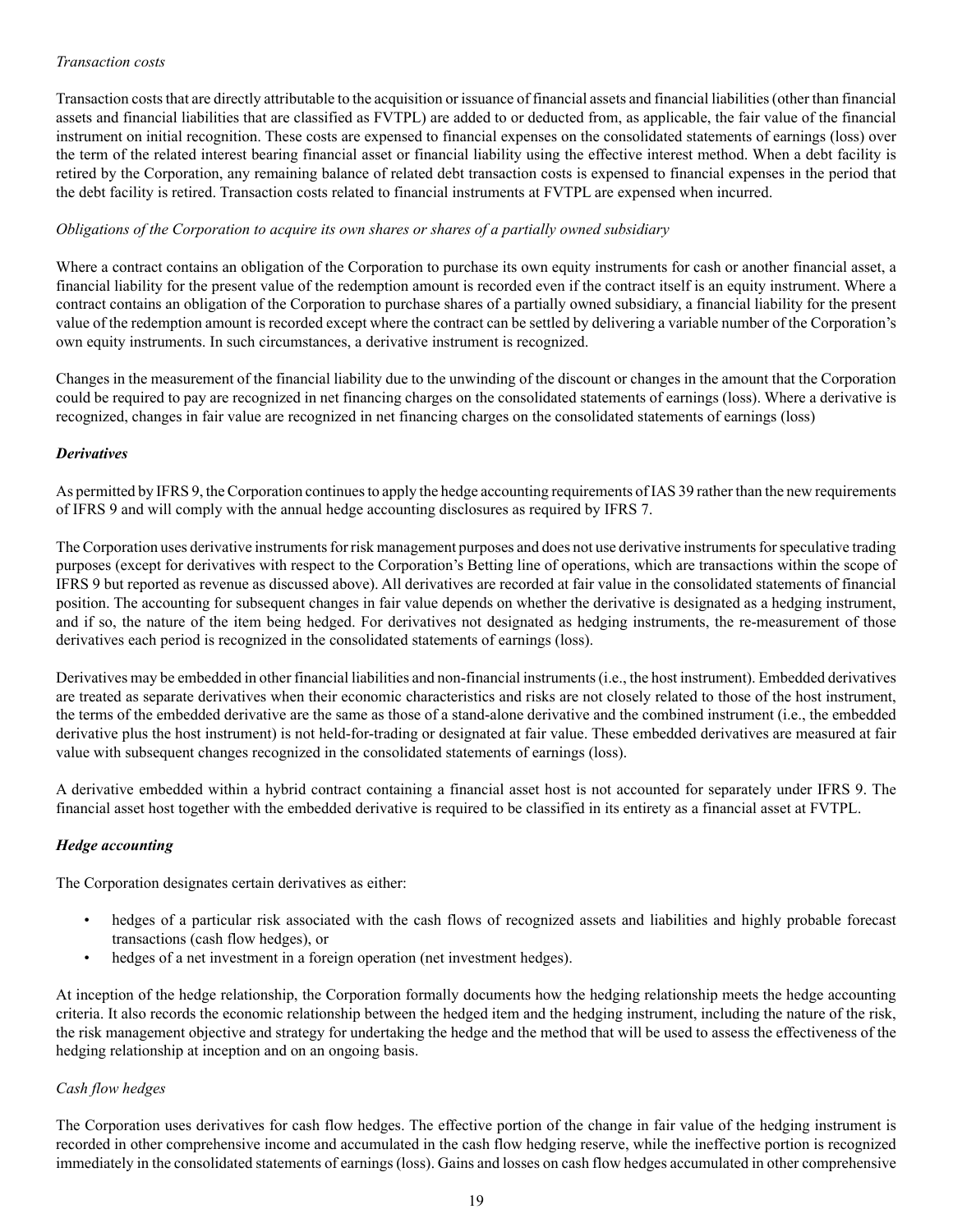income (loss) are reclassified to the consolidated statements of earnings (loss) in the same period the hedged item affects the consolidated statements of earnings (loss). If the forecast transaction is no longer expected to occur, the hedge no longer meets the criteria for hedge accounting, the hedging instrument expires or is sold, terminated or exercised, or the designation is revoked, the hedge accounting is discontinued prospectively. If the forecast transaction is no longer expected to occur, then the amount accumulated in equity is reclassified to the consolidated statements of earnings (loss).

# *Net investment hedges*

Hedges of net investments in foreign operations are accounted for similarly to cash flow hedges. Any gain or loss on the hedging item relating to the effective portion of the hedge is recognized in other comprehensive income and accumulated under the heading cumulative translation adjustments reserve. The gain or loss relating to the ineffective portion is recognized immediately in the consolidated statements of earnings (loss). Gains and losses accumulated in other comprehensive income are reclassified to the consolidated statements of earnings (loss) when the foreign operation is partially disposed of or sold.

# **Determination of fair value**

Fair value is the price that would be received to sell an asset or paid to transfer a liability in an orderly transaction between market participants at the applicable measurement date. When measuring the fair value of an asset or a liability, the Corporation uses market observable data to the extent possible. If the fair value of an asset or a liability is not directly observable, it is estimated by the Corporation using valuation techniques that maximize the use of relevant observable inputs and minimize the use of unobservable inputs (e.g., by the use of the market comparable approach that reflects recent transaction prices for similar items, discounted cash flow analysis, or option pricing models refined to reflect the Corporation's specific circumstances). Inputs used are consistent with the characteristics of the asset or liability that market participants would take into account.

For the Corporation's financial instruments that are recognized in the consolidated statements of financial position at fair value, the fair value measurements are categorized based on the lowest level input that is significant to the fair value measurement in its entirety and the degree to which the inputs are observable. The significance levels are classified as follows in the fair value hierarchy:

Level 1 - Quoted prices (unadjusted) in active markets for identical assets or liabilities; Level 2 - Inputs other than quoted prices included in Level 1 that are observable for the asset or liability, either directly or indirectly; and Level 3 - Inputs for the asset or liability that are not based on observable market data.

Transfers between levels of the fair value hierarchy are recognized by the Corporation at the end of the reporting period during which the transfer occurred.

# **Cash and cash equivalents**

Cash and cash equivalents comprise cash in hand, bank deposits and other short-term highly liquid investments with maturities of three months or less, which are generally used by the Corporation to meet short-term liquidity requirements.

# **Leases**

The Corporation adopted IFRS 16 effective January 1, 2019. See note 4. In preparation for the first-time application of IFRS 16, the Corporation carried out an implementation project, which has shown that the new definition in IFRS 16 did not significantly change the scope of the Corporation's contracts that meet the definition of a lease.

IFRS 16 introduces significant changes to lessee accounting by removing the distinction between operating and finance lease requirements and adding a requirement to recognize a right-of-use asset and a lease liability at the commencement of all leases except short-term leases and leases of low-value assets for which the election to recognize a lease expense on a straight-line basis has been applied. The requirements for lessor accounting have remained substantially unchanged. The Corporation applied IFRS 16 using the modified retrospective approach, with right-of-use assets being measured at an amount equal to the lease liability, adjusted for any amount of applicable prepaid or accrued lease payments recognized on the statement of financial position as at December 31, 2018. As a result, there was no restatement of the comparative period. IFRS 16 determines whether a contract contains a lease on the basis of whether the customer has the right to control the use of an identified asset for a period of time in exchange for applicable consideration.

The Corporation applied the following transitional-related elections available upon transition to IFRS 16:

• Hindsight in the determination of right-of-use assets and lease liabilities on transition;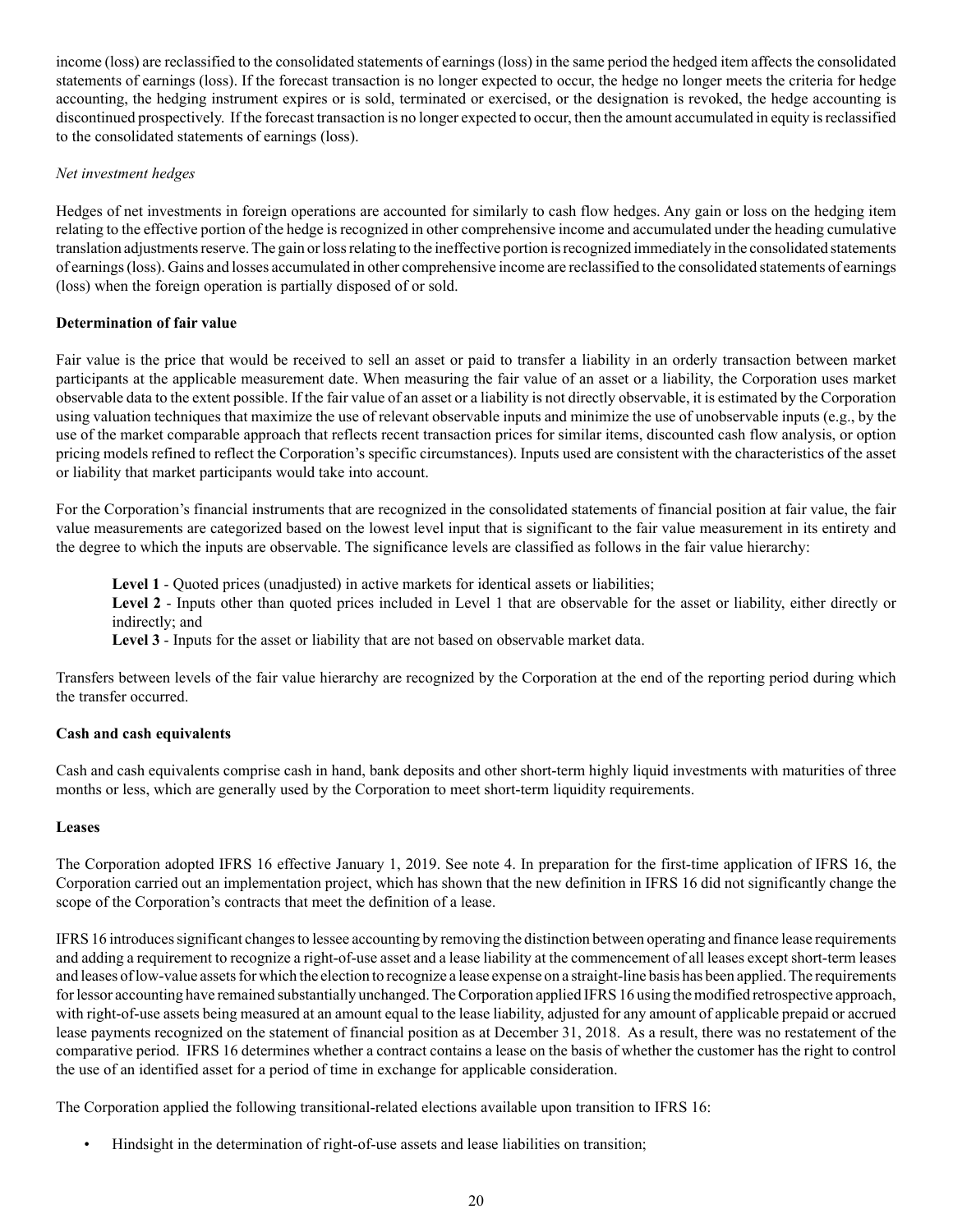- Reliance on the assessment of whether leases are onerous by applying IAS 37, *Provisions, Contingent Liabilities and Contingent Assets* immediately before the date of initial application as an alternative to performing an impairment review;
- Exclusion of initial direct costs from the measurement of right-of-use assets on transition; and
- No recognition of right-of-use assets and lease liabilities for leases expiring within 12 months of adoption of IFRS 16.

# *The Corporation as a Lessee*

The Corporation assesses whether a contract is or contains a lease at the inception of the applicable contract. IFRS 16 changes how the Corporation accounts for leases that it otherwise would have previously classified as operating leases under IAS 17, *Leases* ("IAS 17"). Under IFRS 16, for all leases except as noted above, the Corporation:

- a) Recognizes a right-of-use asset and a lease liability in the consolidated statement of financial position, initially measured at the present value of future lease payments;
- b) Recognizes depreciation of right-of-use assets and interest on lease liabilities in the consolidated statement of profit or loss as part of general and administrative expense and other interest expense within net financing charges, respectively; and
- c) Separates the total amount of cash payments in relation to lease liabilities into a principal portion and interest (each presented within financing activities) in the consolidated statement of cash flows.

Lease incentives are recognized as part of the measurement of right-of-use assets and as part of lease liabilities, except if received prior to lease commencement, while under IAS 17 they resulted in the recognition of a lease incentive liability and were amortized as a reduction of rental expense on a straight-line basis.

Under IFRS 16, right-of-use assets are tested for impairment in accordance with IAS 36, *Impairment of Assets* ("IAS 36"), which replaces the previous requirement to recognize a provision for onerous lease contracts.

For short-term leases (lease term of 12 months or less) and leases of low-value assets, such as personal computers and office furniture, the Corporation has opted to recognize a lease expense on a straight-line basis as permitted by IFRS 16.

The lease liability is initially measured at the present value of the future lease payments, discounted by using the interest rate implicit in the lease. If this rate cannot be readily determined, the Corporation uses its incremental borrowing rate at the lease commencement date. The Corporation subsequently measures the lease liability by increasing the carrying amount to reflect interest on the lease liability and by reducing the carrying amount to reflect the lease payments made.

Lease payments included in the measurement of the lease liability include:

- Fixed lease payments (including in-substance fixed payments), less any lease incentives;
- Variable lease payments that depend on an index or rate initially measured using the index or rate at the commencement date;
- Amount expected to be payable by the lessee under residual value guarantees;
- The exercise price of purchase options if the lessee is reasonably certain to exercise the options; and
- Payments of penalties for terminating the lease if the lease includes an option to terminate the lease.

The Corporation remeasures the lease liability and makes a corresponding adjustment to the related right-of-use asset whenever:

- The lease term has changed or there is a change in the assessment of exercise of a purchase option, in which case the lease liability is remeasured by discounting the revised lease payments using a revised discount rate;
- The lease payments change due to changes in an index or rate or change in expected payment under a guaranteed residual value, in which case the lease liability is remeasured by discounting the revised lease payments using the initial discount rate (unless the lease payments change is due to a change in a floating interest rate, in which case a revised discount rate is used); or
- A lease contract is modified and the lease modification is not accounted for as a separate lease, in which case the lease liability is remeasured by discounting the revised lease payments using a revised discount rate.

The right-of-use assets comprise the initial measurement of the corresponding lease liability, lease payments made at or before the commencement of the lease, and any initial costs. They are then subsequently measured at cost less accumulated depreciation and impairment losses. Right-of-use assets are depreciated over the shorter of the lease term and the useful life of the underlying asset.

Variable rents that do not depend on an index or rate are not included in the measurement of the lease liability or right-of-use asset. The related payments are recognized as an expense in the period in which the event or condition that triggers such payments occurs.

As a practical expedient, IFRS 16 permits a lessee to account for any lease and associated non-lease components as a single arrangement instead of separating the non-lease components. The Corporation has applied this practical expedient.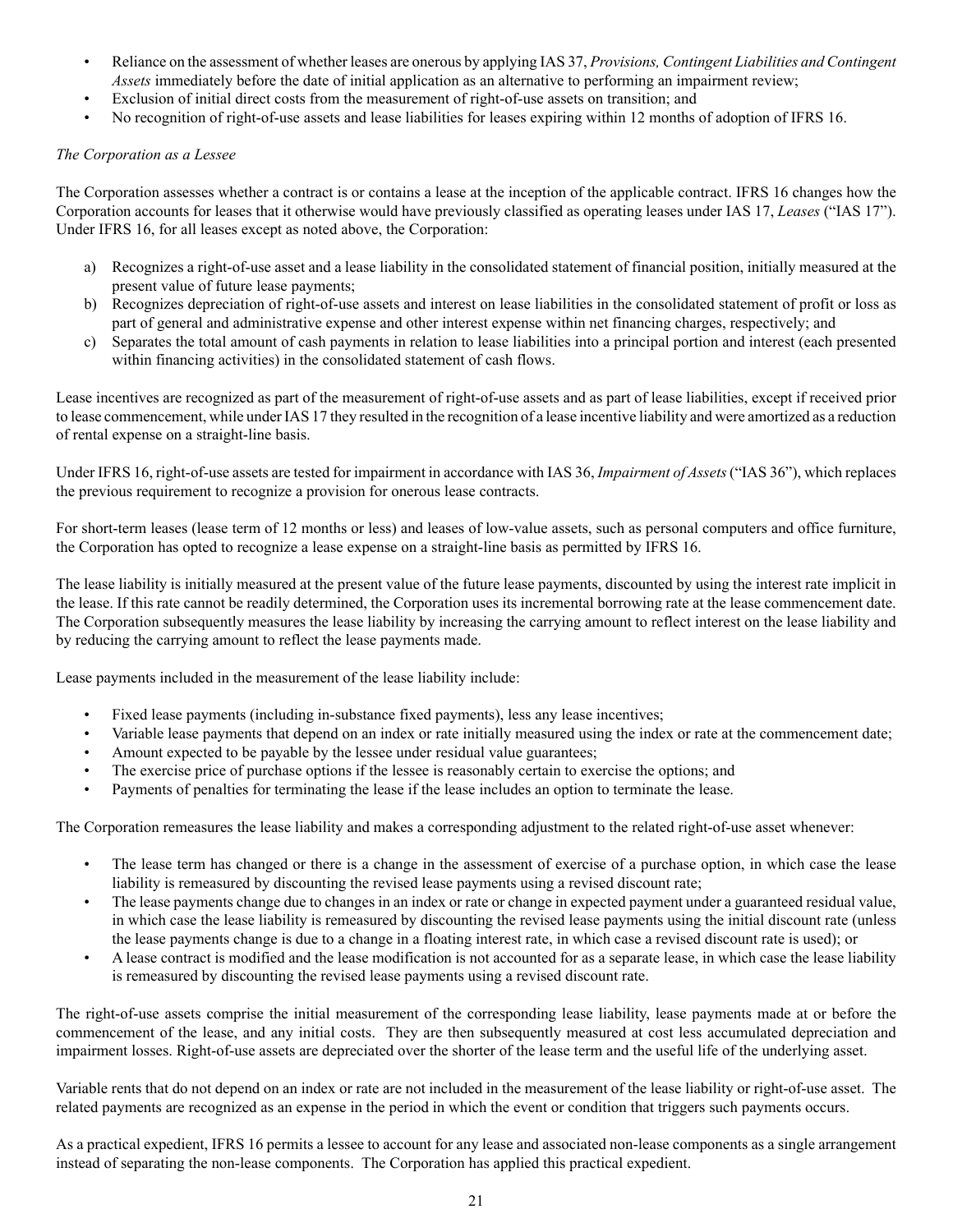## *The Corporation as a Lessor*

The Corporation does not currently have any material contracts where the Corporation acts as a lessor.

# *Leases prior to January 1, 2019 under IAS 17*

Leases are classified as finance leases whenever the terms of the lease transfer substantially all the risks and rewards of ownership to the lessee. All other leases are classified as operating leases. The Corporation assessed all its leases to be operating leases.

#### *The Corporation as lessor*

Rental income from operating leases is recognized on a straight-line basis over the term of the relevant lease. Initial direct costs incurred in negotiating and arranging an operating lease are added to the carrying amount of the leased asset and recognized on a straight-line basis over the lease term.

# *The Corporation as lessee*

Rents payable under operating leases are recognized as an expense on a straight-line basis over the term of the relevant lease except where another more systematic basis is more representative of the time pattern in which economic benefits from the leased asset are consumed. Contingent rentals arising under operating leases are recognized as an expense in the period in which they are incurred.

In the event that lease incentives are received to enter into operating leases, such incentives are recognized as a liability. The aggregate benefit of any such incentive is recognized as a reduction of rental expense on a straight-line basis over the lease term, except where another systematic basis is more representative of the time pattern in which economic benefits from the leased asset are consumed.

#### **Prepaid Expenses and Deposits**

Prepaid expenses and deposits consist of amounts paid in advance or deposits made for which the Corporation will receive goods or services.

## **Property and Equipment**

Property and equipment that have finite lives are recorded at cost less accumulated depreciation and impairment losses. Depreciation is expensed from the month the particular asset is available for use, over the estimated useful life of such asset at the following rates, which in each case are intended to reduce the carrying value of the asset to the estimated residual value:

| Furniture and fixtures | Straight-line           | $4-10$ vears                                                       |
|------------------------|-------------------------|--------------------------------------------------------------------|
| Computer equipment     | Straight-line 2-5 years |                                                                    |
| <b>Building</b>        | Straight-line           | 25 years                                                           |
| Right of use assets    | Straight-line           | 1-10 years (Shorter of term of lease and useful life of the asset) |

#### **Intangible Assets**

Intangible assets that have finite lives are recorded at cost less accumulated amortization and impairment losses. Amortization is expensed from the month the particular asset is available for use, over the estimated useful life of such asset at the following rates, which in each case are intended to reduce the carrying value of the asset to the estimated residual value:

| Software technology (including deferred |                                                     |                       |
|-----------------------------------------|-----------------------------------------------------|-----------------------|
| المفووم المتواصية والمتحداث             | $\alpha_{\text{final}}$ and $\alpha_{\text{final}}$ | $\sqrt{2}$ $\sqrt{2}$ |

| development costs)                                  | $50a$ gigin-ilile | $4 - 5$ years          |
|-----------------------------------------------------|-------------------|------------------------|
| Software technology (Defensive<br>intangible asset) | Straight-line     | 2 years                |
| Customer relationships                              | Straight-line     | 15 years               |
| Brands (licensed)                                   | Straight-line     | 22 years               |
| <b>Brands</b>                                       | N/A               | Indefinite useful life |
| Other intangibles                                   | Straight-line     | $3-25$ years           |
|                                                     |                   |                        |

The amortization method, useful life and residual values are assessed annually and the assets are tested for impairment, whenever events or changes in circumstances indicate that the carrying amount may not be recoverable.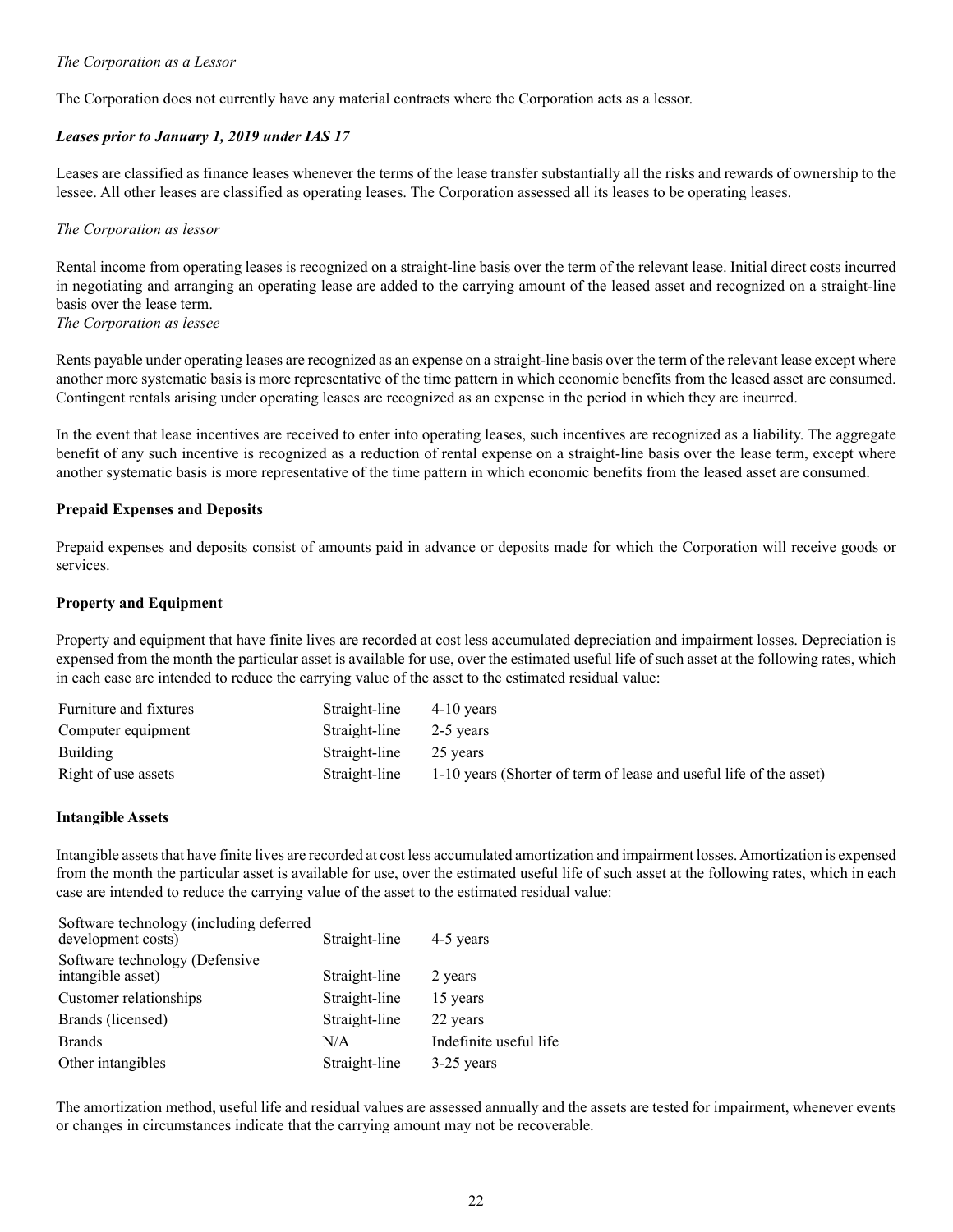Upon retirement or disposal, the cost of the asset disposed of and the related accumulated amortization are removed from the consolidated statements of financial position and any gain or loss is reflected in the consolidated statements of earnings (loss). Expenditures for repairs and maintenance are expensed as incurred.

The Corporation determined that its owned brands have indefinite useful lives as they have no foreseeable limit to the period over which such assets are expected to contribute to the Corporation's cash flows. In addition, the Corporation expects to continue to support its brands with ongoing marketing efforts.

The Corporation tests its owned brands for impairment at least annually, or more frequently if circumstances such as significant declines in expected sales, net earnings or cash flows indicate that the cash-generating units ("CGUs") to which such brands relate might be impaired.

## **Goodwill**

Goodwill represents the excess of the purchase price over the fair value of the identifiable net assets acquired in a business acquisition. After initial recognition, goodwill is measured at cost less any accumulated impairment losses.

Goodwill is tested for impairment at least annually, or more frequently if circumstances such as significant declines in expected sales, net earnings or cash flows indicate that that the CGUs or group of CGUs to which goodwill is allocated might be impaired. The Corporation monitors and tests goodwill for impairment at the operating segment level.

## **Research and Development**

Research and development costs are expensed except in cases where development costs meet certain identifiable criteria for deferral. Deferred development costs, which have probable future economic benefits, can be clearly defined and measured, and are incurred for the development of new products or technologies, are capitalized. These development costs, net of related research and development investment tax credits, are not amortized until the products or technologies are commercialized or when the asset is available for use, at which time they are amortized over the estimated life of the commercial production of such products or technologies.

The amortization method and the life of the commercial production are assessed annually and the assets are tested for impairment whenever an indication exists that an asset might be impaired.

The Corporation claims research and development investment tax credits as a result of incurring scientific research and experimental development expenditures. Research and development investment tax credits are recognized when the related expenditures are incurred and there is reasonable assurance of their realization. Investment tax credits are accounted for by the cost reduction method whereby the amounts of tax credits are applied as a reduction of the expense or deferred development costs.

#### **Investments**

Investments are stated at the lower of cost and fair market value. Cost is determined on a weighted average basis at a consolidated level.

#### *Investments in Associates*

An associate is an entity over which the Corporation has significant influence and that is neither a subsidiary nor an interest in a joint venture. Significant influence is the power to participate in the financial and operating policy decisions of the associate but is not the control or joint control over those policy decisions.

The results and assets and liabilities of associates are incorporated in these consolidated financial statements using the equity method of accounting, except when the investment is classified as held for sale, in which case it is accounted for in accordance with IFRS 5, *Noncurrent Assets Held for Sale and Discontinued Operations*.

Under the equity method, an investment in an associate is initially recognized in the consolidated statements of financial position at cost and adjusted thereafter to recognize the Corporation's share of the profit or loss and other comprehensive income of the associate. When the Corporation's share of losses of an associate exceeds the Corporation's interest in that associate (which includes any long-term interests that, in substance, form part of the Corporation's net investment in the associate), the Corporation discontinues recognizing its share of further losses. Additional losses are recognized only to the extent that the Corporation has incurred legal or constructive obligations or made payments on behalf of the associate.

An investment in an associate is accounted for using the equity method from the date on which the investee becomes an associate. On acquisition of the investment in an associate, any excess of the cost of the investment over the Corporation's share of the net fair value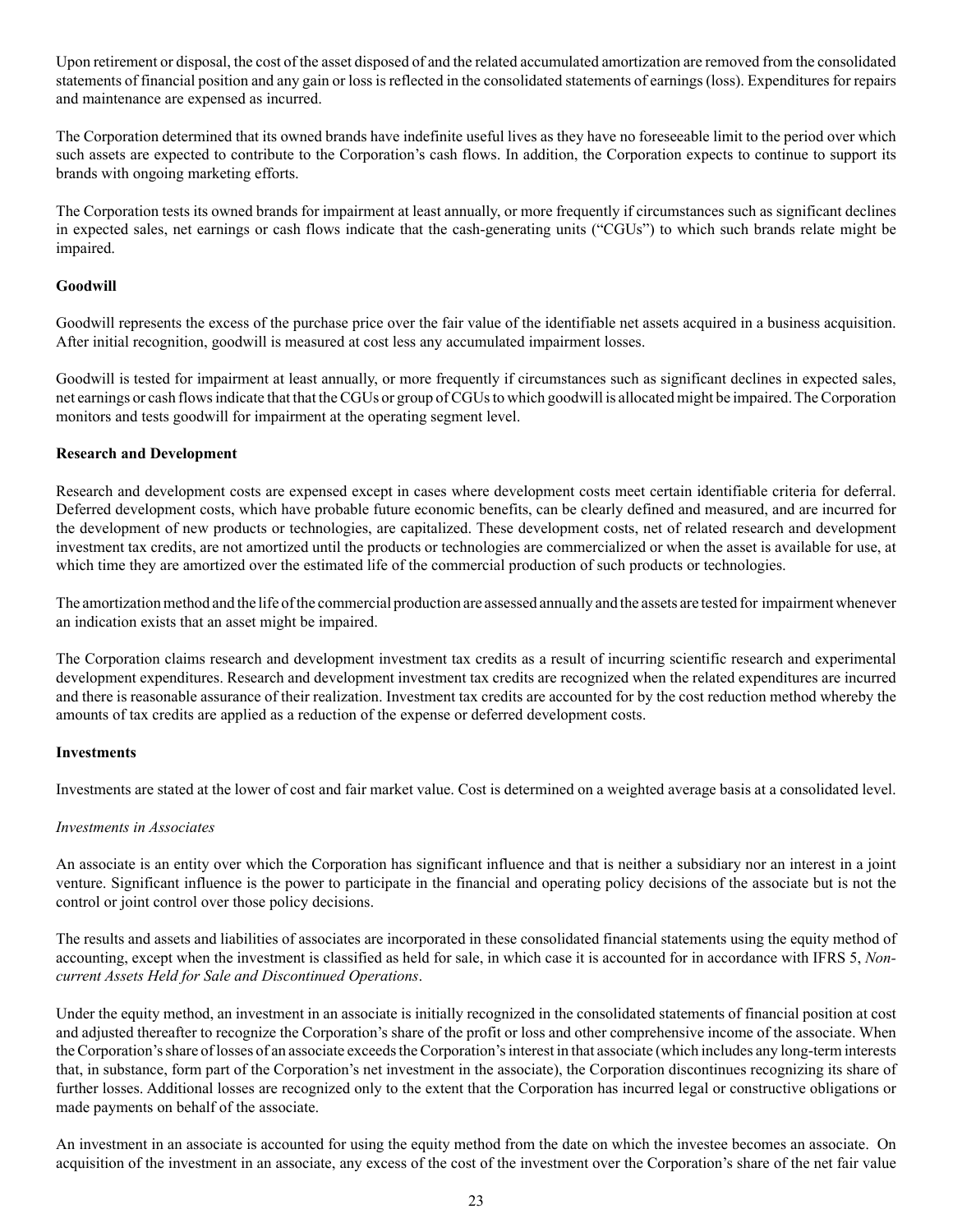of the identifiable assets and liabilities of the associate is recognized as goodwill, which is included within the carrying amount of the investment. Any excess of the Corporation's share of the net fair value of the identifiable assets and liabilities over the cost of the investment, after reassessment, is recognized immediately in the consolidated statements of earnings (loss) in the period in which the investment is acquired.

The requirements of IAS 36, are applied to determine whether it is necessary to recognize any impairment loss with respect to the Corporation's investment in an associate. When necessary, the entire carrying amount of the investment (including goodwill) is tested for impairment as a single asset by comparing its recoverable amount (higher of value in use and fair value less costs of disposal) with its carrying amount, any impairment loss recognized forms part of the carrying amount of the investment. Any reversal of that impairment loss is recognized to the extent that the recoverable amount of the investment subsequently increases.

# **Impairment of Non-Current Assets**

Management assesses, at the end of the reporting period, whether there is an indication that an asset may be impaired. If any indication exists, or when annual impairment testing for an asset is required, the Corporation estimates the asset's recoverable amount. An asset's or CGU's recoverable amount is the higher of the asset's or CGU's fair value less costs of disposal and its value in use. When the carrying amount of an asset or CGU exceeds its recoverable amount, the asset is considered impaired and is written down to its recoverable amount. In assessing value in use, the estimated future cash flows are discounted to their present value using a pre-tax discount rate that reflects current market assessments of the time value of money and the risks specific to the asset. In determining fair value less costs of disposal, recent market transactions are taken into account. If no such transactions can be identified, an appropriate valuation model is used. These calculations are corroborated by valuation multiples, quoted share prices for publicly traded companies or other available fair value indicators.

The Corporation bases its impairment calculation on detailed budgets and forecast calculations, which are prepared for the Corporation's assets or CGU to which such assets are allocated. These budgets and forecast calculations generally cover a period of three to five years. A long-term growth rate is calculated and applied to project future cash flows after the final year included in the forecast.

Impairment losses of continuing operations are recognized in the consolidated statements of earnings (loss) in expense categories consistent with the function of the impaired asset. An impairment loss recognized for goodwill may not be reversed. At the end of the reporting period, the Corporation assesses if there is an indication that impairment losses recognized in previous periods for other assets have decreased or no longer exist. Where an impairment loss is subsequently reversed, the carrying amount of the asset or CGU is increased to the revised estimate of its recoverable amount provided that the increased carrying amount does not exceed the carrying amount that would have been determined had no impairment loss been recognized in prior years. A reversal of an impairment loss is recognized immediately in profit or loss, unless the relevant asset is carried at a revalued amount, in which case the reversal of the impairment loss is treated as a revaluation increase.

# **Taxation**

Income tax expense represents the sum of current and deferred taxes. Current and deferred taxes are recognized in the consolidated statements of earnings (loss), except to the extent they relate to items recognized in the consolidated statements of comprehensive income (loss) or directly in the consolidated statements of changes in equity.

#### *Current tax*

Current tax payable is based on taxable income for the year. Taxable income differs from earnings as reported in the consolidated statements of earnings (loss) because of items of income or expense that are taxable or deductible in other years and items that are never taxable or deductible. The Corporation's liability for current tax is calculated using tax rates that have been enacted or substantively enacted by the end of the particular reporting period.

The Corporation adopted IFRIC 23 effective January 1, 2019. See note 4. Where uncertain tax treatments exist, the Corporation assesses whether it is probable that a tax authority will accept the uncertain tax treatment applied or proposed to be applied in its income tax filings. The Corporation assesses for each uncertain tax treatment whether it should be considered independently or whether some tax treatments should be considered together based on what the Corporation believes provides a better prediction of the resolution of the uncertainty. The Corporation considers whether it is probable that the relevant authority will accept each uncertain tax treatment, or group of uncertain tax treatments, assuming that the taxation authority with the right to examine any amounts reported to it will examine those amounts and will have full knowledge of all relevant information when doing so. The adoption of the interpretation did not have a material impact on the consolidated financial statements.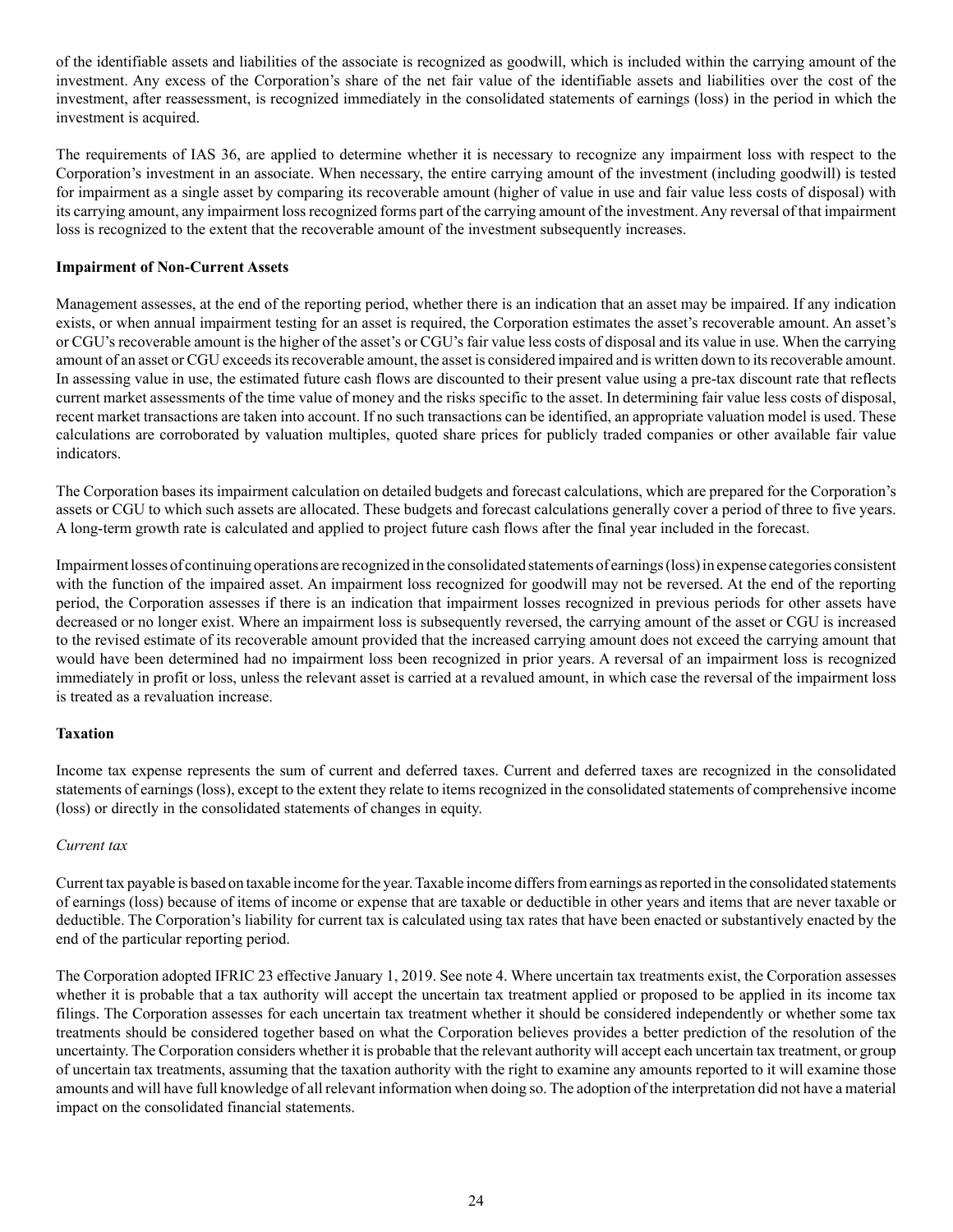# *Deferred tax*

Deferred tax is recognized on temporary differences between the carrying amounts of assets and liabilities in the Corporation's consolidated financial statements and the corresponding tax bases used in the computation of taxable income. Deferred tax liabilities are generally recognized for all taxable temporary differences. Deferred tax assets are recognized for all deductible temporary differences to the extent that it is probable that taxable income will be available against which those deductible temporary differences can be utilized, or where the legislation grants the ability for the deferred tax asset to be recognized against existing taxable temporary differences. Such deferred tax assets and liabilities are not recognized if the temporary difference arises from the initial recognition of goodwill or from the initial recognition (other than in a business combination) of other assets and liabilities in a transaction that affects neither the taxable income nor the accounting earnings.

Deferred tax liabilities are recognized for taxable temporary differences associated with investments and interests in subsidiaries and associates, except where the Corporation is able to control the reversal of the temporary difference and it is probable that the temporary difference will not reverse in the foreseeable future. Deferred tax assets arising from deductible temporary differences associated with such investments and interests are only recognized to the extent that it is probable that there will be sufficient taxable income against which to utilize the benefits of the temporary differences and they are expected to reverse in the foreseeable future, or where the legislation permits, the reversal of existing taxable temporary differences is sufficient to support the realization of the deferred tax asset.

The carrying amount of deferred tax assets is reviewed at the end of each reporting period and reduced to the extent that it is no longer probable that sufficient taxable income will be available to allow all or part of any such asset to be recovered.

Deferred tax assets and liabilities are measured at the tax rates that are expected to apply in the period in which the liability is settled or the asset is realized, in each case based on tax rates and tax laws that have been enacted or substantively enacted by the end of the reporting period. The measurement of deferred tax liabilities and assets reflects the tax consequences that would follow from the manner in which the Corporation expects, at the end of the particular reporting period, to recover or settle the carrying amount of its assets and liabilities.

Deferred tax assets and liabilities are offset when there is a legally enforceable right to set off current tax assets against current tax liabilities and when they relate to income taxes levied by the same taxation authority and the Corporation intends to settle its current tax assets and liabilities on a net basis. Deferred tax assets and liabilities are not discounted. Current and deferred tax are recognized in the consolidated statements of earnings (loss), except when they relate to items that are recognized in other comprehensive income or directly in equity, in which case, the current and deferred tax are also recognized in other comprehensive income or directly in equity, respectively. Where current tax or deferred tax arises from the initial accounting for a business combination, the tax effect is included in the accounting for the business combination.

# **IFRS 2,** *Share-based Payment* **("IFRS 2")**

The Corporation maintains an equity-based long-term incentive award program to align interests of its management team with those of its shareholders ("Shareholders") by focusing the management team on long-term objectives over a multi-year period, with the value of the award fluctuating based on stock price appreciation. The Corporation has two equity-based award plans and accounts for grants under these plans in accordance with the fair value-based method of accounting for stock-based compensation for the applicable period. The Corporation currently makes its equity grants under its Equity Incentive Plan dated June 22, 2015, as amended from time to time (the "2015 Equity Incentive Plan"), which provides for grants of stock options ("Options"), restricted share units ("RSU"), deferred share units ("DSU"), performance share units ("PSU"), and other Common Share-based awards as the Board may determine. Prior to the Corporation's 2015 annual shareholder meeting (the "2015 Annual Meeting"), equity-based awards were granted solely under the Corporation's 2010 stock option plan, as amended from time to time (the "2010 Stock Option Plan" and together with the 2015 Equity Incentive Plan, the "Plans") and consisted only of Options. The Corporation no longer grants Options under the 2010 Stock Option Plan, but it remains in effect only to govern the terms of outstanding Options granted prior to the initial adoption of the 2015 Equity Incentive Plan.

The Corporation's current long-term incentive program for its management team includes a regular grant program that is comprised of PSUs and RSUs. The RSUs are subject to service vesting conditions and the PSUs are subject to service, market and non-market vesting conditions. The Corporation also offers DSUs and RSUs for members of its Board.

Non-employee equity-settled share-based payments are measured at the fair value of the goods and services received, except where that fair value cannot be estimated reliably. If the fair value cannot be measured reliably, non-employee equity-settled share-based payments are measured at the fair value of the equity instrument granted as measured at the date the entity obtains the goods or the counterparty renders the service. Stock-based compensation expense is recognized over the contract life of the options or the option settlement date, whichever is earlier.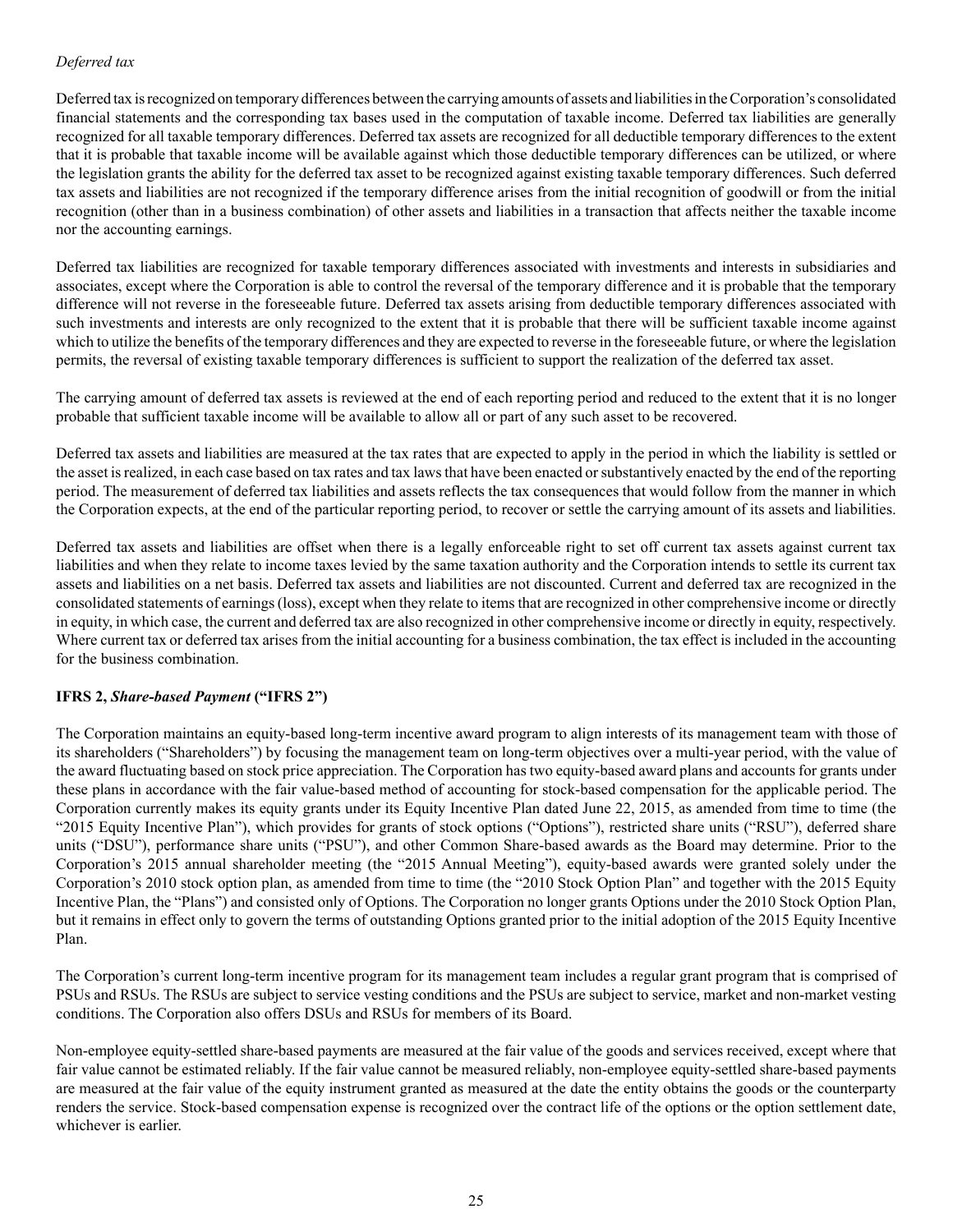For share-based payment transactions that may be settled in cash on the occurrence of a contingent event which is in the control of neither the Corporation nor the counterparty to the payment ("contingently cash-settled share-based payments"), the Corporation applies the "probable" approach. Under this approach, the share-based payment is classified as either cash-settled or equity-settled in its entirety depending on which outcome is probable at each reporting date. Any change in the probable method of settlement is treated as a change in accounting estimate, with the cumulative expense updated to reflect the appropriate charge for the method of settlement now considered probable.

# *Stock Options*

Compensation expense for equity-settled stock options awarded to participants under the Plans is measured at the fair value at the grant date using the Black-Scholes-Merton valuation model and is recognized using the graded vesting method over the vesting period of the options granted. Stock-based compensation expense recognized is adjusted to reflect the number of options that have been estimated by management for which conditions attaching to service will be fulfilled as of the grant date until the vesting date so that the recognized expense corresponds to the options that have vested. Stock-based compensation expense is recorded in the equity reserve when the expense is recognized in the consolidated statements of earnings (loss). When options are exercised, any consideration received from participants as well as the related compensation cost recorded within the equity reserve are credited to share capital.

# *Restricted Share Units*

An RSU is a unit equivalent in value to a Common Share that entitles the holder to receive Common Shares after a specified vesting period determined by the Plan Administrator of the 2015 Equity Incentive Plan (the "Plan Administrator"), in its sole discretion. Upon settlement, holders will receive one fully paid Common Share in respect of each vested RSU. Generally, the RSUs vest in equal annual installments over a three or four-year period (graded vesting method), and subject to continued employment through each vesting date.

# *Performance Share Units*

A PSU is a unit equivalent in value to a Common Share that entitles the holder to receive Common Shares based on the achievement of performance goals established by the Plan Administrator, including in consultation with management, over a performance period. Generally, the PSUs vest on the third anniversary of the date of the grant (cliff vesting), and based on a weighted mix of revenue and Adjusted EBITDA targets of the Corporation for the applicable three-year performance period as well as the individual remaining employed by, or continuing to provide services to, the Corporation. The grantee is eligible for additional PSUs (the "Additional PSUs") up to 50% of the PSUs granted on the grant date, subject to an additional total shareholder return condition (the "TSR Condition"), and to the extent the other service and performance conditions are met. The Additional PSUs have service, non-market and market (i.e., the TSR Condition) vesting conditions, all of which must be satisfied to vest.

Upon settlement, holders will receive fully paid Common Shares in proportion to the number of vested PSUs held and the level of performance achieved. Any unearned PSUs will be forfeited.

# *Deferred Share Units*

The Corporation offers DSU grants to the members of the Board. Upon settlement, holders will receive one fully paid Common Share in respect of each vested DSU. The Corporation recognizes services received in a share-based payment transaction as an expense over the requisite service period and recognizes a corresponding increase in equity as the services are received. DSUs vest immediately or over either a one-, two- or three-year period. The grant date is the date on which the Corporation and the Board have a shared understanding of all the terms and conditions of the arrangement. If the grant date occurs after the service commencement date, then the Corporation estimates the grant-date fair value of the DSUs for the purpose of recognizing the expense from the service commencement date until the accounting grant date. All grants are subject to forfeiture if the director ceases to serve as a director prior to vesting and vested DSUs can only be settled at such time.

With respect to RSUs, PSUs and DSUs, the Corporation doesn't currently expect to pay any dividends during the vesting period. Therefore, the fair market value of an RSU, PSU or DSU is equal to the market price of the underlying Common Share at the grant date. On the grant date, the fair value of the awards is measured using the higher of the closing stock price on the TSX or Nasdaq. The fair market value of the Additional PSUs is determined using a simulation based valuation to reflect the probability of the market condition being met. The service and non-market conditions do not affect the fair value of the awards at grant date. Market conditions are reflected as an adjustment (discount) to the initial estimate of fair value at grant date of the instrument to be received and there is no true-up for differences between estimated and actual vesting due to market conditions.

Share-based compensation expense is recognized over the vesting period in the consolidated statements of earnings (loss) with a corresponding increase to the equity reserve. Once the awards vest and are settled with the counterparty, the related amount recorded within the equity reserves is credited to share capital.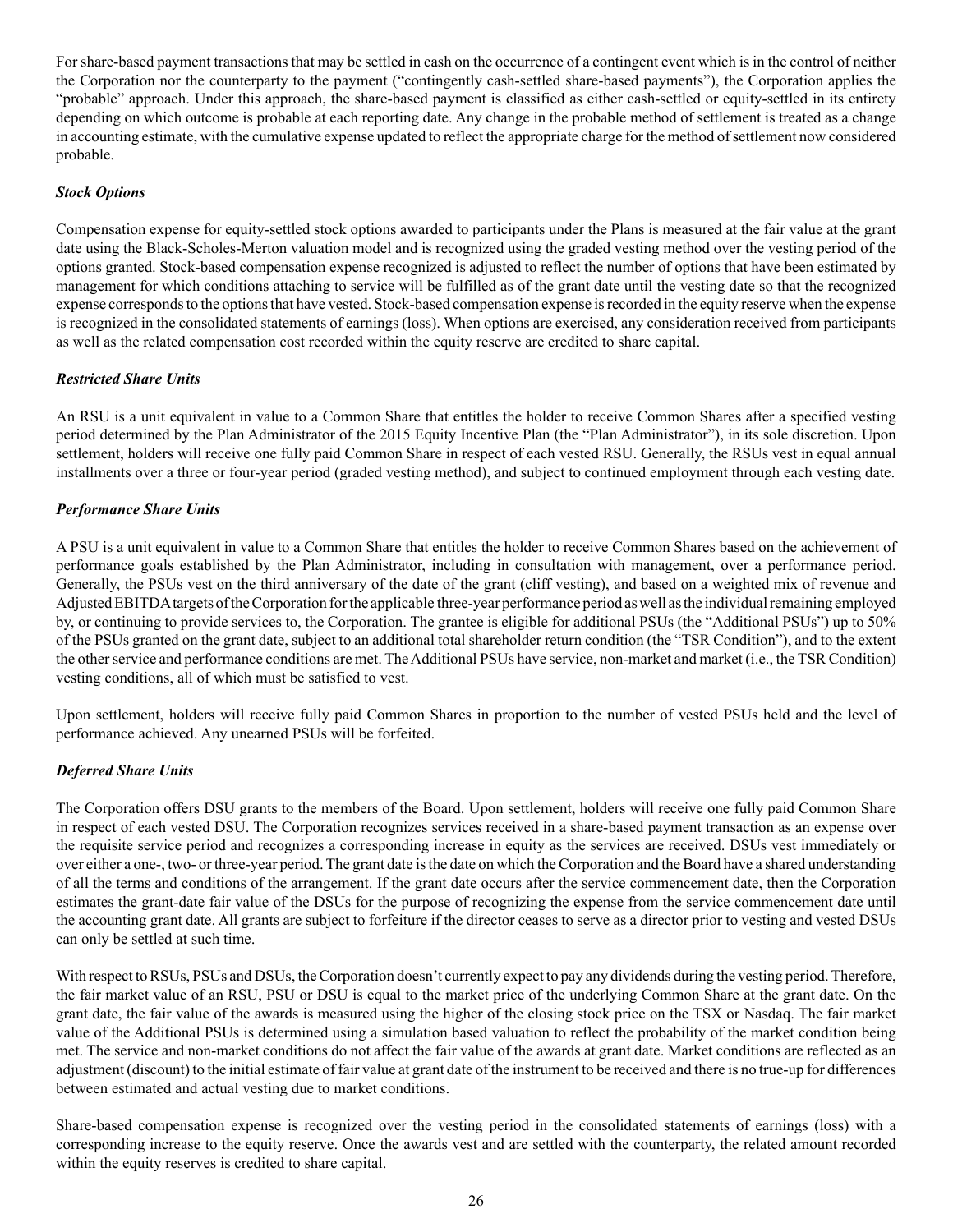# *Dividend Equivalents*

RSUs, PSUs and DSUs may be credited with dividend equivalents in the form of additional RSUs, PSUs, DSUs and other share-based awards, as applicable. Dividend equivalents shall vest in proportion to the awards to which they relate. Such dividend equivalents shall be computed by dividing: (i) the amount obtained by multiplying the amount of the dividend declared and paid per Common Share by the number of RSUs, PSUs, DSUs or other share-based awards, as applicable, held by the participant on the record date for the payment of such dividend, by (ii) the highest closing price of the Common Shares on any stock exchange on which the Common Shares are then listed on the date of grant, at the close of the first business day immediately following the dividend record date.

## **Provisions**

Provisions represent liabilities of the Corporation for which the amount or timing of payment is uncertain. Provisions are recognized when the Corporation has a present legal or constructive obligation as a result of past events, it is probable that an outflow of resources will be required to settle the obligation, and the amount can be reliably estimated. Provisions are measured at the present value of the expected expenditures required to settle the obligation using a discount rate that reflects current market assessments of the time value of money and the risks specific to the obligation. The increase in provisions due to the passage of time is recognized in interest accretion within net financing charges on the consolidated statements of earnings (loss).

## **Contingent liabilities**

Contingent liabilities are possible obligations the existence of which will be confirmed by uncertain future events that are not wholly within the control of the entity. Contingent liabilities also include obligations that are not recognized because their amount cannot be measured reliably or because settlement is not probable. A contingent liability is not recognized in the consolidated statements of financial position. However, unless the possibility of an outflow of economic resources is remote, a contingent liability is disclosed in the notes.

## **Translation of Foreign Operations and Foreign Currency Transactions**

## *Functional and presentation currency*

IFRS requires entities to consider primary and secondary indicators when determining functional currency. Primary indicators are closely linked to the primary economic environment in which the entity operates and are given more weight. Secondary indicators provide supporting evidence to determine an entity's functional currency. Once the functional currency of an entity is determined, it should be used consistently, unless significant changes in economic factors, events and conditions indicate that the functional currency has changed.

A change in functional currency is accounted for prospectively from the date of the change by translating all items into the new functional currency using the exchange rate at the date of the change.

Based on an analysis of the primary and secondary indicators, the Corporation has determined its and its subsidiaries' functional currencies. The Corporation's functional currency is Canadian dollars. The Corporation's consolidated financial statements are presented in U.S. dollars.

#### *Transactions and balances*

Foreign currency transactions are translated into the applicable functional currency using the exchange rates prevailing on the dates of the transactions or valuation where items are re-measured. Foreign exchange gains and losses resulting from the settlement of such transactions and from the translation at year-end exchange rates of monetary assets and liabilities denominated in foreign currencies are recognized within general and administrative expenses.

#### *Group companies*

The results and financial position of the Corporation's subsidiaries that have a functional currency different from the Corporation's presentation currency are translated into the presentation currency as follows:

- (i) assets and liabilities for each statement of financial position presented are translated at the closing exchange rate on the date of that statement of financial position;
- (ii) income and expenses for each statement of net earnings (loss) and statement of other comprehensive income (loss) are translated at the rates of exchange prevailing on the dates of the transactions; and
- (iii) all resulting exchange rate differences are recognized in other comprehensive income (loss) and are transferred to net earnings (loss) upon the sale or disposition of subsidiaries.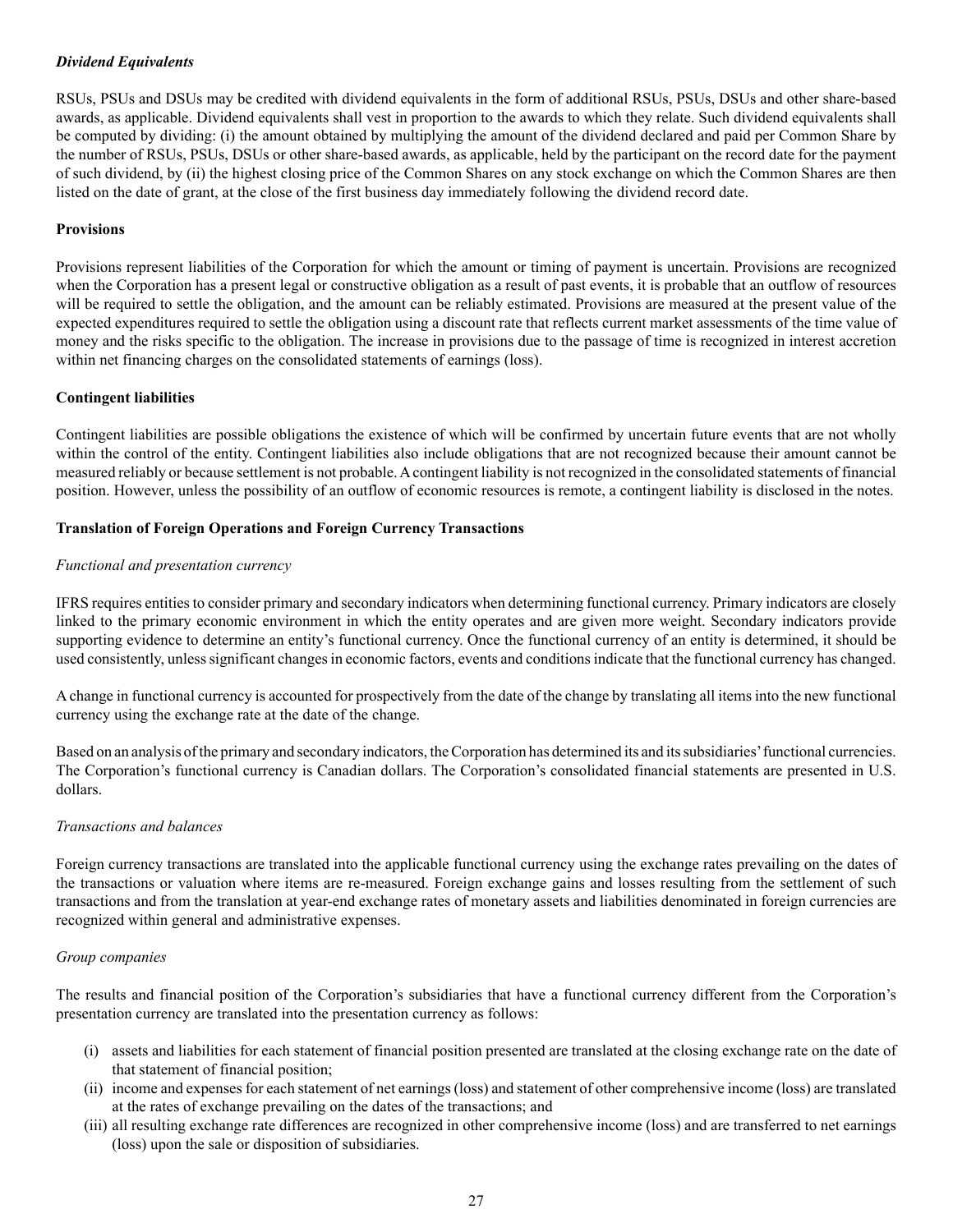## **Business Combinations**

Business combinations are accounted for using the acquisition method. Under this method, the identifiable assets acquired and liabilities assumed, including contingent liabilities, are recognized in the consolidated statements of financial position at their respective fair values. Goodwill is recorded based on the excess of the fair value of the consideration transferred over the fair value of the Corporation's interest in the acquiree's net identifiable assets on the date of the acquisition. Any excess of the identifiable net assets over the consideration transferred is immediately recognized in the consolidated statements of earnings (loss).

The consideration transferred by the Corporation to acquire control of an entity is calculated as the sum of the acquisition-date fair values of the assets transferred, liabilities incurred and equity interests issued by the Corporation, including the fair value of all the assets and liabilities resulting from a deferred contingent payment arrangement. Acquisition-related costs are expensed as incurred.

## **Operating Segments**

Segments are reported in a manner consistent with the internal reporting provided to the Corporation's Chief Operating Decision Maker ("CODM"). The Corporation's CODM consists of its Chief Executive Officer and Chief Financial Officer, as this group is responsible for allocating resources to, and assessing the performance of, the operating segments of the Corporation.

## **Key sources of estimation uncertainty**

Determining the carrying amounts of some assets and liabilities requires estimation of the effects of uncertain future events on those assets and liabilities at the end of the reporting period. The following discussion sets forth key sources of estimation uncertainty at the end of the reporting period that management believes have a significant risk of resulting in a material adjustment to the carrying amounts of assets and liabilities within the next financial year.

## *Goodwill impairment*

At least annually, the Corporation tests whether goodwill is subject to any impairment in accordance with the applicable accounting policy set forth above. The Corporation completed its annual goodwill impairment testing as at December 31, 2019.

Estimation uncertainty exists in the determination of goodwill impairment, which is based on the recoverable amount for any cash generating units ("CGUs") or group of CGUs. The recoverable amount for any CGU or group of CGUs is determined based on the higher of (i) fair value less costs to sell and (ii) value in use. Both valuation approaches require management to make estimates about the future. Goodwill impairment exists when the carrying value of a CGU or group of CGUs exceeds its recoverable amount. Estimates used in determining the recoverable amount include but are not limited to expected cash flows, growth rates, capital expenditures and discount rates. If in the next financial year there is a significant decline in the performance of a CGU or group of CGUs, a significant change in regulation impacting the Corporation's operations, or a combination of changes to the key assumptions disclosed in note 11, this could result in an impairment loss.

#### *Uncertain tax treatments*

Determining the Corporation's income tax and its provisions for income taxes involves a significant degree of estimation and judgment, particularly in respect of open tax returns relating to prior years where the liabilities remain to be agreed with the local tax authorities. The Corporation is also subject to tax audits and has a number of open tax inquiries covering corporate tax matters. As a result, it has recognized a number of provisions against uncertain tax positions that are recognized based on management's best estimate of the outcome after taking into consideration all available evidence, and where appropriate, after taking external advice. This includes the reassessment from the Canadian tax authorities relating to transfer pricing, where a provision for the full amount of the reassessments received was booked during the year ended December 31, 2017 and discussions with the Canadian tax authorities are continuing to date through the usual appeals process. See note 9. The tax provisions recorded in the Corporation's consolidated financial statements in respect of prior years relate to intercompany trading and financing arrangements entered into in the normal course of business and tax audits that are currently in progress with fiscal authorities. Due to the uncertainty associated with such tax items it is possible that at a future date, on resolution of the open tax matters, the final outcome may vary significantly and there is the potential for a material adjustment to the carrying amounts of the liability recorded as a result of this estimation uncertainty.

# *Valuation of embedded derivatives*

The Senior Notes (as defined below) include certain embedded features allowing the Corporation to redeem the Senior Notes or allowing the holders to require a redemption of the Senior Notes. As previously disclosed, these features were bifurcated from the carrying value of the Senior Notes. Management used estimates, including an implied credit spread of 1.9% as at December 31, 2019 (December 31, 2018 - 4.6%), in determining the fair value of the Embedded Derivative (as defined below). The implied credit spread represents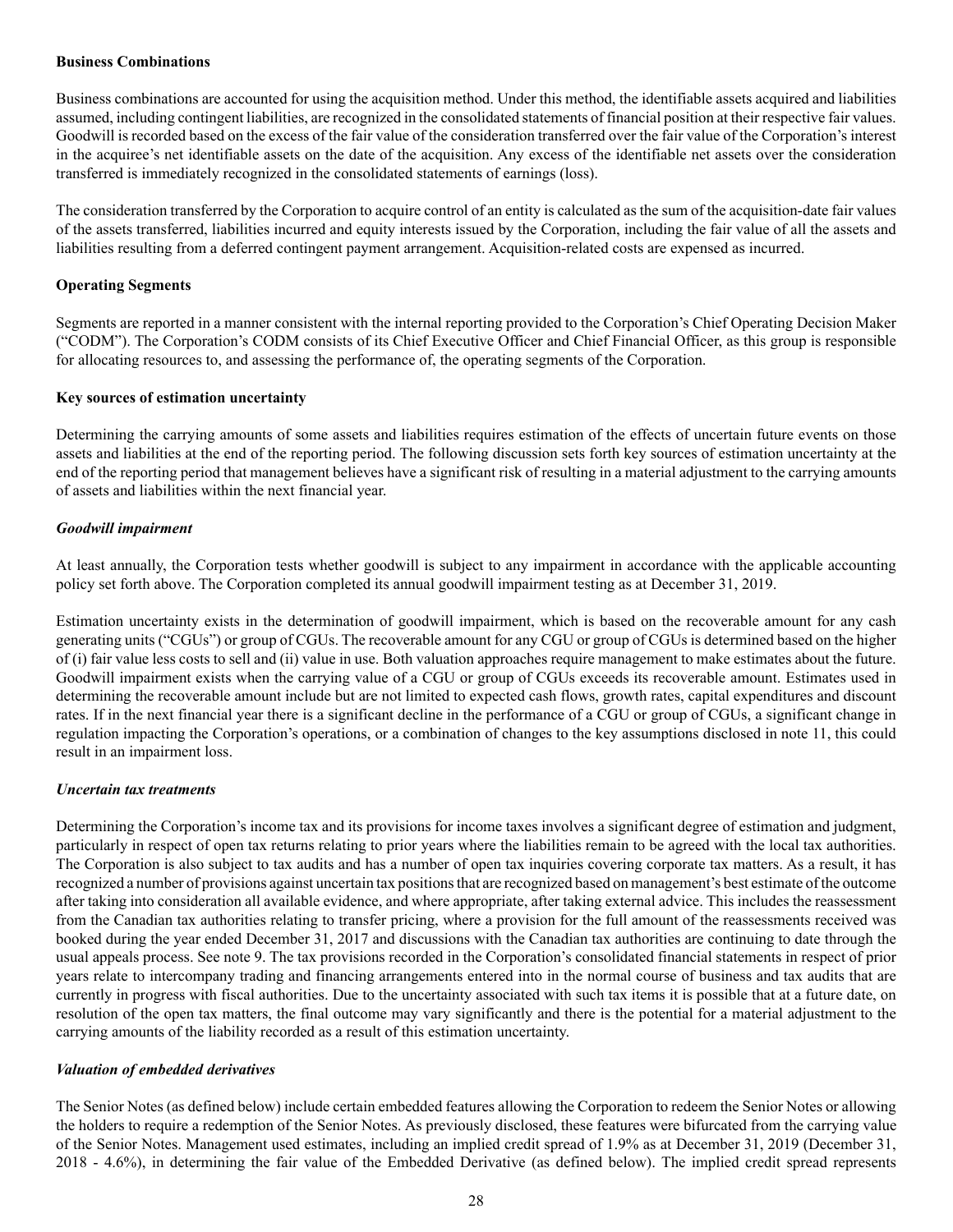management's estimate of the Corporation's creditworthiness as implied by the market value of the Senior Notes. See notes 17, 19 and 26. During the year end December 31, 2019, the Corporation recorded a gain of \$98.3 million through Net financing charges in relation to the re-measurement of the Embedded Derivative, of which \$48.1 million of the gain was recorded in the fourth quarter of 2019.

# **Critical accounting judgments**

The preparation of the Corporation's consolidated financial statements requires management to exercise its judgment in applying the Corporation's accounting policies. Judgments are continuously evaluated and are based on historical experience, general economic conditions, and trends and other factors, including expectations of future events.

The following discussion sets forth for the year ended December 31, 2019 what management believes to be the most significant judgments in applying the Corporation's accounting policies.

# *Contingent liabilities*

The Corporation reviews its legal proceedings following developments in the same at each balance sheet date, considering, among other things: the nature of the litigation, claim or assessment; the legal processes and potential level of damages in the jurisdiction in which the litigation, claim or assessment has been brought; the progress of the case (including progress after the date of the consolidated financial statements but before those statements are issued); the opinions or views of legal counsel and other advisors; experience of similar cases; and any decision of the Corporation's management as to how it will respond to the litigation, claim or assessment. The Corporation assesses the probability of an outflow of resources to settle the alleged obligation as well as if the outflow can be reliably measured. If these conditions are not met, no provision will be recorded and the relevant facts will be disclosed as a contingent liability. To the extent that the Corporation's assessments at any time do not reflect subsequent developments or the eventual outcome of any claim, its future consolidated financial statements may be materially affected, with a favorable or adverse impact on the Corporation's business, financial condition or results of operations. See note 28.

# *Determination of lease term*

The Corporation's lease portfolio includes contracts with extension and termination options. These terms are used to maximize operational flexibility with respect to managing such contracts.

In determining the lease term, management considers all facts and circumstances that create an economic incentive to exercise an extension option, or not exercise a termination option. Extension options (or periods after termination options) are only included in the lease term if the lease is reasonably certain to be extended (or not terminated).

The Corporation reviews the applicable assessment if a significant event or a significant change in circumstances occurs which affects the assessment and that is within the control of the lessee. If the Corporation exercises an extension option (or elects not to exercise a termination option) that was not included in the lease term, this would result in an increase to the right of use asset and lease liability. As at December 31, 2019, the weighted average remaining life of the Corporation's leases is 4.2 years.

# *FOX equity option*

On May 8, 2019, the Corporation and FOX Sports ("FOX Sports"), a unit of Fox Corporation (Nasdaq: FOXA, FOX) ("FOX"), announced plans to launch FOX Bet, the first-of-its kind national media and sports wagering partnership in the United States and entered into a commercial agreement of up to 25 years. As part of the transaction, FOX Sports will receive certain brand license, integration and affiliate fees. In addition, during the term of the commercial agreement, the Corporation has agreed to a minimum annual advertising commitment on certain FOX media assets. Prior to the tenth anniversary of the commercial agreement, and subject to certain conditions and applicable gaming regulatory approvals, FOX Sports has the right to acquire up to a 50% equity stake in the Corporation's U.S. business. In accordance with IFRS 2, based on the judgment of the Corporation's management, this right granted to FOX Sports is considered a contingently cashsettled share-based payment because FOX Sports, subject to receiving regulatory approvals and meeting certain other conditions, has discretion to exercise the right During the year ended December 31, 2019, the Corporation recorded \$0.1 million to cost of sales and \$7.6 million to sales and marketing expense in relation to the commercial agreement.

Management has made certain judgments in the recognition and measurement of liabilities in relation to this commercial agreement and associated right of FOX Sports to acquire equity, including its judgment as to the probable method of settlement. The right has been valued using a discounted cash flow model and as it represents a contingently cash-settled share-based payment, will be recorded at fair value each reporting period.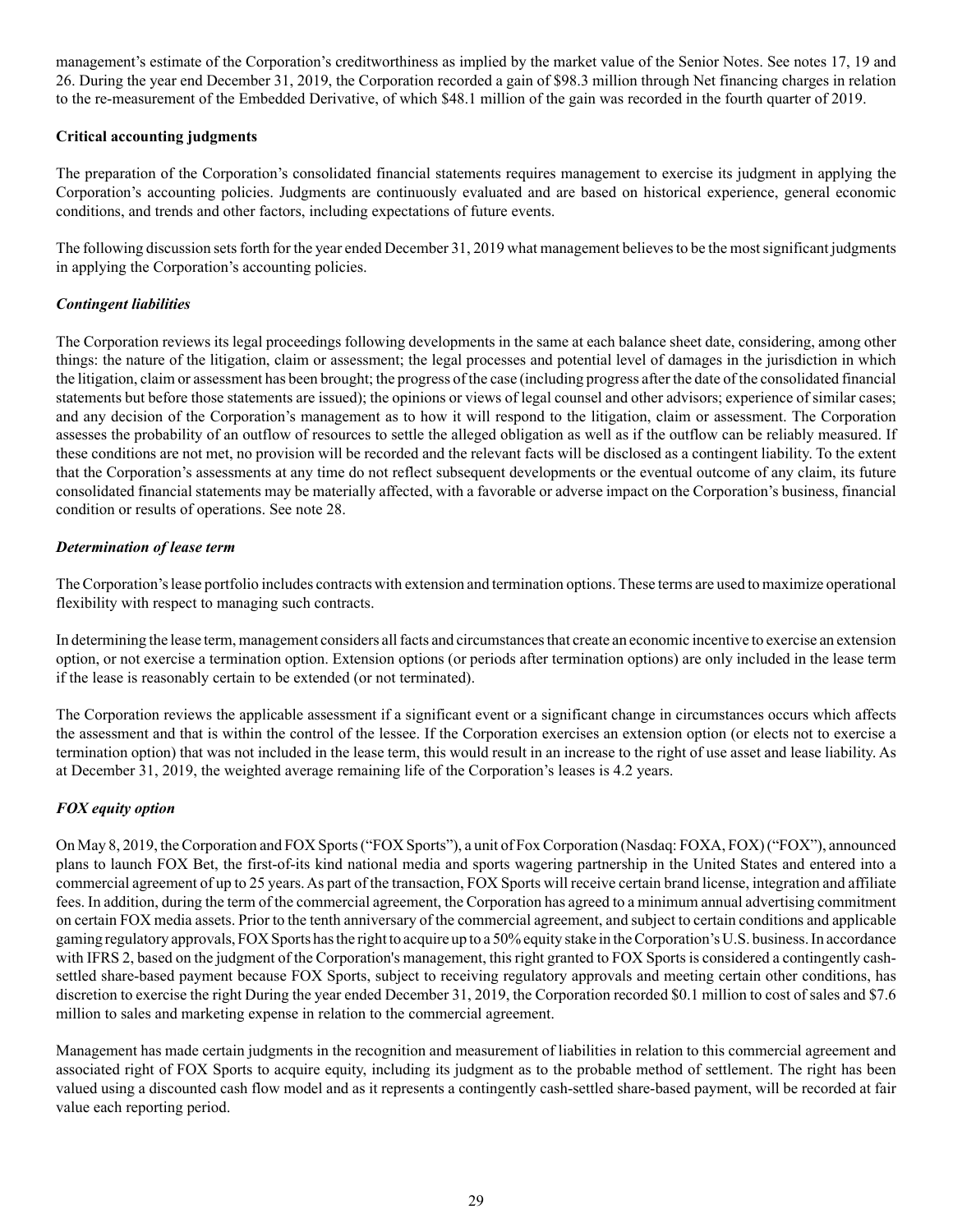# <span id="page-29-0"></span>*Combination with Flutter Entertainment Plc*

On October 2, 2019, the Corporation reached an agreement on the terms of an all-share combination recommended by the Board to be implemented through an acquisition of The Stars Group by Flutter pursuant to a plan of arrangement under the OBCA (see note 31) for additional information. Management has prepared its consolidated financial statements without giving effect to the potential impacts a combination with Flutter would have on the Corporation's existing accounting treatments. This includes, but is not limited to, such judgments related to (i) the forecasted cash flows associated with the Corporation's long-term debt and the related impact on its hedge accounting conclusions, and (ii) the expected period of vesting and change in control implications in relation to the Corporation's longterm incentive program.

The completion of the Combination (as defined below) is currently intended to occur during the second or third quarter of 2020, subject to, among other things, shareholder, court and applicable regulatory approvals.

# **3. RECENT ACCOUNTING PRONOUNCEMENTS**

# **New accounting pronouncements - not yet effective**

# **Amendments to IFRS 9, IAS 39 and IFRS 7**

In July 2017, the Financial Conduct Authority ("FCA"), which regulates LIBOR, announced it intends to stop compelling banks to submit rates for the calculation of LIBOR after 2021. As a result, the Federal Reserve Board and the Federal Reserve Bank of New York organized the Alternative Reference Rates Committee ("ARRC"), which identified the Secured Overnight Financing Rate as its preferred alternative rate for USD LIBOR in derivatives and other financial contracts. Other benchmark rates including EURIBOR are also impacted by this reform and the European Central Bank has identified the Euro Short Term Rate as its preferred alternative rate for EURIBOR in derivatives and other financial contracts. The Corporation is not able to predict when USD-LIBOR or EURIBOR will cease to be available or when there will be sufficient liquidity in the alternative markets. Any changes adopted by the FCA or other governing bodies in the method used for determining USD-LIBOR and EURIBOR may result in a sudden or prolonged increase or decrease in reported USD-LIBOR and EURIBOR. If that were to occur, the Corporation's interest payments could change. In addition, uncertainty about the extent and manner of future changes may result in interest rates and/or payments that are higher or lower than if USD-LIBOR and EURIBOR were to remain available in their current form.

In September 2019, the IASB issued amendments to IFRS 9, IAS 39, and IFRS 7 in order to provide relief in respect of the potential impacts to hedge accounting following the uncertainties arising from the impact of the Interbank offered rate ("IBOR") reform on the timing and amount of designated future cash flows. The amendments provide exceptions to the requirements of hedge accounting during this period of uncertainty with the impact being that existing and new hedge accounting designations will be unaffected by the above noted uncertainties. The amendments are effective for annual reporting periods beginning on or after January 1, 2020, but the Corporation chose to early apply the amendments for the reporting period ending December 31, 2019. Adopting these amendments allows the Corporation to continue hedge accounting during the period of uncertainty arising from interest rate benchmark reforms. See note 4.

# **IFRIC agenda decision**

In November 2019, the IFRIC discussed a question about how to determine the lease term for cancellable or renewable leases. Entities may enter into cancellable or renewable leases that do not specify a particular term, but which continue indefinitely until one party gives notice to terminate. The request asked how the lease term should be determined and whether the useful life of any related non-removable leasehold improvements is limited to the lease term determined applying IFRS 16. The IFRIC clarified that determining the lease term will depend on both the termination penalties in the contract and the broader economics of the contract. Further an entity must apply IAS 16 *Property, Plant and Equipment* ("IAS 16) in determining the useful life of non-removable leasehold improvements and may often conclude that it will use and benefit from leasehold improvements only for as long as it uses the underlying leased asset.

The IFRIC concluded that the principles and requirements in IFRS 16 provide an adequate basis for an entity to determine the lease term of cancellable and renewable leases and those in IAS 16 and IFRS 16 provide an adequate basis for an entity to determine the useful life of any non-removable leasehold improvements relating to such a lease. Therefore, the IFRIC decided not to add these items to its agenda. Agenda decisions issued by the IFRIC do not have an application date. Sufficient time is entity specific and depends on the relevant facts and circumstances, but agenda decisions are expected to be implemented as soon and as quickly as possible. The IASB expects this to be months rather than years. The Corporation is currently assessing the impact of the agenda decision and does not expect a material impact to the consolidated financial statements. The Corporation expects to have completed its assessment in the first quarter of 2020.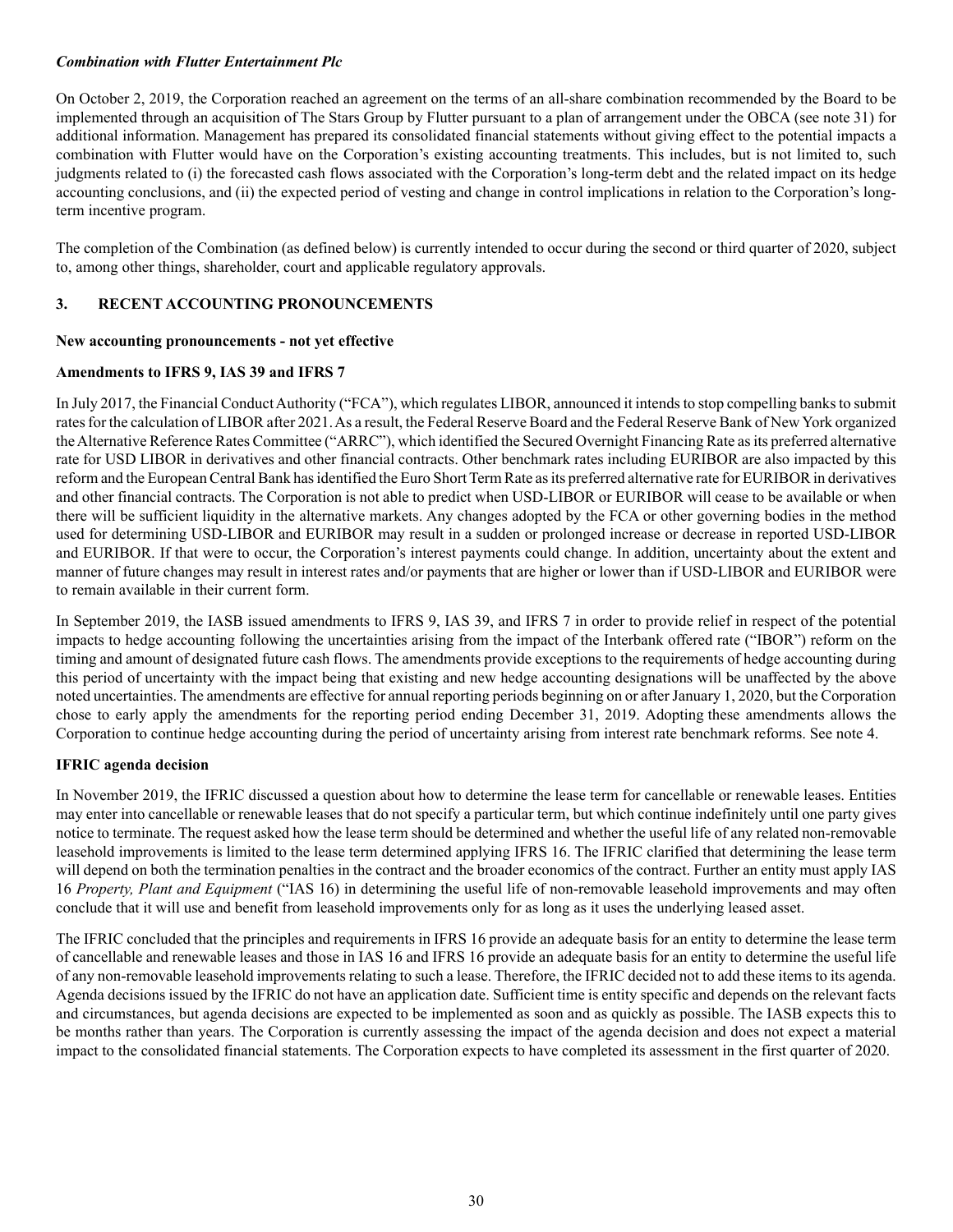# <span id="page-30-0"></span>**4. ADOPTION OF NEW ACCOUNTING STANDARDS**

# **IFRS 16,** *Leases*

As referenced in note 2 above, the Corporation adopted IFRS 16 on January 1, 2019. The impact of the Corporation's transition to IFRS 16 is summarized below.

The table below illustrates the reconciliation of lease commitments not recorded on the consolidated statement of financial position prior to the adoption of IFRS 16 to the lease liabilities recognized in connection with the transition to IFRS 16:

| In thousands of U.S. Dollars                                              | As at January 1, 2019 |
|---------------------------------------------------------------------------|-----------------------|
| Off-balance-sheet contractual commitments                                 | 242,170               |
| Less: non-lease contractual commitments                                   | (150, 055)            |
| Off-balance-sheet commitments for lease obligations                       | 92,115                |
| Current leases with a lease term of 12 months or less (short-term leases) | (24, 618)             |
| Variable lease payments that do not depend on an index or rate            | (3,325)               |
| Other                                                                     | 1,992                 |
| Undiscounted lease liabilities as at January 1, 2019                      | 66,164                |
| Effect of discounting                                                     | (6,679)               |
| Present value of lease liabilities as at January 1, 2019                  | 59,485                |

The table below illustrates the impact of the adoption of IFRS 16 to the consolidated statement of financial position as at January 1, 2019:

| In thousands of U.S. Dollars                                | Original January 1, 2019<br>(IAS17) | <b>Adjustment on adoption of</b><br><b>IFRS 16</b> | <b>January 1, 2019</b><br>(IFRS 16) |
|-------------------------------------------------------------|-------------------------------------|----------------------------------------------------|-------------------------------------|
| Right-of-use assets (included in Property and<br>equipment) |                                     | 57,288                                             | 57,288                              |
| Prepaid expenses and other non-current assets               | 32,760                              | (776)                                              | 31,984                              |
| Net impact on total assets                                  |                                     | 56,512                                             |                                     |
|                                                             |                                     |                                                    |                                     |
| Lease liabilities                                           |                                     | 59,485                                             | 59,485                              |
| Other long-term liabilities                                 | 79,716                              | (2,973)                                            | 76,743                              |
| Net impact on total liabilities                             |                                     | 56,512                                             |                                     |
|                                                             |                                     |                                                    |                                     |
| <b>Retained earnings</b>                                    |                                     |                                                    |                                     |

The table below illustrates the right-of-use assets as at December 31, 2019, included as part of property and equipment in the consolidated statement of financial position by asset class:

| In thousands of U.S. Dollars | <b>Land and Buildings</b> | Computer Equipment | Total  |
|------------------------------|---------------------------|--------------------|--------|
| Net carrying amount          |                           |                    |        |
| January 1, 2019              | 42.194                    | 15.094             | 57,288 |
| December 31, 2019            | 37,018                    | 13,780             | 50,798 |

The table below illustrates the contractual maturity of recognized lease liabilities in the consolidated statement of financial position: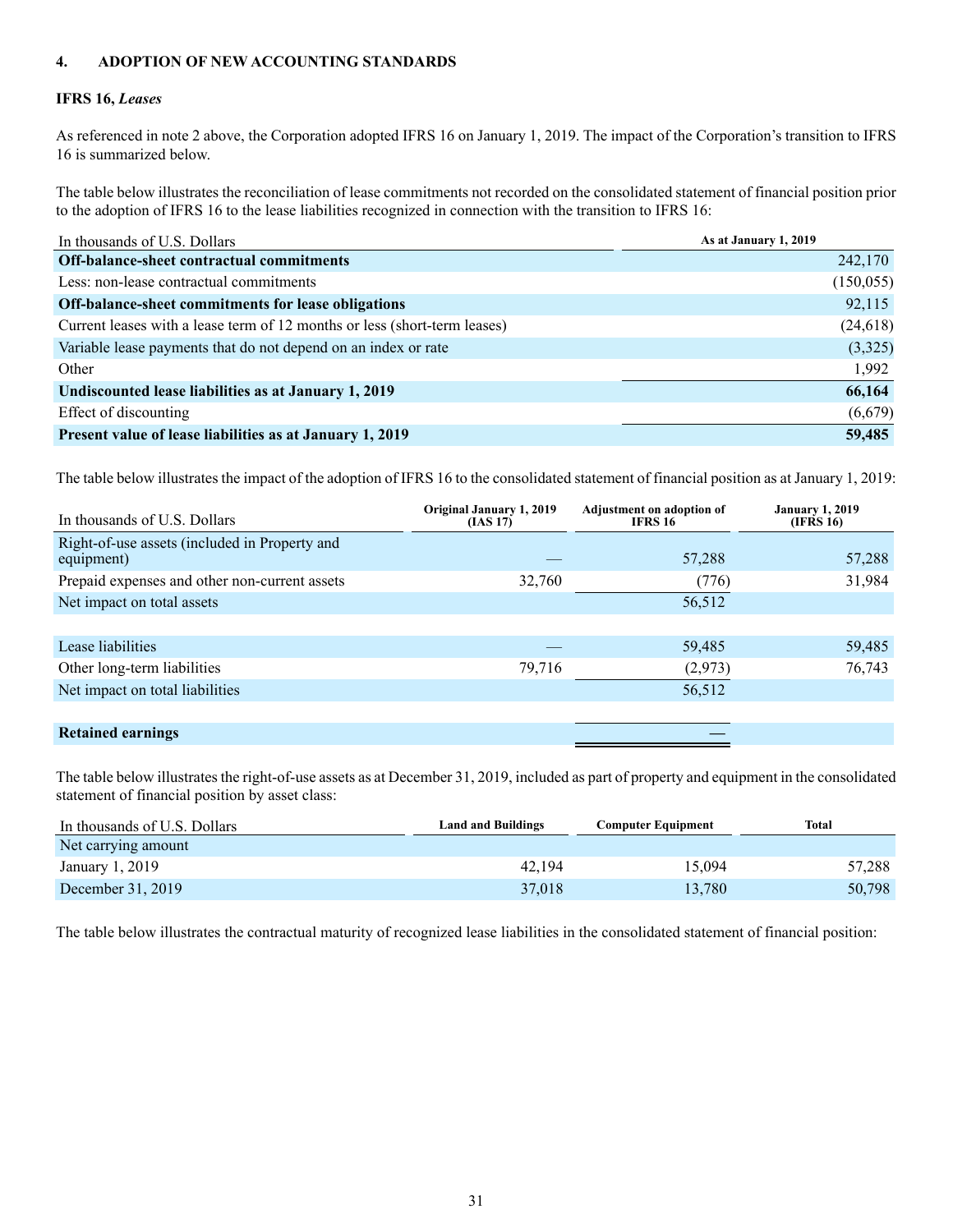| In thousands of U.S. Dollars                 | <b>January 1, 2019</b> | December 31, 2019 |
|----------------------------------------------|------------------------|-------------------|
| Lease liabilities                            |                        |                   |
| Current portion of lease liabilities         | 14,985                 | 19,633            |
| Long-term portion of lease liabilities       | 44,500                 | 35,691            |
|                                              | 59,485                 | 55,324            |
|                                              |                        |                   |
| Maturity analysis (undiscounted)             |                        |                   |
| Not later than 1 year                        | 14,985                 | 19,633            |
| Later than 1 year and not later than 5 years | 41,214                 | 37,150            |
| Later than 5 years                           | 9,965                  | 5,475             |
|                                              | 66,164                 | 62,258            |

The weighted average discount rate applied to the Corporation's leases as at December 31, 2019 was 3.68% (January 1, 2019 – 3.83%).

The table below illustrates the impact of the adoption of IFRS 16 to the consolidated statement of earnings (loss) for the year ended December 31, 2019:

| In thousands of U.S. Dollars                       | <b>Year Ended December 31, 2019</b> |
|----------------------------------------------------|-------------------------------------|
| Impact on earnings for the period                  |                                     |
| Increase in depreciation and amortization expenses | (17, 532)                           |
| Increase in net financing charges                  | (2,368)                             |
| Decrease in other operational costs                | 19,414                              |
| Decrease in earnings for the period                | (486)                               |
|                                                    |                                     |
| Impact on earnings per share                       |                                     |
| Decrease in earnings per share                     |                                     |
| <b>Basic</b>                                       |                                     |
| Diluted                                            | \$                                  |

During the year ended December 31, 2019, the Corporation recorded a lease rental expense of \$3.2 million within General and administrative expenses related to short term and low value leases.

# **IFRIC 23,** *Uncertainty over Income Tax Treatments*

As referenced in note 2, the Corporation adopted IFRIC 23 on January 1, 2019. The adoption of the interpretation did not have a material impact on the consolidated financial statements.

#### **Amendments to IFRS 9, IAS 39 and IFRS 7**

As referenced in note 3, the Corporation has chosen to early apply the amendments to IFRS 9, IAS 39 and IFRS 7 for the reporting period ending December 31, 2019. Adopting these amendments allows the Corporation to continue hedge accounting during the period of uncertainty arising from interest rate benchmark reforms. The relief provided by the amendments in the application hedge accounting are applied by the Corporation to the Swap Agreements (as defined below). For all other derivative instruments held by the Corporation, it does not apply hedge accounting.

Cash flow hedge accounting under IAS 39 requires the future hedged cash flows to be 'highly probable'. The relief provided by the amendments requires an entity to assume that the interest rate on which the hedged cash flows are based does not change as a result of the reform. Hence, where the hedged cash flows may change as a result of the IBOR reform this will not cause the 'highly probable' test to fail. IAS 39 requires a forward-looking prospective assessment whereby the hedge must be expected to be highly effective in order to hedge accounting. Under the amendments, an entity assumes that the interest rate benchmark on which the cash flows of the hedged item, hedging instrument or hedged risk are based is not altered by IBOR reform. The uncertainties described above in the context of prospective assessments could also affect IAS 39's retrospective effectiveness requirement. IAS 39 has further been amended to provide an exception to the retrospective effectiveness test such that a hedge is not discontinued during the period of IBOR-related uncertainty solely because the retrospective effectiveness falls outside this required 80–125% range.

The Corporation's USD First Lien Term Loan, certain of its cross-currency interest rate swaps and its interest rate swap are indexed to USD-LIBOR and the Corporation's EUR First Lien Term Loan is indexed to EURIBOR. The Corporation is monitoring and evaluating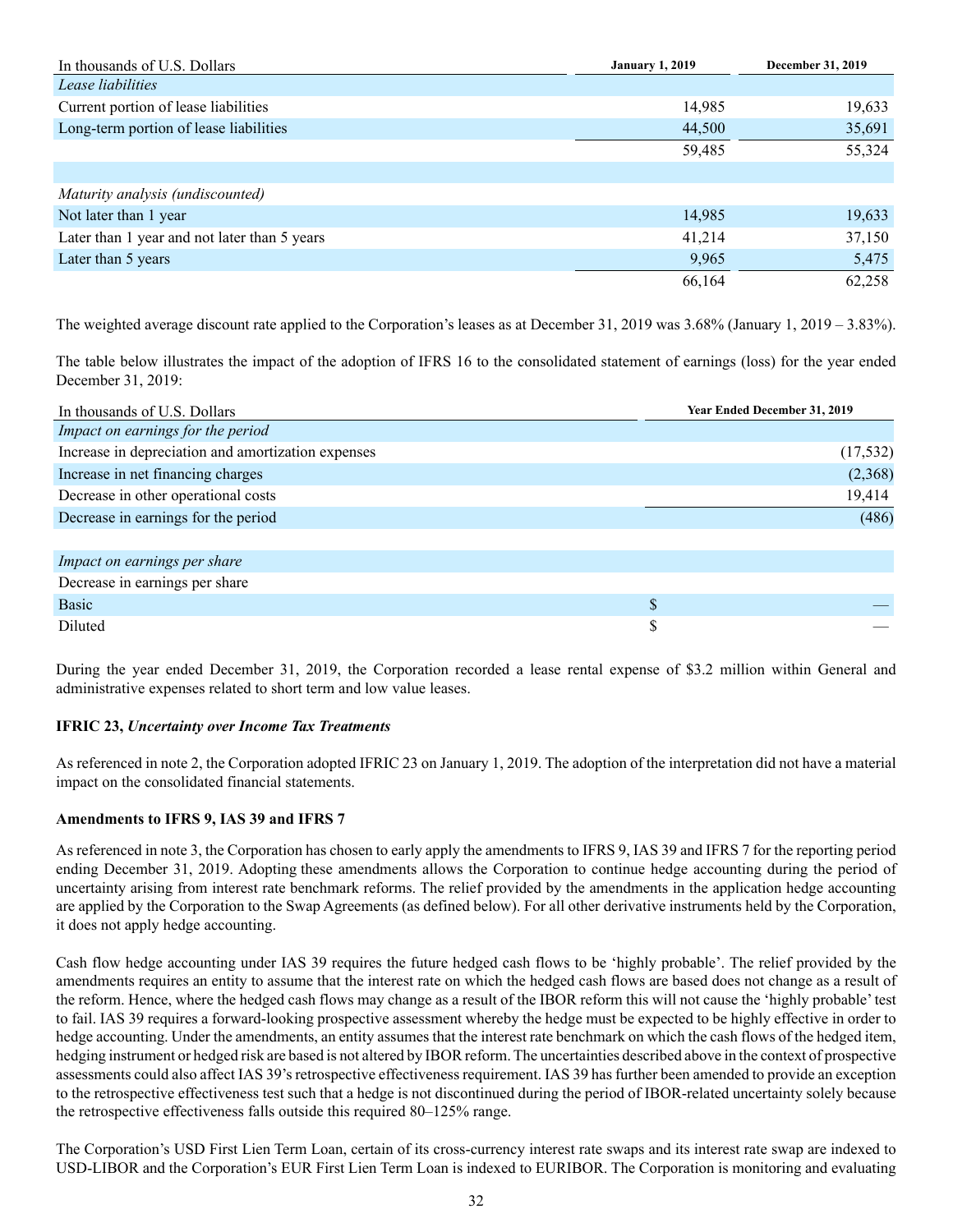<span id="page-32-0"></span>the related risks, which include interest payments on the First Lien Term Loans, and amounts received on certain of its cross-currency interest rate swaps and the interest rate swap. These risks arise in connection with transitioning contracts to an alternative rate, including any resulting value transfer that may occur. The fair value of the financial instruments tied to USD-LIBOR and EURIBOR could also be impacted if USD-LIBOR and EURIBOR are limited or discontinued. Additional risk exists as the method of transitioning to an alternative reference rate may be challenging and requires agreement with the respective counterparty about how to make the transition.

If the Corporation's contracts are not transitioned to alternative reference rates and USD-LIBOR and EURIBOR are discontinued, the impact on our indexed financial instruments is likely to vary by contract. If USD-LIBOR and EURIBOR are discontinued or if the methods of calculating USD-LIBOR and EURIBOR change from their current form, interest rates on our current or future indebtedness may be adversely affected.

While the Corporation expects USD-LIBOR and EURIBOR to be available in substantially their current form until the end of 2021, it is possible that USD-LIBOR and EURIBOR will become unavailable prior to that point. This could result, for example, if sufficient banks decline to make submissions to the USD-LIBOR and EURIBOR administrators. In that case, the risks associated with the transition to an alternative reference rates will be accelerated and magnified.

The Corporation will continue to apply the amendments to IFRS 9/IAS 39 until the uncertainty arising from the interest rate benchmark reforms with respect to the timing and the amount of the underlying cash flows that the Corporation is exposed ends. The Corporation has assumed that this uncertainty will not end until the Corporation's contracts that reference IBORs are amended to specify the date on which the interest rate benchmark will be replaced, the cash flows of the alternative benchmark rate and the relevant spread adjustment.

# **5. ACQUISITION OF SUBSIDIARIES**

# *BetEasy*

On February 27, 2018, a subsidiary of the Corporation acquired a 62% controlling equity interest in BetEasy for a purchase price of \$117.7 million. Accordingly, the Corporation acquired \$58.8 million of identifiable net assets, including \$102.4 million of intangible assets, of which it recognized a non-controlling interest of \$1.0 million in relation to the acquired identifiable net assets. The Corporation also recognized \$59.9 million of goodwill in connection with the same.

On April 24, 2018, the same subsidiary of the Corporation acquired an additional 18% interest in BetEasy for a purchase price of \$229.2 million. Included in the purchase price was a deferred contingent payment, which is included in accounts payable and other liabilities in the consolidated statements of financial position. The acquisition of the additional equity interest in BetEasy had no impact on the fair values of the goodwill and intangible assets acquired on February 27, 2018; however, the excess of the purchase price compared to the carrying value of the 18% non-controlling interest was recognized directly in equity as acquisition reserve. During the year ended December 31, 2019, the Corporation finalized the purchase price allocation assessment in relation to this acquisition and did not record any adjustments. See note 26 for details regarding the previous valuation of the related BetEasy deferred contingent payment. On December 3, 2019, the Corporation announced that it agreed with the holders of the non-controlling interest of BetEasy to pay AUD\$100 million to settle the deferred contingent payment which did not affect the purchase price allocation. On December 5, 2019, the Corporation repaid the outstanding balance of AUD\$100 million using available cash on hand.

Also in connection with the acquisition of the additional 18% interest in BetEasy, a subsidiary of the Corporation entered into a noncontrolling interest put-call option in relation to the remaining 20% interest in BetEasy, with an exercise price based on certain future operating performance conditions of the acquired business. At acquisition, this was determined to be a non-controlling interest put-call option with a variable settlement amount that can be settled in either cash or shares or a combination of both, and because the put-call option did not clearly grant the Corporation with present access to returns associated with the remaining 20% ownership interest, the Corporation previously recognized this put-call option as a net liability derivative. On December 3, 2019, the Corporation announced that it agreed with the holders of the non-controlling interest of BetEasy to acquire the remaining 20% interest in BetEasy for AUD\$151 million within 90 days following the earlier of either the issuance of the Corporation's audited financial statements for the year ended December 31, 2020 or the completion of the previously announced Combination with Flutter (see note 31). As the settlement amount is now fixed and will be settled in cash, excluding if settled as a result of a combination with Flutter, the Corporation recorded a gross liability in respect of its obligation to acquire the remaining 20% interest in BetEasy. Upon acquisition of the 20% interest, the Corporation will also be obligated to make a contractual payment to a third-party supplier of BetEasy. The liability in respect of the Corporation's obligations to acquire the remaining 20% interest in BetEasy and make the above mentioned contractual payment is included within accounts payable and other liabilities on the consolidated statement of financial position (see note 21).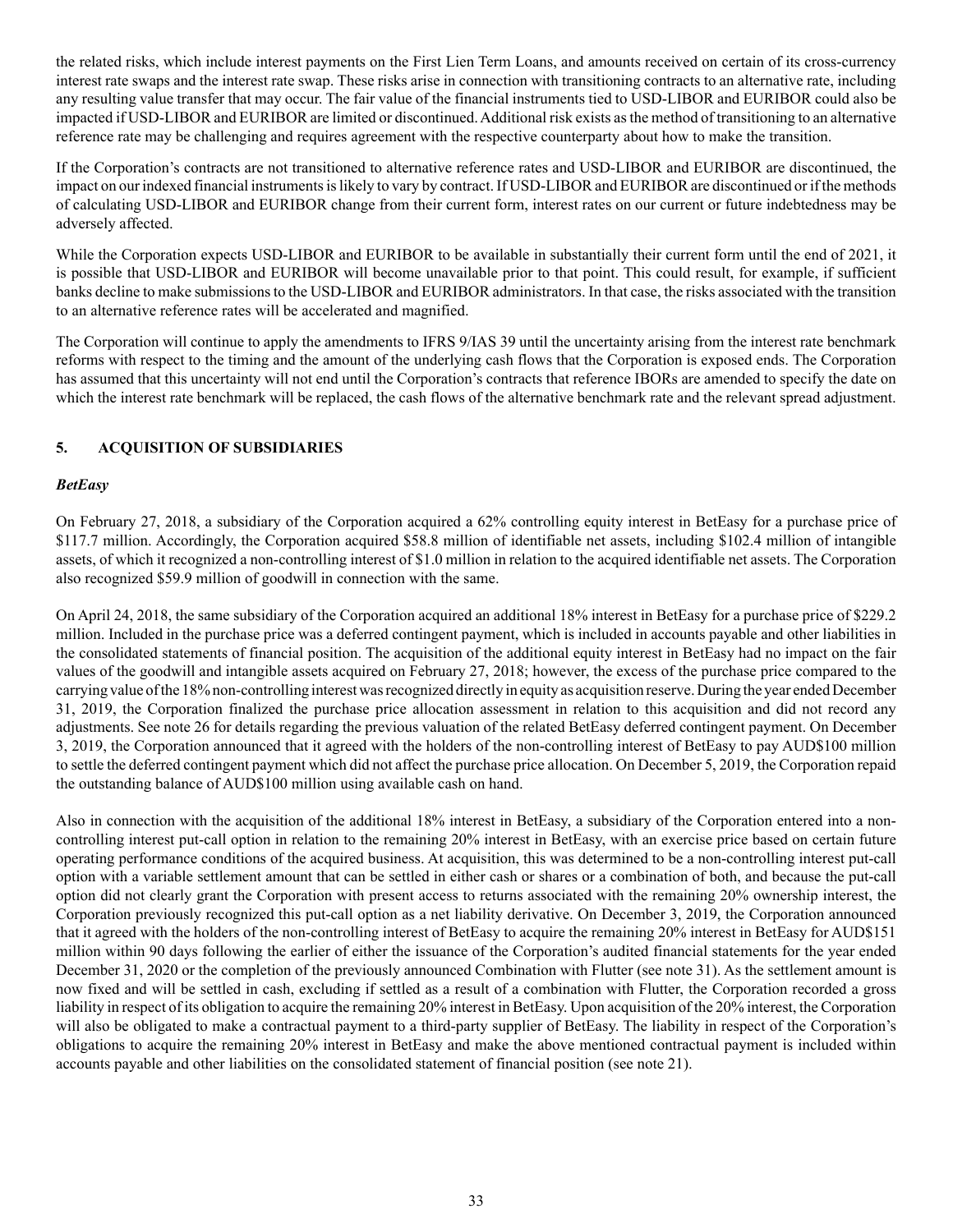# <span id="page-33-0"></span>*Former William Hill Australia Business*

On April 24, 2018, BetEasy acquired 100% of the former William Hill Australia business for a purchase price of \$241.2 million. Accordingly, the Corporation acquired \$162.5 million of identifiable net assets, including \$267.3 million of intangible assets. The Corporation recognized \$78.7 million of goodwill in connection with the same.

During the year ended December 31, 2019, the Corporation finalized the purchase price allocation assessment in relation and recorded an adjustment to increase the acquired financial liabilities by \$0.4 million with a corresponding increase to the goodwill recognized. The comparative consolidated statement of financial position has not been restated to reflect this adjustment.

# *SBG*

On July 10, 2018, the Corporation completed the SBG Acquisition, acquiring 100% of SBG for a purchase price of \$3.24 billion. Accordingly, the Corporation acquired \$808.7 million of identifiable net assets, including \$3.04 billion of intangible assets. The Corporation recognized \$2.43 billion of goodwill in connection with the same.

During the year ended December 31, 2019, the Corporation finalized the purchase price allocation assessment in relation to the SBG Acquisition and did not record any adjustments.

# **6. REVENUE**

The Corporation recognized the following amounts in the consolidated statements of earnings (loss):

|                              | <b>Year Ended December 31,</b> |           |
|------------------------------|--------------------------------|-----------|
| In thousands of U.S. Dollars | 2019                           | 2018      |
| Poker revenue                | 793,284                        | 892,557   |
| Gaming revenue               | 792,299                        | 585,846   |
| Betting revenue              | 870,938                        | 491,139   |
| Other revenue from customers | 69,422                         | 56,419    |
| Other sources of revenue     | 2,505                          | 3,277     |
| <b>Total revenue</b>         | 2,528,448                      | 2,029,238 |

Revenue from contracts with customers have not been further disaggregated as the nature of the revenue streams, contract duration and timing of transfer of services are all largely homogeneous. For further information regarding revenue, including segment revenue by major line of operations and geographic region (see note 7).

As at December 31, 2019, there are no significant contract assets or liabilities and no significant unsatisfied performance obligations. In addition, there were no significant capitalized costs to obtain a contract.

# **7. SEGMENTAL INFORMATION**

Segments are reported in a manner consistent with the internal reporting provided to the CODM. The Corporation's CODM consists of its Chief Executive Officer, and Chief Financial Officer as this group is responsible for allocating resources to, and assessing the performance of, the operating segments of the Corporation. The segmentation reflects the way the CODM evaluates performance of, and allocates resources within, the business.

The CODM considers the Corporation's business from both a geographic and product offering or lines of operation perspective. For the years ended December 31, 2019 and 2018, the Corporation had three reportable segments, as applicable: International, United Kingdom and Australia, as well as a Corporate cost center. Revenue within these operating segments is further divided into the Poker, Gaming, Betting and Other lines of operation, as applicable. The CODM receives geographic and lines of operation revenue information throughout the year for the purpose of assessing their respective performance. Certain costs are included in Corporate. "Corporate" in itself is not a reporting segment, but it comprises costs that are not directly allocable to any of the operating segments or relate to a corporate function (i.e., tax and treasury).

Further, each reporting segment incurs certain costs, which are not segregated among major lines of operations within each reporting segment as they share the same office infrastructure, workforce and administrative resources. The Corporation cannot develop or produce reports that provide the true costs by major lines of operations within each reporting segment without unreasonable effort or expense.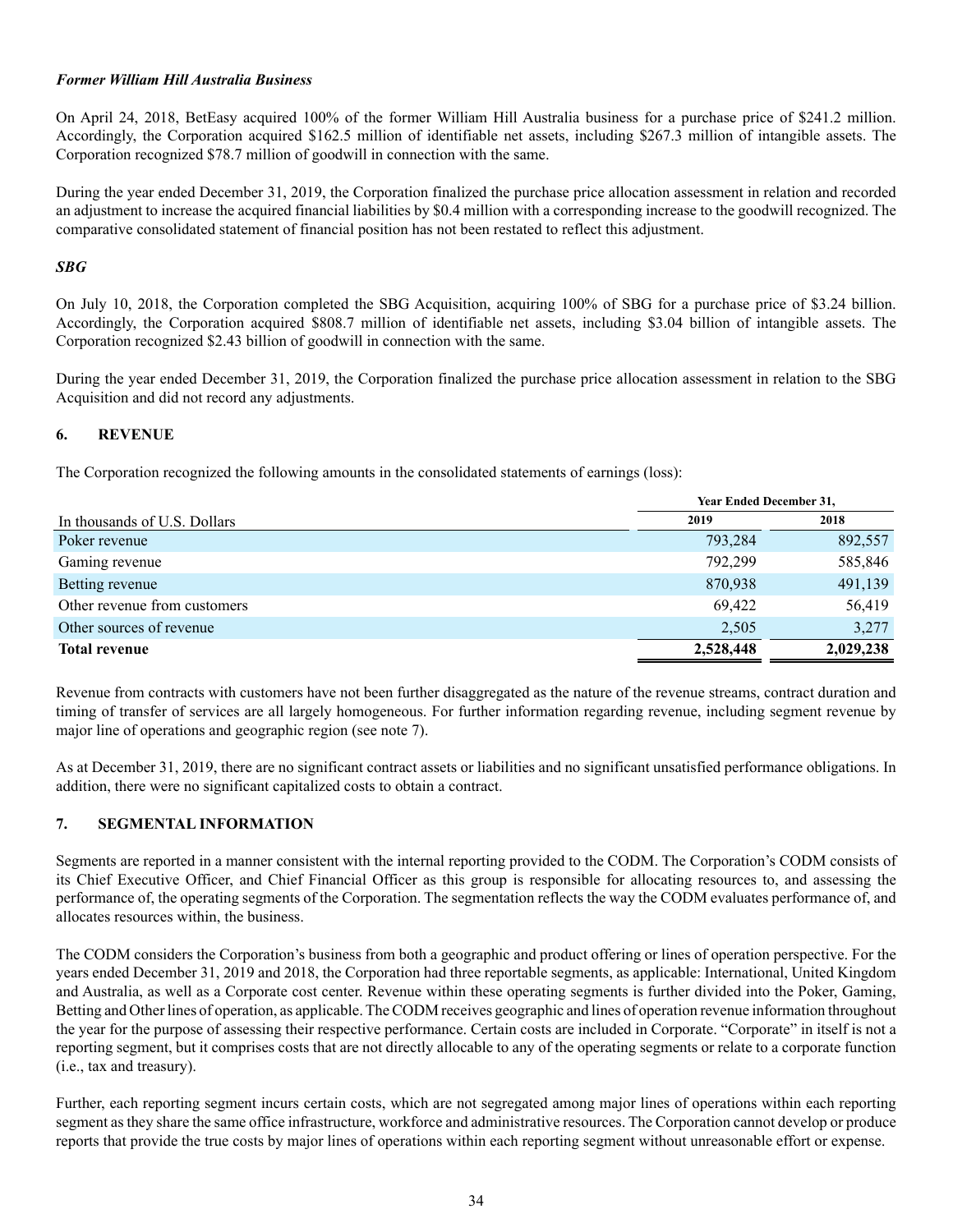The primary measure used by the CODM for the purpose of decision making and/or evaluation of a segment is Adjusted EBITDA. The Corporation defines Adjusted EBITDA as net earnings before financial expenses, income tax expense (recovery), depreciation and amortization, stock-based compensation, restructuring, net earnings (loss) on associate and certain other items as set out in the reconciliation table below.

However, the CODM also uses other key measures as inputs, including, without limitation, revenue and capital expenditures, to supplement the decision-making process.

Segmental information for the year ended December 31, 2019 and December 31, 2018:

|                               | <b>Year Ended December 31, 2019</b> |                          |           |           |                                           |              |
|-------------------------------|-------------------------------------|--------------------------|-----------|-----------|-------------------------------------------|--------------|
| In thousands of U.S. Dollars  | <b>International</b>                | <b>United</b><br>Kingdom | Australia | Corporate | Intercompany<br>eliminations <sup>*</sup> | Consolidated |
| Revenue                       | 1,312,365                           | 946,679                  | 274,414   |           | (5,010)                                   | 2,528,448    |
| Poker                         | 781,637                             | 11,647                   |           |           |                                           | 793,284      |
| Gaming                        | 427,316                             | 364,983                  |           |           |                                           | 792,299      |
| Betting                       | 72,561                              | 528,110                  | 270,267   |           |                                           | 870,938      |
| Other                         | 30,851                              | 41,939                   | 4,147     |           | (5,010)                                   | 71,927       |
|                               |                                     |                          |           |           |                                           |              |
| Adjusted EBITDA (**)          | 604,851                             | 324,633                  | 44,358    | (52, 717) |                                           | 921,125      |
|                               |                                     |                          |           |           |                                           |              |
| Net financing charges         |                                     |                          |           | 202,534   |                                           | 202,534      |
|                               |                                     |                          |           |           |                                           |              |
| Depreciation and amortization | 159,895                             | 241,283                  | 36,703    | 745       |                                           | 438,626      |
|                               |                                     |                          |           |           |                                           |              |
| Capital expenditures          | 91,209                              | 32,095                   | 17,197    | 259       |                                           | 140,760      |

|                               | Year Ended December 31, 2018 *** |                          |           |           |                                |              |
|-------------------------------|----------------------------------|--------------------------|-----------|-----------|--------------------------------|--------------|
| In thousands of U.S. Dollars  | <b>International</b>             | <b>United</b><br>Kingdom | Australia | Corporate | Intercompany<br>eliminations * | Consolidated |
| Revenue                       | 1,440,177                        | 394,131                  | 196,930   |           | (2,000)                        | 2,029,238    |
| Poker                         | 886,628                          | 5,929                    |           |           |                                | 892,557      |
| Gaming                        | 428,364                          | 157,482                  |           |           |                                | 585,846      |
| Betting                       | 79,117                           | 215,921                  | 196,101   |           |                                | 491,139      |
| Other                         | 46,068                           | 14,799                   | 829       |           | (2,000)                        | 59,696       |
|                               |                                  |                          |           |           |                                |              |
| Adjusted EBITDA (**)          | 703,342                          | 102,107                  | 21,571    | (46, 071) |                                | 780,949      |
|                               |                                  |                          |           |           |                                |              |
| Net financing charges         |                                  |                          |           | 371,086   |                                | 371,086      |
|                               |                                  |                          |           |           |                                |              |
| Depreciation and amortization | 144,304                          | 108,879                  | 29,476    | 147       |                                | 282,806      |
|                               |                                  |                          |           |           |                                |              |
| Capital expenditures          | 81,189                           | 18,971                   | 12,386    | 1,182     |                                | 113,728      |

\_\_\_\_\_\_\_\_\_\_\_\_\_\_\_\_\_\_\_\_\_\_\_\_\_\_\_\_\_ \* For the year ended December 31, 2019, the Corporation excluded from its consolidated revenue \$5.0 million of Other revenue included in the United Kingdom segment related to certain non-gaming related transactions with the International segment. A corresponding exclusion in the consolidated results for that period is recorded to Sales and marketing expense in the International segment. For the year ended December 31, 2018, the Corporation excluded from its consolidated revenue \$2.0 million of Other revenue included in the International segment related to certain non-gaming related transactions with the United Kingdom segment. A corresponding exclusion in the consolidated results for that period is recorded to Sales and marketing expense in the United Kingdom segment.

\*\* Adjusted EBITDA is used internally by the CODM when analyzing underlying segment performance.

\*\*\* Certain amounts were reclassified in the comparative periods. See note 2.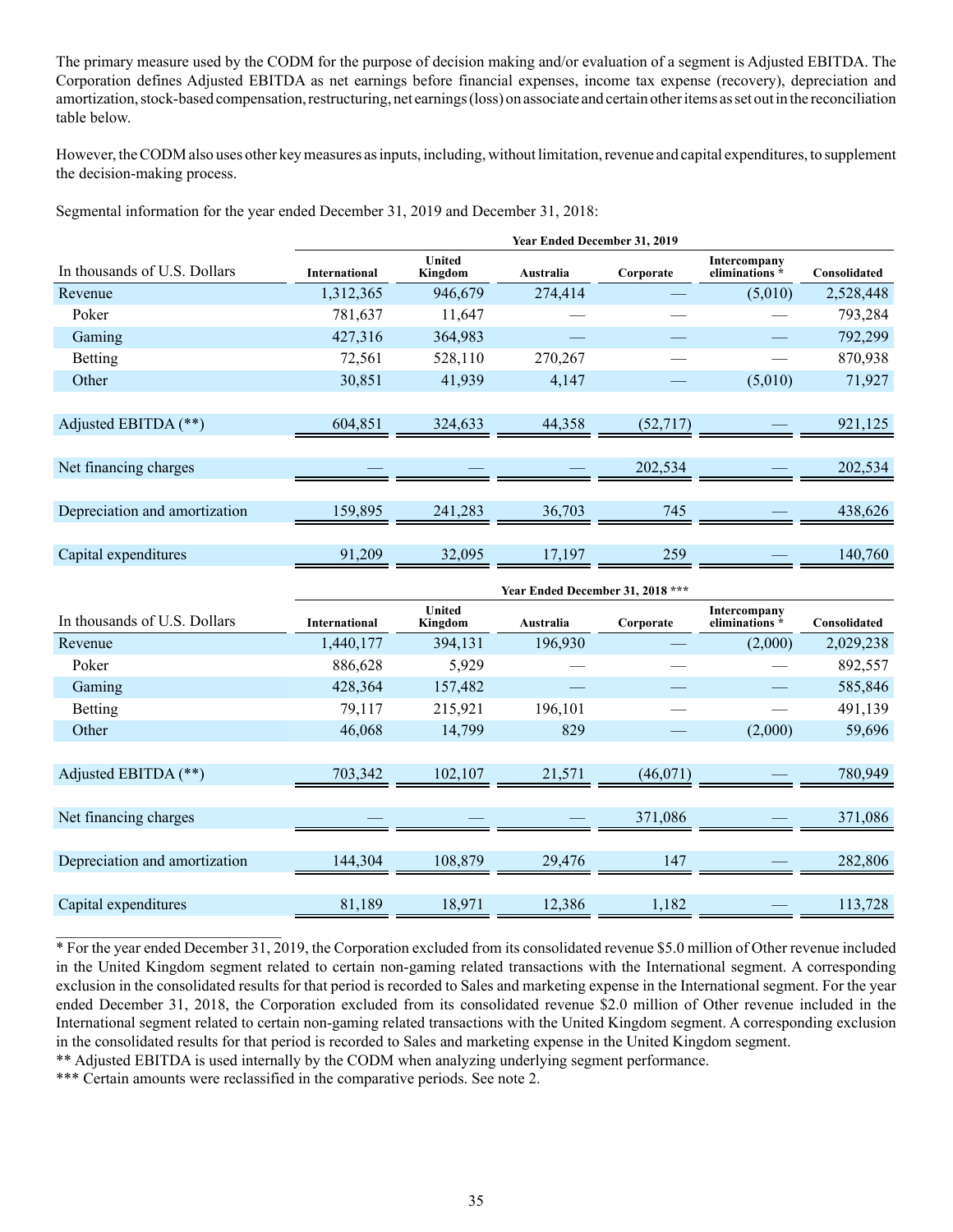A reconciliation of Adjusted EBITDA to Net earnings (loss) is as follows:

|                                                                                                                                | <b>Year Ended December 31,</b> |                   |  |
|--------------------------------------------------------------------------------------------------------------------------------|--------------------------------|-------------------|--|
| In thousands of U.S. Dollars                                                                                                   | 2019                           | 2018 <sup>1</sup> |  |
| <b>Consolidated</b>                                                                                                            |                                |                   |  |
| Adjusted EBITDA                                                                                                                | 921,125                        | 780,949           |  |
| Add (deduct) the impact of the following:                                                                                      |                                |                   |  |
| Acquisition-related costs, deal contingent forward expenses and certain other costs<br>related to the Combination <sup>2</sup> | (27,165)                       | (115, 569)        |  |
| Stock-based compensation <sup>3</sup>                                                                                          | (18, 842)                      | (12,806)          |  |
| Gain (loss) from investments                                                                                                   | 2,520                          | (1,667)           |  |
| Impairment of intangible assets                                                                                                | (3,931)                        | (6,223)           |  |
| Other costs                                                                                                                    | (170, 882)                     | (101, 754)        |  |
| Total adjusting items                                                                                                          | (218,300)                      | (238, 019)        |  |
| Depreciation and amortization                                                                                                  | (438, 626)                     | (282, 806)        |  |
| Operating income                                                                                                               | 264,199                        | 260,124           |  |
| Net financing charges                                                                                                          | (202, 534)                     | (371,086)         |  |
| Net earnings from associates                                                                                                   |                                | 1,068             |  |
| Earnings (loss) before income taxes                                                                                            | 61,665                         | (109, 894)        |  |
| Income tax recovery                                                                                                            | 197                            | 988               |  |
| Net earnings (loss)                                                                                                            | 61,862                         | (108,906)         |  |

\_\_\_\_\_\_\_\_\_\_\_\_\_\_\_\_\_\_\_\_\_\_\_\_\_\_\_\_\_ <sup>1</sup> Certain amounts were reclassified in the comparative periods. See note 2.<br><sup>2</sup> Acquisition-related costs, deal continuent forward expenses and certain

\_\_\_\_\_\_\_\_\_\_\_\_\_\_\_\_\_\_\_\_\_\_\_\_\_\_\_\_\_

<sup>2</sup> Acquisition-related costs, deal contingent forward expenses and certain other costs related to the Combination are excluded from Adjusted EBITDA as management believes these expenses are not representative of the underlying operations for the following reasons:

– Acquisition-related costs include legal and professional fees incurred in connection with the SBG Acquisition and Australia Acquisitions.

- Costs associated with the BetEasy Minority Acquisition (as defined below) include costs incurred in connection with employee retention programs implemented by management to manage certain personnel-related risks associated with the BetEasy Minority Acquisition, and a contractual payment to a third-party supplier of pricing services to BetEasy due upon the completion of the BetEasy Minority Acquisition.
- Deal contingent forward expenses include costs associated with forward contracts that were entered into to hedge foreign exchange risk associated with the purchase price of the SBG Acquisition and Australia Acquisitions.
- Other costs related to the Combination include legal and professional fees and costs incurred in connection with employee retention programs implemented by management to manage certain personnel-related risks associated with the same.

3 Stock-based compensation expense excluded from Adjusted EBITDA primarily due to its discretionary nature.

A reconciliation of certain items comprising "Other costs" in the Adjusted EBITDA reconciliation table above:

|                                                                                          | <b>Year Ended December 31, 2019</b> |         |
|------------------------------------------------------------------------------------------|-------------------------------------|---------|
| In thousands of U.S. Dollars                                                             | 2019                                | 2018    |
| Integration costs of acquired businesses                                                 | 19,753                              | 45,597  |
| Financial expenses                                                                       | 1,733                               | 446     |
| Restructuring expenses <sup>1</sup>                                                      | 37,474                              | 8,827   |
| AMF, foreign payments and other investigation and related professional fees <sup>2</sup> | 18,896                              | 6,673   |
| Lobbying (US and Non-US) and other legal expenses <sup>3</sup>                           | 14,909                              | 16,194  |
| Professional fees in connection with non-core activities <sup>4</sup>                    | 21,889                              | 4,578   |
| Austria gaming duty                                                                      |                                     | (3,679) |
| Acquisition of market access rights                                                      | 22,500                              | 20,661  |
| Legal settlement <sup>5</sup>                                                            | 32,500                              |         |
| Other                                                                                    | 1,228                               | 2,457   |
| <b>Other costs</b>                                                                       | 170,882                             | 101,754 |

Restructuring expenses relate to certain operational and staff restructuring programs implemented following the Australian Acquisitions and the SBG Acquisition, and certain of the Corporation's recent strategic cost savings initiatives (i.e., referred to by the Corporation as "operational excellence" or "operational efficiency" programs). Management does not consider such expenses to be part of its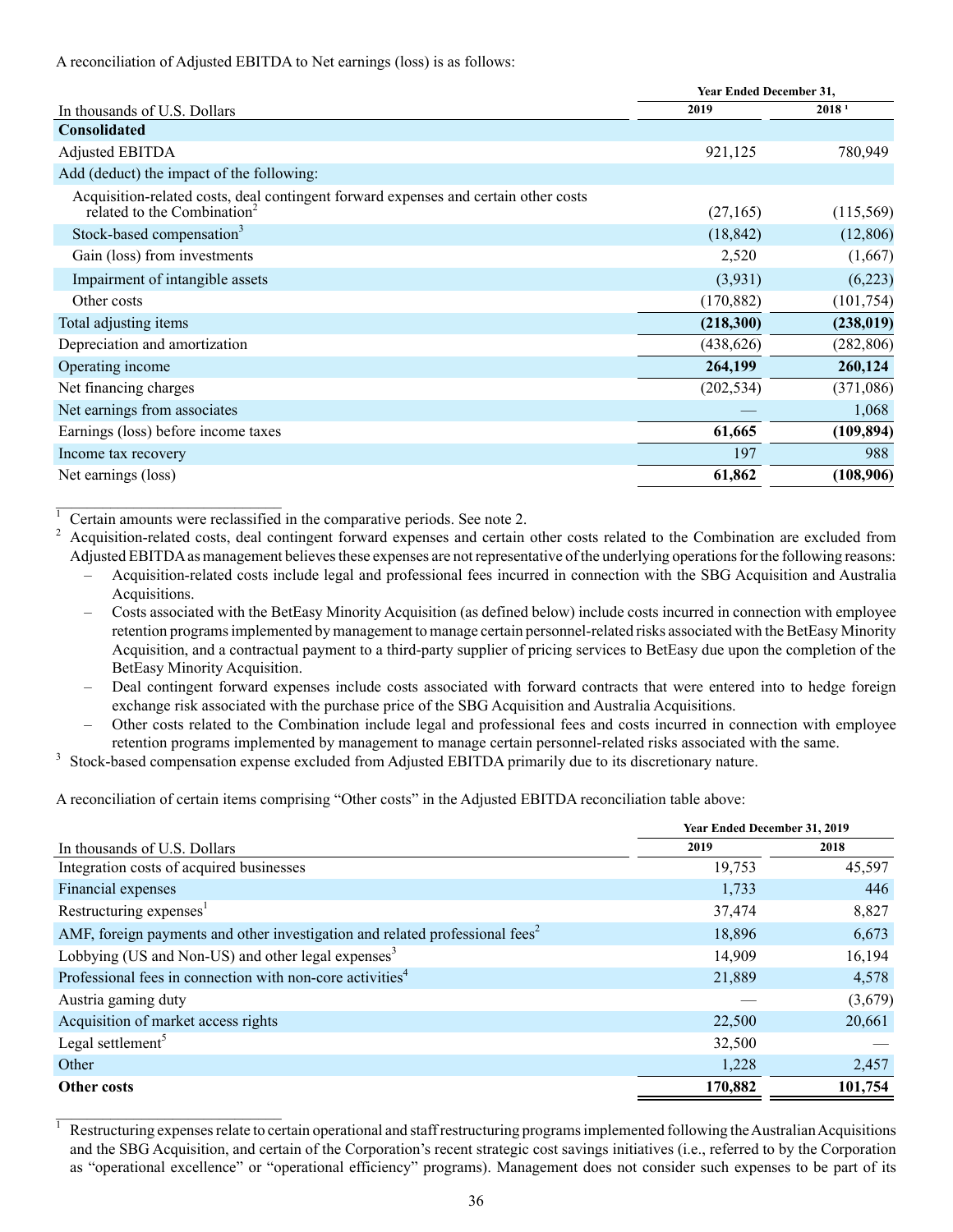ongoing core operating activities or expenses. Following and as a result of the restructuring programs and efforts to achieve expected cost synergies related to the Acquisitions in the United Kingdom and Australia segments, during the year ended December 31, 2019, the Corporation reassessed its fixed-cost base within the International segment and Corporate cost center and implemented an operational excellence program to optimize the same, including a reduction in headcount and the relocation of certain roles across and within applicable geographies. As a result, costs related to this program that are excluded from Adjusted EBITDA for the year ended December 31, 2019 include (i) \$23.9 million of accrued termination payments recognized under IAS 37 and IAS 19, *Employee benefits* and (ii) \$13.6 million for salaries and associated compensation relating to roles that are either being made redundant or that are expected to be relocated (for relocations, to the extent that such salaries and associated compensation exceeds or will exceed the same in the new location for the respective relocated roles). The Corporation expects to continue excluding such costs from Adjusted EBITDA through the respective termination or relocation dates of the impacted personnel.

- <sup>2</sup> Legal and professional fees related to the previously disclosed Autorité des marchés financiers ("AMF"), foreign payments and other investigation matters. On June 6, 2019, the AMF advised the Corporation that it had closed its investigation and no charges will be laid against the Corporation or any of its current directors or officers in connection with the previously reported AMF investigation and related matters.
- The Corporation excludes certain lobbying and legal expenses in jurisdictions where it is actively seeking licensure or similar approval because management believes that the Corporation's incremental cost of these lobbying and legal expenses in such jurisdictions is generally higher than its peers given liabilities and related issues primarily stemming from periods prior to the acquisition of the Stars Interactive Group in 2014 or from matters not directly involving the Corporation or its current business.
- 4 Professional fees in connection with non-core activities are excluded from Adjusted EBITDA as management believes these expenses are not representative of the underlying operations. Such professional fees include those related to litigation matters, incremental accounting and audit fees incurred in connection with the integration of the Acquisitions, including as it relates to internal controls with respect to the same, and the previously announced partnership with FOX Sports and transactions in connection with obtaining and securing potential market access to certain U.S. states in which the Corporation currently does not operate.
- 5 For additional information see notes 8 and 28.

The distribution of the Corporation's assets and liabilities by reporting segment is as follows:

|                                           | <b>International</b> | <b>United Kingdom</b> | Australia | Corporate | <b>Total</b> |
|-------------------------------------------|----------------------|-----------------------|-----------|-----------|--------------|
| Total assets as at December 31, 2019      | 5,083,015            | 5,468,613             | 489,605   | 234,549   | 11,275,782   |
| Total liabilities as at December 31, 2019 | 673.016              | 705.168               | 499,170   | 4,878,985 | 6,756,339    |
|                                           |                      |                       |           |           |              |
| Total assets as at December 31, 2018      | 5,248,115            | 5,430,110             | 510,805   | 76.508    | 11,265,538   |
| Total liabilities as at December 31, 2018 | 623,096              | 715,398               | 550,562   | 5,223,082 | 7,112,138    |

The distribution of some of the Corporation's non-current assets (goodwill, intangible assets and property and equipment) by geographic region is as follows:

|                                          | As at December 31, |            |
|------------------------------------------|--------------------|------------|
| In thousands of U.S. Dollars             | 2019               | 2018       |
| Geographic Area                          |                    |            |
| Canada                                   | 85,302             | 66,830     |
| United Kingdom                           | 5,188,175          | 5,191,994  |
| Isle of Man                              | 4,206,424          | 4,346,599  |
| Australia                                | 442,024            | 456,422    |
| Malta                                    | 57,069             | 7,469      |
| Other licensed or approved jurisdictions | 59,432             | 24,534     |
|                                          | 10,038,426         | 10,093,848 |

The Corporation also evaluates revenue performance by geographic region based on the primary jurisdiction where the Corporation is licensed or approved to offer, or offers through third-party licenses or approvals, its products and services. The following tables set out the proportion of revenue attributable to each gaming license or approval (as opposed to the jurisdiction where the customer was located) that either generated a minimum of 5% of total consolidated revenue for the year ended December 31, 2019 or 2018, or that the Corporation otherwise deems relevant based on its historical reporting of the same or otherwise: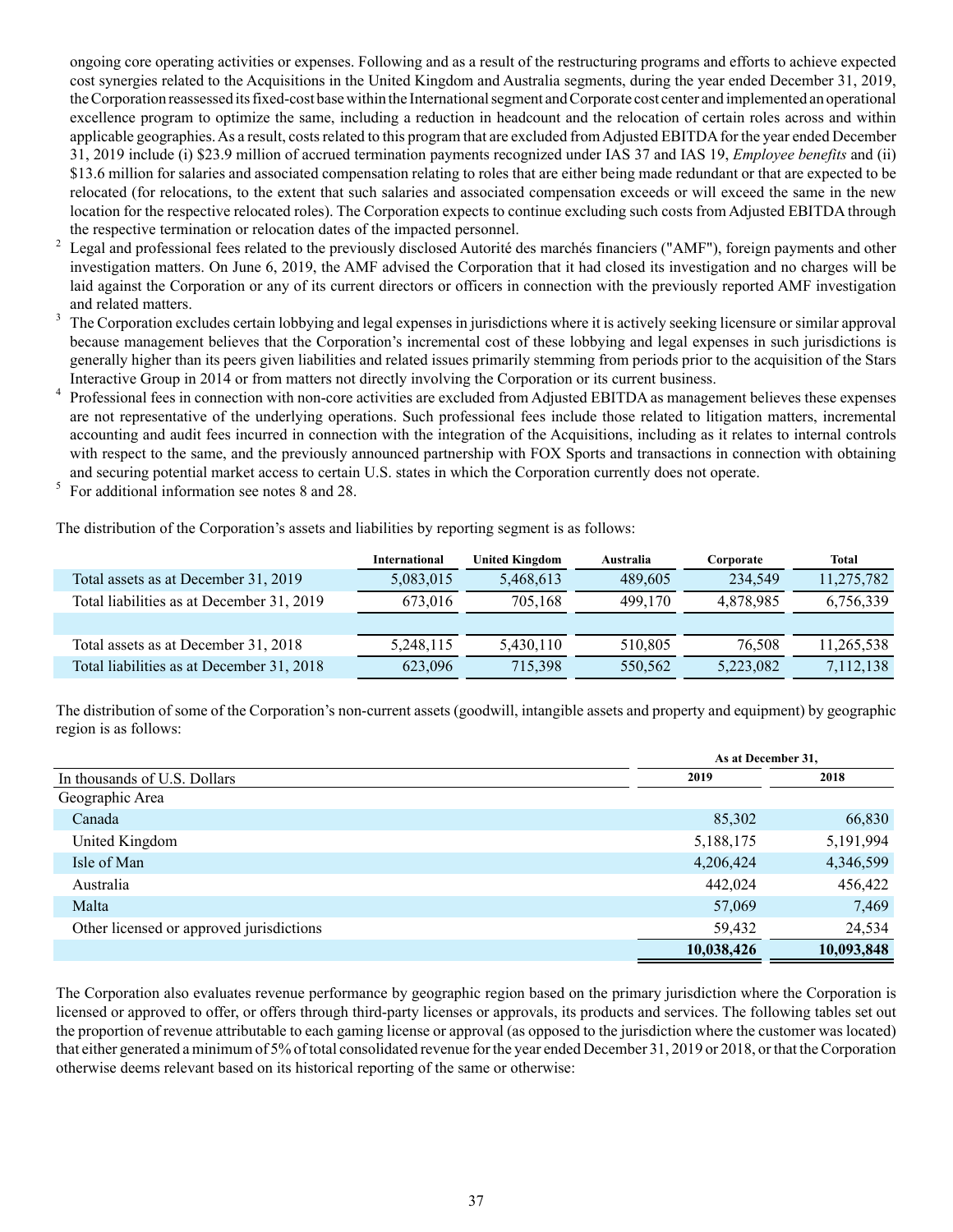|                                          | <b>Year Ended December 31, 2019</b> |                       |           |                                |           |  |
|------------------------------------------|-------------------------------------|-----------------------|-----------|--------------------------------|-----------|--|
| In thousands of U.S. Dollars             | <b>International</b>                | <b>United Kingdom</b> | Australia | Intercompany<br>eliminations * | Total     |  |
| Geographic Area                          |                                     |                       |           |                                |           |  |
| United Kingdom                           | 75,674                              | 924,787               |           | (5,010)                        | 995,451   |  |
| Malta                                    | 557,423                             | 13                    |           |                                | 557,436   |  |
| Australia                                |                                     | 158                   | 274,414   |                                | 274,572   |  |
| Italy                                    | 165,807                             | 233                   |           |                                | 166,040   |  |
| Spain                                    | 108,439                             | 152                   |           |                                | 108,591   |  |
| Isle of Man                              | 99,504                              |                       |           |                                | 99,504    |  |
| Other licensed or approved jurisdictions | 305,518                             | 21,336                |           |                                | 326,854   |  |
|                                          | 1,312,365                           | 946,679               | 274,414   | (5,010)                        | 2,528,448 |  |

|                                          | <b>Year Ended December 31, 2018</b> |                       |           |                                           |              |  |
|------------------------------------------|-------------------------------------|-----------------------|-----------|-------------------------------------------|--------------|--|
| In thousands of U.S. Dollars             | <b>International</b>                | <b>United Kingdom</b> | Australia | Intercompany<br>eliminations <sup>*</sup> | <b>Total</b> |  |
| Geographic Area                          |                                     |                       |           |                                           |              |  |
| United Kingdom                           | 73,969                              | 388,421               |           |                                           | 462,390      |  |
| Malta                                    | 497,126                             |                       |           |                                           | 497,126      |  |
| Australia                                |                                     | 190                   | 196,930   |                                           | 197,120      |  |
| Italy                                    | 156,946                             | 1,144                 |           |                                           | 158,090      |  |
| Spain                                    | 121,776                             | 86                    |           |                                           | 121,862      |  |
| Isle of Man                              | 377,702                             |                       |           | (2,000)                                   | 375,702      |  |
| Other licensed or approved jurisdictions | 212,658                             | 4,290                 |           |                                           | 216,948      |  |
|                                          | 1,440,177                           | 394,131               | 196,930   | (2,000)                                   | 2,029,238    |  |

 $*$  For the year ended December 31, 2019, the Corporation excluded from its consolidated revenue \$5.0 million of Other revenue included in the United Kingdom segment related to certain non-gaming related transactions with the International segment. A corresponding exclusion in the consolidated results for that period is recorded to Sales and marketing expense in the International segment. For the year ended December 31, 2018, the Corporation excluded from its consolidated revenue \$2.0 million of Other revenue included in the International segment related to certain non-gaming related transactions with the United Kingdom segment. A corresponding exclusion in the consolidated results for that period is recorded to Sales and marketing expense in the United Kingdom segment.

\_\_\_\_\_\_\_\_\_\_\_\_\_\_\_\_\_\_\_\_\_\_\_\_\_\_\_\_\_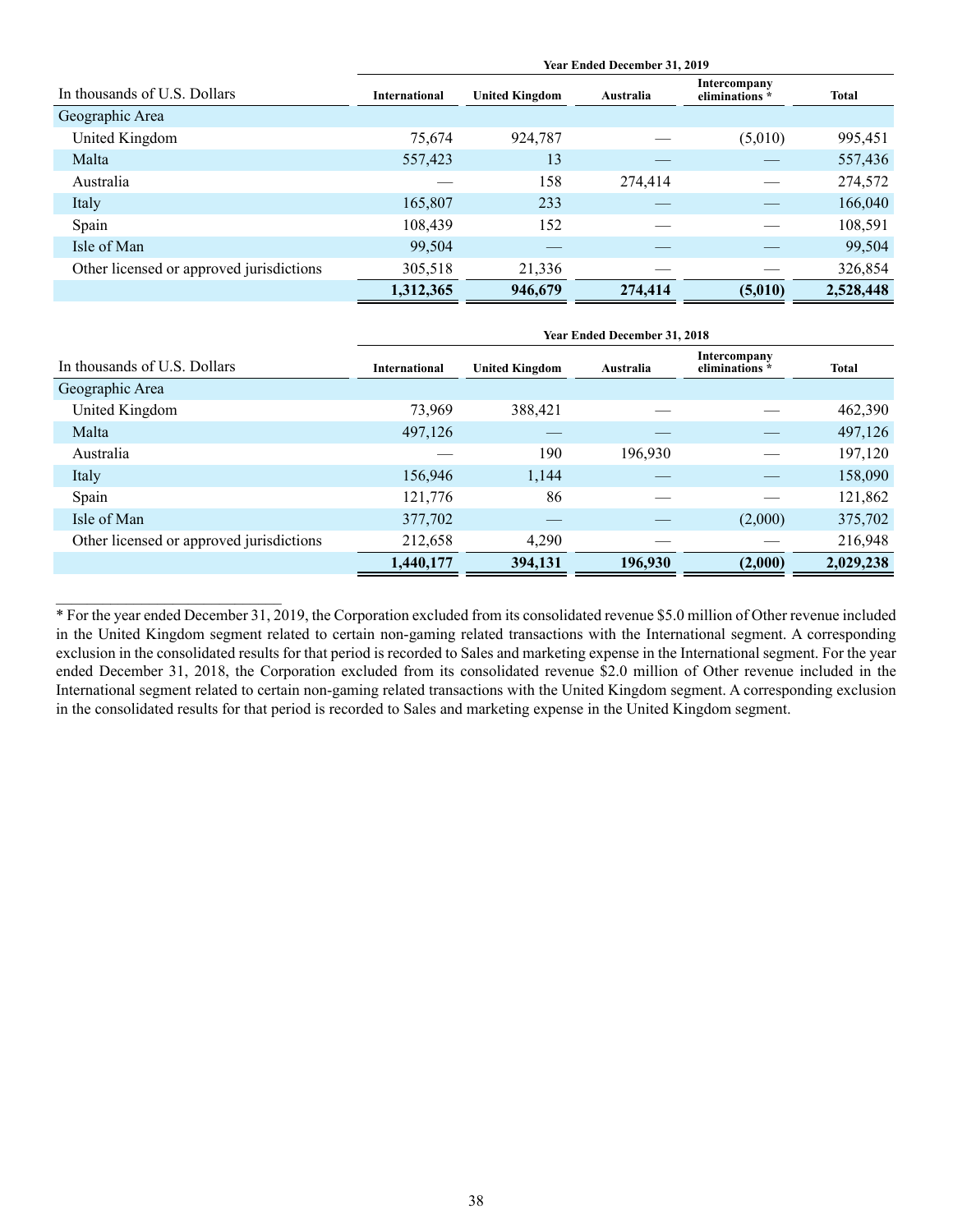### **8. EXPENSES CLASSIFIED BY NATURE**

\_\_\_\_\_\_\_\_\_\_\_\_\_\_\_\_\_\_\_\_\_\_\_\_\_\_\_\_\_

|                                                                                                   | <b>Year Ended December 31,</b> |          |
|---------------------------------------------------------------------------------------------------|--------------------------------|----------|
| In thousands of U.S. Dollars                                                                      | 2019                           | $2018 *$ |
| Cost of revenue (excluding depreciation and amortization)                                         |                                |          |
| Direct selling costs                                                                              | 144,330                        | 99,642   |
| Gaming duty, levies and fees                                                                      | 441,543                        | 268,857  |
| Processor and other operating costs                                                               | 107,189                        | 90,665   |
|                                                                                                   | 693,062                        | 459,164  |
| <b>General and administrative</b>                                                                 |                                |          |
| Salaries and wages                                                                                | 346,792                        | 285,234  |
| Legal and professional fees                                                                       | 99,206                         | 84,288   |
| Impairment of intangible and other assets                                                         | 3,931                          | 6,156    |
| (Gain) loss on disposal of investments and other assets                                           | (2,520)                        | 1,992    |
| Acquisition-related costs                                                                         | 22,141                         | 54,209   |
| Acquisition of market access rights                                                               | 22,500                         | 20,661   |
| Foreign exchange loss                                                                             | 1,474                          | 61,204   |
| IT and software costs                                                                             | 110,658                        | 74,334   |
| Legal settlement †                                                                                | 32,500                         |          |
| Other operational costs                                                                           | 80,132                         | 106,108  |
| Depreciation and amortization                                                                     | 438,626                        | 282,806  |
|                                                                                                   | 1,155,440                      | 976,992  |
| Net financing charges                                                                             |                                |          |
| Interest on long-term debt                                                                        | 253,624                        | 186,720  |
| Other interest expense                                                                            | 2,368                          |          |
| Gain on re-measurement of deferred contingent payment **                                          | (7,371)                        | (342)    |
| (Gain) loss on re-measurement of Embedded Derivative ***                                          | (98, 300)                      | 6,100    |
| Unrealized foreign exchange loss on financial instruments associated with financing<br>activities | 11,320                         | 7,202    |
| Ineffectiveness on cash flow hedges                                                               | 8,052                          | (14,909) |
| Loss on debt extinguishment                                                                       |                                | 146,950  |
| Accretion expense                                                                                 | 37,267                         | 42,431   |
| Interest income                                                                                   | (4, 426)                       | (3,066)  |
|                                                                                                   | 202,534                        | 371,086  |

\* The Corporation reclassified a loss of \$7.2 million for the year ended December 31, 2018 previously reported within foreign exchange loss to unrealized foreign exchange loss on financial instruments associated with financing activities. See note 2.

\*\* See notes 5 and 26 for details regarding the recognition and measurement of the deferred contingent payment.

\*\*\* See notes 17, 19 and 26 for details regarding the recognition and measurement of the Embedded Derivative.

† On September 9, 2019, the Corporation entered into minutes of settlement with respect to the appeal of the Ontario Superior Court of Justice's prior dismissal of an application by certain holders of Preferred Shares (as defined below) regarding the Corporation's mandatory conversion of its Preferred Shares in July 2018. On September 23, 2019, the Court of Appeal for Ontario entered an order dismissing the appeal with prejudice. The settlement of \$32.5 million has been and will be funded entirely by available cash on hand, and the currently remaining liability is included within accounts payable and other liabilities on the consolidated statement of financial position.

The Corporation participates in defined contribution retirement plans for all qualifying employees, as applicable, across its segments. The assets of the plans are held separate from those of the Corporation in funds under the control of the Corporation's pension providers. The Corporation is obligated to make the specified contributions in accordance with the plans. Included within salaries and wages is \$11.5 million (2018 – \$9.2 million) recorded in respect of these plans.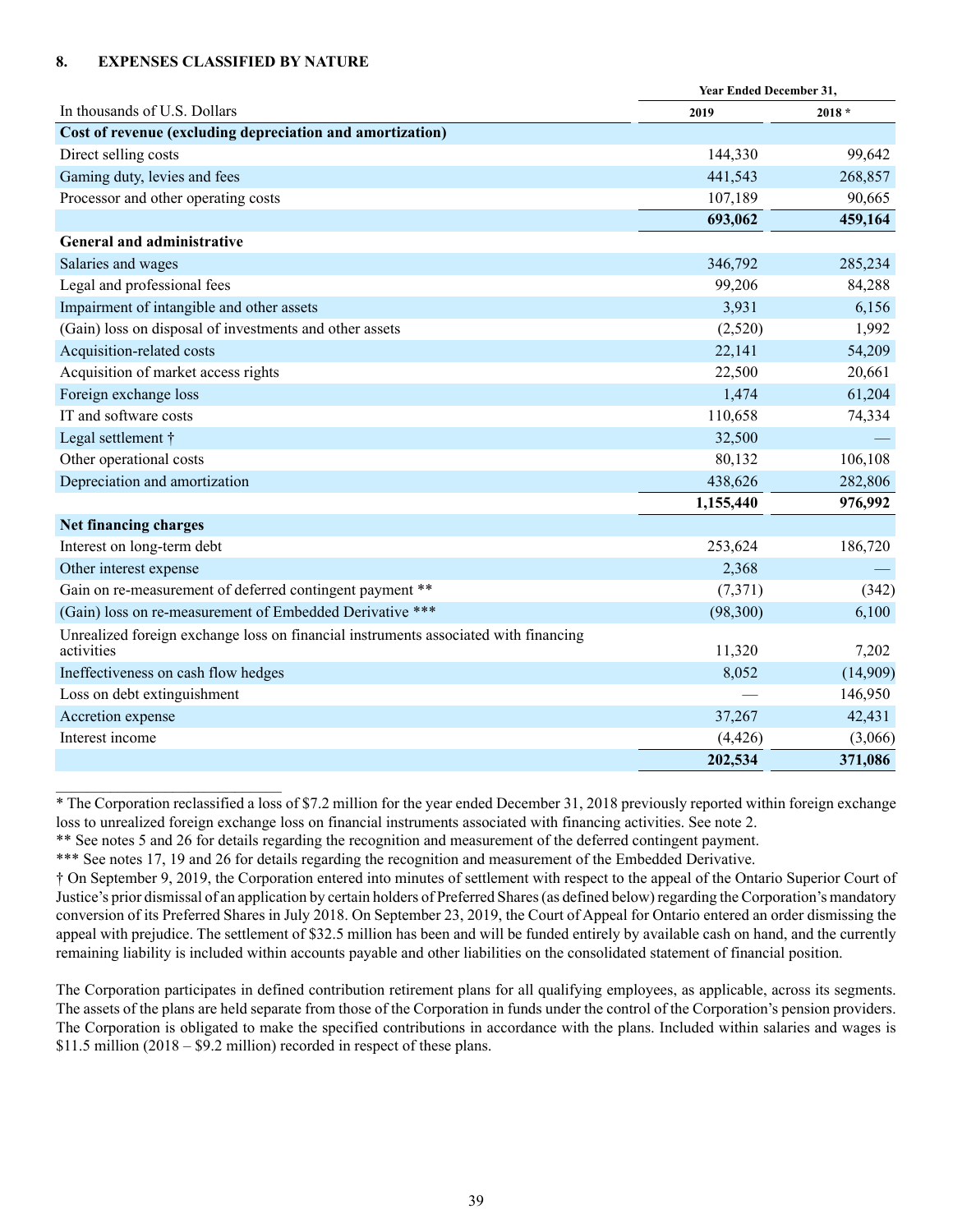### **9. INCOME TAXES**

Details of income tax expense were as follows:

|                                                                                                   | <b>Year Ended December 31,</b> |           |  |
|---------------------------------------------------------------------------------------------------|--------------------------------|-----------|--|
| In thousands of U.S. Dollars                                                                      | 2019                           | 2018      |  |
| Current income tax expense                                                                        | 62,498                         | 19,813    |  |
| Current income tax recovery - provision adjustment                                                | (8,057)                        | (2,155)   |  |
| Deferred income tax recovery relating to the origination and reversal of temporary<br>differences | (52, 124)                      | (17, 971) |  |
| Deferred income tax recovery - provision adjustment                                               | (2,514)                        | (675)     |  |
| Income tax recovery                                                                               | (197)                          | (988)     |  |

The Corporation's applicable Canadian statutory tax rate is equal to the Federal and Provincial combined tax rate for the period applicable in the jurisdiction within Canada where the Corporation's head office is registered (i.e., Ontario). The Corporation's primary operations were previously in the Isle of Man and Malta and, subsequent to the Australian Acquisitions and SBG Acquisition, are now also in Australia and the United Kingdom. Income taxes reported differ from the amount computed by applying the Canadian statutory rates to earnings before income taxes primarily due to differences in statutory rates across the countries where the Corporation operates and where the Corporation is incorporated, among other factors. The reconciliation is as follows:

|                                                                    | <b>Year Ended December 31.</b> |            |
|--------------------------------------------------------------------|--------------------------------|------------|
| In thousands of U.S. Dollars                                       | 2019                           | 2018       |
| Net earnings (loss) before income taxes                            | 61,665                         | (109, 894) |
| Canadian statutory tax rate                                        | 26.5%                          | 26.5%      |
| Income taxes at Canadian statutory tax rate                        | 16,341                         | (29, 122)  |
| Differences in effective income tax rates in foreign jurisdictions | (53, 223)                      | (97, 919)  |
| Non-taxable income                                                 | (12, 881)                      | (9,030)    |
| Non-deductible expenses                                            | 31,673                         | 34,815     |
| Deferred tax assets not recognized                                 | 28,464                         | 103,098    |
| Provision adjustment                                               | (10, 571)                      | (2,830)    |
| <b>Income tax recovery</b>                                         | (197)                          | (988)      |

The Corporation's effective income tax rate for the year ended December 31, 2019, was (0.3)% (December 31, 2018 – 0.9%). The Corporation's income tax recovery for the current year ended December 31, 2019 includes an income tax recovery of \$47.5 million (December 31, 2018 - \$27.3 million) in relation to the deferred tax credit associated with the amortization expense of acquired intangible assets from the Australian Acquisitions and the SBG Acquisition. Additionally, the year ended December 31, 2019 includes an income tax expense of \$26.1 million, which relates to the tax effect of foreign exchange gains with respect to the Corporation's hedging activities. However, the Corporation recognized a corresponding tax recovery of \$26.1 million in relation to the same in the foreign currency translation reserve within other comprehensive income such that there is no overall impact on the consolidated statement of financial position.

In addition to the impacts described above, the Corporation's income taxes for the year ended December 31, 2019 were impacted by the mix of taxable earnings among and across geographies, with an increase in taxable earnings following the Acquisitions in geographies with higher statutory corporate tax rates. The effective tax rate was also impacted by the recognition of a net deferred tax liability as a result of the transfer of customer intangible rights from the Isle of Man to Malta in connection with an internal corporate restructuring and an Australian business continuity tax law change during 2019.

During the year ended December 31, 2017, the Corporation received notification of a proposed tax assessment from the Canadian tax authorities relating to transfer pricing. The proposed assessment covered periods prior to the acquisition of Stars Interactive Group in 2014, covering the 2003 to 2007 tax years. For the year ended December 31, 2017 the Corporation recorded a tax provision based on the proposed assessments for both Federal and Provincial tax of \$26.5 million including interest. During the year ended December 31, 2018 the Corporation received the Federal and Provincial tax assessments and submitted an objection to the relevant authorities regarding the same. During the year ended December 31, 2019 the provision was reduced to \$25.8 million resulting from adjustments for interest, foreign exchange movements and a pre-payment made in relation to the provincial assessment. The Corporation intends to vigorously defend its position against the assessments.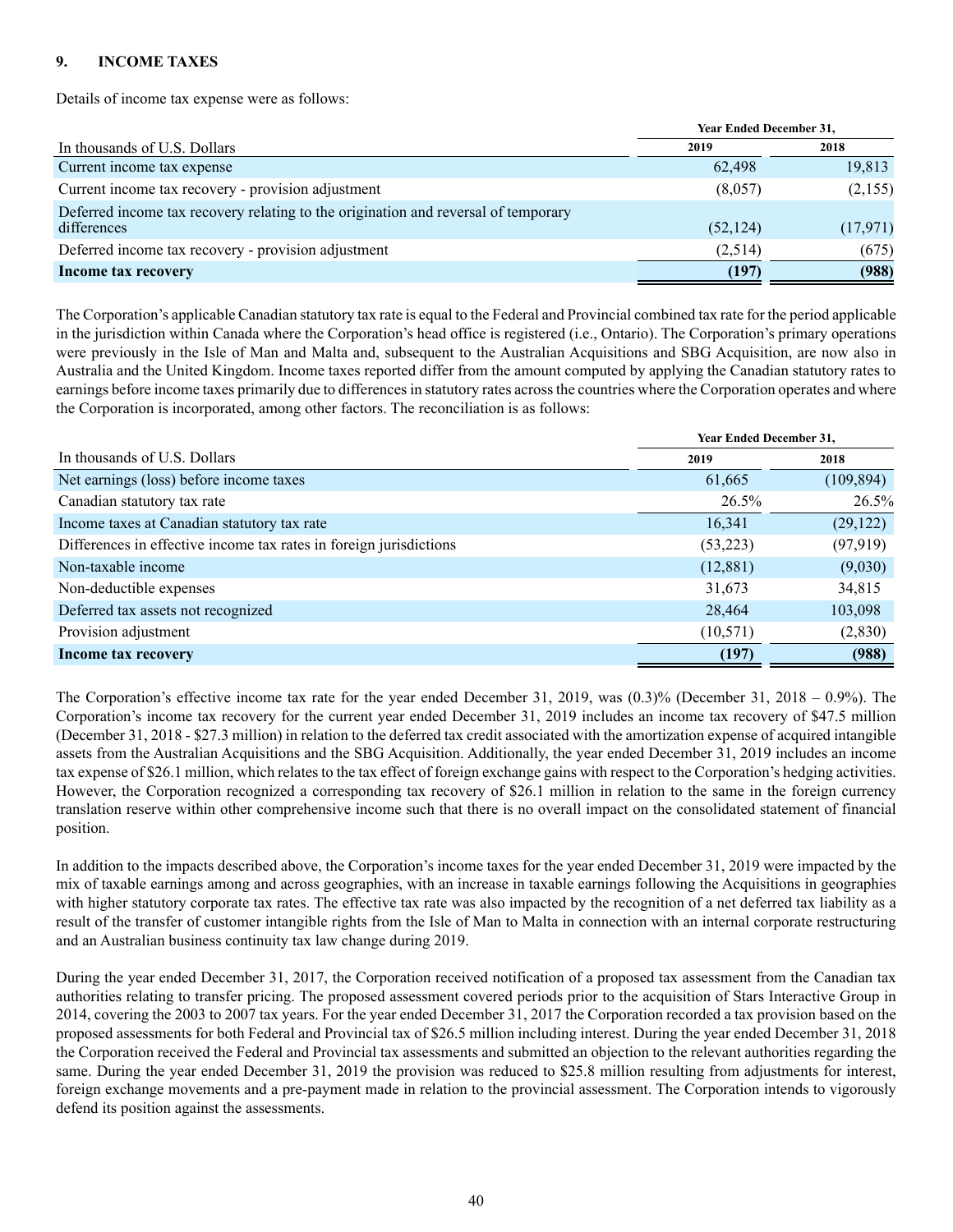The \$10.6 million recovery (2018 – \$2.8 million recovery) in respect of the prior year provision adjustments represents the settlement of historic tax liabilities and the release of part of the provision for uncertain tax liabilities as a result of new information received during the periods, respectively.

# *Deferred Tax*

## *Recognized deferred tax assets and liabilities*

Significant components of the Corporation's deferred income tax asset balance at December 31, 2019 and 2018 are as follows:

| In thousands of U.S. Dollars                                            | Property &<br>Equipment | <b>Intangibles</b> | <b>Tax Losses</b> | Other   | Total * |
|-------------------------------------------------------------------------|-------------------------|--------------------|-------------------|---------|---------|
| At January 1, 2018                                                      | 148                     |                    | 174               | 4,484   | 4,806   |
| Credited (charged) to net earnings                                      | 41                      |                    | 1,051             | (1,008) | 84      |
| Credited to other comprehensive income                                  |                         |                    |                   | 53      | 53      |
| Charged directly to equity - share-based payment<br><i>transactions</i> |                         |                    |                   | (359)   | (359)   |
| Acquisition of subsidiary                                               | 1,016                   |                    |                   | 9,921   | 10,937  |
| Foreign exchange on translation                                         | (61)                    |                    | (34)              | (1,177) | (1,272) |
| At December 31, 2018                                                    | 1,144                   |                    | 1,191             | 11,914  | 14,249  |
| Opening adjustment                                                      | 35                      |                    | (5)               | 167     | 197     |
| <b>At January 1, 2019</b>                                               | 1,179                   |                    | 1,186             | 12,081  | 14,446  |
| Credited to net earnings                                                | 501                     | 5,332              | 6,682             | 20,985  | 33,500  |
| Charged to other comprehensive income                                   |                         |                    |                   | (166)   | (166)   |
| Foreign exchange on translation                                         | 56                      | 62                 | 29                | (36)    | 111     |
| <b>At December 31, 2019</b>                                             | 1,736                   | 5,394              | 7,897             | 32,864  | 47,891  |

Significant components of the Corporation's deferred income tax liability balance at December 31, 2019 and 2018 are as follows:

| In thousands of U.S. Dollars       | Property &<br>Equipment | Intangibles | <b>Tax Losses</b> | Other   | Total *    |
|------------------------------------|-------------------------|-------------|-------------------|---------|------------|
| <b>At January 1, 2018</b>          | (45)                    | (16, 130)   |                   |         | (16, 175)  |
| (Charged) credited to net earnings | (82)                    | 15,525      |                   | (513)   | 14,930     |
| Acquisition of subsidiary          |                         | (620, 796)  |                   | (465)   | (621, 261) |
| Foreign exchange on translation    | 6                       | 29,278      |                   | 51      | 29,335     |
| <b>At December 31, 2018</b>        | (121)                   | (592, 123)  |                   | (927)   | (593, 171) |
| Opening adjustment                 | (9)                     | (131)       |                   | (57)    | (197)      |
| <b>At January 1, 2019</b>          | (130)                   | (592, 254)  |                   | (984)   | (593,368)  |
| (Charged) credited to net earnings | (1,948)                 | 23,802      |                   | (715)   | 21,139     |
| Foreign exchange on translation    | (10)                    | (16,959)    |                   | 322     | (16, 647)  |
| <b>At December 31, 2019</b>        | (2,088)                 | (585, 411)  |                   | (1,377) | (588, 876) |

\* Deferred taxes by category above are presented on a gross basis. The statements of financial position present deferred taxes net for amounts included within the same jurisdiction.

### *Unrecognized deferred tax assets*

\_\_\_\_\_\_\_\_\_\_\_\_\_\_\_\_\_\_\_\_\_\_\_\_\_\_\_\_\_

Deferred tax assets have not been recognized in respect of the items shown below. The amounts shown are the gross temporary differences and to calculate the potential deferred asset it is necessary to multiply the amounts by the tax rates in each case.

|                                       | As at December 31, |           |  |
|---------------------------------------|--------------------|-----------|--|
| In thousands of U.S. Dollars          | 2019               | 2018      |  |
| Tax losses                            | 1,843,670          | 1,619,702 |  |
| Other temporary differences           | 95.813             | 82.814    |  |
| Total deferred tax asset unrecognized | 1,939,483          | 1,702,516 |  |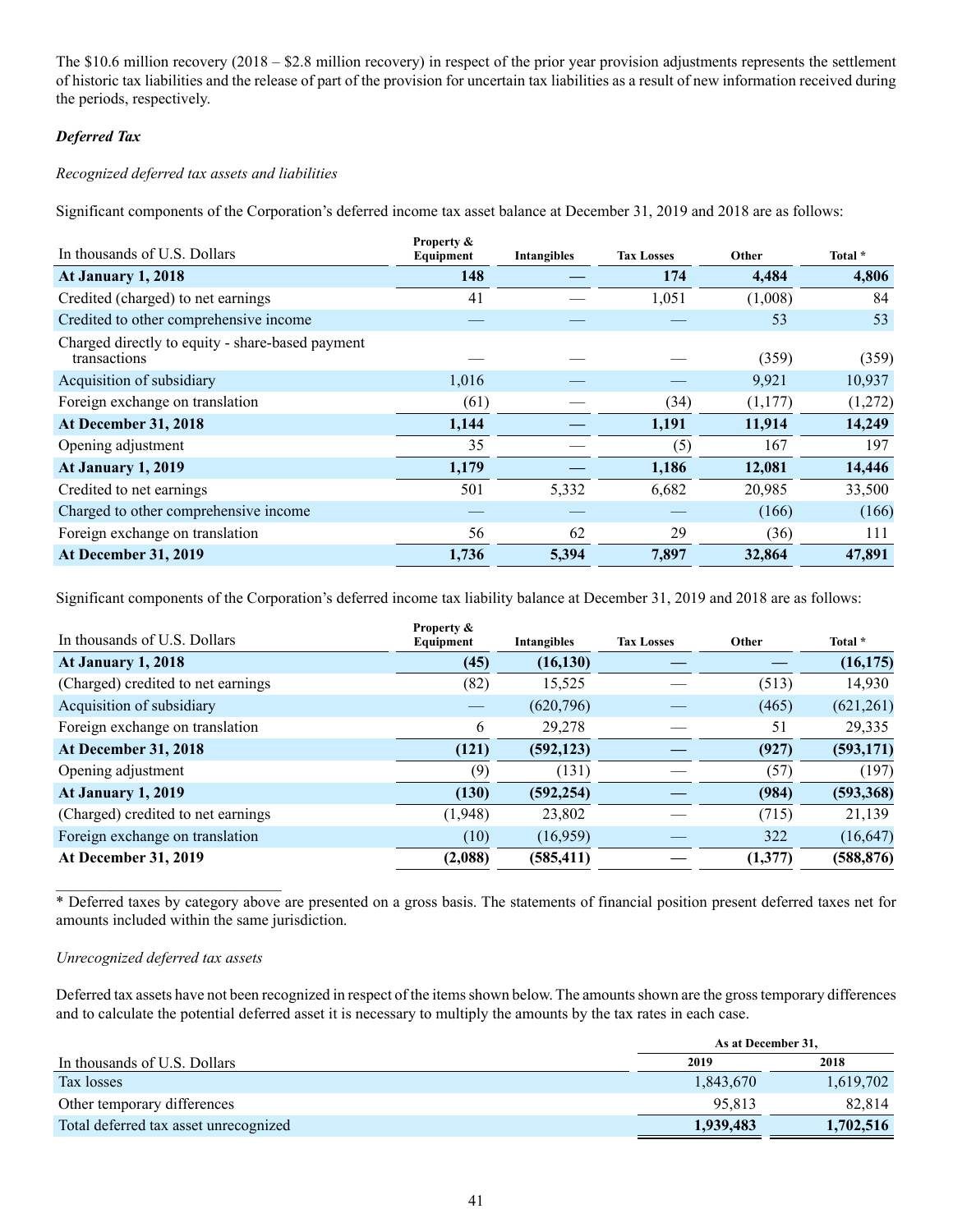Deferred tax assets have not been recognized in respect of these items because it is not probable that future taxable profits will be available in these jurisdictions against which the Corporation can utilize the benefit from them.

Included in tax losses not recognized as at December 31, 2019 are Canadian non-capital tax losses of \$190.3 million (December 31, 2018 - \$129.2 million) that may be applied against earnings for up to 20 years from the end of the year the losses were generated and the first year of expiry is 2034 for \$14.6 million of the carried forward tax losses. Tax losses also include foreign subsidiary non-capital losses of \$1.65 billion (December 31, 2018 - \$1.49 billion) that may be applied against future years. The majority of these losses of \$1.56 billion (December 31, 2018 - \$1.44 billion) can be carried forward for up to 9 years from the end of the year the tax losses were generated and the first year of expiry is 2023 for \$393.0 million of the carried forward tax losses.

As a result of exemptions from taxation (corporate tax and withholding tax) applicable to dividends from subsidiaries, there are no significant taxable temporary differences associated with investments in subsidiaries, branches, associates and interests in joint arrangements and no material deferred tax liability arises on unremitted earnings totaling \$4.85 billion (December 31, 2018 - \$1.87 billion). Unremitted earnings as at December 31, 2019 includes a reclassification of equity to distributable earnings as a result of an internal reorganization undertaken during the year.

### **10. EARNINGS PER SHARE**

\_\_\_\_\_\_\_\_\_\_\_\_\_\_\_\_\_\_\_\_\_\_\_\_\_\_\_\_\_

The following table sets forth the computation of basic and diluted earnings per Common Share for the following periods:

| 2018            |
|-----------------|
|                 |
| (102, 452, 000) |
|                 |
| 208,269,905     |
|                 |
| 1,371,177       |
| 246,813         |
| 7,593           |
| 72,673          |
| 569,304         |
| 32,231,301      |
| 34,498,861      |
| 208,269,905     |
| (0.49)          |
| (0.49)          |
|                 |

**\*** The effect of dilutive securities for instruments that resulted in the issuance of Common Shares during the years ended December 31, 2019 and 2018 is included for the period during the applicable year prior to the issuance of the related Common Shares.

† As a result of the net loss for the year ended December 31, 2018, the effect of dilutive securities were anti-dilutive for the purposes of calculating diluted loss per Common Share.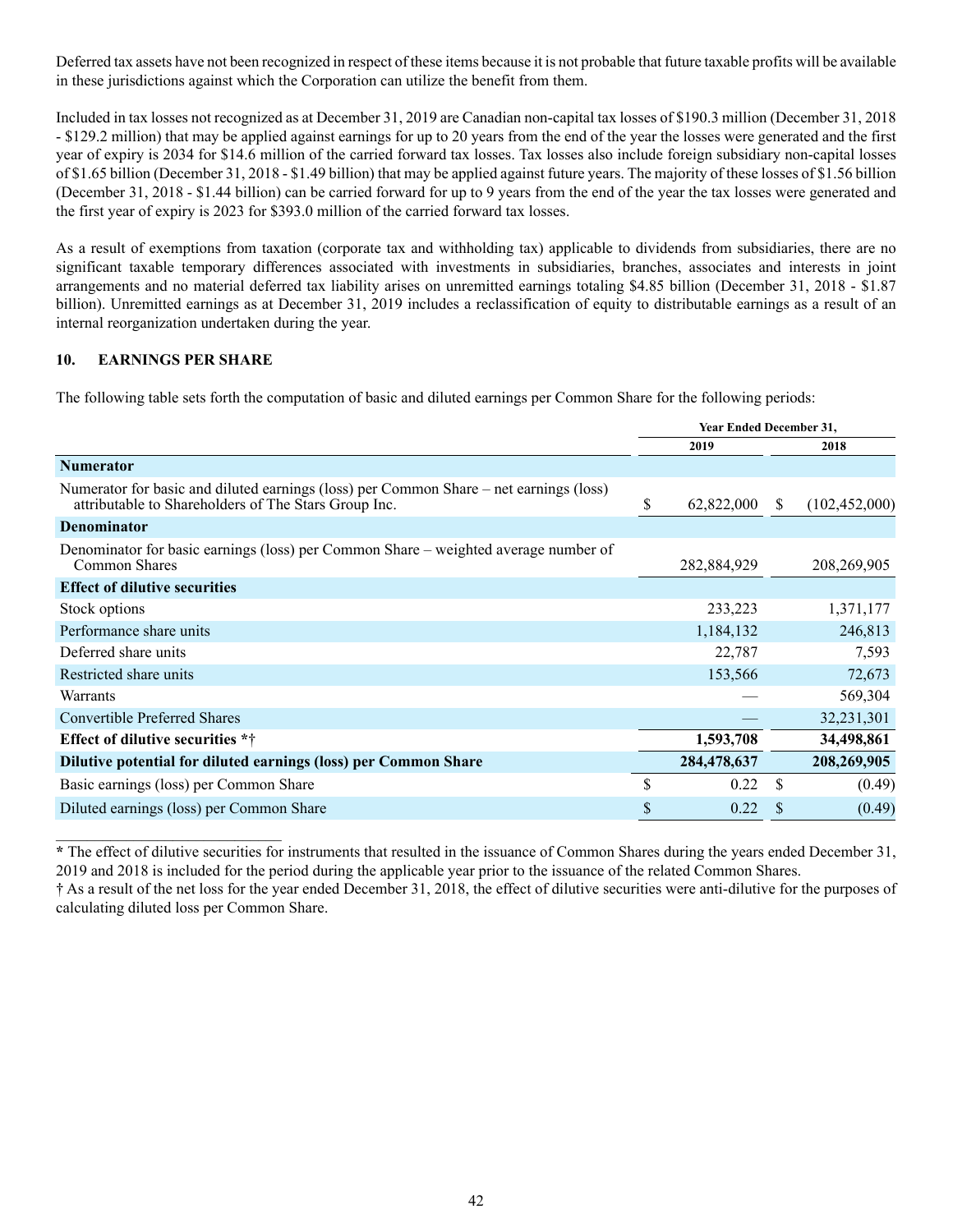# **11. GOODWILL AND INTANGIBLE ASSETS**

For the year ended December 31, 2019:

|                                                    | <b>Software</b> | <b>Customer</b> |                               | <b>Brands</b> | <b>Deferred</b><br>development | Other              |           |              |
|----------------------------------------------------|-----------------|-----------------|-------------------------------|---------------|--------------------------------|--------------------|-----------|--------------|
| In thousands of U.S. Dollars                       | technology      | relationships   | <b>Brands</b>                 | (licensed)    | cost                           | <b>Intangibles</b> | Goodwill  | <b>Total</b> |
| Cost                                               |                 |                 |                               |               |                                |                    |           |              |
| Balance - January 1, 2019                          | 406,639         | 3,847,370       | 506,672                       | 486,551       | 122,786                        | 82,394             | 5,267,306 | 10,719,718   |
| Additions                                          | 8,974           |                 |                               |               | 82,751                         | 21,512             |           | 113,237      |
| Additions through business<br>combination          | 2,460           |                 |                               |               |                                |                    |           | 2,460        |
| Translation                                        | 10,056          | 75,196          | 911                           | 17,466        | 1,994                          | 568                | 83,009    | 189,200      |
| Balance - December 31, 2019                        | 428,129         | 3,922,566       | 507,583                       | 504,017       | 207,531                        | 104,474            | 5,350,315 | 11,024,615   |
|                                                    |                 |                 |                               |               |                                |                    |           |              |
| <b>Accumulated amortization</b><br>and impairments |                 |                 |                               |               |                                |                    |           |              |
| Balance – January 1, 2019                          | 141,149         | 494,697         | $\overbrace{\phantom{12333}}$ | 14,077        | 38,929                         | 20,861             | 1,326     | 711,039      |
| Amortization                                       | 69,124          | 257,683         |                               | 20,811        | 31,525                         | 17,226             |           | 396,369      |
| Impairment                                         | 561             |                 |                               |               | 1,835                          | 476                |           | 2,872        |
| Translation                                        | (1,368)         | 8,536           |                               | 1,609         | 6,656                          | (309)              | 13        | 15,137       |
| <b>Balance - December 31, 2019</b>                 | 209,466         | 760,916         |                               | 36,497        | 78,945                         | 38,254             | 1,339     | 1,125,417    |
|                                                    |                 |                 |                               |               |                                |                    |           |              |
| Net carrying amount                                |                 |                 |                               |               |                                |                    |           |              |
| At January 1, 2019                                 | 265,490         | 3,352,673       | 506,672                       | 472,474       | 83,857                         | 61,533             | 5,265,980 | 10,008,679   |
| <b>At December 31, 2019</b>                        | 218,663         | 3,161,650       | 507,583                       | 467,520       | 128,586                        | 66,220             | 5,348,976 | 9,899,198    |

For the year ended December 31, 2018:

| In thousands of U.S. Dollars                       | <b>Software</b><br>technology | <b>Customer</b><br>relationships | <b>Brands</b>                  | <b>Brands</b><br>(licensed) | <b>Deferred</b><br>$d$ evelopment<br>cost | Other<br><b>Intangibles</b> | Goodwill        | <b>Total</b> |
|----------------------------------------------------|-------------------------------|----------------------------------|--------------------------------|-----------------------------|-------------------------------------------|-----------------------------|-----------------|--------------|
| Cost                                               |                               |                                  |                                |                             |                                           |                             |                 |              |
| Balance - January 1, 2018                          | 117,492                       | 1,423,719                        | 485,253                        |                             | 71,819                                    | 18,712                      | 2,810,681       | 4,927,676    |
| Additions                                          | 6,808                         |                                  |                                |                             | 51,574                                    | 21,394                      |                 | 79,776       |
| Additions through business<br>combination          | 300,825                       | 2,533,869                        | 22,447                         | 509,896                     |                                           | 46,668                      | 2,571,350       | 5,985,055    |
| Disposals                                          | (2,336)                       |                                  |                                |                             |                                           | (550)                       | (4,944)         | (7, 830)     |
| Translation                                        | (16, 150)                     | (110,218)                        | (1,028)                        | (23, 345)                   | (607)                                     | (3,830)                     | (109, 781)      | (264, 959)   |
| Balance - December 31, 2018                        | 406,639                       | 3,847,370                        | 506,672                        | 486,551                     | 122,786                                   | 82,394                      | 5,267,306       | 10,719,718   |
|                                                    |                               |                                  |                                |                             |                                           |                             |                 |              |
| <b>Accumulated amortization</b><br>and impairments |                               |                                  |                                |                             |                                           |                             |                 |              |
| Balance - January 1, 2018                          | 91,072                        | 324,292                          |                                |                             | 20,107                                    | 9.384                       | 5,471           | 450,326      |
| Amortization                                       | 53,159                        | 172,241                          |                                | 14,346                      | 14,656                                    | 11,769                      |                 | 266,171      |
| Disposals                                          | (2,171)                       |                                  |                                |                             |                                           | (550)                       | (4,944)         | (7,665)      |
| Impairment                                         |                               |                                  |                                |                             | 4,178                                     | 396                         | 799             | 5,373        |
| Translation                                        | (911)                         | (1, 836)                         | $\overbrace{\hspace{25mm}}^{}$ | (269)                       | (12)                                      | (138)                       | $\qquad \qquad$ | (3,166)      |
| <b>Balance - December 31, 2018</b>                 | 141,149                       | 494.697                          |                                | 14,077                      | 38,929                                    | 20,861                      | 1,326           | 711,039      |
|                                                    |                               |                                  |                                |                             |                                           |                             |                 |              |
| Net carrying amount                                |                               |                                  |                                |                             |                                           |                             |                 |              |
| At January 1, 2018                                 | 26,420                        | 1,099,427                        | 485,253                        |                             | 51,712                                    | 9,328                       | 2,805,210       | 4,477,350    |
| At December 31, 2018                               | 265,490                       | 3,352,673                        | 506,672                        | 472,474                     | 83,857                                    | 61,533                      | 5,265,980       | 10,008,679   |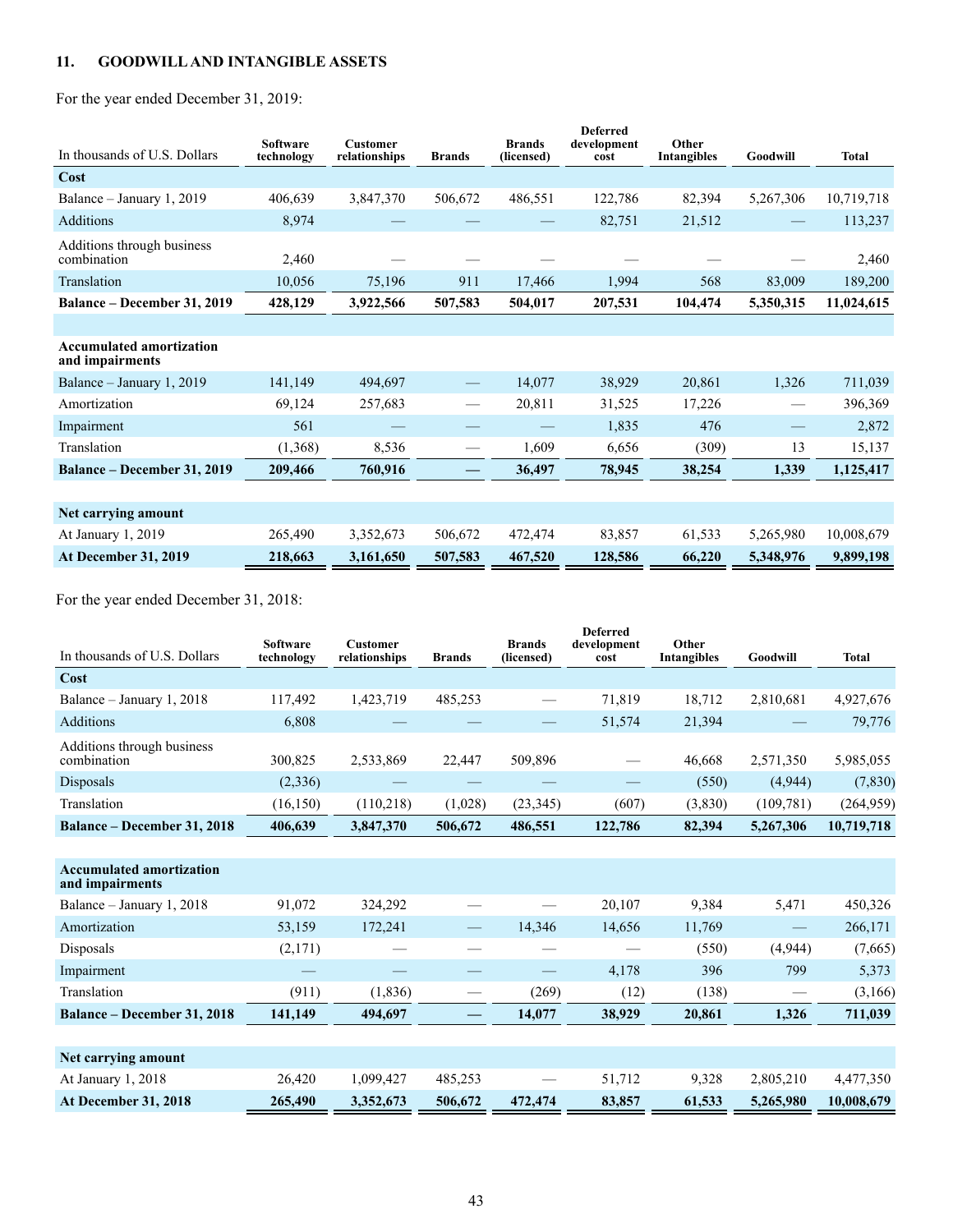### **Impairment Testing**

\_\_\_\_\_\_\_\_\_\_\_\_\_\_\_\_\_\_\_\_\_\_\_\_\_\_\_\_\_

During the year ended December 31, 2019 the Corporation recognized impairment losses (classified in General and administrative expenses) of \$2.9 million for software technology, deferred development costs and other intangibles, related to discontinued development and other projects within the International and United Kingdom segments (December 31, 2018 - \$4.6 million) and \$nil for Goodwill (December 31, 2018 - \$0.8 million).

The Corporation performed an annual impairment test for its operations in connection with the preparation of its consolidated financial statements for the year ended December 31, 2019. The Corporation did not identify any indicators of impairment prior to December 31, 2019. Goodwill is monitored at the operating segment level and this is consistent with the lowest level of CGU except as noted below.

|                              | As at December 31, 2019 |                           | As at December 31, 2018 |                           |
|------------------------------|-------------------------|---------------------------|-------------------------|---------------------------|
| In thousands of U.S. Dollars | Goodwill                | <b>Brand (Indefinite)</b> | Goodwill                | <b>Brand (Indefinite)</b> |
| International                | 2,805,434               | 485,253                   | 2,806,485               | 485,253                   |
| United Kingdom <sup>*</sup>  | 2,417,572               | 22,330                    | 2,333,476               | 21,419                    |
| Australia                    | 125,970                 |                           | 126,019                 |                           |
| Total                        | 5,348,976               | 507,583                   | 5,265,980               | 506,672                   |

\* The United Kingdom segment includes a non-significant CGU, which includes the indefinite lived brand as noted in the table above. The Corporation has not identified any impairment in relation to the indefinite lived brand.

The recoverable amount of each CGU tested for impairment is determined from value in use calculations and use discounted cash flow projections. The key assumptions for the value in use calculations are the future cash flow and growth projections (including estimates of future capital expenditures), discount rates and perpetual growth rates. Management estimates discount rates using post-tax rates that reflect current market assessments of the time value of money and the risks specific to the CGU, including economic risk assumptions and estimates of the likelihood of achieving forecasted cash flow results. The pre tax discount rate is then inferred by recalculation. Management considers a range of reasonably possible amounts to use for key assumptions and applies amounts that represent management's best estimate of future outcomes.

The Corporation prepares cash flow forecasts derived from the most recent financial budgets approved by management for the next five years.

- For the International segment, the sixth year (2025) cash flow assumes a revenue growth rate of 6.8% before a steady growth rate of 3.0% is applied to the perpetual net cash flows.
- For the UK segment, the sixth year (2025) cash flow assumes a revenue growth rate of 4.0% before a steady growth rate of 3.0% is applied to the perpetual net cash flows.
- For the Australian segment, the sixth year (2025) cash flow assumes a revenue growth rate of 4.0% before a steady growth rate of 2.0% is applied to the perpetual net cash flows.

The cash flows are discounted based on the discount rates as presented below. The estimated perpetual growth rates are based on independent country specific market reports for online gaming growth projections.

The following table shows key assumptions used in the value in use calculations:

|                                           | Assumptions used in value in use calculation |                       |                   |  |  |
|-------------------------------------------|----------------------------------------------|-----------------------|-------------------|--|--|
|                                           | <b>International</b>                         | <b>United Kingdom</b> | Australia         |  |  |
| Discount Rate (pre-tax)                   | $10.7\%$                                     | $10.1\%$              | 13.6%             |  |  |
| Discount Rate (after-tax)                 | $10.5\%$                                     | $8.9\%$               | $10.0\%$          |  |  |
| Perpetual Growth Rate                     | $3.0\%$                                      | $3.0\%$               | 2.0%              |  |  |
| Revenue Growth Rate (2020 - 2025)         | $4.8\% - 9.8\%$                              | $4.0\% - 7.3\%$       | $4.0\% - 6.5\%$   |  |  |
| Adjusted EBITDA Margin as % of<br>Revenue | $40.6\% - 47.9\%$                            | $34.0\% - 35.8\%$     | $19.3\% - 21.4\%$ |  |  |
| CAPEX as % of Revenue                     | $4.7\% - 7.0\%$                              | $3.0\% - 3.9\%$       | $4.1\% - 4.6\%$   |  |  |

Based on the impairment test performed, the recoverable amount of the CGUs were in excess of their carrying amount and accordingly, there is no impairment of the carrying value of the goodwill. Further, the International CGU has significant headroom. The Corporation has concluded that there are no assumptions to which the impairment test is particularly sensitive and accordingly no sensitivity analysis is disclosed.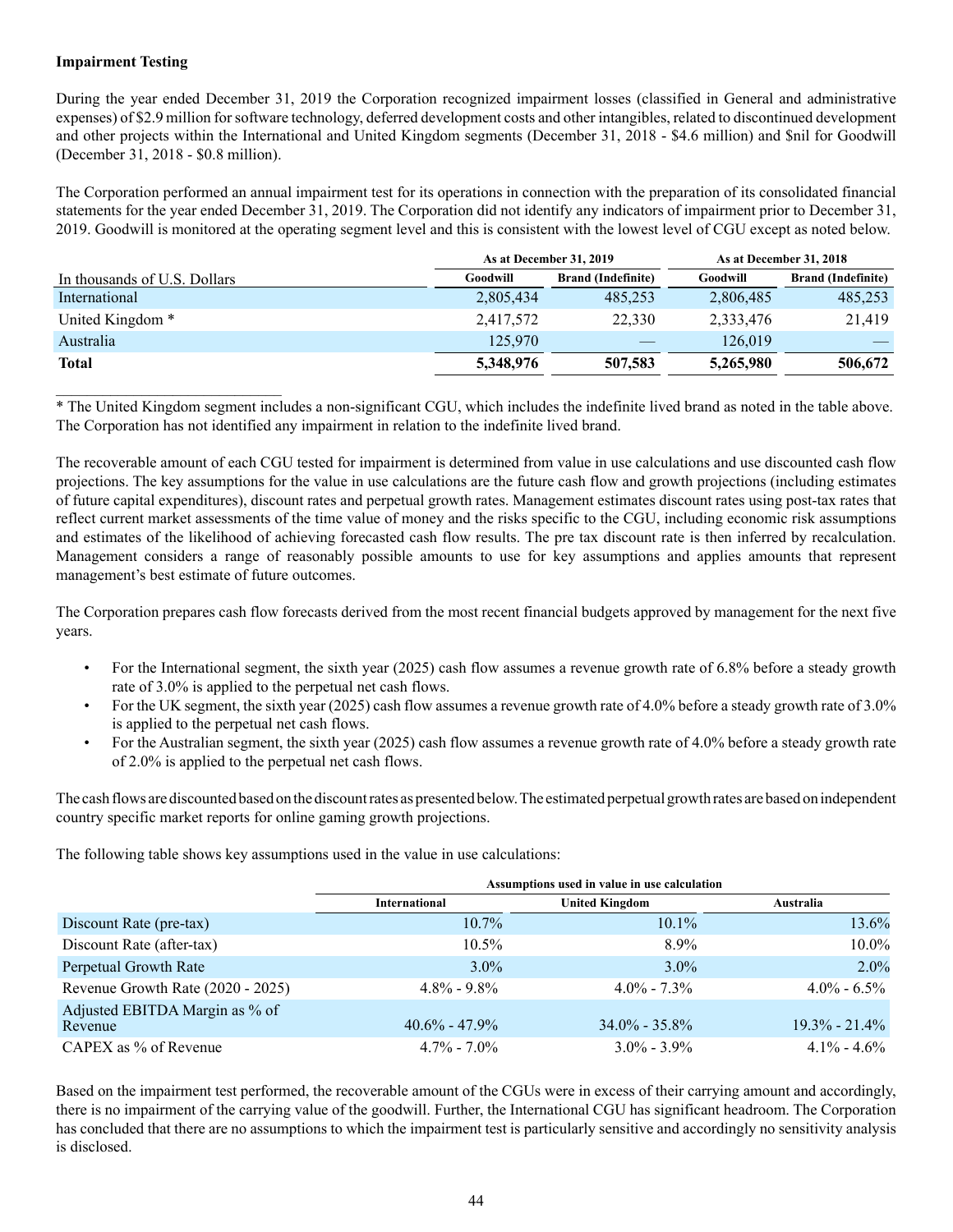With respect to the United Kingdom and Australia, the recoverable amount exceeds the carrying amount by \$932.1 million and \$66.2 million, respectively. The impairment assessments for the United Kingdom and Australia are sensitive to changes in a number of key assumptions (considered in isolation) in the value in use calculation over a five year period. The following table shows the changes to key assumptions used in the impairment review that would be required for the carrying amount to equal the recoverable amount:

|                                                                         | Change required for carrying value to equal recoverable amount |                  |  |  |
|-------------------------------------------------------------------------|----------------------------------------------------------------|------------------|--|--|
|                                                                         | <b>United Kingdom</b><br>pps                                   | Australia<br>pps |  |  |
| Discount Rate (pre-tax)                                                 | 1.4                                                            | 2.0              |  |  |
| Discount Rate (after-tax)                                               | 1.1                                                            | 1.3              |  |  |
| Revenue Growth Rate across the five year forecast                       | (3.8)                                                          | (2.7)            |  |  |
| Adjusted EBITDA Margin as % of Revenue<br>across the five year forecast | (5.0)                                                          | (1.7)            |  |  |
| CAPEX as % of Revenue                                                   | 4.8                                                            | 1.9              |  |  |

### **12. PROPERTY AND EQUIPMENT**

For the year ended December 31, 2019:

\_\_\_\_\_\_\_\_\_\_\_\_\_\_\_\_\_\_\_\_\_\_\_\_\_\_\_\_\_

| In thousands of U.S. Dollars                    | <b>Furniture</b><br>and Fixtures | Computer<br>Equipment | <b>Building</b> | Right-of-use<br>assets * | <b>Total</b> |
|-------------------------------------------------|----------------------------------|-----------------------|-----------------|--------------------------|--------------|
| Cost                                            |                                  |                       |                 |                          |              |
| Balance – January 1, 2019                       | 45,633                           | 49,806                | 21,937          | 57,288                   | 174,664      |
| Additions                                       | 9,404                            | 18,119                |                 | 16,496                   | 44,019       |
| Additions through business combination          |                                  |                       |                 |                          |              |
| Disposals                                       | (937)                            | (1,044)               |                 | (5,531)                  | (7,512)      |
| Translation                                     | 712                              | 26                    | 1,399           | 118                      | 2,255        |
| <b>Balance – December 31, 2019</b>              | 54,812                           | 66,907                | 23,336          | 68,371                   | 213,426      |
|                                                 |                                  |                       |                 |                          |              |
| <b>Accumulated amortization and impairments</b> |                                  |                       |                 |                          |              |
| Balance – January 1, 2019                       | 11,467                           | 17,104                | 3,636           |                          | 32,207       |
| Depreciation                                    | 13,283                           | 10,490                | 951             | 17,532                   | 42,256       |
| Disposals                                       | (715)                            | (997)                 |                 | (36)                     | (1,748)      |
| Translation                                     | 1,155                            | (17)                  | 268             | 77                       | 1,483        |
| Balance - December 31, 2019                     | 25,190                           | 26,580                | 4,855           | 17,573                   | 74,198       |
|                                                 |                                  |                       |                 |                          |              |
| Net carrying amount                             |                                  |                       |                 |                          |              |
| At January 1, 2019                              | 34,166                           | 32,702                | 18,301          | 57,288                   | 142,457      |
| <b>At December 31, 2019</b>                     | 29,622                           | 40,327                | 18,481          | 50,798                   | 139,228      |

\* The table below illustrates the right-of-use assets included as part of property and equipment in the consolidated statement of financial position by asset class: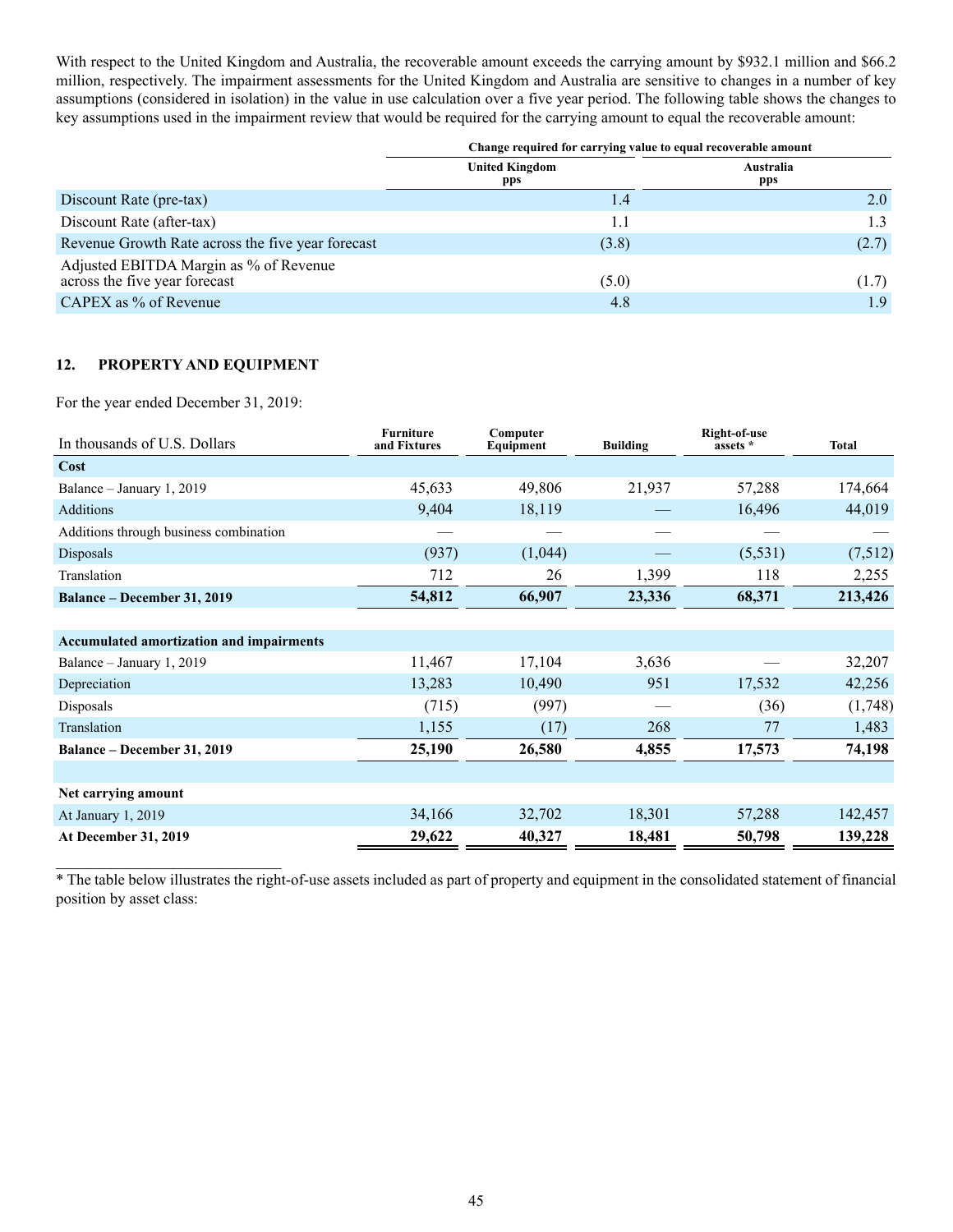| In thousands of U.S. Dollars    | <b>Land and Buildings</b> | <b>Computer Equipment and</b><br>Data Centers | <b>Total</b> |
|---------------------------------|---------------------------|-----------------------------------------------|--------------|
| Cost                            |                           |                                               |              |
| Balance – January 1, 2019       | 42,194                    | 15,094                                        | 57,288       |
| <b>Additions</b>                | 12,818                    | 3,678                                         | 16,496       |
| Disposals                       | (5, 531)                  |                                               | (5, 531)     |
| Translation                     | 41                        | 77                                            | 118          |
| Balance – December 31, 2019     | 49,522                    | 18,849                                        | 68,371       |
|                                 |                           |                                               |              |
| <b>Accumulated amortization</b> |                           |                                               |              |
| Balance – January 1, 2019       |                           |                                               |              |
| Depreciation                    | 12,525                    | 5,007                                         | 17,532       |
| Disposals                       | (36)                      |                                               | (36)         |
| Translation                     | 16                        | 61                                            | 77           |
| Balance – December 31, 2019     | 12,505                    | 5,068                                         | 17,573       |
|                                 |                           |                                               |              |
| Net carrying amount             |                           |                                               |              |
| At January 1, 2019              | 42,194                    | 15,094                                        | 57,288       |
| <b>At December 31, 2019</b>     | 37,017                    | 13,781                                        | 50,798       |

For the year ended December 31, 2018:

| In thousands of U.S. Dollars                    | <b>Furniture</b><br>and Fixtures | Computer<br>Equipment | <b>Building</b> | <b>Total</b> |
|-------------------------------------------------|----------------------------------|-----------------------|-----------------|--------------|
| Cost                                            |                                  |                       |                 |              |
| Balance - January 1, 2018                       | 12,497                           | 26,155                | 23,928          | 62,580       |
| Additions                                       | 11,283                           | 22,669                |                 | 33,952       |
| Additions through business combination          | 24,582                           | 1,642                 |                 | 26,224       |
| Disposals                                       | (338)                            | (26)                  |                 | (364)        |
| Impairment                                      | (1,521)                          |                       |                 | (1,521)      |
| Translation                                     | (870)                            | (634)                 | (1,991)         | (3, 495)     |
| Balance - December 31, 2018                     | 45,633                           | 49,806                | 21,937          | 117,376      |
|                                                 |                                  |                       |                 |              |
| <b>Accumulated amortization and impairments</b> |                                  |                       |                 |              |
| Balance - January 1, 2018                       | 5,324                            | 9,402                 | 3,017           | 17,743       |
| Depreciation                                    | 7,682                            | 7,960                 | 991             | 16,633       |
| Disposals                                       | (57)                             | (12)                  |                 | (69)         |
| Impairment                                      | (954)                            |                       |                 | (954)        |
| Translation                                     | (528)                            | (246)                 | (372)           | (1, 146)     |
| <b>Balance - December 31, 2018</b>              | 11,467                           | 17,104                | 3,636           | 32,207       |
|                                                 |                                  |                       |                 |              |
| Net carrying amount                             |                                  |                       |                 |              |
| At January 1, 2018                              | 7,173                            | 16,753                | 20,911          | 44,837       |
| <b>At December 31, 2018</b>                     | 34,166                           | 32,702                | 18,301          | 85,169       |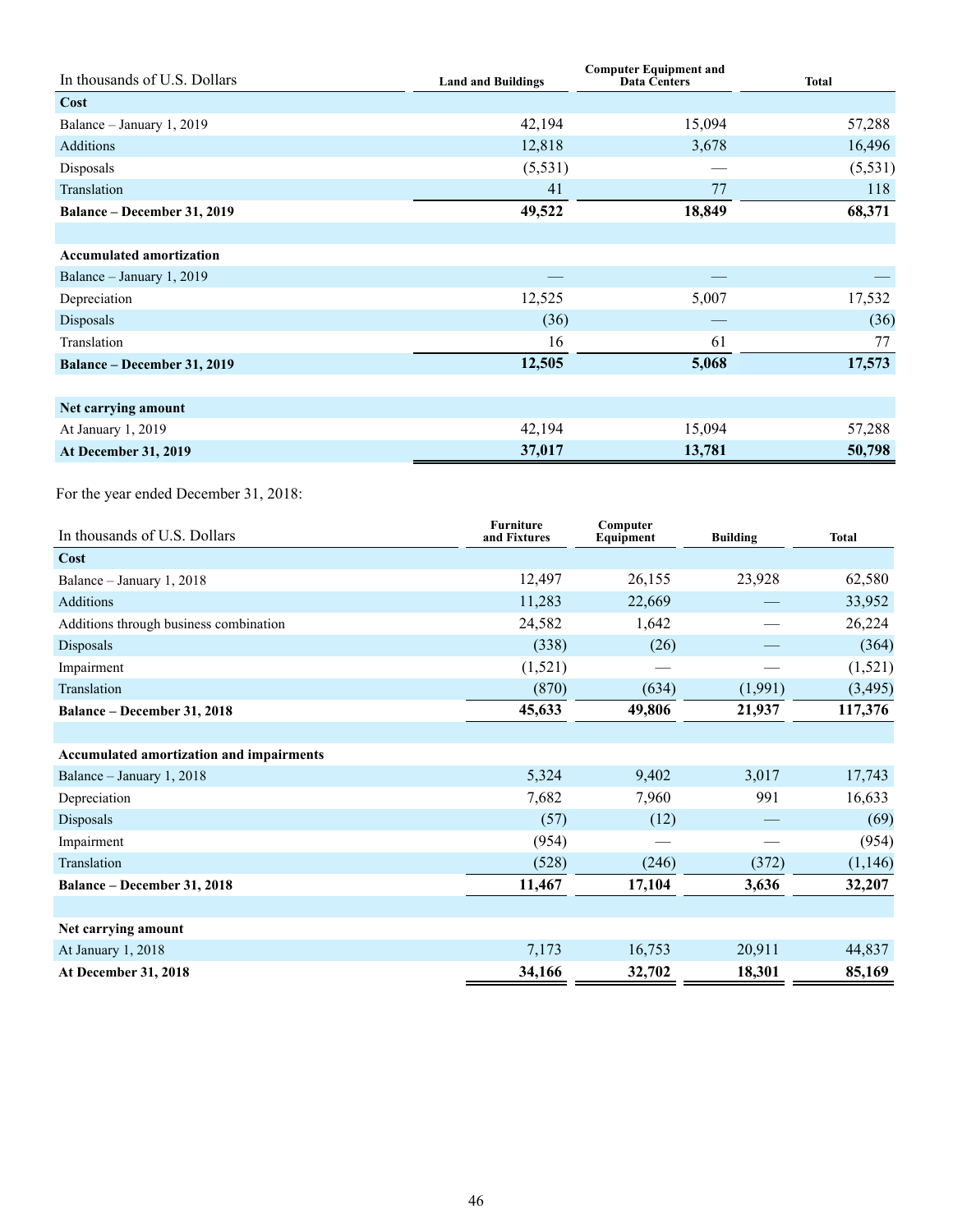### **13. INVESTMENTS**

The Corporation held the following investments:

|                                                | As at December 31,             |                                |  |
|------------------------------------------------|--------------------------------|--------------------------------|--|
|                                                | 2019                           | 2018                           |  |
| In thousands of U.S. Dollars                   | Carrying value<br>& fair value | Carrying value<br>& fair value |  |
| Bonds - FVOCI                                  | 109,017                        | 103,153                        |  |
| Equity in unquoted companies - FVTPL (note 16) | 9.651                          | 6,773                          |  |
| <b>Total investments</b>                       | 118,668                        | 109,926                        |  |
| Current portion                                | 109,017                        | 103,153                        |  |
| Non-current portion                            | 9.651                          | 6,773                          |  |

Investments relate primarily to customer deposits held in accounts segregated from investments held for operational purposes. Investments held in relation to customer deposits are liquid investments and are classified as current assets consistent with the current classification of customer deposits to which the investments relate. Management's investment strategy for the portfolio results in many of the bonds being held to maturity. As of December 31, 2019, customer deposits were covered by \$109.0 million in investments and \$300.9 million in cash and equivalents.

The Corporation's investments held by maturity date are as follows:

|              | gear or less<br>\$000's | 1 to 5 years<br>\$000's | Greater than 5 years<br>\$000's |
|--------------|-------------------------|-------------------------|---------------------------------|
| <b>Bonds</b> | 48.805                  | 60.212                  |                                 |
| <b>Total</b> | 48,805                  | 60.212                  |                                 |

For the year ended December 31, 2019, the Corporation recognized gains (losses) from investments as follows:

|                                                     | <b>Bonds</b><br>\$000's | <b>Equity in unquoted</b><br>companies<br>\$000's | <b>Total</b><br>\$000's |
|-----------------------------------------------------|-------------------------|---------------------------------------------------|-------------------------|
| Investment income                                   | 938                     |                                                   | 938                     |
| Realized losses                                     | (58)                    |                                                   | (58)                    |
| Unrealized gains                                    | 1,155                   |                                                   | 1,155                   |
| Gain on re-measurement of financial assets at FVTPL |                         | 2,883                                             | 2,883                   |
| Impairment of financial instruments                 | 62                      |                                                   | 62                      |
| <b>Total</b>                                        | 2.097                   | 2,883                                             | 4,980                   |

Investment income from bonds includes interest income and premiums as well as discount amortization. There was no investment income in the year ended December 31, 2019 for equity in unquoted companies.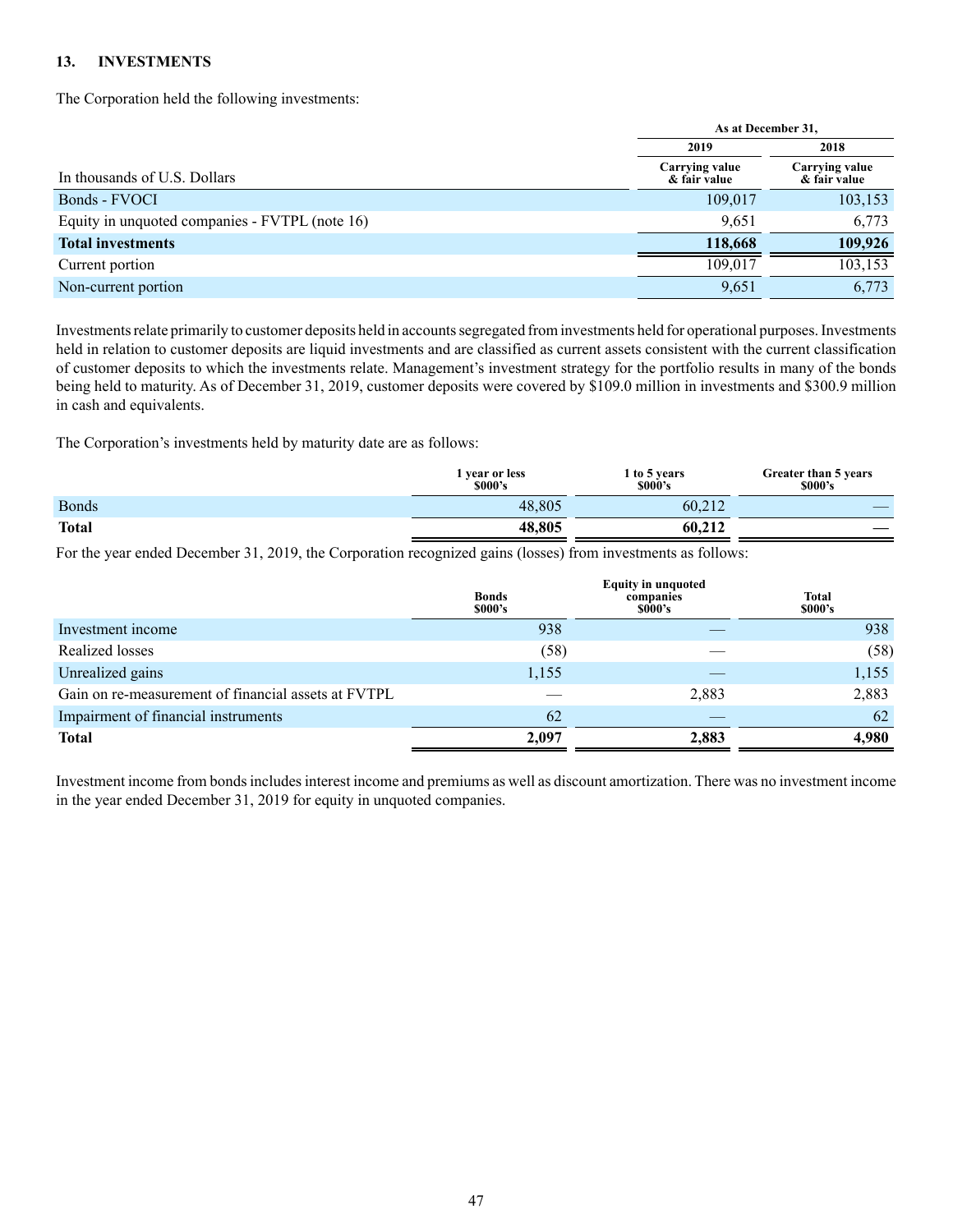### *Subsidiaries*

The table below includes the Corporation's significant subsidiaries as at December 31, 2019, determined as either having greater than 10% of the Corporation's assets or revenues. The Corporation has other subsidiaries, but the assets and revenues of such subsidiaries individually did not exceed 10%, and in the aggregate did not exceed 20%, of the Corporation's consolidated assets or consolidated revenues as at and for the year ended December 31, 2019:

| Country of<br>incorporation | <b>Principal business</b>                           | Percentage<br>of<br>ownership |
|-----------------------------|-----------------------------------------------------|-------------------------------|
| <b>Netherlands</b>          | Intermediate holding company and investment vehicle | 100%                          |
| <b>Netherlands</b>          | Intermediate holding company                        | 100%                          |
| Isle of Man                 | Intermediate holding company                        | 100%                          |
| Isle of Man                 | Treasury                                            | 100%                          |
| Isle of Man                 | Gaming services                                     | 100%                          |
| Isle of Man                 | Intermediate holding company                        | 100%                          |
| Isle of Man                 | Treasury                                            | 100%                          |
| Malta                       | Various                                             | 100%                          |
| Malta                       | Gaming services                                     | 100%                          |
| England and<br>Wales        | Gaming services                                     | 100%                          |
| Alderney                    | Gaming services                                     | 100%                          |
| Australia                   | Gaming services                                     | 80%                           |
|                             |                                                     |                               |

### **14. ACCOUNTS RECEIVABLE**

The Corporation's accounts receivable balances at December 31, 2019 and 2018 consist of the following:

| As at December 31, |         |
|--------------------|---------|
| 2019               | 2018    |
| 70,678             | 92,971  |
| 1,361              | 13,983  |
| 13,130             | 11,029  |
| 26,046             | 18,364  |
| 111,215            | 136,347 |
| 3,329              | 14,906  |
| 13,436             |         |
| 16,765             | 14,906  |
|                    |         |

# **15. CASH AND CASH EQUIVALENTS, RESTRICTED CASH ADVANCES AND COLLATERAL**

### *Cash and cash equivalents*

Cash and cash equivalents – operational includes an amount of \$nil (2018 – \$40.1 million) held by a subsidiary of the Corporation that is subject to exchange controls in the country of operation. This balance was not available for general use by the Corporation or any of its other subsidiaries.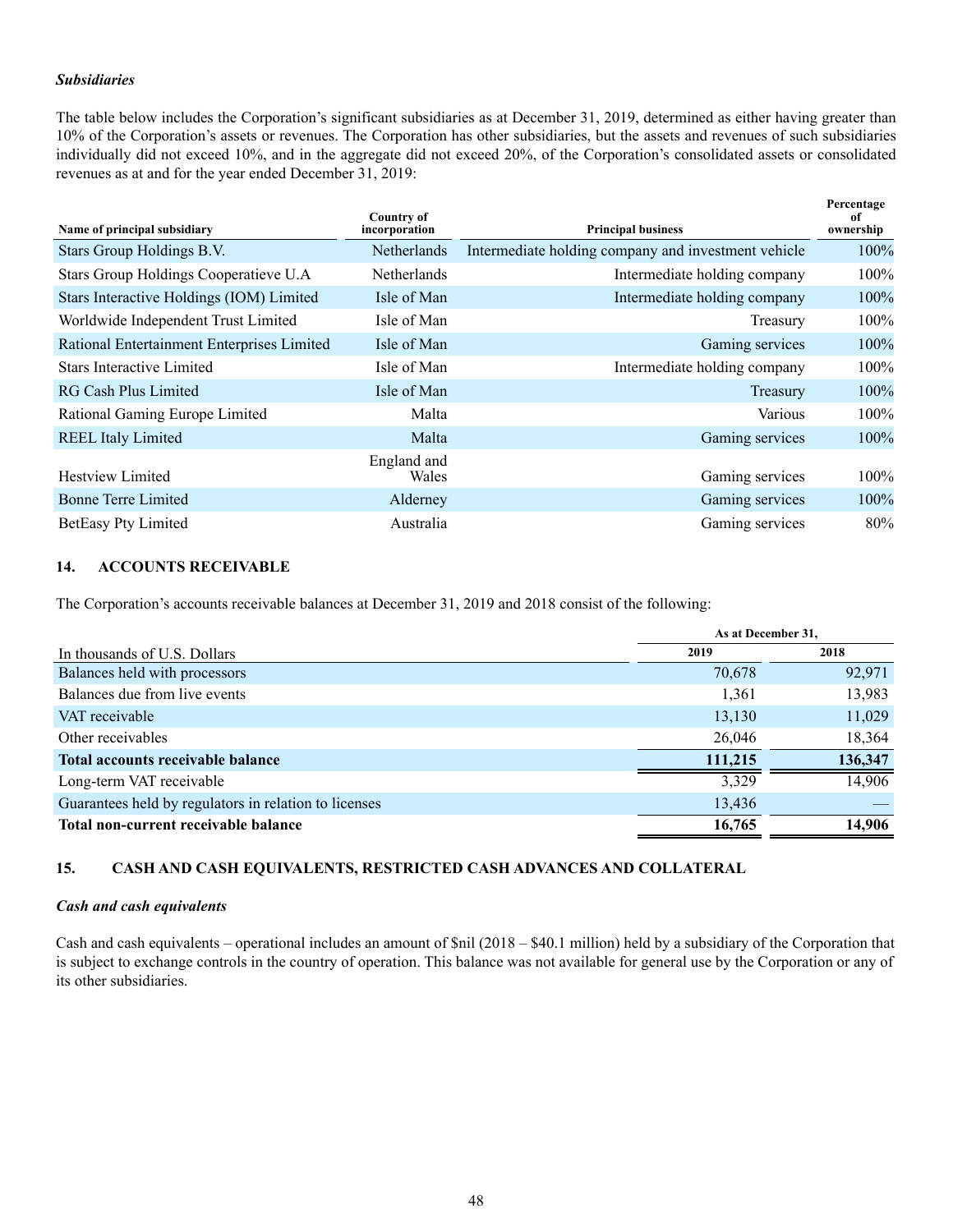### *Restricted cash advances and collateral*

\_\_\_\_\_\_\_\_\_\_\_\_\_\_\_\_\_\_\_\_\_\_\_\_\_\_\_\_\_

Restricted cash held by the Corporation consists of the following components:

|                                                               | As at December 31. |        |  |
|---------------------------------------------------------------|--------------------|--------|--|
| In thousands of U.S. Dollars                                  | 2019               | 2018   |  |
| Guarantees in connection with licenses held                   | 4,318              | 4,312  |  |
| Funds in connection with hedging contracts                    | 2,170              | 2,836  |  |
| Segregated funds in respect of payment processors             |                    | 2,030  |  |
| Guarantee in connection with acquisition of a subsidiary      | 1,122              | 1,146  |  |
| Cash portion of Kentucky Bond Collateral *                    | 5,000              | 5,000  |  |
| Funds held in term deposits                                   | 4,138              | 5,837  |  |
| Other                                                         | <b>260</b>         | 288    |  |
| Restricted cash advances and collateral - total               | 17,008             | 21,449 |  |
| Restricted cash advances and collateral - current portion     | 6,401              | 10,819 |  |
| Restricted cash advances and collateral - non-current portion | 10,607             | 10,630 |  |

\* As at December 31, 2019, \$5 million (December 31, 2018 - \$5 million) of restricted cash was collateralized as part of the Kentucky Bond Collateral (as defined in note 28 below). The Kentucky Bond Collateral will be held until a court order is issued authorizing the release of the bonds.

# **16. PREPAID EXPENSES AND OTHER ASSETS**

|                                                                | As at December 31, |        |  |
|----------------------------------------------------------------|--------------------|--------|--|
| In thousands of U.S. Dollars                                   | 2019               | 2018   |  |
| Prepaid royalties                                              | 530                | 987    |  |
| Prepaid expenses                                               | 50,051             | 38,688 |  |
| Vendor deposits                                                | 1,397              | 1,297  |  |
| Receivable from insurance                                      | 23,067             |        |  |
| Other current assets                                           | 4,533              | 2,973  |  |
| Total current portion of prepaid expenses and other assets     | 79,578             | 43,945 |  |
| Prepaid royalties                                              | 15,989             | 15,963 |  |
| Vendor deposits                                                | 720                | 758    |  |
| Long term investments (note 13)                                | 9,651              | 6,773  |  |
| Investment tax credits receivable                              | 1,835              | 2,483  |  |
| Deferred financing costs (note 17)                             | 5,287              | 6,783  |  |
| Total non-current portion of prepaid expenses and other assets | 33,482             | 32,760 |  |

Prepaid royalties include prepaid revenue share paid to business partners. Prepaid expenses are included within General and administrative and Sales and marketing expenses, as applicable, when recognized as an expense. Deferred financing costs relate to capitalized transaction costs in respect of the Revolving Facility (as defined below). Receivable from insurance includes the receivable in respect of the Quebec class action lawsuit. See note 22.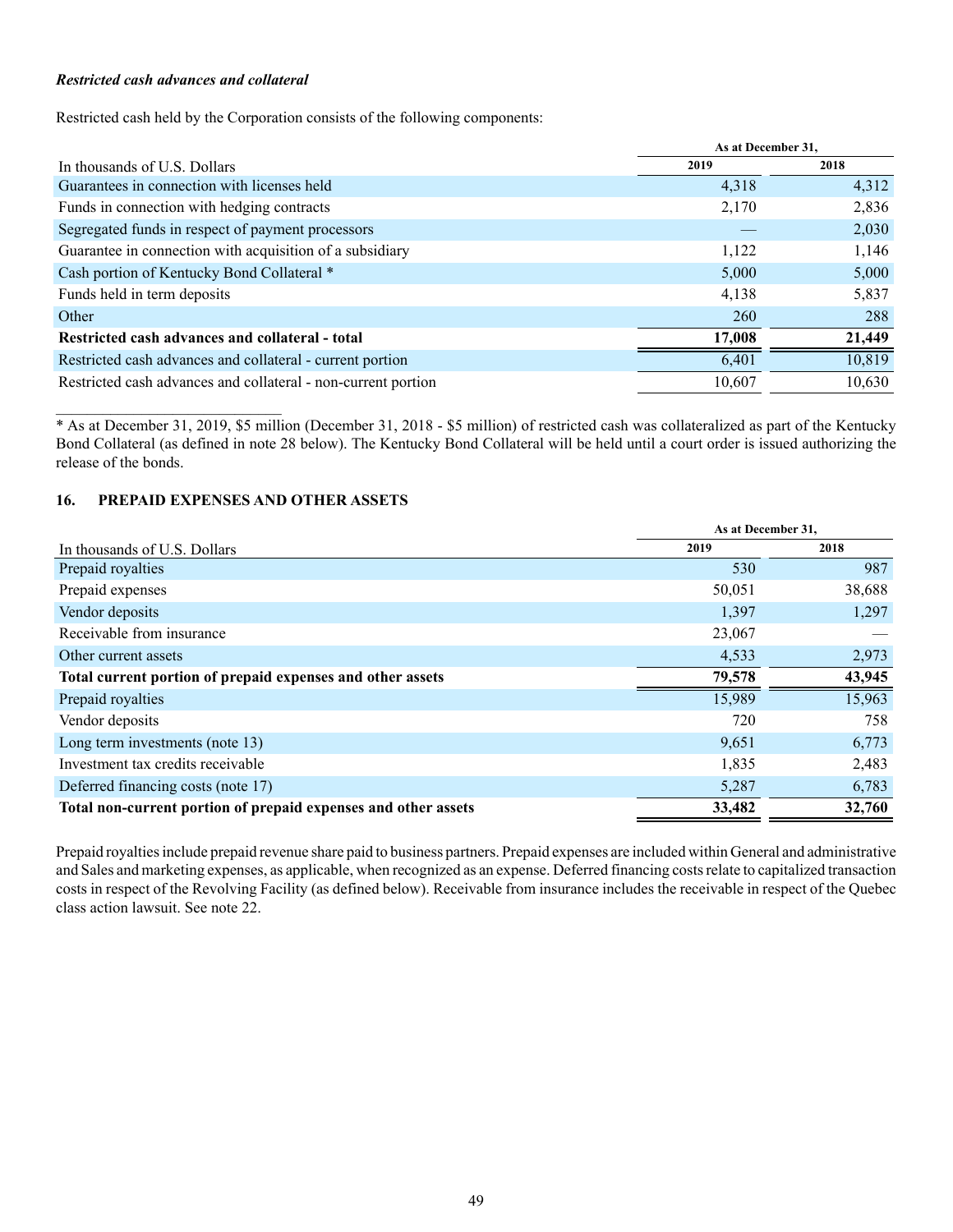### **17. LONG-TERM DEBT**

\_\_\_\_\_\_\_\_\_\_\_\_\_\_\_\_\_\_\_\_\_\_\_\_\_\_\_\_\_

The following is a summary of long-term debt outstanding at December 31, 2019, and 2018 (all capitalized terms used in the tables below relating to such long-term debt are defined below in this note):

| In thousands of U.S. Dollars (except as noted) | Contractual<br>interest rate | December 31.<br>2019<br>Principal<br>outstanding<br>balance in<br>currency<br>of borrowing | December 31.<br>2019<br>Carrying<br>amount in USD | December 31.<br>2018<br>Principal<br>outstanding<br>balance in<br>currency of<br>borrowing | December 31,<br>2018<br>Carrying<br>amount in USD |
|------------------------------------------------|------------------------------|--------------------------------------------------------------------------------------------|---------------------------------------------------|--------------------------------------------------------------------------------------------|---------------------------------------------------|
| USD First Lien Term Loan                       | $5.60\%$                     | 3,071,375                                                                                  | 3,014,409                                         | 3,557,125                                                                                  | 3,479,823                                         |
| EUR First Lien Term Loan                       | 3.75%                        | 850,000                                                                                    | 934,733                                           | 850,000                                                                                    | 951,980                                           |
| <b>Senior Notes</b>                            | $7.00\%$                     | 1,000,000                                                                                  | 982,033                                           | 1,000,000                                                                                  | 980,008                                           |
| Loan payable to non-controlling interests      | $0.00\%$                     |                                                                                            |                                                   | 49,936                                                                                     | 35,147                                            |
| <b>Total long-term debt</b>                    |                              |                                                                                            | 4,931,175                                         |                                                                                            | 5,446,958                                         |
| Current portion                                |                              |                                                                                            | 35,750                                            |                                                                                            | 35,750                                            |
| Non-current portion                            |                              |                                                                                            | 4,895,425                                         |                                                                                            | 5,411,208                                         |

During the year ended December 31, 2019, the Corporation incurred the following interest on its then-outstanding long-term debt excluding its previous loan payable to the holders of the non-controlling interest in BetEasy, which is non-interest bearing:

| In thousands of U.S. Dollars | <b>Effective interest</b><br>rate * | Interest ** | Interest<br>Accretion | <b>Total Interest</b> |
|------------------------------|-------------------------------------|-------------|-----------------------|-----------------------|
| USD First Lien Term Loan     | $6.63\%$                            | 142.509     | 20.336                | 162,845               |
| EUR First Lien Term Loan     | $4.26\%$                            | 36.196      | 2,898                 | 39.094                |
| <b>Senior Notes</b>          | 7.48%                               | 70.000      | 2.025                 | 72,025                |
| <b>Total</b>                 |                                     | 248,705     | 25,259                | 273,964               |

During the year ended December 31, 2018, the Corporation incurred the following interest on its then-outstanding long-term debt:

| In thousands of U.S. Dollars          | <b>Effective interest</b><br>rate * | <b>Interest</b> | <b>Interest</b><br>Accretion | <b>Total Interest</b> |
|---------------------------------------|-------------------------------------|-----------------|------------------------------|-----------------------|
| USD First Lien Term Loan              | $6.54\%$                            | 75,988          | 7,799                        | 83,787                |
| EUR First Lien Term Loan              | 4.26%                               | 17.792          | 1,365                        | 19,157                |
| <b>Senior Notes</b>                   | 7.47%                               | 33,250          | 1,000                        | 34,250                |
| Previous USD first lien term loan *** | $6.07\%$                            | 42,885          | 112,135                      | 155,020               |
| Previous EUR first lien term loan *** | 3.87%                               | 9.693           | 41,502                       | 51,195                |
| USD second lien term loan ***         | 13.78%                              | 2.216           | 4,643                        | 6,859                 |
| <b>Total</b>                          |                                     | 181,824         | 168,444                      | 350,268               |

\* The effective interest rate calculation excludes the impact of the debt extinguishments in respect of the amendment and extension and subsequent repayment of the previous first lien term loans as well as the impact of the Swap Agreements (as defined below).

\*\* In addition to the amount included above, the Corporation incurred \$4.9 million (2018 - \$4.0 million) of interest expense relating to commitment, participation, and fronting fees associated with its Revolving Facility.

\*\*\* Interest accretion for the year ended December 31, 2018 includes a loss on debt extinguishment of \$147.0 million included within Net financing charges in respect of the amendment and extension and subsequent repayment of the Corporation's previous first lien term loans.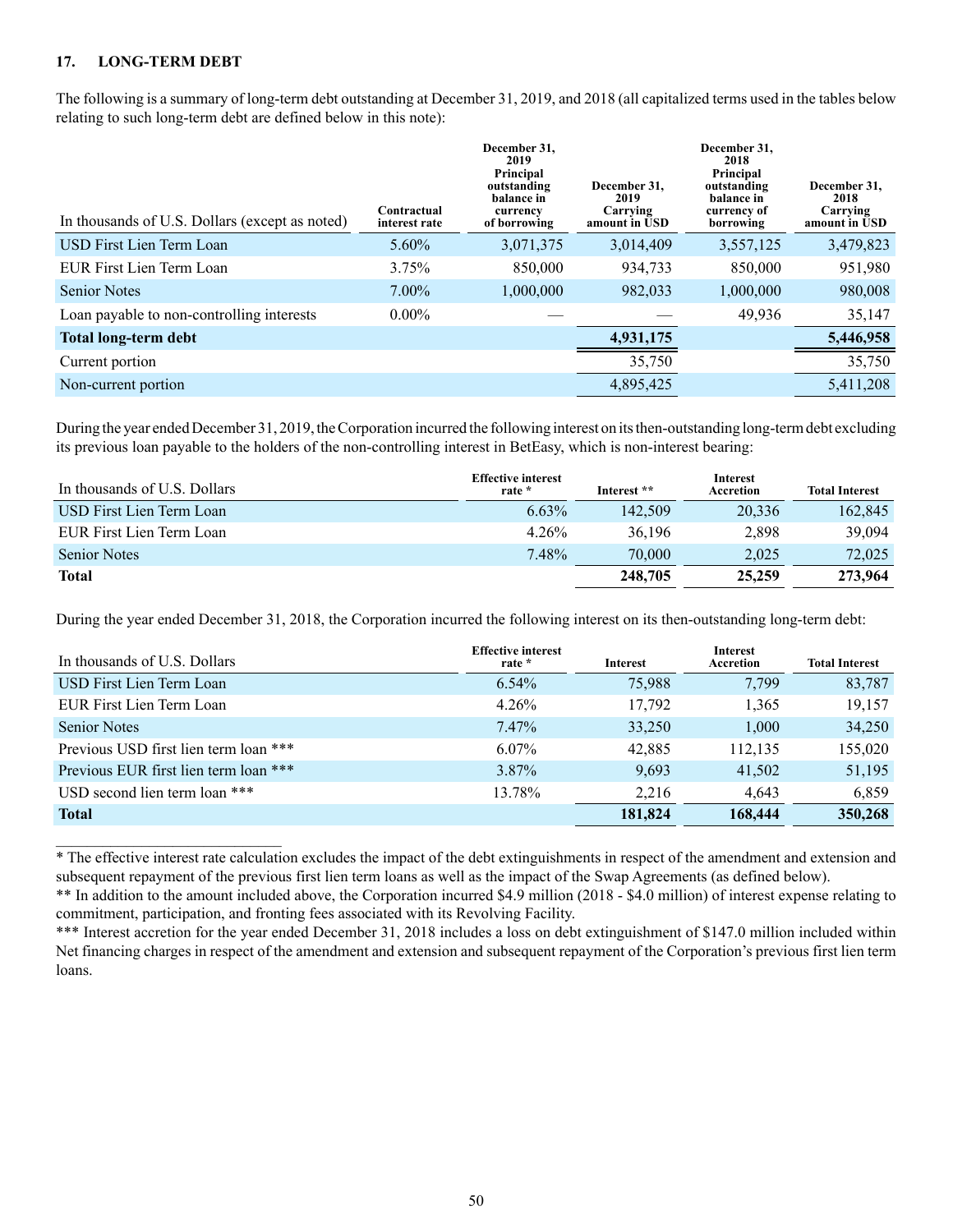The Corporation's change in its long-term debt balance from December 31, 2018 to December 31, 2019 was as follows:

| In thousands of U.S. Dollars                                | Opening<br>balance | New debt | Principal<br>payments | Interest<br>Accretion * | Translation | Closing<br>balance |
|-------------------------------------------------------------|--------------------|----------|-----------------------|-------------------------|-------------|--------------------|
| USD First Lien Term Loan                                    | 3,479,823          |          | (485,750)             | 20,336                  |             | 3,014,409          |
| EUR First Lien Term Loan                                    | 951,980            |          |                       | 2,898                   | (20, 145)   | 934,733            |
| <b>Senior Notes</b>                                         | 980,008            |          |                       | 2,025                   |             | 982,033            |
| Loan payable to the holders of<br>non-controlling interests | 35.147             | 4.894    | (38,941)              |                         | (1.100)     |                    |
| <b>Total</b>                                                | 5,446,958          | 4.894    | (524, 691)            | 25,259                  | (21, 245)   | 4,931,175          |

\* Interest accretion represents interest expense calculated at the effective interest rate less interest expense calculated at the contractual interest rate and is recorded in net financing charges in the consolidated statements of earnings (loss).

As at December 31, 2019, the contractual principal repayments of the Corporation's outstanding long-term debt over the next five years amount to the following:

| In thousands of U.S. Dollars | $\leq 1$ Year | 1-2 Years | 2-3 Years | 3-4 Years | 4-5 Years | >5 Years  |
|------------------------------|---------------|-----------|-----------|-----------|-----------|-----------|
| USD First Lien Term Loan     | 35,750        | 35,750    | 35,750    | 35,750    | 35,750    | 2,892,625 |
| EUR First Lien Term Loan     |               |           |           |           |           | 953.187   |
| <b>Senior Notes</b>          |               |           |           |           |           | 000,000   |
| <b>Total</b>                 | 35,750        | 35,750    | 35,750    | 35,750    | 35,750    | 4,845,812 |

### **(a) Revolving Facility, First Lien Term Loans and Senior Notes**

As previously disclosed, on July 10, 2018, the Corporation completed the SBG Acquisition. To finance the cash portion of the purchase price, repay the Corporation's previous first lien term loans and repay SBG's existing long-term debt, which was assumed by the Corporation as part of the acquisition, the Corporation used existing cash resources and raised \$4.567 billion in First Lien Term Loans, \$1.00 billion in Senior Notes (each as defined below) and \$621.8 million of net proceeds (before expenses), excluding the overallotment, from the issuance of additional Common Shares as a result of the Equity Offering (as defined below). The Corporation also obtained a new Revolving Facility (as defined below) of \$700.0 million, of which it had drawn \$100 million as of completion of the acquisition (collectively with the foregoing, the "SBG Financing"). The debt portion of the SBG Financing is described below. For further details on the Equity Offering portion of the SBG Financing, see note 24.

# *Revolving Facility*

\_\_\_\_\_\_\_\_\_\_\_\_\_\_\_\_\_\_\_\_\_\_\_\_\_\_\_\_\_

On July 10, 2018, as part of the SBG Financing, the Corporation replaced its previous revolving facility with a new first lien revolving facility of \$700 million (the "Revolving Facility"). Maturing on July 10, 2023, the Revolving Facility includes a margin of 3.25% for borrowings, which is subject to leverage-based step-downs. The commitment fee on the Revolving Facility varies from 0.250% to 0.375% based on first lien leverage. Borrowings under the Revolving Facility are subject to the satisfaction of customary conditions, including the absence of a default and compliance with certain representations and warranties. The Revolving Facility requires, subject to a testing threshold, that the Corporation comply on a quarterly basis with a maximum net first lien senior secured leverage ratio of 6.75 to 1.00.

The Revolving Facility can be used for working capital needs and for general corporate purposes. As at December 31, 2019 and December 31, 2018 there were no amounts outstanding under the Revolving Facility. The Corporation had \$74.0 million of letters of credit issued but undrawn as of December 31, 2019 (2018 – \$74.2 million). Availability under the Revolving Facility as of December 31, 2019 was \$626.0 million (2018 – \$625.8 million).

# *First Lien Term Loans*

On July 10, 2018, as part of the SBG Financing, the Corporation repaid its previous first lien term loans and issued new First Lien Term Loans of \$3.575 billion priced at LIBOR plus 3.50% (the "USD First Lien Term Loan") and new EUR first lien term loans of €850 million priced at EURIBOR plus 3.75% (the "EUR First Lien Term Loan" and, together with the USD First Lien Term Loan, the "First Lien Term Loans"), each with a maturity date of July 10, 2025 and a LIBOR and EURIBOR floor, as applicable, of 0%. Starting on the last day of the first fiscal quarter ending after July 10, 2018, the USD First Lien Term Loan requires scheduled quarterly principal payments in amounts equal to 0.25% of the initial aggregate principal amount of the USD First Lien Term Loan, with the balance due at maturity. There is no amortization on the EUR First Lien Term Loan and the principal is due at maturity. During the year ended December 31, 2019, the Corporation made voluntary prepayments totaling \$450.0 million on its USD First Lien Term Loan, including accrued and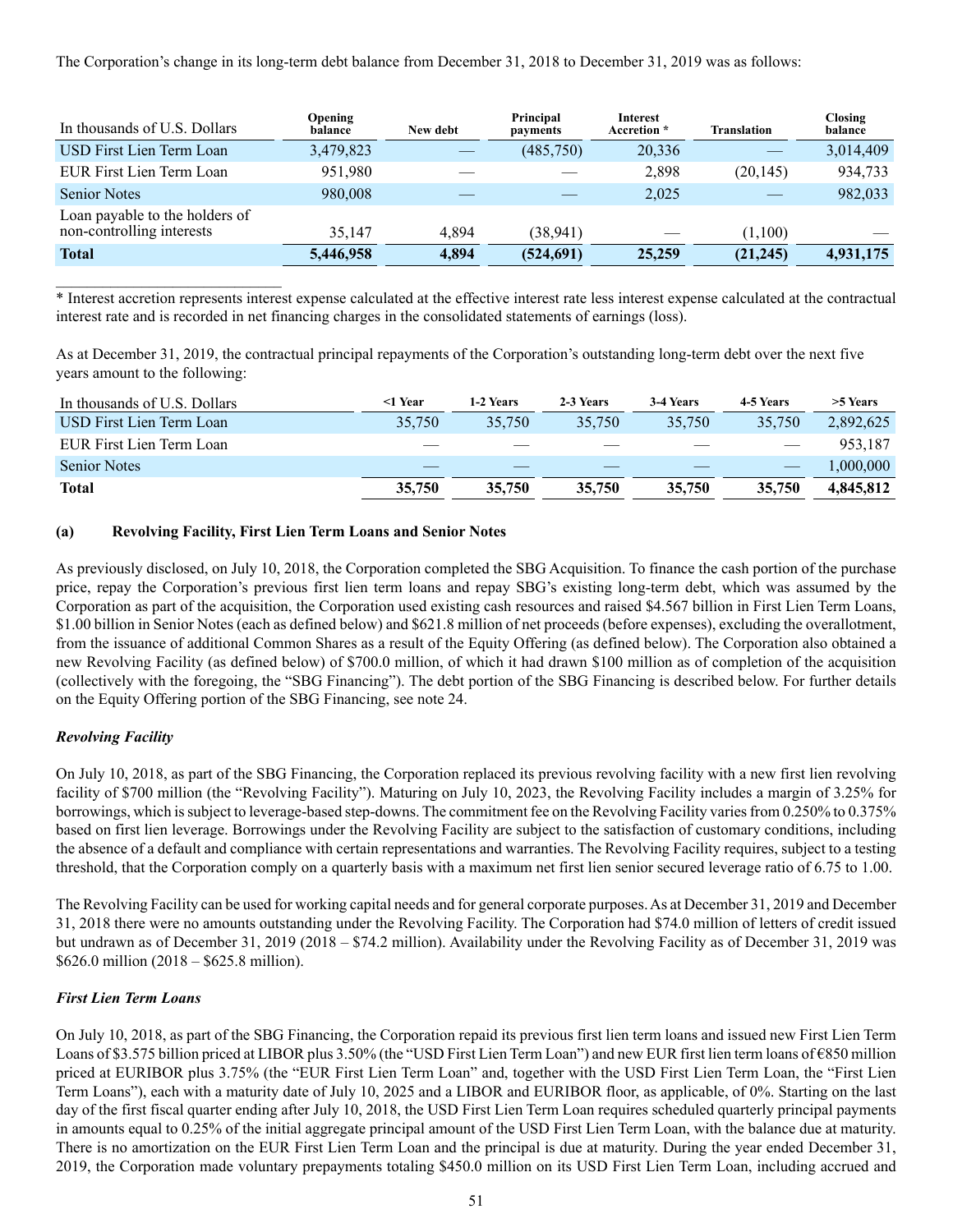unpaid interest, using proceeds from the issuance of Common Shares to FOX and available cash on hand. Subsequent to December 31, 2019, the Corporation prepaid a further \$100.0 million, including accrued and unpaid interest. See note 32.

The Corporation, its lenders, Deutsche Bank AG New York Branch, as administrative agent, and certain other parties also entered into a new credit agreement (the "Credit Agreement") for the First Lien Term Loans and the Revolving Facility to, among other things, reflect the foregoing transactions and add certain operational and financial flexibility, particularly as it relates to the Corporation on a combined basis following the SBG Acquisition.

The Credit Agreement limits Stars Group Holdings B.V. and its subsidiaries' ability to, among other things, (i) incur additional debt, (ii) grant additional liens on their assets and equity, (iii) distribute equity interests and/or distribute any assets to third parties, (iv) make certain loans or investments (including acquisitions), (v) consolidate, merge, sell or otherwise dispose of all or substantially all assets, (vi) pay dividends on or make distributions in respect of capital stock or make restricted payments, (vii) enter into certain transactions with affiliates, (viii) change lines of business, and (ix) modify the terms of certain debt or organizational documents, in each case subject to certain exceptions. The Credit Agreement also provides for customary mandatory prepayments, including a customary excess cash flow sweep if certain conditions are met.

# *Senior Notes*

Also in connection with the SBG Financing, two of the Corporation's subsidiaries, Stars Group Holdings B.V. and Stars Group (US) Co-Borrower, LLC (the "Issuers"), issued 7.00% Senior Notes due 2026 (the "Senior Notes") on July 10, 2018 at par in an aggregate principal amount of \$1.00 billion. The Senior Notes mature on July 15, 2026. Interest on the Senior Notes is payable semi-annually on January 15 and July 15 of each year, commencing on January 15, 2019. The Senior Notes are guaranteed by each of the Issuers' restricted subsidiaries that guarantee the Revolving Facility. The Senior Notes are the Issuers' senior unsecured obligations and rank equally in right of payment with all of the Issuers' existing and future senior unsecured indebtedness. The Senior Notes include the following features which were collectively identified as the Embedded Derivative (as defined below) that required bifurcation from the carrying value of the Senior Notes.

- Upon certain events constituting a change of control under the indenture governing the Senior Notes (the "Indenture"), the holders of the Senior Notes have the right to require Stars Group Holdings B.V. to offer to repurchase the Senior Notes at a purchase price equal to 101% of their principal amount, plus accrued and unpaid interest, to (but not including) the date of purchase (the "Change of Control Put").
- Prior to July 15, 2021, the Issuers may redeem up to 40% of the original aggregate principal of the Senior Notes with proceeds from an equity offering at a redemption price of 107%, plus accrued and unpaid interest, if any, to (but not including) the applicable redemption date (the "Equity Clawback").
- Prior to July 15, 2021, the Issuers may redeem some or all of the Senior Notes at a redemption price equal to 100% of the principal amount of the Senior Notes, plus accrued and unpaid interest, if any, to (but not including) the applicable redemption date, plus an applicable ''make-whole'' premium. On or after July 15, 2021, the Issuers may redeem some or all of the Senior Notes at declining redemption prices as set forth in the Indenture (collectively, the "Redemption Option" and together with the Change of Control Put and the Equity Clawback, the "Embedded Derivative").

The fair value of the Embedded Derivative as at December 31, 2019 and 2018 was \$109.9 million and \$11.6 million, respectively. See notes 19 and 26**.**

The Senior Notes include, among other terms and conditions, limitations on the Issuers' ability to create, incur or allow certain liens; create, assume, incur or guarantee additional indebtedness of certain of the Issuers' subsidiaries; and consolidate or merge with, or convey, transfer or lease all or substantially all of the Issuers' and their subsidiaries' assets, to another person.

### **(b) Loan payable to the holders of non-controlling interests**

In connection with the acquisition of a 62% equity interest in BetEasy, the Corporation acquired financial liabilities of \$59.2 million, which included a loan of \$15.5 million (AUD\$19.7 million) from the holders of non-controlling interests of BetEasy. During the year ended December 31, 2018 a subsidiary of the Corporation repaid \$6.2 million (AUD\$8.2 million) of such loan and entered into an agreement with such holders of non-controlling interests to forgive and discharge \$8.6 million (AUD\$11.5 million) of the outstanding loan balance.

As previously reported, on March 6, 2018, a subsidiary of the Corporation entered into agreement with the holders of the non-controlling interest in BetEasy to increase its equity interest from 62% to 80% and for BetEasy to acquire the former William Hill Australia business. According to the agreement, the non-controlling interest of BetEasy made a loan of \$35.1 million (AUD\$47.4 million) and equity contribution of \$12.1 million (AUD\$15.8 million). During the years ended December 31, 2018 and 2019, the non-controlling interest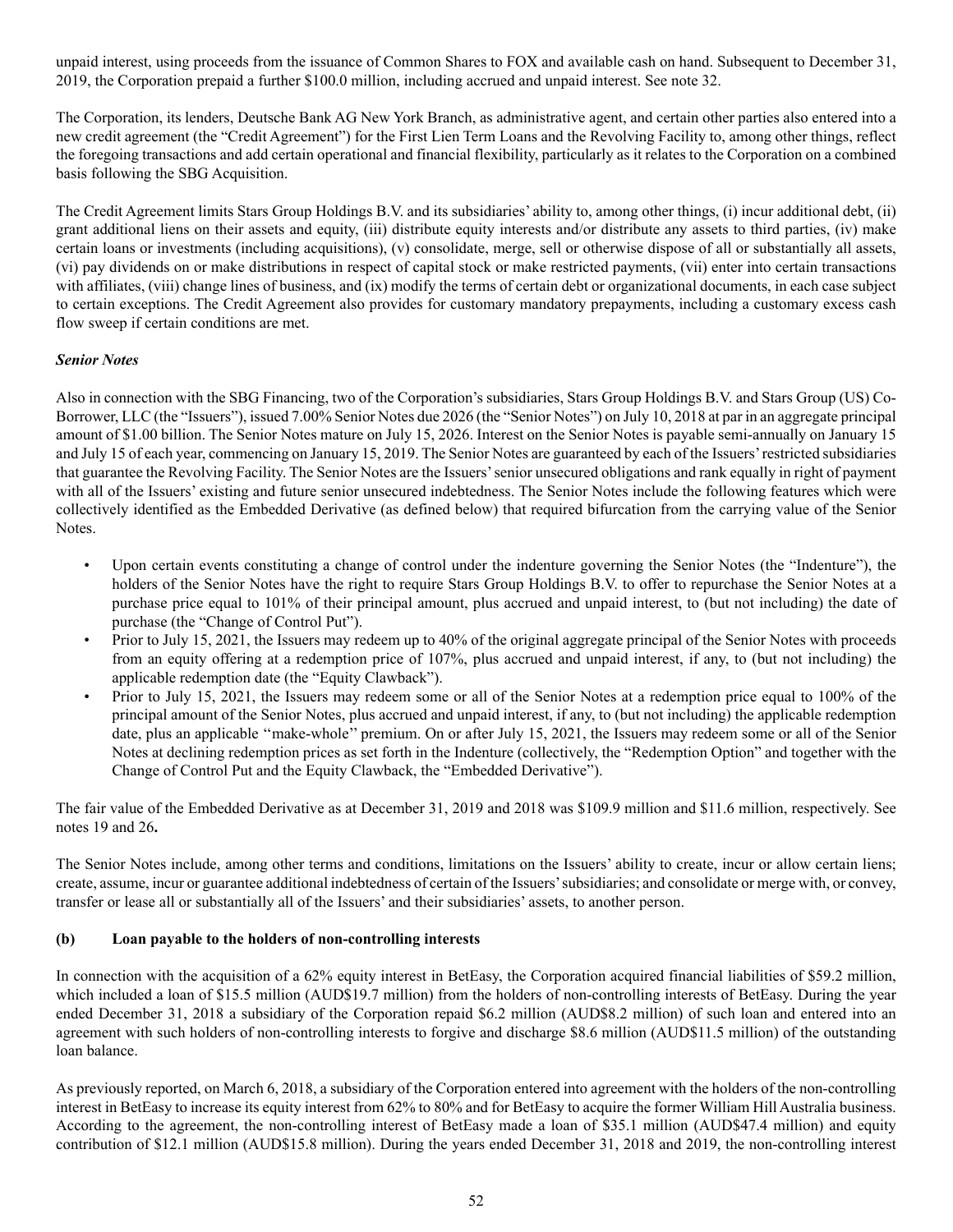provided an additional shareholder loans of \$1.8 million (AUD\$2.5 million) and \$4.9 million (AUD\$7.0 million), respectively. On December 5, 2019, the Corporation repaid the outstanding balance of \$38.9 million (AUD\$56.9 million) using available cash on hand.

## **(c) Previous first lien term loans, USD second lien term loan and previous revolving facility**

On April 6, 2018, the Corporation successfully increased, repriced and extended its previous first lien term loans and previous revolving facility and repaid its USD second lien term loan. The transaction was recorded as an extinguishment for accounting purposes. No termination costs were incurred. Subsequently, in connection with the SBG Acquisition and SBG Financing, on July 10, 2018, the Corporation repaid its previous first lien term loans, repaid the existing long-term indebtedness of SBG, entered into the new Credit Agreement with respect to the First Lien Term Loans and Revolving Facility, and issued the Senior Notes. The transaction was recorded as an extinguishment for accounting purposes. No termination costs were incurred upon repayment.

### **18. CAPITAL MANAGEMENT**

The Corporation's objective in managing capital is to ensure it has sufficient liquidity to manage its business and growth objectives while maximizing return to shareholders through the optimization of the use of debt and equity. Liquidity is necessary to meet the Corporation's existing general capital needs, fund the Corporation's growth and expansion plans, and undertake certain capital markets activities, including the repayment of debt.

The Corporation has historically met its liquidity needs through cash flow generated from operations and capital markets activities, including the incurrence and issuance of debt and issuance of capital stock. The Corporation's current objective is to meet all of its current liquidity and existing general capital requirements from the cash flow generated from operations.

The capital structure of the Corporation and its subsidiaries consists of long-term debt, which is offset by cash balances, and total equity attributable to shareholders. The Corporation's capital management objectives are to optimize its capital structure and cost of capital.

The Corporation intends to deleverage by focusing on improving profitability and repaying debt.

For additional information regarding the Corporation's liquidity risks, see note 29.

# **19. DERIVATIVES AND HEDGE ACCOUNTING**

The Corporation is exposed to interest rate and currency risk, refer to note 29. The Corporation uses derivative financial instruments for risk management and mitigation purposes. As such, any change in cash flows associated with derivative instruments is expected to be offset by changes in cash flows related to the hedged position.

Subsequent to the SBG Financing, and as part of managing the Corporation's exposure to foreign exchange risk and interest rate risk, the Corporation entered into the Swap Agreements (as defined below), each as discussed below. At the time of entering into the Swap Agreements, the Corporation made a cash payment of \$61.1 million to unwind and settle its previously existing swap agreements (the "Previous Swap Agreements") as discussed below.

### **Derivatives**

### *Swap Agreements*

During the year ended December 31, 2018, a subsidiary of the Corporation entered into Swap Agreements consisting of USD-EUR crosscurrency interest rate swap agreements (the "EUR Cross-Currency Interest Rate Swaps") with a notional amount of  $\epsilon$ 1.99 billion (\$2.33) billion), which fix the USD to EUR exchange rate at 1.167 and fix the Euro interest payments at an average interest rate of 3.6%, as well as EUR-GBP cross-currency interest rate swap agreements (the "GBP Cross-Currency Interest Rate Swaps") with a notional amount of £1.00 billion (€1.12 billion), which fix the EUR to GBP exchange rate at 0.889 and fix the GBP interest payments at an average interest rate of 5.4%. The cross-currency interest rate swaps have a profile that amortizes in line with the USD First Lien Term Loan and each are set to mature in July 2023. The Corporation also entered into an amortizing USD interest rate swap agreement (the "Interest Rate Swap" and collectively with the EUR Cross-Currency Interest Rate Swaps and the GBP Cross-Currency Interest Rate Swaps, the "Swap Agreements") with a notional amount of \$700 million, which is set to mature in July 2023, and swaps USD three-month LIBOR to a fixed interest rate of 2.82%.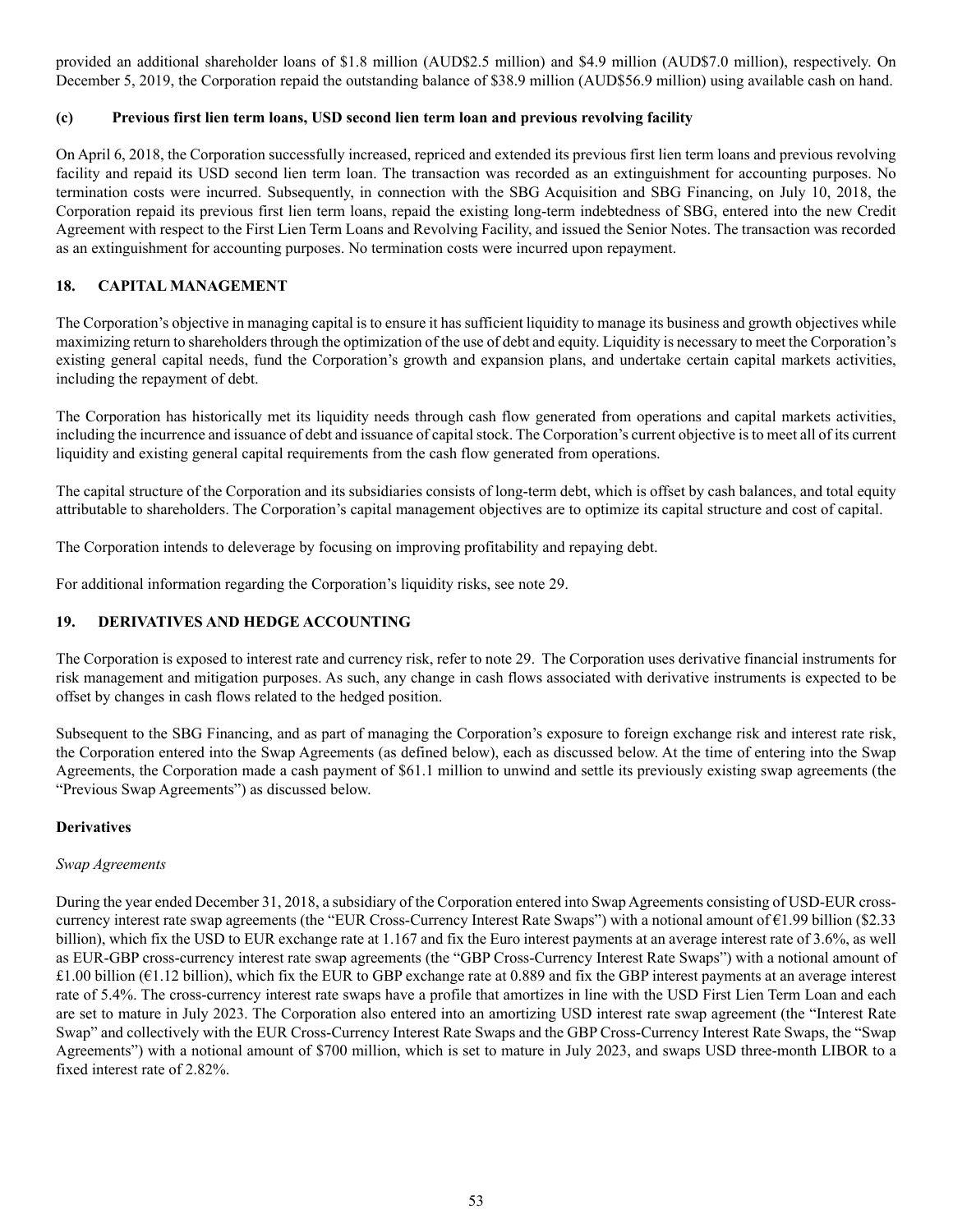#### *Previous Swap Agreements*

The Previous Swap Agreements hedged the interest rate and foreign exchange risk on the Corporation's previous first lien term loans. Therefore, in connection with the repayment of the previous first lien term Loans, the Corporation unwound and settled the remaining USD notional principal of \$1.39 billion related to the Previous Swap Agreements for a cash payment of \$61.1 million.

#### *Embedded Derivative*

See note 17 for a discussion of the features embedded in the Senior Notes that the Corporation bifurcated as it determined that the features were derivatives to be classified and recorded at fair value through profit or loss.

The fair value of the Embedded Derivative as at December 31, 2019 and 2018 was \$109.9 million and \$11.6 million, respectively. The fair value of the Embedded Derivative was determined using an interest rate option pricing valuation model. The key assumptions include the implied credit spread of 1.9% at December 31, 2019 (December 31, 2018 - 4.6%). The Embedded Derivative is categorized as a Level 3 within the fair value hierarchy. The Corporation did not account for the Embedded Derivative as a qualifying hedge under IAS 39.

### *Unsettled bets*

Unsettled bets represent bets that are staked but the event to which the bet relates have not yet concluded. See note 2 for further details regarding Betting revenue. The principal assumption used in the fair value determination of unsettled bets is the anticipated gross win margin on the outcome of the events to which the bets relate. The unsettled bets are categorized as a Level 3 within the fair value hierarchy.

#### *Deal contingent forwards*

In connection with the SBG Acquisition and the Australian Acquisitions, to economically hedge its risk of foreign exchange fluctuations leading up to the acquisitions, the Corporation entered into deal contingent forward contracts. At the time of completion of the acquisitions, the Corporation settled the deal contingent forwards and recognized an aggregate realized loss of \$61.5 million included in foreign exchange within the general and administrative category in the consolidated statements of earnings (loss). The Corporation did not account for the deal contingent forward contracts as qualifying hedges under IAS 39.

The following table summarizes the fair value of derivatives as at December 31, 2019 and December 31, 2018:

|                                                                                           | Year Ended December 31, 2019 |                    | <b>Year Ended December 31, 2018</b> |                    |
|-------------------------------------------------------------------------------------------|------------------------------|--------------------|-------------------------------------|--------------------|
| In thousands of U.S. Dollars                                                              | <b>Assets</b>                | <b>Liabilities</b> | <b>Assets</b>                       | <b>Liabilities</b> |
| Derivatives held for hedging                                                              |                              |                    |                                     |                    |
|                                                                                           |                              |                    |                                     |                    |
| Derivatives designated in cash flow hedges                                                |                              |                    |                                     |                    |
| Cross currency interest rate swaps                                                        | 59,258                       |                    | 41,117                              | 1,096              |
| Interest rate swap                                                                        |                              | 17,144             |                                     | 4,972              |
| Total derivatives designated in cash flow hedges                                          | 59,258                       | 17,144             | 41,117                              | 6,068              |
|                                                                                           |                              |                    |                                     |                    |
| Derivatives designated in net investment hedges                                           |                              |                    |                                     |                    |
| Cross currency interest rate swaps                                                        |                              | 78,787             | 1,866                               |                    |
| Total derivatives designated in net investment hedge                                      |                              | 78,787             | 1,866                               |                    |
|                                                                                           |                              |                    |                                     |                    |
| <b>Total derivatives held for hedging</b>                                                 | 59,258                       | 95,931             | 42,983                              | 6,068              |
|                                                                                           |                              |                    |                                     |                    |
| Derivatives held for risk management and other<br>purposes not designated in hedges       |                              |                    |                                     |                    |
| Forward contracts                                                                         |                              |                    |                                     | 208                |
| Unsettled bets                                                                            |                              | 17,628             |                                     | 16,285             |
| <b>Embedded Derivative</b>                                                                | 109,900                      |                    | 11,600                              |                    |
| Total derivatives held for risk management and<br>other purposes not designated in hedges | 109,900                      | 17,628             | 11,600                              | 16,493             |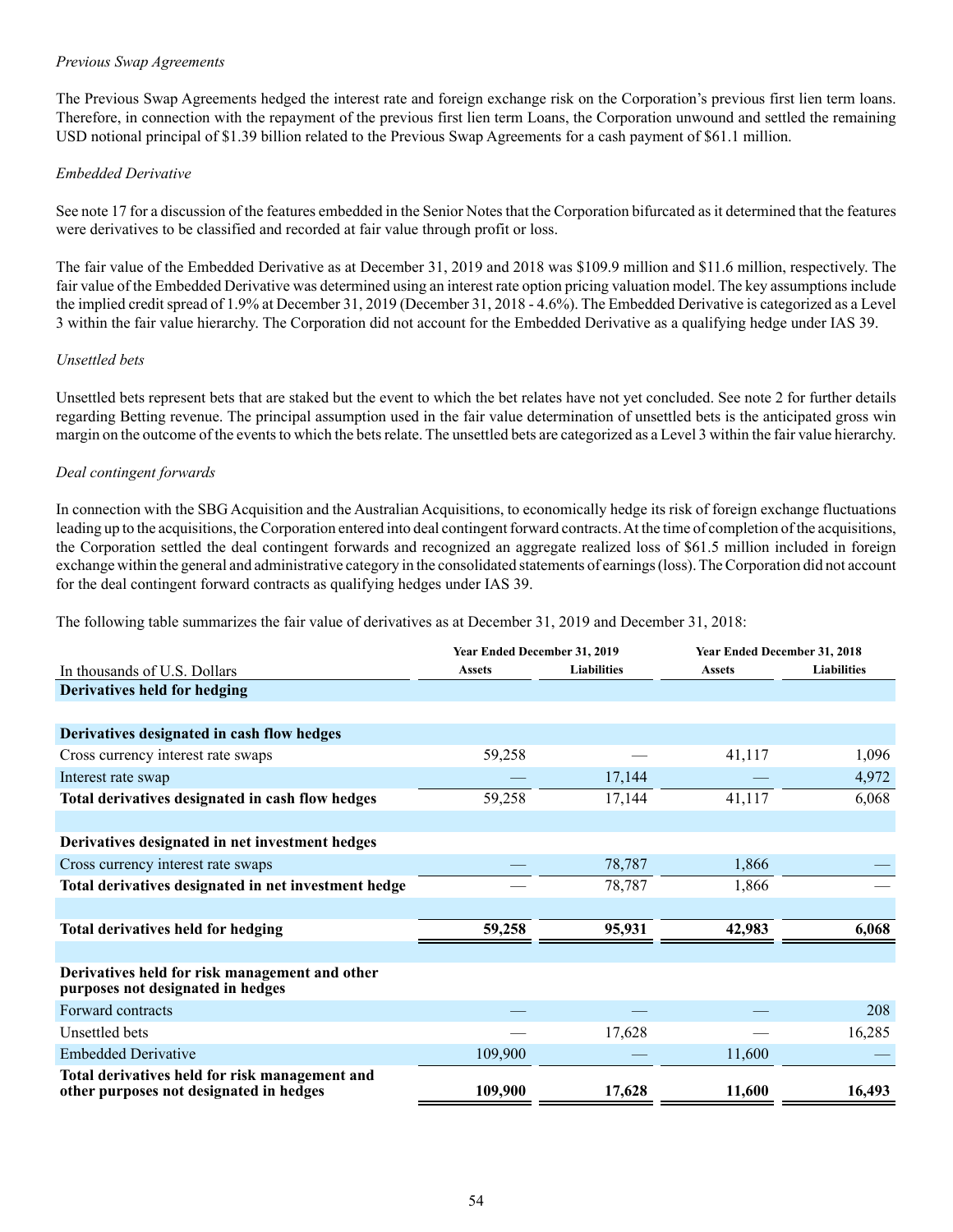### **Hedge Accounting**

The Corporation's exposure to market risks including interest rate risk (such as benchmark interest rates) and foreign exchange risk and its approach to managing those risks is discussed in note 29.

### *Cash flow hedge accounting*

In accordance with the Corporation's current risk management strategy, the Corporation entered into the Swap Agreements to mitigate the risk of fluctuation of coupon and principal cash flows due to changes in foreign currency rates and interest rates related to the USD First Term Lien Loan.

The Corporation assesses hedge effectiveness by comparing the changes in fair value of a hypothetical derivative reflecting the terms of the debt instrument issued due to movements in the applicable foreign currency exchange rate and benchmark interest rate with the changes in fair value of the cross-currency interest rate swaps and interest rate swaps used to hedge the exposure, as applicable. The Corporation uses the hypothetical derivative method to determine the changes in fair value of the hedged item. The Corporation has identified the following possible sources of ineffectiveness in its cash flow hedge relationships:

- The use of derivatives as a protection against currency and interest rate risk creates an exposure to the derivative counterparty's credit risk which is not offset by the hedged item. This risk is minimized by entering into derivatives with high credit quality counterparties.
- Difference in tenor of hedged items and hedging instruments.
- Use of different discounting curves for hedged item and hedging instrument, because for cross-currency interest rate swaps the discounting curve used depends on collateralization and the type of collateral used.
- Difference in timing of settlement of the hedging instrument and hedged item.
- Designation of off-market hedging instruments.

The EUR Cross-Currency Interest Rate Swaps and the Interest Rate Swap were designated in cash flow hedge relationships to hedge the foreign exchange risk and/or interest rate risk on the USD First Lien Term Loan bearing a minimum floating interest rate of 3.5% (USD three-month LIBOR plus a 3.5% margin, with a LIBOR floor of 0%).

As at December 31, 2019, \$0.5 million of accumulated other comprehensive loss is included in the cash flow hedging reserve (see note 25) related to de-designated cash flow hedges and is reclassified to the statements of earnings (loss) as the hedged cash flows impact earnings (loss).

### *Net investment hedge accounting*

In accordance with the Corporation's current risk management strategy, the Corporation designates certain cross-currency interest rate swap contracts and the carrying amount of certain debt instruments in net investment hedging relationships to mitigate the risk of changes in foreign currency rates with respect to the translation of assets and liabilities of subsidiaries with foreign functional currencies.

Upon entering into the GBP Cross-Currency Interest Rate Swaps, the Corporation designated these instruments as a hedge of the forward foreign exchange risk of its net investment in its GBP foreign operations. The Corporation assesses hedge effectiveness by comparing the changes in fair value of the net assets designated, due to movements in the foreign currency rate with the changes in fair value of the hedging instruments used to hedge the exposure. The Corporation uses the hypothetical derivative method to determine the changes in fair value of the hedged item. The only source of ineffectiveness is the effect of the counterparty and the Corporation's own credit risk on the fair value of the derivative, which is not reflected in the fair value of the hypothetical derivative.

Upon completion of the SBG Financing, the Corporation designated the carrying amount of the USD First Lien Term Loan (excluding the carrying amount subject to the Swap Agreements) and the carrying amount of the Senior Notes as a hedge of the spot foreign exchange risk of its net investment in its USD functional subsidiaries. The Corporation assesses hedge effectiveness using the forward rate method by comparing the currency and the carrying amount of the USD First Lien Term Loan with the currency and the net assets of its USD functional subsidiaries.

As at December 31, 2019, \$49.2 million of accumulated other comprehensive income is included in the Cumulative translation reserve (see note 25) related to de-designated net investment hedges and is reclassified to the statements of earnings (loss) upon disposition of the net investment in the applicable foreign subsidiaries.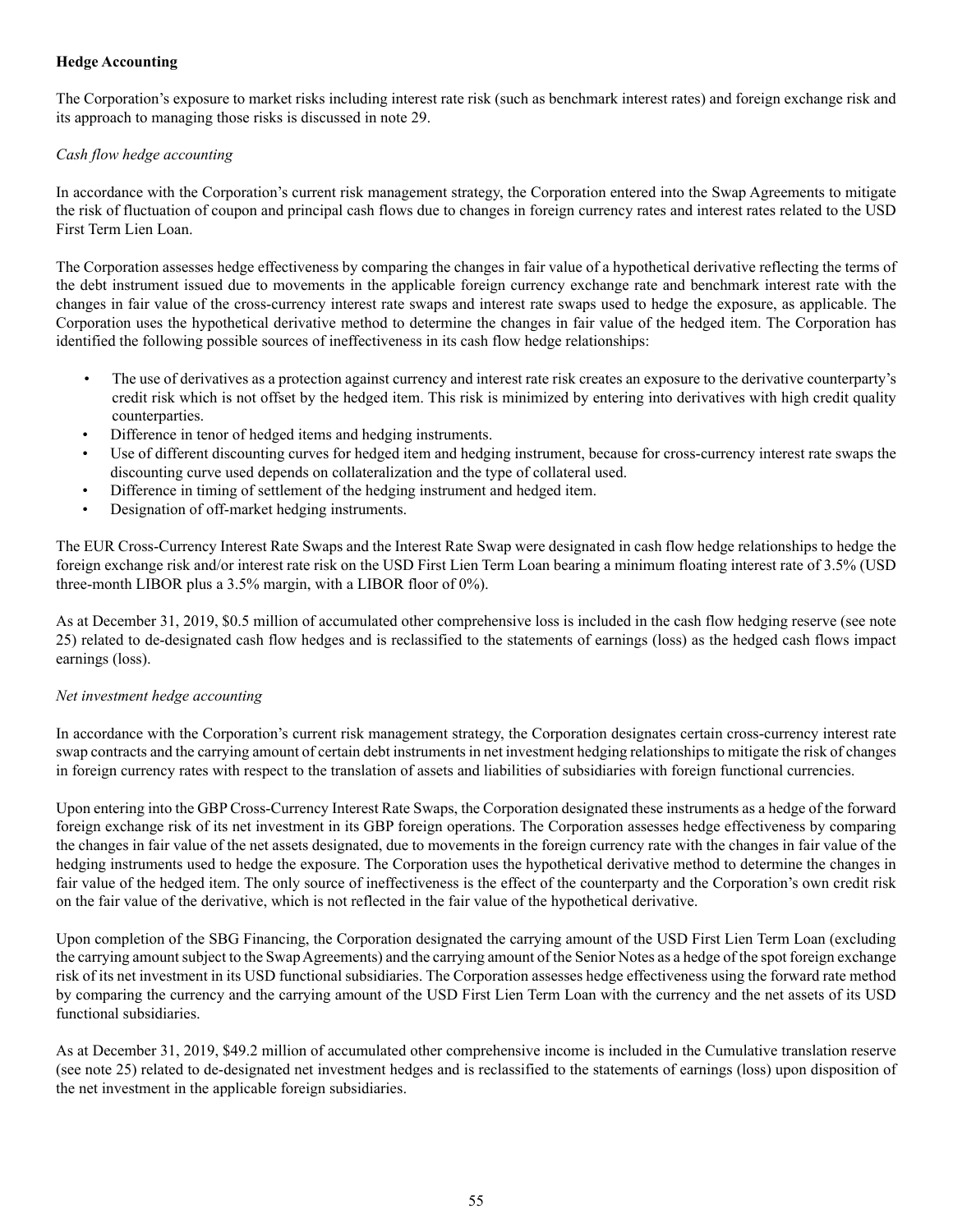### *Effects of hedge accounting*

 $\mathcal{L}_\text{max}$  , where  $\mathcal{L}_\text{max}$  and  $\mathcal{L}_\text{max}$  and  $\mathcal{L}_\text{max}$ 

The following tables presents the effects of cash flow hedges and net investment hedges on the Corporation's financial position and performance.

| In thousands of U.S. Dollars                   | Change in<br>value of<br>hedged items<br>for<br>ineffectiveness<br>measurement | Change in fair<br>value of<br>hedging<br>instruments<br>for<br>ineffectiveness<br>measurement | Hedge<br>ineffectiveness<br>$loss *$ | <b>Hedging gains</b><br>(losses)<br>recognized in<br>other<br>comprehensive<br>income (loss) | Amount<br>reclassified<br>from<br>accumulated<br>other<br>comprehensive<br>loss to net<br>earnings ** | Net change in<br>other<br>comprehensive<br>income (loss) |
|------------------------------------------------|--------------------------------------------------------------------------------|-----------------------------------------------------------------------------------------------|--------------------------------------|----------------------------------------------------------------------------------------------|-------------------------------------------------------------------------------------------------------|----------------------------------------------------------|
| <b>Cash flow hedges</b>                        |                                                                                |                                                                                               |                                      |                                                                                              |                                                                                                       |                                                          |
| Interest rate risk                             |                                                                                |                                                                                               |                                      |                                                                                              |                                                                                                       |                                                          |
| Floating rate debt                             | (12, 172)                                                                      | 12,172                                                                                        |                                      | (12, 172)                                                                                    |                                                                                                       | (12, 172)                                                |
| Interest rate risk and foreign exchange risk   |                                                                                |                                                                                               |                                      |                                                                                              |                                                                                                       |                                                          |
| Floating rate, foreign currency debt and other | 12,060                                                                         | (20, 112)                                                                                     | (8,052)                              | 26,622                                                                                       | (34,916)                                                                                              | (8,294)                                                  |
|                                                | (112)                                                                          | (7,940)                                                                                       | (8,052)                              | 14,450                                                                                       | (34,916)                                                                                              | (20, 466)                                                |
|                                                |                                                                                |                                                                                               |                                      |                                                                                              |                                                                                                       |                                                          |
| Net investment hedges                          | (153,886)                                                                      | 153,886                                                                                       |                                      | (153, 886)                                                                                   |                                                                                                       | (153, 886)                                               |

\* Hedge ineffectiveness is recorded within net financing charges on the consolidated statements of earnings (loss).

\*\* For cash flow hedges that address interest rate risk and/or foreign currency exchange risk, the amount reclassified from accumulated other comprehensive earnings (loss) to net earnings (loss) is recorded within interest expense included in Net financing charges or foreign exchange losses included in general and administrative expenses on the consolidated statements of earnings (loss).

Reconciliation of accumulated other comprehensive income (loss):

| In thousands of U.S. Dollars (except as noted) | Accumulated<br>other<br>comprehensive<br>loss, beginning of<br>year | Net change in<br>other<br>comprehensive<br>income (loss) | Accumulated<br>other<br>comprehensive<br>loss, end of year | Accumulated<br>other<br>comprehensive<br>loss on<br>designated<br>hedges | Accumulated<br>other<br>comprehensive<br>income (loss) on<br>de-designated<br>hedges |
|------------------------------------------------|---------------------------------------------------------------------|----------------------------------------------------------|------------------------------------------------------------|--------------------------------------------------------------------------|--------------------------------------------------------------------------------------|
| Cash flow hedges *                             |                                                                     |                                                          |                                                            |                                                                          |                                                                                      |
| Interest rate risk                             |                                                                     |                                                          |                                                            |                                                                          |                                                                                      |
| Floating rate debt                             | (4,972)                                                             | (12, 172)                                                | (17, 144)                                                  | (17, 144)                                                                |                                                                                      |
| Interest rate risk and foreign exchange risk   |                                                                     |                                                          |                                                            |                                                                          |                                                                                      |
| Floating rate, foreign currency debt and other | (33,081)                                                            | (8,294)                                                  | (41, 375)                                                  | (40, 862)                                                                | (513)                                                                                |
|                                                | (38, 053)                                                           | (20, 466)                                                | (58, 519)                                                  | (58,006)                                                                 | (513)                                                                                |
|                                                |                                                                     |                                                          |                                                            |                                                                          |                                                                                      |
| Net investment hedges **                       | (17,599)                                                            | (153, 886)                                               | (171, 485)                                                 | (220, 635)                                                               | 49,150                                                                               |
|                                                |                                                                     |                                                          |                                                            |                                                                          |                                                                                      |

\* Net changes in other comprehensive income (loss) is recorded through the Cash flow hedging reserve. See note 25.

\*\* Net changes in other comprehensive income (loss) is recorded through the Cumulative translation reserve. See note 25.

### **20. COMMITMENTS**

As at December 31, 2019, the Corporation had \$0.7 million of commitments relating to short-term leases payable within one year (2018 – \$3.7 million). Additionally, the Corporation had \$74.0 million of letters of credit issued but undrawn as of December 31, 2019 (2018 – \$74.2 million). See note 17.

As at December 31, 2019, the Corporation has no commitments to purchase plant, property, equipment, or intangible assets (2018 – \$nil).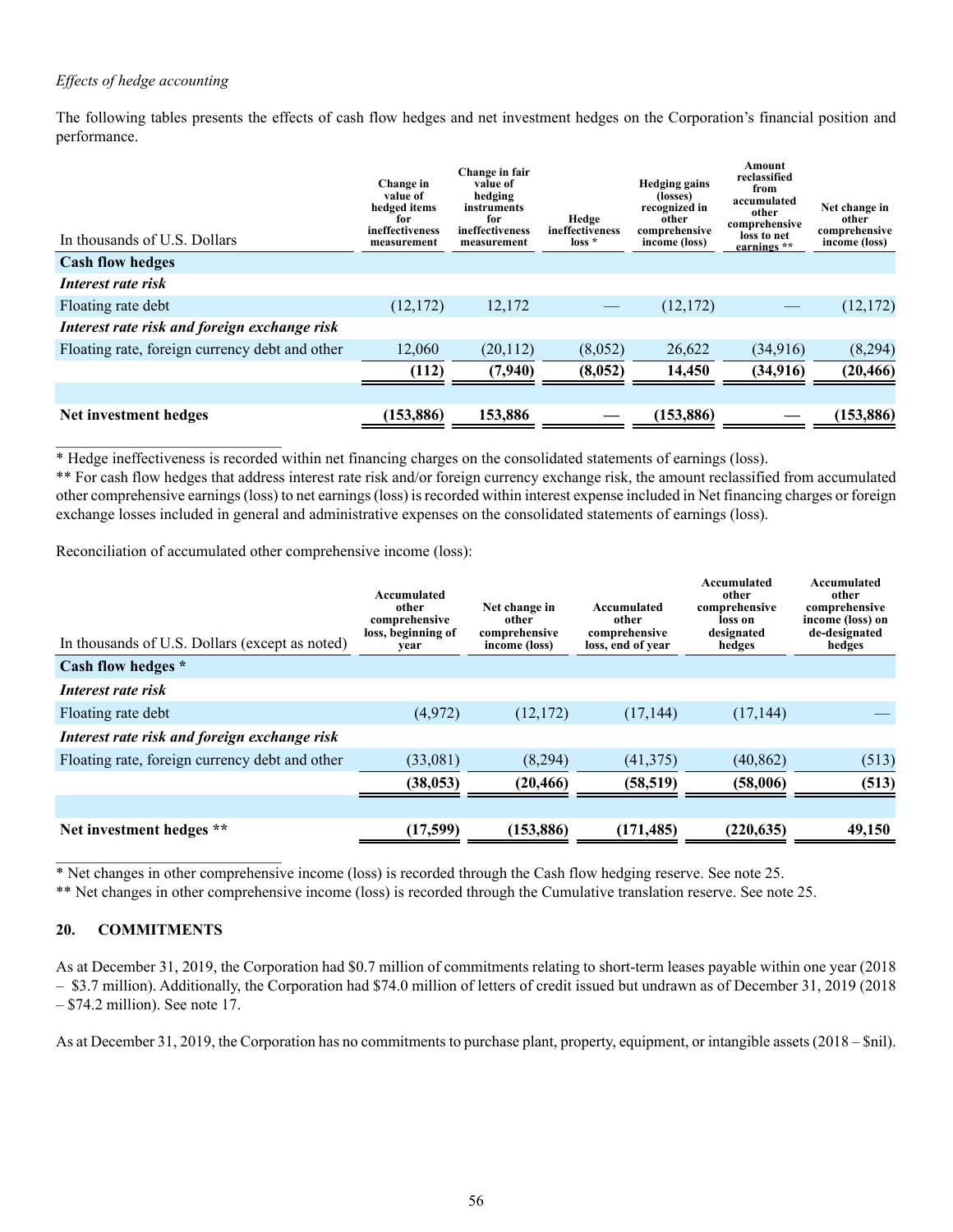### **21. ACCOUNTS PAYABLE AND OTHER LIABILITIES**

The Corporation's accounts payable and other liabilities comprise the following:

|                                                           | As at December 31, |         |
|-----------------------------------------------------------|--------------------|---------|
| In thousands of U.S. Dollars                              | 2019               | 2018    |
| Accounts payable and accrued liabilities                  | 314,379            | 282,630 |
| Obligation to acquire non-controlling interest in BetEasy | 109,666            |         |
| VAT payable                                               | 11,826             | 18,792  |
| Customer loyalty rewards                                  | 17,755             | 24,787  |
| Employee benefits payable                                 | 69,917             | 57,143  |
| Dormant funds                                             | 6,907              | 7,308   |
| Accrued interest on long-term debt                        | 32,281             | 33,347  |
| Total accounts payable and other current liabilities      | 562,731            | 424,007 |
| Deferred contingent payment (notes 5 and 26)              |                    | 77,628  |
| Other long-term payables                                  | 1,770              | 2,088   |
| <b>Total long-term payables</b>                           | 1,770              | 79,716  |

# **22. PROVISIONS**

The carrying amounts of provisions as at December 31, 2019 and January 1, 2019 and the movements in the provisions during the year ended December 31, 2019 are as follows:

| In thousands of U.S. Dollars                 | <b>Player</b><br>bonuses<br>and jackpots | <b>Deferred</b><br>payment<br>provision | Restructuring<br>provision | Litigation<br>provision | Other   | <b>Total</b> |
|----------------------------------------------|------------------------------------------|-----------------------------------------|----------------------------|-------------------------|---------|--------------|
| <b>Balance at January 1, 2018</b>            | 4,265                                    | 6,300                                   |                            |                         | 10,118  | 20,683       |
| Provisions acquired in business combinations | 8,349                                    |                                         | 1,614                      |                         | 5,297   | 15,260       |
| Recognized                                   |                                          |                                         | 8,164                      |                         |         | 8,164        |
| Adjustment to provision recognized           | 55,734                                   |                                         |                            |                         | 654     | 56,388       |
| Payments                                     | (48,902)                                 |                                         |                            |                         | (7,006) | (55,908)     |
| Accretion of discount                        |                                          |                                         |                            |                         | 411     | 411          |
| Foreign exchange translation losses          | (862)                                    |                                         | (65)                       |                         | (880)   | (1, 807)     |
| Balance - January 1, 2019                    | 18,584                                   | 6,300                                   | 9,713                      |                         | 8,594   | 43,191       |
| Recognized                                   | 50,235                                   |                                         | 13,198                     | 22,953                  | 1,154   | 87,540       |
| Adjustment to provision recognized           |                                          |                                         | (2,149)                    |                         | 136     | (2,013)      |
| Payments                                     | (47, 545)                                |                                         | (10, 963)                  | (287)                   | (3,535) | (62, 330)    |
| Accretion of discount                        |                                          |                                         |                            |                         | 108     | 108          |
| Foreign exchange translation losses          | 128                                      |                                         | 12                         | 401                     | 776     | 1,317        |
| <b>Balance at December 31, 2019</b>          | 21,402                                   | 6,300                                   | 9,811                      | 23,067                  | 7,233   | 67,813       |
|                                              |                                          |                                         |                            |                         |         |              |
| Current portion at December 31, 2018         | 18,584                                   | 6,300                                   | 9,713                      |                         | 4,592   | 39,189       |
| Non-current portion at December 31, 2018     |                                          |                                         |                            |                         | 4,002   | 4,002        |
| Current portion at December 31, 2019         | 21,402                                   | 6,300                                   | 9,811                      | 23,067                  | 4,348   | 64,928       |
| Non-current portion at December 31, 2019     |                                          |                                         |                            |                         | 2,885   | 2,885        |

# *Provision for jackpots*

The Corporation offers progressive jackpot games. Each time a progressive jackpot game is played, a portion of the amount wagered by the player is contributed to the jackpot for that specific game or group of games. Once a jackpot is won, the progressive jackpot is reset with a predetermined base amount. The Corporation maintains a provision for the reset of each jackpot and the progressive element added as the jackpot game is played. The Corporation believes that its provisions are sufficient to cover the full amount of any required payout.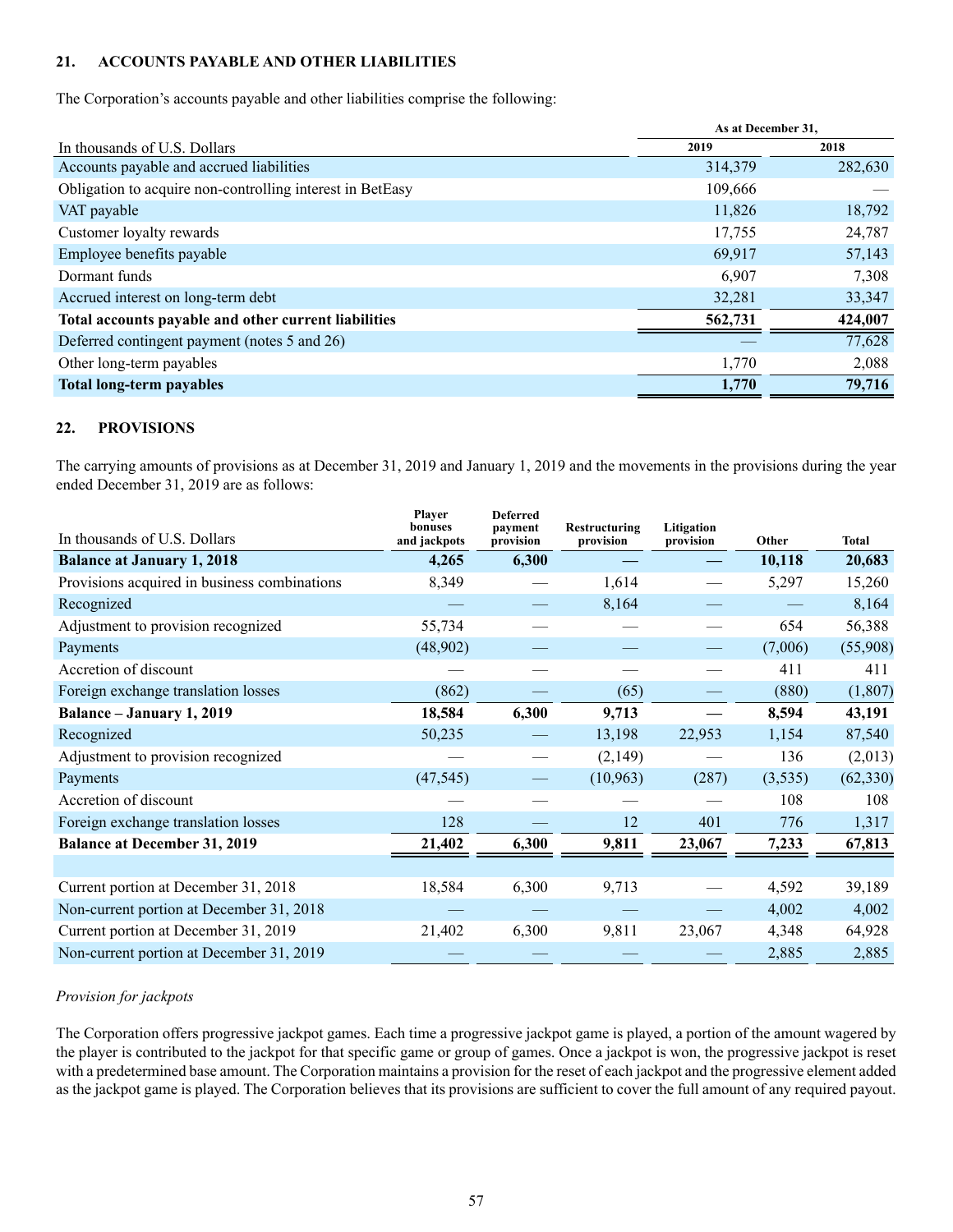## *Deferred payment*

The deferred payment provision at December 31, 2019 relates to the previously disclosed acquisition of Diamond Game Enterprises and is contingent on future events.

### *Restructuring provision*

The Corporation recorded restructuring provisions during the year ended December 31, 2019 following the Australian Acquisitions and the SBG Acquisition, and related to certain of the Corporation's recent strategic cost savings initiatives (i.e., referred to by the Corporation as "operational excellence" or "operational efficiency" programs). Management does not consider such expenses to be part of its ongoing core operating activities or expenses. The provision primarily consists of personnel and facilities-related costs, and the Corporation believes that its provisions are sufficient to cover the full amount of any required payout.

### *Litigation provision*

Litigation provisions generally consist of payments for future legal settlements where based on all available information, management believes it is probable that there will be a future outflow. On November 25, 2019, the Corporation entered into a settlement agreement resulting in a future payment of CAD\$30 million with respect to the previously reported Quebec class action lawsuit, which is subject to court approval and will be funded entirely by the Corporation's insurance carriers. As at December 31, 2019, the Corporation has recorded a litigation provision and a corresponding insurance carrier receivable in prepaid expenses and other current assets on the consolidated statement of financial position in respect of the Quebec class action lawsuit.

### *Other*

The other provisions consist of a minimum revenue guarantee, provisions for lease retirement costs, and other provisions for onerous contracts.

# **23. CUSTOMER DEPOSITS**

The Corporation holds customer deposits, along with winnings and any bonuses, in trust accounts from which money may not be removed if it would result in a shortfall of such deposits. These deposits are included in current assets in the consolidated statements of financial position under Cash and cash equivalents - customer deposits and Current investments - customer deposits and includes cash and short term, highly liquid investments. Customer deposits are segregated as follows:

|                                                   | As at December 31, |         |  |  |  |
|---------------------------------------------------|--------------------|---------|--|--|--|
| In thousands of U.S. Dollars                      | 2019               | 2018    |  |  |  |
| Cash and cash equivalents - customer deposits     | 300.916            | 328,223 |  |  |  |
| Current investments - customer deposits (note 13) | 109.017            | 103,153 |  |  |  |
| <b>Total</b>                                      | 409.933            | 431,376 |  |  |  |
| <b>Customer deposits liability</b>                | 409.390            | 423,739 |  |  |  |

Customer deposit liabilities relate to customer deposits that are held in multiple bank and investment accounts that are segregated from those holding operational funds.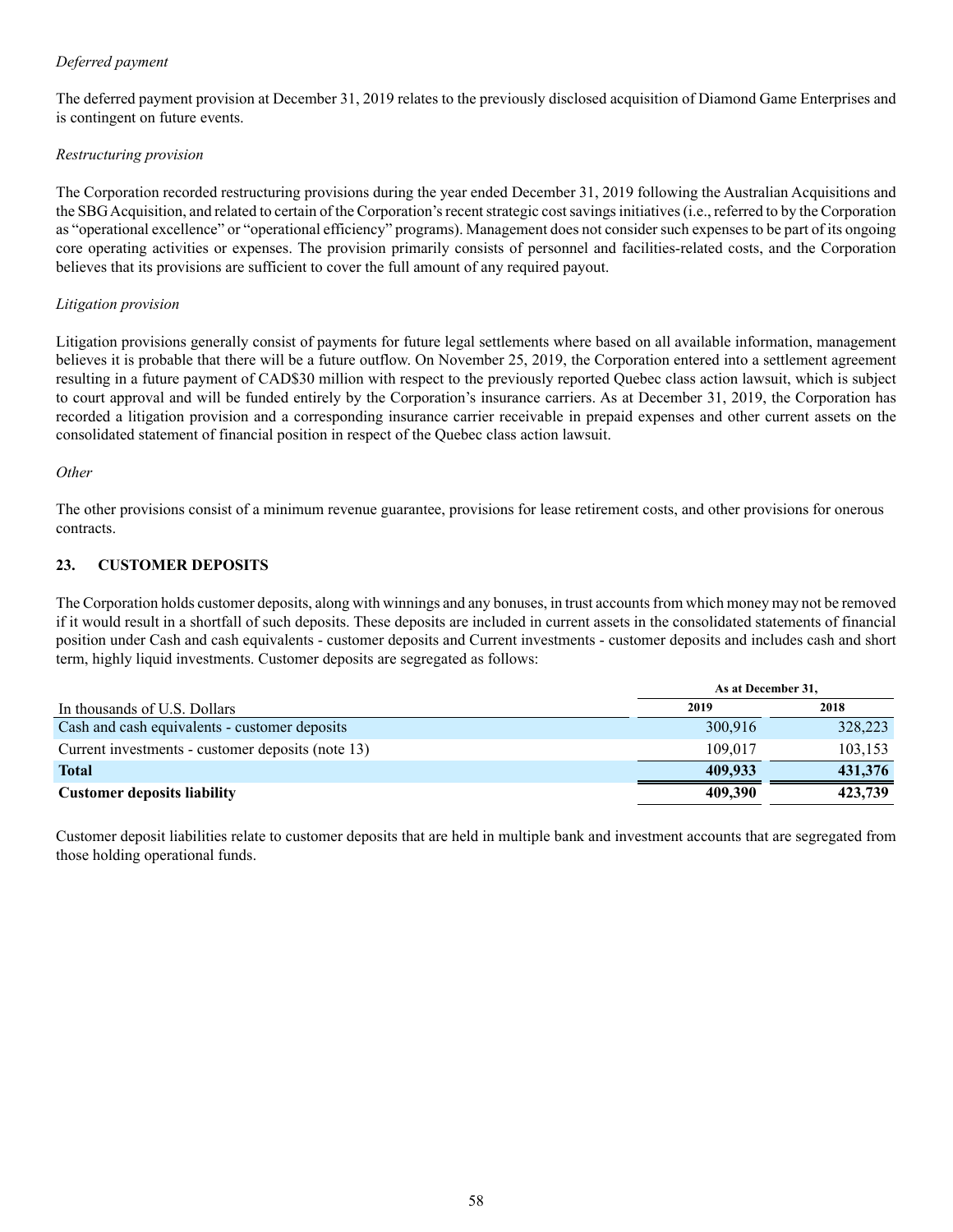### **24. SHARE CAPITAL**

The authorized share capital of the Corporation consists of an unlimited number of Common Shares, with no par value, and an unlimited number of convertible preferred shares ("Preferred Shares"), with no par value, issuable in series. As at December 31, 2019, 288,564,432 Common Shares were issued, outstanding and fully paid (December 31, 2018 – 273,177,244), and there were no Preferred Shares outstanding (December 31, 2018 – nil).

|                                                                       | Common<br><b>Shares</b><br># | <b>Preferred</b><br><b>Shares</b><br># | Common<br><b>Shares</b><br>\$000's | <b>Preferred</b><br><b>Shares</b><br>\$000's |
|-----------------------------------------------------------------------|------------------------------|----------------------------------------|------------------------------------|----------------------------------------------|
| Opening balance, as at January 1, 2018                                | 147,947,874                  | 1,139,249                              | 1,199,834                          | 684,385                                      |
| Issue of Common Shares in relation to stock options and equity awards | 1,791,860                    |                                        | 38,048                             |                                              |
| Conversion of Preferred Shares to Common Shares                       | 60,013,510                   | (1,139,249)                            | 684,385                            | (684, 385)                                   |
| Issue of Common Shares in connection with acquired subsidiary         | 41,049,398                   |                                        | 1,477,478                          |                                              |
| Issuance of Common Shares in connection with Equity Offering          | 18,875,000                   |                                        | 690,353                            |                                              |
| Issue of Common Shares in connection with market access agreement     | 1,076,658                    |                                        | 20,661                             |                                              |
| Issue of Common Shares in connection with exercised warrants          | 2,422,944                    |                                        | 14,688                             |                                              |
| Equity fees                                                           |                              |                                        | (5, 413)                           |                                              |
| Reversal of 2014 deferred tax *                                       |                              |                                        | (3,747)                            |                                              |
| Ending balance, as at December 31, 2018                               | 273, 177, 244                |                                        | 4,116,287                          |                                              |
| Issue of Common Shares in relation to stock options and equity awards | 819,525                      |                                        | 16,702                             |                                              |
| Issue of Common Shares to FOX                                         | 14,352,331                   |                                        | 235,963                            |                                              |
| Issue of Common Shares in connection with market access agreement     | 215,332                      |                                        | 5,198                              |                                              |
| Ending balance, as at December 31, 2019                               | 288,564,432                  |                                        | 4,374,150                          |                                              |

<sup>\*</sup> During the year ended December 31, 2018, the Corporation made an adjustment of \$3.7 million to the amounts recognized in Common Shares within share capital in respect of a previous reversal of deferred tax recognized through the consolidated statements of earnings (loss).

During the year ended December 31, 2019:

\_\_\_\_\_\_\_\_\_\_\_\_\_\_\_\_\_\_\_\_\_\_\_\_\_\_\_\_\_

- The Corporation issued 726,300 Common Shares for cash consideration of \$12.2 million as a result of the exercise of stock options. The exercised stock options were initially valued at \$2.4 million. The Corporation also issued 93,225 Common Shares in connection with the settlement of other equity-based awards, initially valued at \$2.1 million. Upon exercise or settlement, as applicable, the values originally allocated to the stock options and equity-based awards in the Equity reserve were reallocated to the Common Shares so issued.
- FOX acquired 14,352,331 newly issued Common Shares, representing 4.99% of the Corporation's then-issued and outstanding Common Shares (including the newly issued Common Shares), at a price of \$16.4408 per share, for aggregate proceeds of \$236.0 million. The Common Shares issued to FOX are subject to certain transfer restrictions for two years, subject to customary exceptions.
- The Corporation issued 215,332 Common Shares, valued at \$5.2 million, to Eldorado Resorts, Inc. ("Eldorado") as the Corporation exercised an option in connection with the 2018 Market Access Agreement (as defined below).

During the year ended December 31, 2018:

• The Corporation closed an underwritten public offering of Common Shares (the "Equity Offering") at a price of \$38.00 per Common Share. The Corporation sold a total of 17,000,000 Common Shares and certain selling shareholders of the Corporation sold 8,000,000 Common Shares. The net proceeds to the Corporation (excluding the over-allotment proceeds), after underwriting discounts and commissions, but before expenses of the Equity Offering payable by the Corporation, were \$621.8 million. The Equity Offering also included an over-allotment option granted to the underwriters to purchase an additional 1,875,000 Common Shares from the Corporation and 1,875,000 Common Shares from the selling shareholders at a price of \$38.00 per Common Share. The underwriters exercised this over-allotment option in full which resulted in additional net proceeds to the Corporation after underwriting discounts and commissions, but before expenses of the over-allotment option payable by the Corporation, of \$68.6 million.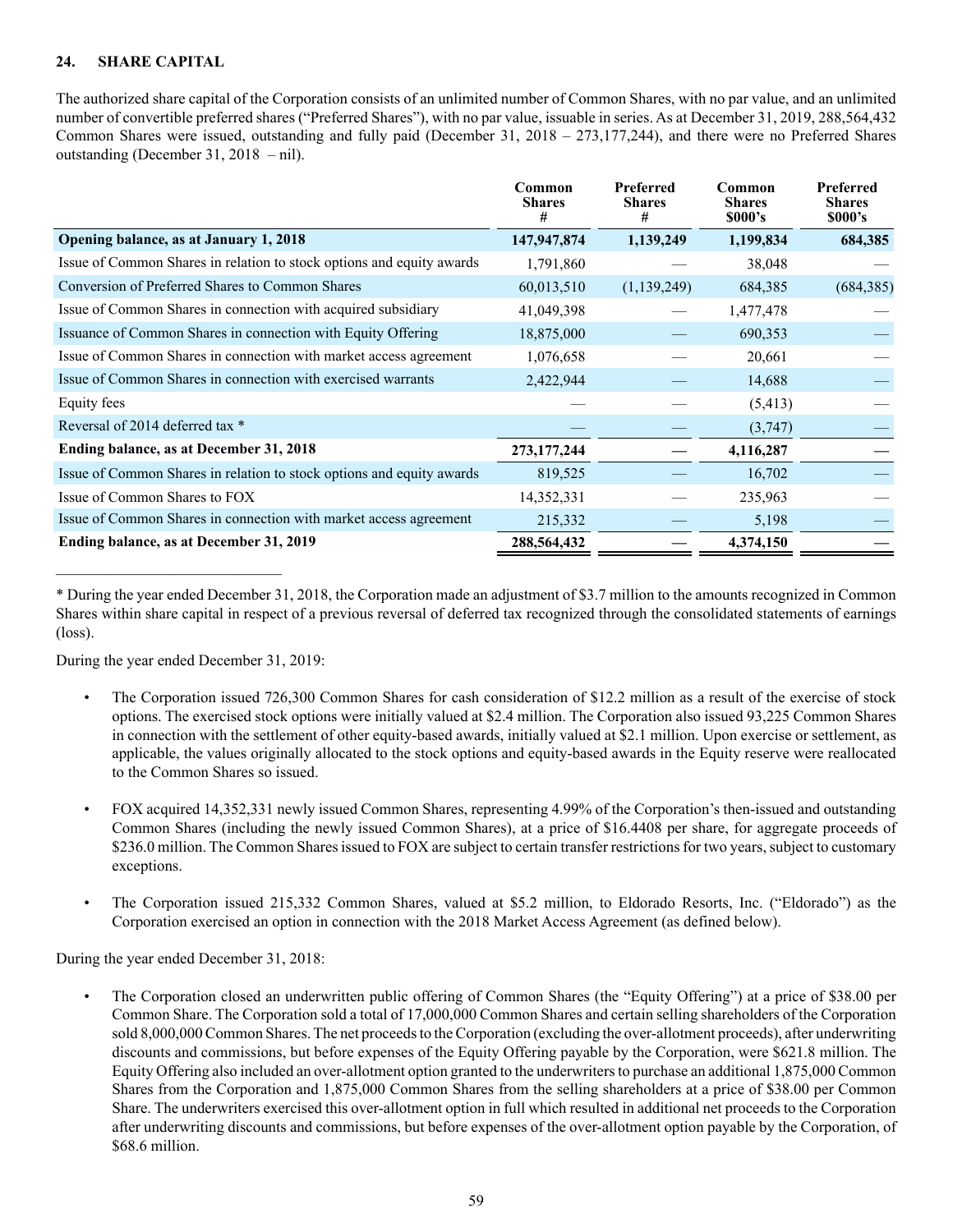- The Corporation elected to effect the conversion of all Preferred Shares pursuant to their terms (the "Preferred Share Conversion") as a result of meeting the applicable price and liquidity conditions with respect to the same. As a result, all of the Corporation's outstanding Preferred Shares were converted into Common Shares at a rate of 52.7085 Common Shares per Preferred Share, resulting in the cancellation of all of the Preferred Shares and the issuance of 51,999,623 million Common Shares to the holders thereof. All the Preferred Shares were canceled and all rights associated therewith were terminated.
- The Corporation issued 1,731,761 Common Shares for cash consideration of \$31.0 million as a result of the exercise of stock options. The exercised stock options were initially valued at \$5.8 million. The Corporation also issued 60,099 Common Shares in connection with the settlement of other equity-based awards, initially valued at \$1.2 million. Upon exercise or settlement, as applicable, the values originally allocated to the stock options and equity-based awards in the Equity reserve were reallocated to the Common Shares so issued.
- The Corporation issued 2,422,944 Common Shares as a result of the exercise of 4,000,000 warrants. There are no further outstanding warrants as at December 31, 2018. The exercised warrants were initially valued at \$14.7 million. Upon the exercise of such warrants, the value originally allocated to the Warrants reserve were reallocated to the Common Shares so issued.
- The Corporation issued 8,013,887 Common Shares as a result of the voluntary conversion of 152,698 Preferred Shares prior to the Preferred Share Conversion. The converted Preferred Shares were initially valued at \$114.9 million. Upon the conversion of the Preferred Shares, the value originally allocated to the Preferred Shares was reallocated to the Common Shares so issued. 8,000,000 of the Common Shares issued as a result of such voluntary conversion were then sold by the holders thereof in the Equity Offering.
- The Corporation issued 3,115,344 Common Shares, valued at \$96.4 million, to the sellers of BetEasy as partial consideration for the acquisition of an additional 18% of the equity interests in BetEasy.
- The Corporation issued 37,934,054 Common Shares, valued at \$1.38 billion, to the sellers of SBG as partial consideration for the SBG Acquisition.
- The Corporation issued 1,076,658 Common Shares, valued at \$20.7 million, to Eldorado in connection with an agreement with Eldorado (the "Market Access Agreement") which, among other things, grants the Corporation an option to operate online betting and gaming in certain states where Eldorado currently or in the future owns or operates casino properties.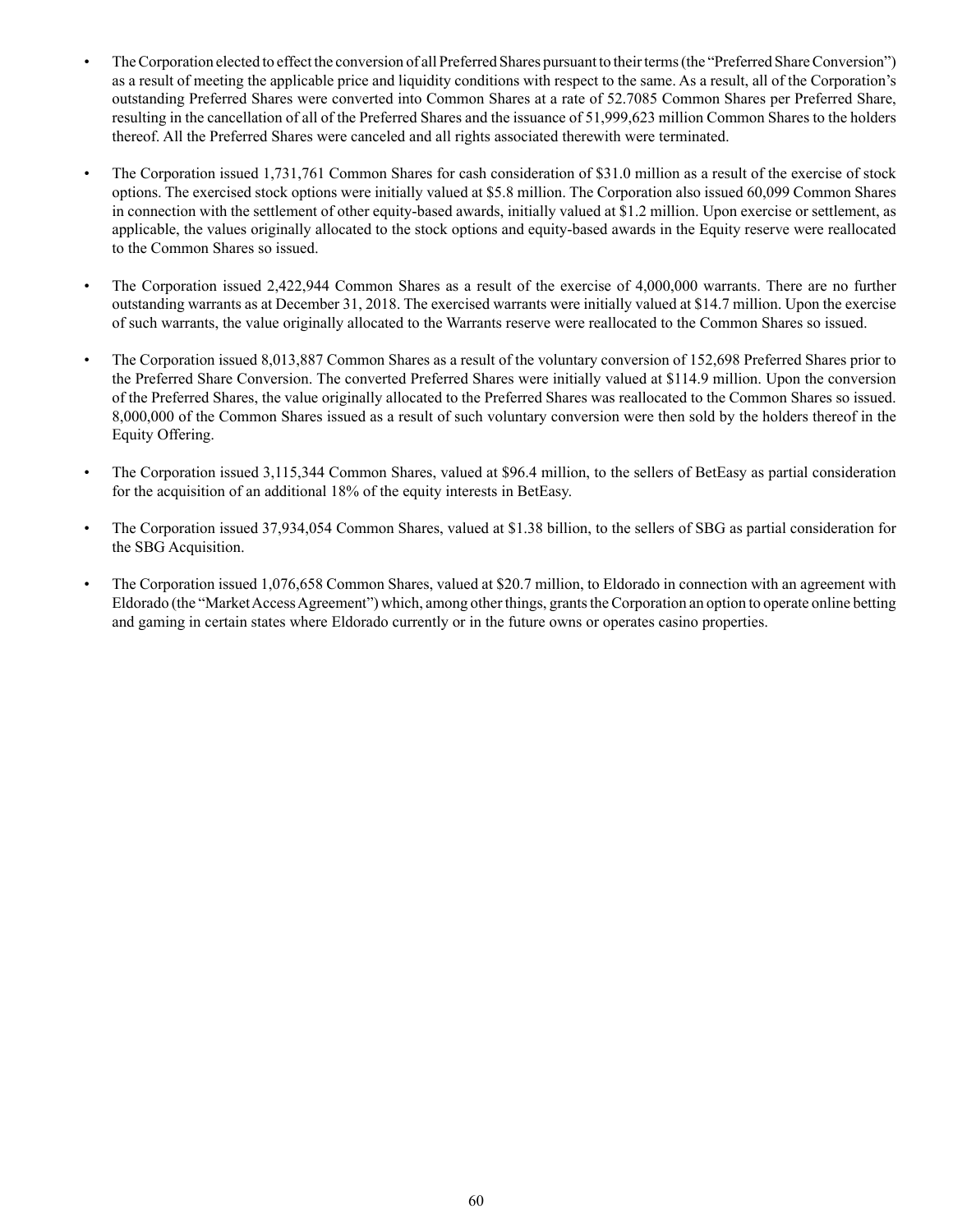### **25. RESERVES**

The following table highlights the classes of reserves included in the Corporation's equity as at December 31, 2019 and December 31, 2018 and the movements in the related reserves balances for the year ended December 31, 2019 and the year ended December 31, 2018:

| In thousands of U.S. Dollars                                                   | Acquisition<br>reserve | <b>Warrants</b> | Equity   | <b>Treasury</b>          | Cumulative<br>translation | Financial<br>assets at<br><b>FVOCI</b> | <b>Cash flow</b><br>hedging | Other                    | Total      |
|--------------------------------------------------------------------------------|------------------------|-----------------|----------|--------------------------|---------------------------|----------------------------------------|-----------------------------|--------------------------|------------|
| Balance - January 1, 2018                                                      |                        | 14,688          | 36,865   | (29, 542)                | (120,694)                 | 168                                    | (33,983)                    | (9,629)                  | (142, 127) |
| Cumulative translation adjustments                                             |                        |                 |          |                          | (93,350)                  |                                        |                             |                          | (93,350)   |
| Stock-based compensation                                                       |                        |                 | 12,806   |                          |                           |                                        |                             |                          | 12,806     |
| Exercise of stock options and settlement of<br>equity awards                   |                        |                 | (6,982)  |                          |                           |                                        |                             |                          | (6,982)    |
| Re-allocation from warrants reserve to<br>share capital for exercised warrants |                        | (14,688)        |          |                          |                           |                                        |                             |                          | (14,688)   |
| Reclassified to net earnings                                                   |                        |                 |          |                          |                           | (311)                                  | (45, 271)                   | $\overline{\phantom{0}}$ | (45, 582)  |
| Unrealized (losses) gains                                                      |                        |                 |          |                          |                           | (339)                                  | 41,201                      |                          | 40,862     |
| Deferred taxes                                                                 |                        |                 |          |                          |                           | 53                                     |                             |                          | 53         |
| Reversal of deferred tax on stock-based<br>compensation                        |                        |                 | (359)    |                          |                           |                                        |                             |                          | (359)      |
| Reversal of impairment of financial<br>instruments at FVOCI                    |                        |                 |          |                          |                           | (84)                                   |                             |                          | (84)       |
| Further acquisition of subsidiary                                              | (220, 023)             |                 |          |                          |                           |                                        |                             | (155)                    | (220, 178) |
| <b>Balance – December 31, 2018</b>                                             | (220, 023)             |                 | 42,330   | (29, 542)                | (214, 044)                | (513)                                  | (38, 053)                   | (9,784)                  | (469, 629) |
| Cumulative translation adjustments                                             |                        |                 |          | $\overline{\phantom{0}}$ | 131,286                   |                                        |                             | —                        | 131,286    |
| Stock-based compensation                                                       |                        |                 | 18,842   |                          |                           |                                        |                             |                          | 18,842     |
| Exercise of stock options and settlement of<br>equity awards                   |                        |                 | (4, 543) |                          |                           |                                        |                             |                          | (4, 543)   |
| Reclassified to net earnings (loss)                                            |                        |                 |          |                          |                           | (58)                                   | (34,916)                    | $\overline{\phantom{0}}$ | (34, 974)  |
| Unrealized gains                                                               |                        |                 |          |                          |                           | 1,155                                  | 14,450                      |                          | 15,605     |
| Obligation to acquire non-controlling<br>interest in BetEasy                   | (105, 855)             |                 |          |                          |                           |                                        |                             |                          | (105, 855) |
| Deferred taxes                                                                 |                        |                 |          |                          | 26,089                    | (166)                                  |                             |                          | 25,923     |
| Impairment of financial instruments at<br><b>FVOCI</b>                         |                        |                 |          |                          |                           | 62                                     |                             |                          | 62         |
| <b>Balance - December 31, 2019</b>                                             | (325, 878)             |                 | 56,629   | (29, 542)                | (56,669)                  | 480                                    | (58, 519)                   | (9, 784)                 | (423, 283) |

#### **Acquisition reserve**

On February 27, 2018, a subsidiary of the Corporation completed its acquisition of a 62% interest in BetEasy. On April 24, 2018, a subsidiary of the Corporation acquired an additional 18% interest in BetEasy and on the same date, BetEasy completed its acquisition of 100% of the former William Hill Australia business. The carrying amounts of the controlling and non-controlling interest were adjusted to reflect the changes in the Corporation's equity interest in BetEasy. The change in carrying amounts were recognized directly in equity in acquisition reserve and any difference between the amount by which the non-controlling interest was adjusted and the fair value of the consideration paid was attributed to the Corporation.

On December 3, 2019, the Corporation announced that it agreed with the holders of the non-controlling interest of BetEasy to acquire the remaining 20% interest in the company for AUD\$151 million within 90 days following the earlier of either the issuance of the Corporation's audited financial statements for the year-ended December 31, 2020 or the completion of the previously announced boardrecommended all share combination of the Corporation with Flutter (the "BetEasy Minority Acquisition"). See note 31. Upon acquisition of the 20% interest, the Corporation will be obligated to make a contractual payment to a third-party supplier of BetEasy. The recognition of a liability in respect of the Corporation's obligation to acquire the remaining 20% interest in BetEasy and a portion of the above mentioned contractual payment resulted in a corresponding increase to the acquisition reserve.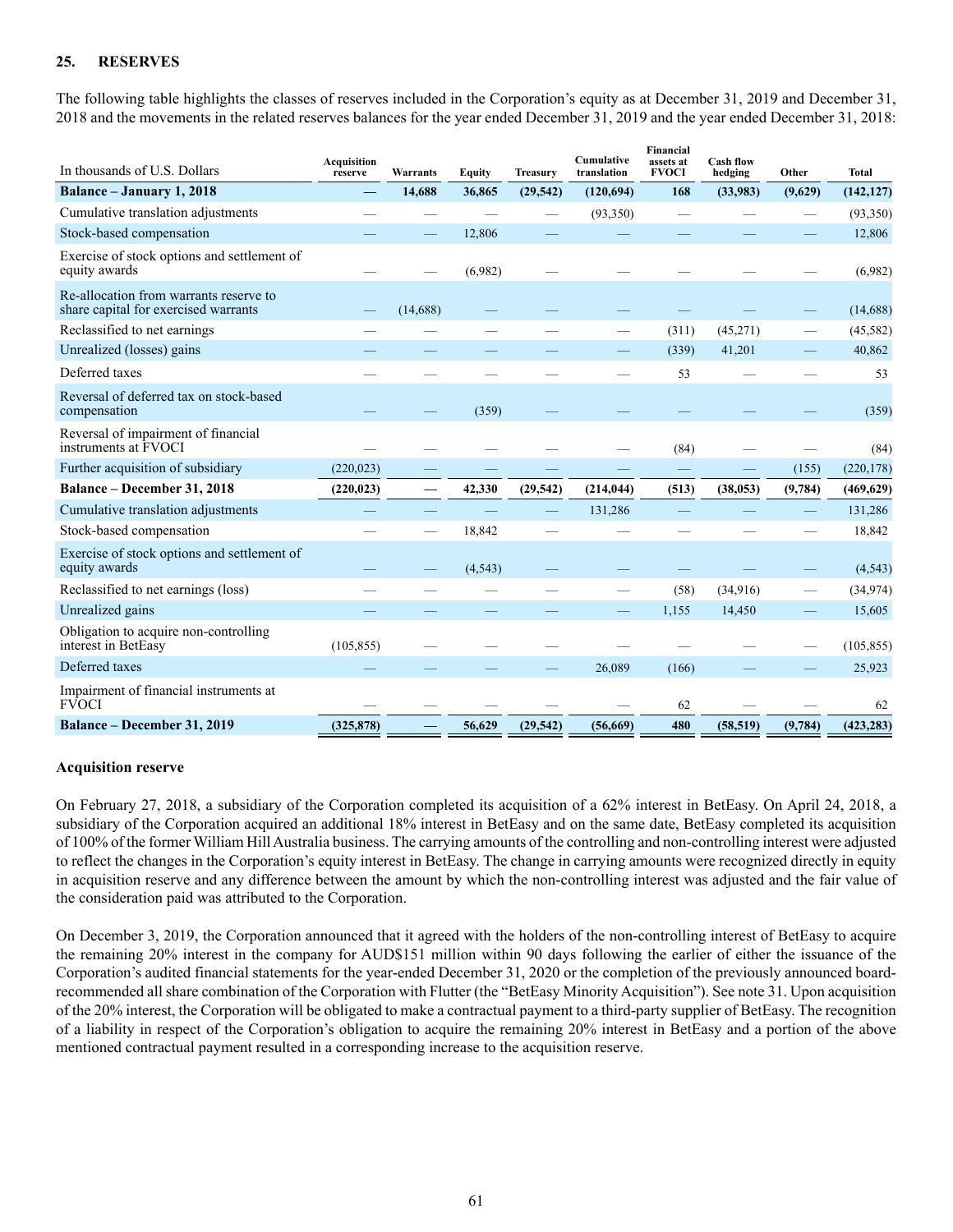#### **Cumulative translation adjustments**

Exchange differences relating to the translation of the net assets of the Corporation's foreign operations from their functional currency into the Corporation's presentational currency are recognized directly in the Cumulative translation adjustment reserve. This reserve also recognizes the realized and unrealized gains and losses in derivative instruments designated as net investment hedges. See note 19.

#### **Cash flow hedging reserve**

This reserve recognizes realized and unrealized gains and losses in derivative instruments designated as cash flow hedges. See note 19.

### **Stock Options**

The following table provides information about outstanding stock options issued under the Plans:

|                       | As at December 31, 2019 |                                            | As at December 31, 2018 |                                            |  |  |
|-----------------------|-------------------------|--------------------------------------------|-------------------------|--------------------------------------------|--|--|
| <b>Exercise price</b> | Number of<br>options    | Weighted<br>average exercise<br>price CDNS | Number of<br>options    | Weighted<br>average exercise<br>price CDNS |  |  |
| Beginning balance     | 4,741,930               | 26.49                                      | 6,875,616               | 25.24                                      |  |  |
| Issued                | 12.500                  | 22.25                                      |                         |                                            |  |  |
| Exercised             | (726,300)               | 22.18                                      | (1,731,761)             | 23.23                                      |  |  |
| Forfeited             | (931, 073)              | 27.77                                      | (401, 925)              | 19.17                                      |  |  |
| <b>Ending balance</b> | 3,097,057               | 27.05                                      | 4,741,930               | 26.49                                      |  |  |

The outstanding stock options issued under the Plans are exercisable at prices ranging from CDN\$4.20 to CDN\$35.30 per share and have a weighted average contractual term of 2.2 years.

The weighted average exercise price of options exercised during the year ended December 31, 2019 was CDN\$22.18 (December 31, 2018 - CDN\$23.23).

A summary of exercisable options per stock option grant under the Plans is as follows:

|                            | <b>Outstanding options</b> |                                                                  | <b>Exercisable options</b> |                                                                  |  |  |
|----------------------------|----------------------------|------------------------------------------------------------------|----------------------------|------------------------------------------------------------------|--|--|
| <b>Exercise price CDNS</b> | Number of<br>options       | Weighted<br>average<br>outstanding<br>maturity period<br>(years) | Number of<br>options       | Weighted<br>average<br>outstanding<br>maturity period<br>(years) |  |  |
| $0.01$ to $8.00$           | 2,000                      | 0.02                                                             | 2,000                      | 0.02                                                             |  |  |
| 8.01 to 16.00              | 40,000                     | 3.03                                                             | 30,000                     | 3.03                                                             |  |  |
| 16.01 to $24.00$           | 968,300                    | 2.49                                                             | 932,500                    | 2.43                                                             |  |  |
| 24.01 to 32.00             | 1,364,605                  | 1.88                                                             | 1,364,605                  | 1.88                                                             |  |  |
| 32.01 to 40.00             | 722,152                    | 1.20                                                             | 722,152                    | 1.20                                                             |  |  |
|                            | 3,097,057                  | 2.18                                                             | 3,051,257                  | 2.15                                                             |  |  |

The Corporation recorded a compensation expense for the year ended December 31, 2019 of \$0.5 million (December 31, 2018 - \$3.2 million) relating to stock options. As at December 31, 2019, the Corporation had \$nil of unrecognized compensation expense to be recorded in future periods and relating to outstanding and unvested stock options.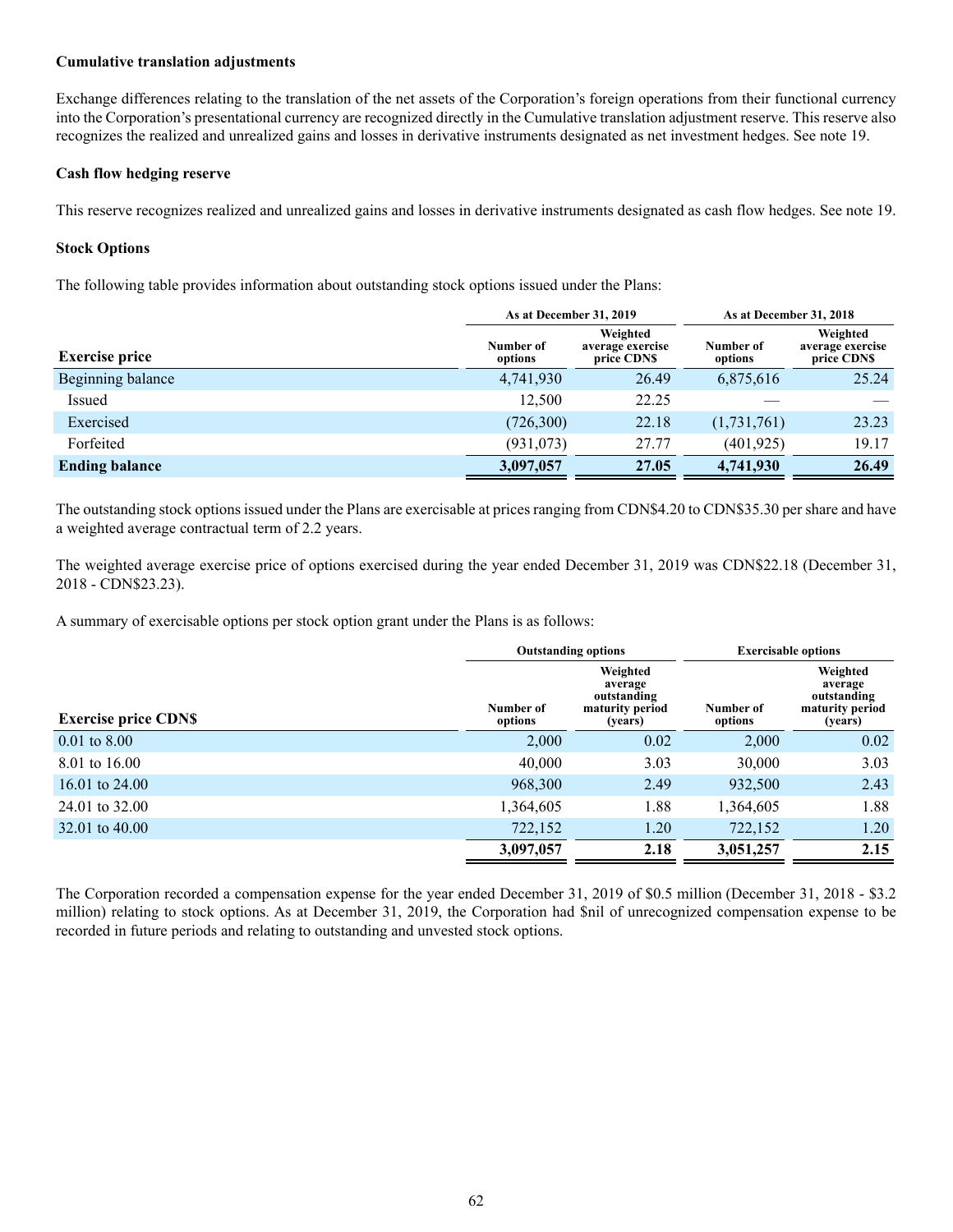### **RSUs**

The following table provides information about outstanding RSUs issued by the Corporation under the 2015 Equity Incentive Plan.

|                           | 2019 No. of units | Weighted<br>average fair<br>value | 2018 No. of units | Weighted<br>average fair<br>value |
|---------------------------|-------------------|-----------------------------------|-------------------|-----------------------------------|
| Balance as at January 1   | 220,200           | 29.72                             | 141.064           | 22.46                             |
| Issued                    | 697.498           | 24.18                             | 123.833           | 31.92                             |
| Vested and settled        | $(93,225)$ \$     | 28.72                             | (35,268)          | 22.47                             |
| Forfeited                 | (46,002)          | 30.22                             | (9.429)           | 22.58                             |
| Balance as at December 31 | 778,471           | \$25.42                           | 220,200           | \$29.72                           |

The Corporation recorded a compensation expense for the year ended December 31, 2019 of \$6.3 million (December 31, 2018 - \$2.1 million) relating to RSUs. As at December 31, 2019, the Corporation had \$8.3 million of unrecognized compensation expense to be recorded in future periods and relating to outstanding and unvested RSUs.

### **PSUs**

The following table provides information about outstanding PSUs issued by the Corporation under the 2015 Equity Incentive Plan. The issued and outstanding PSUs below include certain grants for which the Corporation may issue additional PSUs ranging from 0% - 100% of target units based upon the achievement of market vesting conditions. The performance and market vesting conditions associated with the PSU's are based on Adjusted EBITDA, revenue, and the Corporation's share price targets or a combination thereof.

|                           | 2019 No. of units | Weighted<br>average fair<br>value | 2018 No. of units        |          | Weighted<br>average fair<br>value |
|---------------------------|-------------------|-----------------------------------|--------------------------|----------|-----------------------------------|
|                           |                   |                                   |                          |          |                                   |
| Balance as at January 1   | 936,134           | 30.81                             | 418.188                  | S        | 22.47                             |
| Issued                    | 2,687,550         | 24.15                             | 552,874                  | S        | 36.77                             |
| Vested and settled        | $-$ S             |                                   | $\overline{\phantom{0}}$ | <u>ъ</u> |                                   |
| Forfeited                 | (101, 570)        | 31.44                             | (34, 928)                |          | 25.30                             |
| Balance as at December 31 | 3,522,114         | \$25.71                           | 936,134                  |          | \$30.81                           |

The Corporation recorded a compensation expense for the year ended December 31, 2019 of \$10.8 million (December 31, 2018 - \$4.9 million) relating to PSUs. As at December 31, 2019, the Corporation had \$27.1 million of unrecognized compensation expense to be recorded in future periods and relating to outstanding and unvested PSUs.

### **DSUs**

The following table provides information about outstanding DSUs issued by the Corporation under the 2015 Equity Incentive Plan.

|                           | 2019 No. of units               | Weighted<br>average fair<br>value | 2018 No. of units             |   | Weighted<br>average fair<br>value |
|---------------------------|---------------------------------|-----------------------------------|-------------------------------|---|-----------------------------------|
| Balance as at January 1   | 201,255                         | 26.37                             | 92,703                        | S | 22.65                             |
| Issued                    | 90,446                          | 23.68                             | 133,383                       | S | 29.54                             |
| Vested and settled        | $\overbrace{\hspace{25mm}}^{ }$ |                                   | $(24,831)$ \$                 |   | 29.55                             |
| Forfeited                 | $-$ S                           |                                   | $\overbrace{\phantom{aaaaa}}$ |   |                                   |
| Balance as at December 31 | 291,701                         | \$25.53                           | 201,255                       |   | \$26.37                           |

The Corporation recorded a compensation expense for the year ended December 31, 2019 of \$1.2 million (December 31, 2018 - \$2.6 million) relating to DSUs. As at December 31, 2019, the Corporation had \$0.5 million of unrecognized compensation expense to be recorded in future periods and relating to outstanding and unvested DSUs.

### **Dividend Equivalents**

During the years ended December 31, 2019 and 2018, no dividends were declared.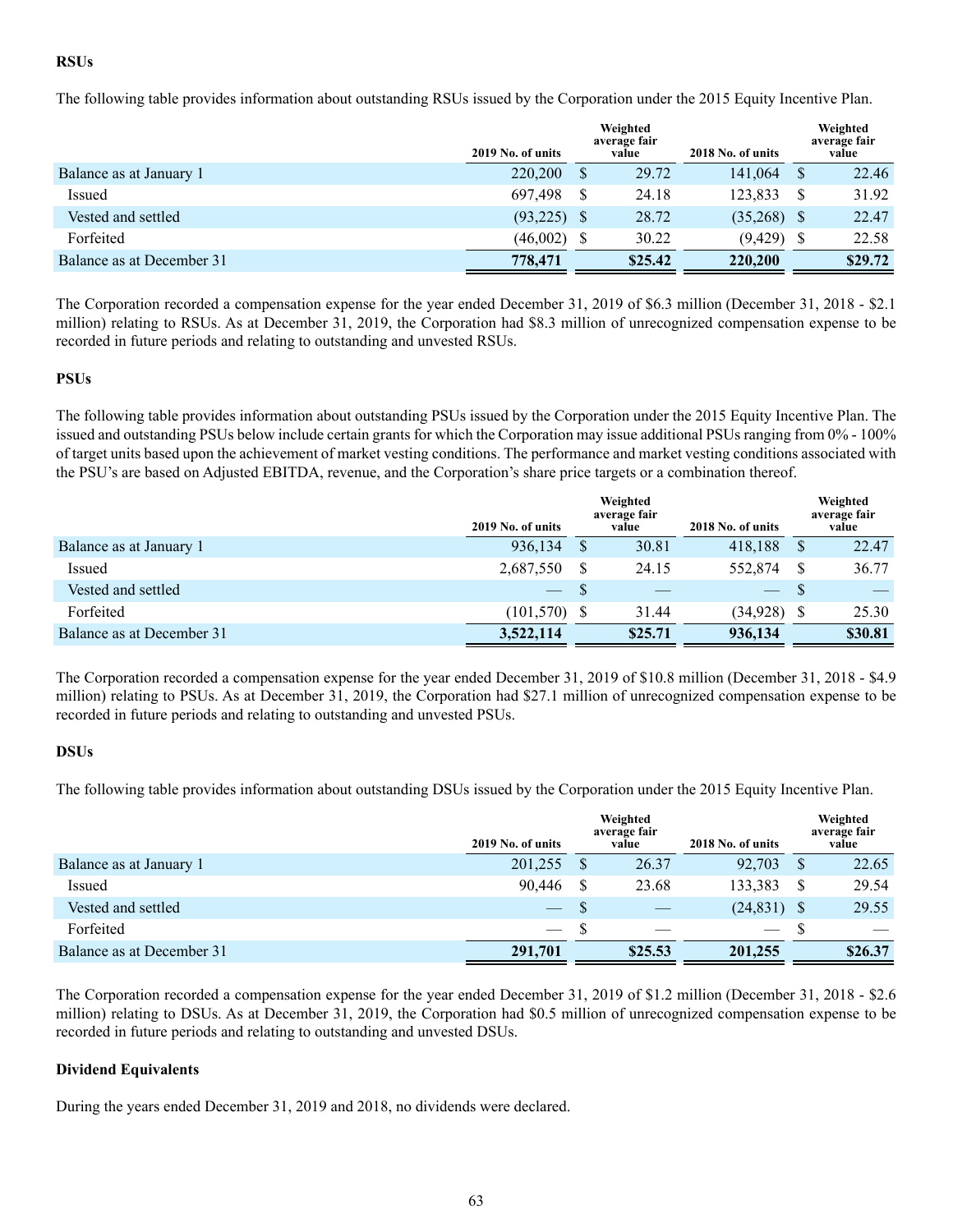### **26. FAIR VALUE**

The Corporation determined that the carrying values of its short-term financial assets and liabilities approximate their fair value because of the relatively short periods to maturity of these instruments and their low credit risk.

Certain of the Corporation's financial assets and liabilities are measured at fair value, including at FVTPL or FVOCI, at the end of each reporting period. The following table provides information about how the fair values of these financial assets and liabilities were determined as at each of December 31, 2019 and December 31, 2018:

|                                      | As at December 31, 2019        |                |         |         |  |  |
|--------------------------------------|--------------------------------|----------------|---------|---------|--|--|
| In thousands of U.S. Dollars         | Fair value &<br>carrying value | <b>Level 1</b> | Level 2 | Level 3 |  |  |
| $Bonds - FVOCI$                      | 109,017                        | 109,017        |         |         |  |  |
| Equity in unquoted companies - FVTPL | 9,651                          |                |         | 9,651   |  |  |
| Derivatives                          | 169,158                        |                | 59,258  | 109,900 |  |  |
| <b>Total financial assets</b>        | 287,826                        | 109,017        | 59,258  | 119,551 |  |  |
|                                      |                                |                |         |         |  |  |
| Derivatives                          | 113,559                        |                | 95,931  | 17,628  |  |  |
| Other provisions - FVTPL             | 1,877                          |                |         | 1,877   |  |  |
| <b>Total financial liabilities</b>   | 115,436                        |                | 95,931  | 19,505  |  |  |

|                                      | As at December 31, 2018        |                |         |         |  |
|--------------------------------------|--------------------------------|----------------|---------|---------|--|
| In thousands of U.S. Dollars         | Fair value &<br>carrying value | <b>Level 1</b> | Level 2 | Level 3 |  |
| Bonds - FVOCI                        | 103,153                        | 103,153        |         |         |  |
| Equity in unquoted companies - FVTPL | 6,773                          |                |         | 6,773   |  |
| Derivatives                          | 54,583                         |                | 42,983  | 11,600  |  |
| <b>Total financial assets</b>        | 164,509                        | 103,153        | 42,983  | 18,373  |  |
|                                      |                                |                |         |         |  |
| Derivatives                          | 22,561                         |                | 6,276   | 16,285  |  |
| Deferred contingent payment - FVTPL  | 77,628                         |                |         | 77,628  |  |
| Other provisions - FVTPL             | 2,740                          |                |         | 2,740   |  |
| <b>Total financial liabilities</b>   | 102,929                        |                | 6,276   | 96,653  |  |

Refer to note 29 for details on credit risk for the above financial assets.

The fair values of other financial assets and liabilities measured at amortized cost, other than those for which the Corporation has determined that their carrying values approximate their fair values on the consolidated statements of financial position as at each of December 31, 2019, and December 31, 2018 are as follows:

|                                    | As at December 31, 2019 |         |             |                |  |  |
|------------------------------------|-------------------------|---------|-------------|----------------|--|--|
| In thousands of U.S. Dollars       | <b>Fair value</b>       | Level 1 | Level 2     | <b>Level 3</b> |  |  |
| First Lien Term Loans              | 4,059,777               |         | 4,059,777   |                |  |  |
| <b>Senior Notes</b>                | 1,083,940               |         | 1,083,940   |                |  |  |
| <b>Total financial liabilities</b> | 5, 143, 717             |         | 5, 143, 717 |                |  |  |

|                                    | As at December 31, 2018 |                |           |                |  |  |
|------------------------------------|-------------------------|----------------|-----------|----------------|--|--|
| In thousands of U.S. Dollars       | <b>Fair value</b>       | <b>Level 1</b> | Level 2   | <b>Level 3</b> |  |  |
| First Lien Term Loans              | 4,414,525               |                | 4.414.525 |                |  |  |
| <b>Senior Notes</b>                | 969,370                 |                | 969,370   |                |  |  |
| <b>Total financial liabilities</b> | 5,383,895               |                | 5,383,895 |                |  |  |

As part of its periodic review of fair values, the Corporation recognizes transfers, if any, between levels of the fair value hierarchy at the end of the reporting period during which the transfer occurred. There were no transfers between levels of the fair value hierarchy during the year ended December 31, 2019 or the year ended December 31, 2018.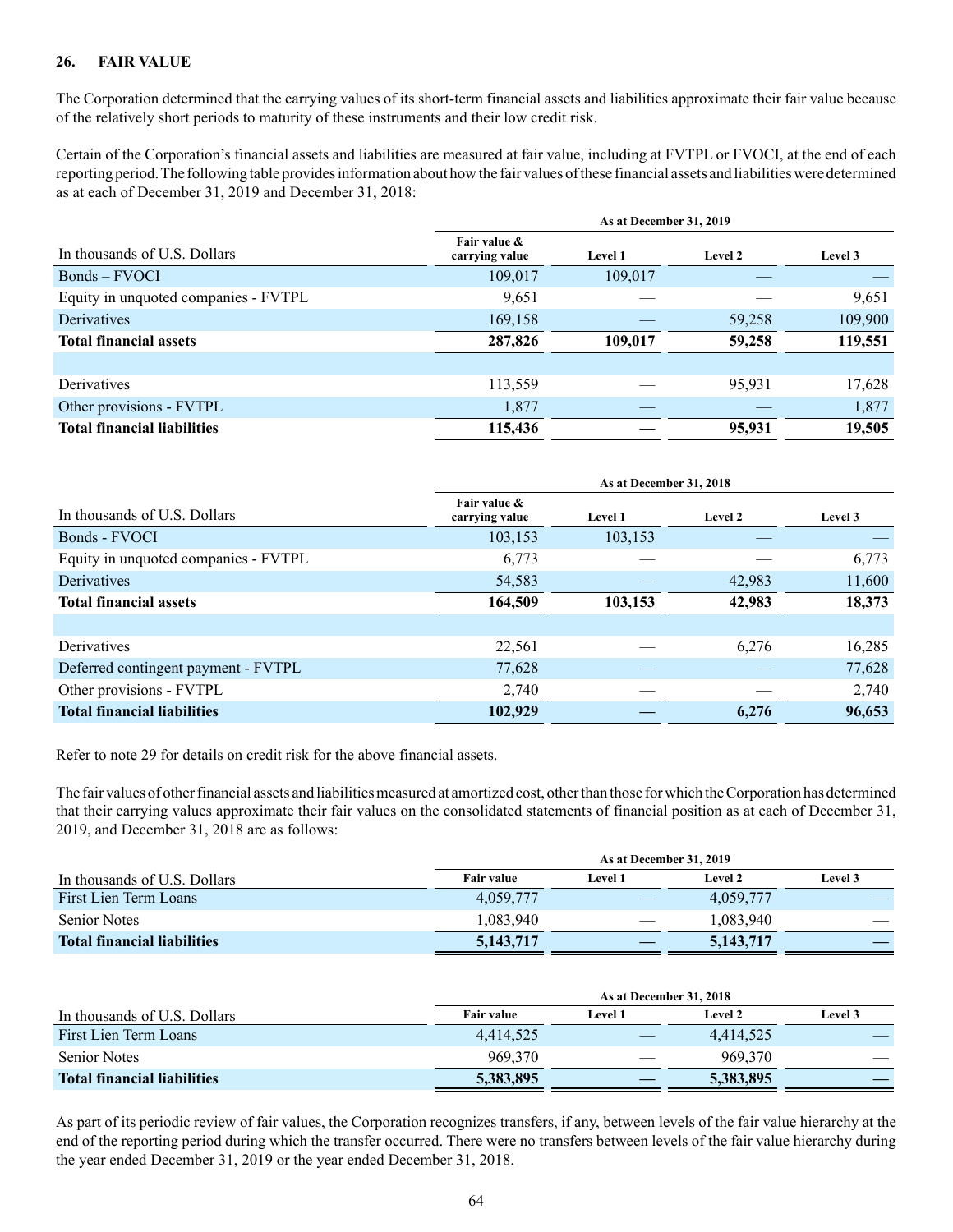### **Valuation of Level 2 financial instruments**

### *Long-Term Debt*

The Corporation estimates the fair value of its long-term debt by using a composite price derived from observable market data for a basket of similar instruments.

### *Derivative Financial Instruments*

The Corporation uses derivative financial instruments to manage its interest rate and foreign currency risk. The valuation of these instruments is determined using widely accepted valuation techniques including discounted cash flow analysis of the expected cash flows of each derivative. This analysis reflects the contractual terms of the derivatives, including the period to maturity, and uses observable market-based inputs, such as interest rate curves as well as spot and forward rates.

To comply with the provisions of IFRS 13, *Fair value measurement*, the Corporation incorporates credit valuation adjustments to appropriately reflect both its own non-performance risk and the applicable counterparty's non-performance risk in the fair value measurements. In adjusting the fair value of its derivative contracts for the effect of non-performance risk, the Corporation has considered the impact of netting and any applicable credit enhancements, such as collateral postings, thresholds, mutual puts and guarantees.

Although the Corporation has determined that the majority of the inputs used to value its derivatives fall within Level 2 of the fair value hierarchy, the credit valuation adjustments associated with its derivatives utilize Level 3 inputs, such as estimates of current credit spreads to evaluate the likelihood of default by itself and its counterparties. As of December 31, 2019 and December 31, 2018, the Corporation has assessed the significance of the impact of the credit valuation adjustments on the overall valuation of its derivative positions, with the exception of the Embedded Derivative, which is classified as Level 3, and determined that the credit valuation adjustments are not significant to the overall valuation of its derivatives. As a result, the Corporation determined that its valuations of its derivatives in their entirety are classified in Level 2 of the fair value hierarchy.

#### **Reconciliation of Level 3 fair values**

Some of the Corporation's financial assets and liabilities are classified as Level 3 of the fair value hierarchy because the respective fair value determinations use inputs that are not based on observable market data. As at December 31, 2019, the valuation techniques and key inputs used by the Corporation for each Level 3 asset or liability were as follows:

- Equity in private companies (Level 3 Assets): The Corporation valued its equity investment in private companies with reference to earnings measures from similar businesses in the same or similar industry and adjusts for any significant changes in the earnings multiple and the valuation. A reasonable change in assumptions would not have a material impact on fair value. Changes in the fair value of equity in private companies are recorded in Loss (gain) on investments within general and administrative expenses on the consolidated statements of earnings (loss).
- Deferred contingent payment (Level 3 Liability) in connection with the acquisition of the additional 18% equity interest in BetEasy (see note 5): As at December 31, 2018, the Corporation used a risk-neutral derivative-based simulation of the underlying EBITDA forecast to determine the fair value of the deferred contingent payment using a discount rate of 10.5% and an EBITDA forecast with an estimated volatility of 25.0% of the historic EBITDA of comparable companies. Changes in the fair value of the deferred contingent payment are recorded in Net financing charges on the consolidated statements of earnings (loss). On December 3, 2019, the Corporation announced that it agreed with the holders of the non-controlling interest of BetEasy to pay AUD\$100 million to settle the deferred contingent payment. The Corporation subsequently paid the AUD\$100 million during the year ended December 31, 2019 with respect to the same.
- Embedded derivative redemption option (Level 3 Asset) in connection with the Senior Notes issuance: The Corporation used an interest rate option pricing valuation model to determine the fair value of the Embedded Derivative using an implied credit spread of 1.9% at December 31, 2019. A 10-basis point increase or decrease in the implied credit spread would have a \$(4.7) million or \$4.8 million impact on fair value, respectively. Changes in the fair value of the Embedded Derivative are recorded in Net financing charges on the consolidated statements of earnings (loss).
- Unsettled bets (Level 3 Liability): The principal assumptions used in the valuation of unsettled bets is the anticipated outcomes for the events related to the unsettled bets (gross win margin). A reasonable change in the gross win margin would not have a material impact on fair value. Changes in the fair value of the unsettled bets are recorded in Revenue on the consolidated statements of earnings (loss).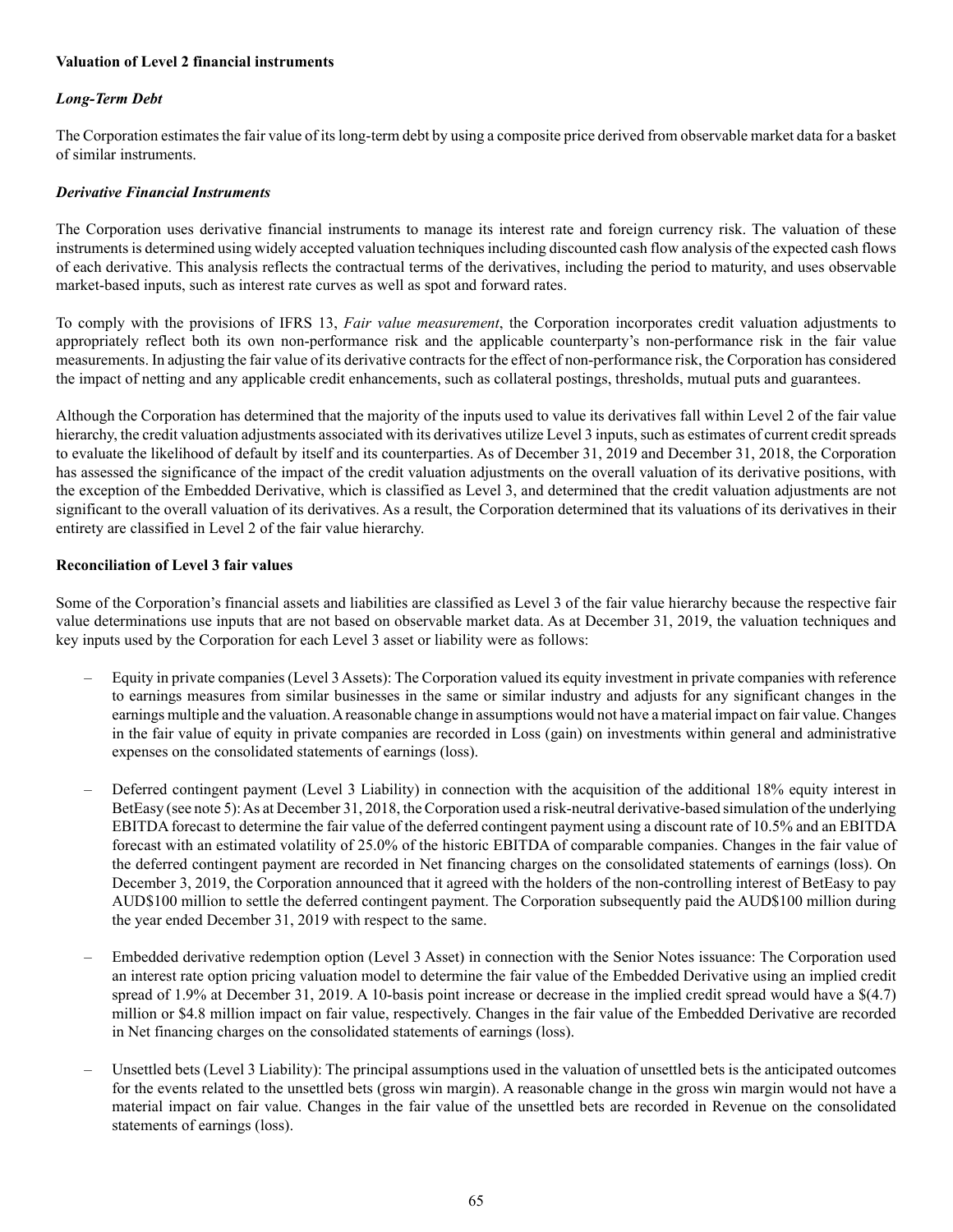- Included within other level 3 liabilities:
	- EBITDA support agreement (Level 3 Liability): As previously disclosed, in connection with the initial public offering Innova Gaming Group Inc. (TSX: IGG) ("Innova"), the Corporation entered into an EBITDA support agreement with Innova. The Corporation uses a net present value approach for the EBITDA support agreement. Changes in the fair value of the EBITDA support agreement are recorded in Net financing charges on the consolidated statements of earnings (loss).

The following tables show a reconciliation from opening balances to the closing balances for Level 3 fair values:

| In thousands of U.S Dollars        | <b>Level 3 Equity investments</b> | <b>Level 3 Embedded Derivative</b> |
|------------------------------------|-----------------------------------|------------------------------------|
| Balance – January 1, 2018          | 8,768                             |                                    |
| Recognized                         |                                   | 17,700                             |
| Re-measurement of fair value       | (1,974)                           | (6,100)                            |
| Translation                        | (21)                              |                                    |
| <b>Balance – December 31, 2018</b> | 6,773                             | 11,600                             |
| Re-measurement of fair value       | 2,883                             | 98,300                             |
| Translation                        | (5)                               |                                    |
| <b>Balance – December 31, 2019</b> | 9,651                             | 109,900                            |
|                                    |                                   |                                    |

| In thousands of U.S Dollars        | <b>Level 3 Deferred</b><br>contingent payment | Level 3<br><b>Unsettled Bets</b> | Other   |
|------------------------------------|-----------------------------------------------|----------------------------------|---------|
| Balance – January 1, 2018          |                                               | 779                              | 10,119  |
| Acquired on business combination   | 84,662                                        | 19,226                           |         |
| <b>Settlements</b>                 |                                               | 968                              | (7,006) |
| Re-measurement of fair value       | (342)                                         | (4,782)                          | 215     |
| <b>Translation</b>                 | (6,692)                                       | 94                               | (588)   |
| <b>Balance – December 31, 2018</b> | 77,628                                        | 16,285                           | 2,740   |
| <b>Settlements</b>                 | (68, 394)                                     | 500                              | (1,504) |
| Re-measurement of fair value       | (7,371)                                       | 300                              | 121     |
| <b>Translation</b>                 | (1, 863)                                      | 543                              | 520     |
| <b>Balance – December 31, 2019</b> |                                               | 17,628                           | 1,877   |

# **27. STATEMENT OF CASH FLOWS**

### *Changes in non-cash operating elements of working capital*

|                                          | <b>Year Ended December 31,</b> |            |
|------------------------------------------|--------------------------------|------------|
| In thousands of U.S. Dollars             | 2019                           | 2018       |
| Accounts receivable                      | 23,273                         | 90,677     |
| Prepaid expenses                         | (34,989)                       | (14,250)   |
| Accounts payable and accrued liabilities | 30,557                         | (112, 275) |
| Provisions                               | 23,872                         | 15,652     |
| Other                                    | (8,640)                        | 10,793     |
| Total                                    | 34,073                         | (9, 403)   |
|                                          |                                |            |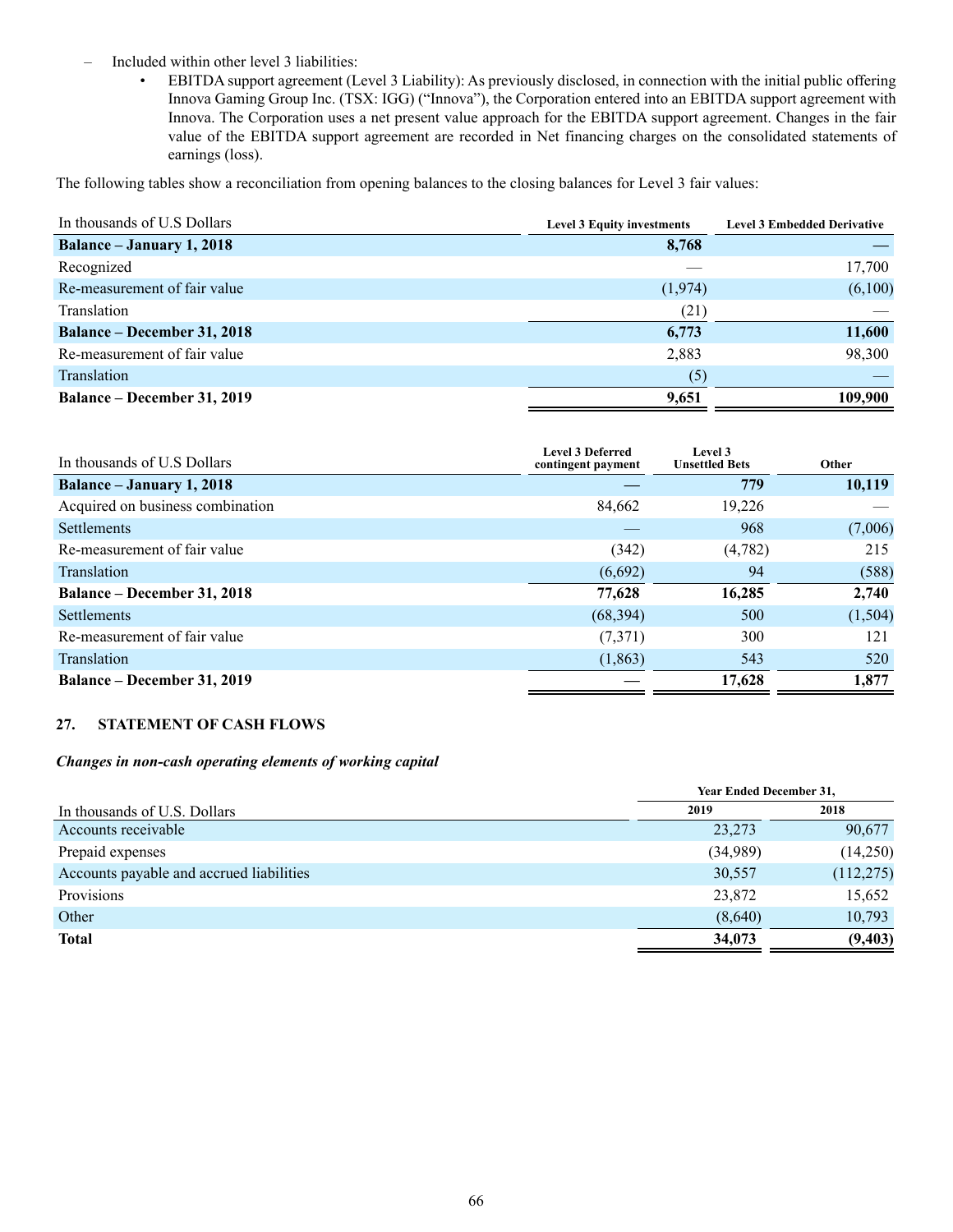### *Changes in liabilities arising from financing activities*

The table below details changes in the Corporation's liabilities (excluding derivative instruments) arising from financing activities, including both cash and non-cash changes. Liabilities arising from financing activities are those which cash flows were, or future cash flows will be, classified in the Corporation's consolidated statements of cash flows as net cash flows from financing activities.

| In thousands of U.S. Dollars             | <b>January 1, 2019</b> | <b>Financing cash flows</b> | The effect of changes in<br>foreign exchange rates | Other changes | <b>December 31, 2019</b> |
|------------------------------------------|------------------------|-----------------------------|----------------------------------------------------|---------------|--------------------------|
| Long-term debt                           | 5,446,958              | (519,797)                   | (21, 245)                                          | 25,259        | 4,931,175                |
| Lease liability                          | 59,485                 | (17, 532)                   | 2,262                                              | 11,109        | 55,324                   |
| Deferred contingent payment <sup>1</sup> | 77,628                 | (68, 394)                   | (1, 863)                                           | (7,371)       |                          |
| <b>Balance – December 31, 2019</b>       | 5,584,071              | (605, 723)                  | (20, 846)                                          | 28,997        | 4,986,499                |
| In thousands of U.S. Dollars             | <b>January 1, 2018</b> | <b>Financing cash flows</b> | The effect of changes in<br>foreign exchange rates | Other changes | <b>December 31, 2018</b> |
| Long-term debt                           | 2,314,675              | 2,978,754                   | (46, 040)                                          | 199,569       | 5,446,958                |
| <b>Balance – December 31, 2018</b>       | 2,314,675              | 2,978,754                   | (46, 040)                                          | 199,569       | 5,446,958                |

<sup>1</sup> Previously included within other long-term liabilities on the consolidated statement of financial position.

### **28. CONTINGENT LIABILITIES**

\_\_\_\_\_\_\_\_\_\_\_\_\_\_\_\_\_\_\_\_\_\_\_\_\_\_\_\_\_

As part of management's ongoing regulatory compliance and operational risk assessment process, management monitors legal and regulatory developments and proceedings, and their potential impact on the business.

### **Kentucky Proceeding**

Prior to the Stars Interactive Group acquisition, the Commonwealth of Kentucky, ex. rel. J. Michael Brown, Secretary of the Justice and Public Safety Cabinet, filed a legal proceeding against Stars Interactive Group, then named Oldford Group, and certain affiliates thereof (together, the "Oldford Parties") and various other defendants (the "Kentucky Proceeding"), pursuant to which the Commonwealth sought to recover alleged gambling losses on behalf of Kentucky residents who played real-money poker on the *PokerStars* website during the period between October 12, 2006 and April 15, 2011. On August 12, 2015, the trial court in the Kentucky Proceeding entered a default judgment against the Oldford Parties following certain alleged discovery failures, including by certain former owners of the Oldford Parties, and partial summary judgment on liability in favor of the Commonwealth. On December 23, 2015, the trial court entered an order for damages in the amount of approximately \$290 million, which the trial court trebled to approximately \$870 million.

The Corporation, through certain subsidiaries, filed a notice of appeal to the Kentucky Court of Appeals and posted a \$100 million supersedeas bond to stay enforcement of the order for damages during the pendency of the appeals process. In connection with the posting of the bond, the Corporation delivered cash collateral in the amount of \$5 million and letters of credit in the aggregate amount of \$65 million. See notes 15 and 17. On December 21, 2018, the Kentucky Court of Appeals ruled in the Corporation's favor and reversed in its entirety the \$870 million judgment.

On January 18, 2019, the Commonwealth filed a motion for discretionary review with the Kentucky Supreme Court asking the Court to determine if it will hear an appeal of the decision issued by the Kentucky Court of Appeals. On April 11, 2019, the Kentucky Supreme Court granted such discretionary review.

In late-January 2016, pursuant to and in accordance with the procedures set forth in the merger agreement governing the Stars Interactive Group acquisition, a subsidiary of the Corporation submitted a notice of claim to the sellers' representative and escrow agent seeking indemnification for losses and potential losses caused by breaches under the merger agreement and requesting, among other things, that the escrow agent retain the then-remaining balance of the escrow fund established under the merger agreement in an aggregate amount equal to \$300 million. Since 2016, the escrow fund was reduced according to the settlement of certain of the claims and on September 30 2019, the parties settled the remaining disputed claim regarding the Kentucky Proceedings and the escrow agent released the remaining funds to a payment agent designated by the former owners of Stars Interactive Group.

No liability has been recognized relating to this matter as based on all available information, the Corporation does not consider it probable that there will be a future outflow.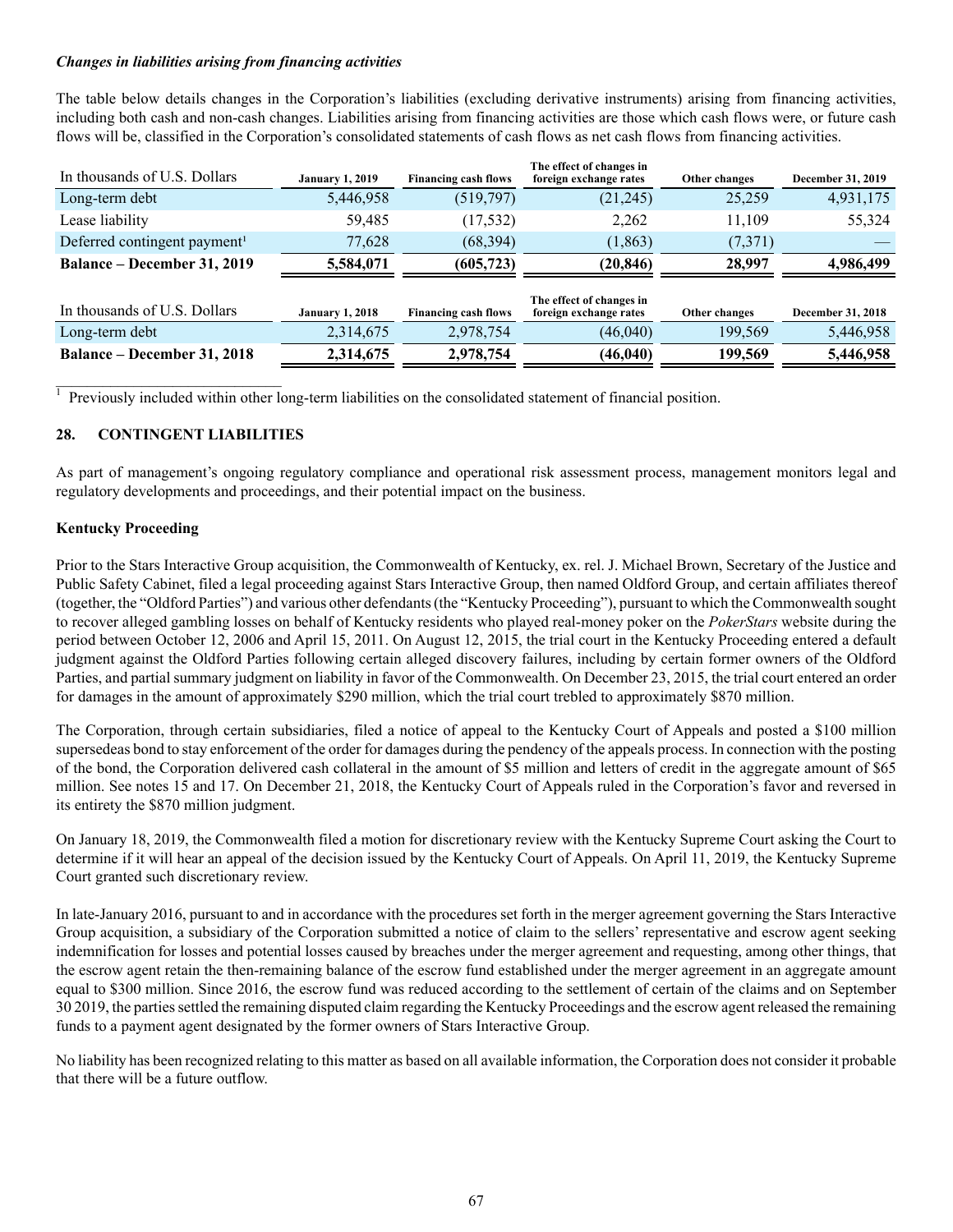### **29. FINANCIAL INSTRUMENTS RISK MANAGEMENT**

#### **Foreign Exchange Risk**

The Corporation is subject to foreign currency exposure on its financial instruments and the translation of its subsidiaries with foreign functional currencies to USD. The Corporation primarily manages its foreign currency exposure through its hedging instruments. See note 19. As at December 31, 2019, the Corporation's significant foreign exchange currency exposure on its financial instruments by currency was as follows (in U.S. dollar equivalents):

|                                          | <b>CDN</b> | <b>EUR</b> | <b>GBP</b> | <b>AUD</b> |
|------------------------------------------|------------|------------|------------|------------|
| Cash                                     | 4,607      | 100,085    | 233,590    | 31,235     |
| Restricted cash                          |            | 279        |            | 4,138      |
| Equity in unquoted companies - FVTPL     |            | 13,588     |            |            |
| Accounts receivable                      | 6,890      | 43,537     | 23,332     | 6,013      |
| Derivatives                              |            | 59,258     |            |            |
| Accounts payable and accrued liabilities | (10, 191)  | (71,697)   | (199, 831) | (143, 735) |
| Long-term debt                           |            | (934, 733) |            |            |
| Derivatives                              | (12)       | (79, 733)  | (14, 472)  | (1,616)    |
| Customer deposits                        | 969        | (79, 423)  | (54,200)   | (24, 898)  |

The table below details the effect on equity and earnings before tax of a 10% strengthening or weakening of the USD exchange rate at the balance sheet date for balance sheet items denominated in CDN, EUR, GBP and AUD after the effect of the Corporation's hedging activities:

|            | Earnings impact - gain (loss)        |                                  | Equity impact - gain (loss)           |                                  |
|------------|--------------------------------------|----------------------------------|---------------------------------------|----------------------------------|
|            | 10%<br>Strengthening<br><b>S000s</b> | 10%<br>Weakening<br><b>S000s</b> | 10%<br>Strengthening<br><b>\$000s</b> | 10%<br>Weakening<br><b>S000s</b> |
| <b>CDN</b> | (800)                                | 800                              | 574                                   | (574)                            |
| <b>EUR</b> | (89)                                 | 89                               | 94,973                                | (94, 973)                        |
| <b>GBP</b> | 1,225                                | (1,225)                          | (67)                                  | 67                               |
| <b>AUD</b> | (15)                                 | 15                               | 12,902                                | (12, 902)                        |

The table below details the effect on equity of a 10% strengthening or weakening of the EUR:USD or the EUR:GBP exchange rates on the valuations of the Swap Agreements that hedge the USD First Lien Term Loan. 10% is the sensitivity rate used when reporting foreign currency risk internally to key management personnel and represents management's assessment of the reasonably possible change in foreign exchange rates.

|                        | <b>\$000s</b> |         |  |
|------------------------|---------------|---------|--|
|                        | $-10%$        | $+10%$  |  |
| USD: EUR exchange rate | (233, 636)    | 257,000 |  |
| EUR:GBP exchange rate  | (127,020)     | 139,722 |  |

#### **Interest Rate Risk**

The Corporation's exposure to changes in interest rates (particularly fluctuations in LIBOR) relates primarily to interest paid on the Corporation's long-term indebtedness, as well as the interest earned on and market value of its cash and investments. The Corporation is also exposed to fair value interest rate risk with respect to its Senior Notes and cash flow interest rate risk on the unhedged elements of the USD First Lien Term Loan, and the EUR First Lien Term Loan which bear interest at variable rates. The Corporation manages its foreign currency exposure through its hedging instruments. See note 19.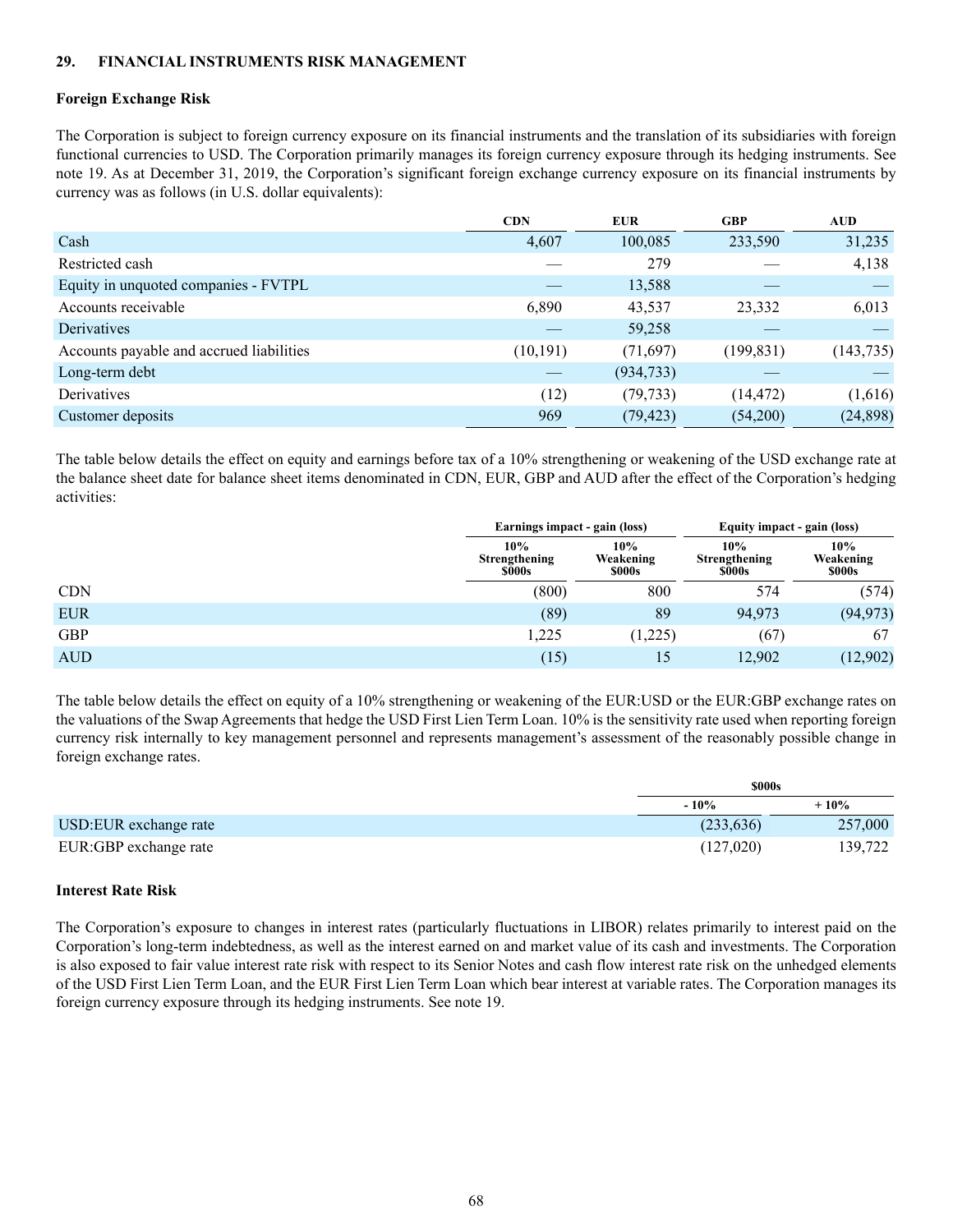The table below details the effect on earnings before tax of a 100 basis points strengthening or weakening of the LIBOR and EURIBOR interest rates on these loans after the effect of the Corporation's hedging activities. EURIBOR is currently negative and the analysis below presents the effect on earnings before tax if it were to turn positive by 100 basis points. 100 basis points sensitivity is the sensitivity rate used when reporting interest rate risk internally to key management personnel and represents management's assessment of the reasonably possible change in interest rates:

|                  | Net earnings (loss) \$000's |            |
|------------------|-----------------------------|------------|
|                  | $-100$ bps                  | $+100$ bps |
| <b>USD LIBOR</b> | 1,779                       | (1,779)    |
| <b>EURIBOR</b>   |                             | (9, 532)   |

The USD First Lien Term Loan has a floor of 0% for the LIBOR and as such, the interest rate cannot decrease below 3.50%. The EUR First Lien Term Loan has a floor of 0% for the EURIBOR and as such, the interest rate cannot decrease below 3.75%. Management monitors movements in the interest rates by reviewing the EURIBOR and LIBOR on a quarterly basis. During the years ended December 31, 2019 and 2018 the EURIBOR was negative.

The table below details the effect on equity of a 100 basis points strengthening or weakening of the LIBOR and EURIBOR interest rates on the valuations of the Swap Agreements that hedge the USD First Lien Term Loan. 100 basis points is the sensitivity rate used when reporting interest rate risk internally to key management personnel and represents management's assessment of the reasonably possible change in interest rates:

|                  |            | \$000's    |  |
|------------------|------------|------------|--|
|                  | $-100$ bps | $+100 bps$ |  |
| <b>LIBOR</b>     | (3,632)    | 3,244      |  |
| <b>GBP LIBOR</b> | (48, 434)  | 46,590     |  |
| <b>EURIBOR</b>   | (37, 631)  | 36,004     |  |

### **Credit Risk**

Credit risk refers to the risk that a counterparty will default on its contractual obligations resulting in financial loss to the Corporation. The Corporation has adopted a policy of only dealing with creditworthy counterparties and obtaining sufficient collateral where appropriate, as a means of mitigating the risk of financial loss from defaults. The Corporation's policy is to transact wherever possible with investment grade counterparties. This information is supplied by independent rating agencies where available, and if not available, the Corporation uses other publicly available financial information and its own trading records to rate its major customers. The Corporation's exposure and the credit ratings of its counterparties are continuously monitored and the aggregate value of transactions concluded is spread amongst approved counterparties. Credit exposure is managed by the Corporation's treasury and finance groups in accordance with the Corporation's treasury investment policy, which was approved by the Corporation's Audit Committee.

Credit risk arises from cash and cash equivalents, contractual cash flows of investments carried at amortized cost, at FVOCI and at FVTPL, as applicable, favorable derivative financial instruments and deposits with banks and financial institutions, as well as credit exposures on outstanding accounts receivable. The Corporation does not have any significant credit risk exposure to any single counterparty or any group of counterparties having similar characteristics.

The Corporation subjects its accounts receivable, investments carried at FVOCI, and cash and restricted cash to the expected credit loss model and specifically uses the simplified approach in respect of accounts receivable. The credit risk on cash and cash equivalents, investments and derivative financial instruments is limited because the Corporation operates a credit rating based limit system to ensure that the majority of the Corporation's balances are held with banks with investment grade credit-ratings assigned by international creditrating agencies. The Corporation's treasury investment policy and related strategy is focused on the preservation of capital and supporting its liquidity requirements, not on generating trading profits. The Corporation's receivables are primarily in relation to payment processors and credit risk associated with these receivables is limited. The application of the expected credit loss model did not result in material impairment losses recorded in respect of these instruments.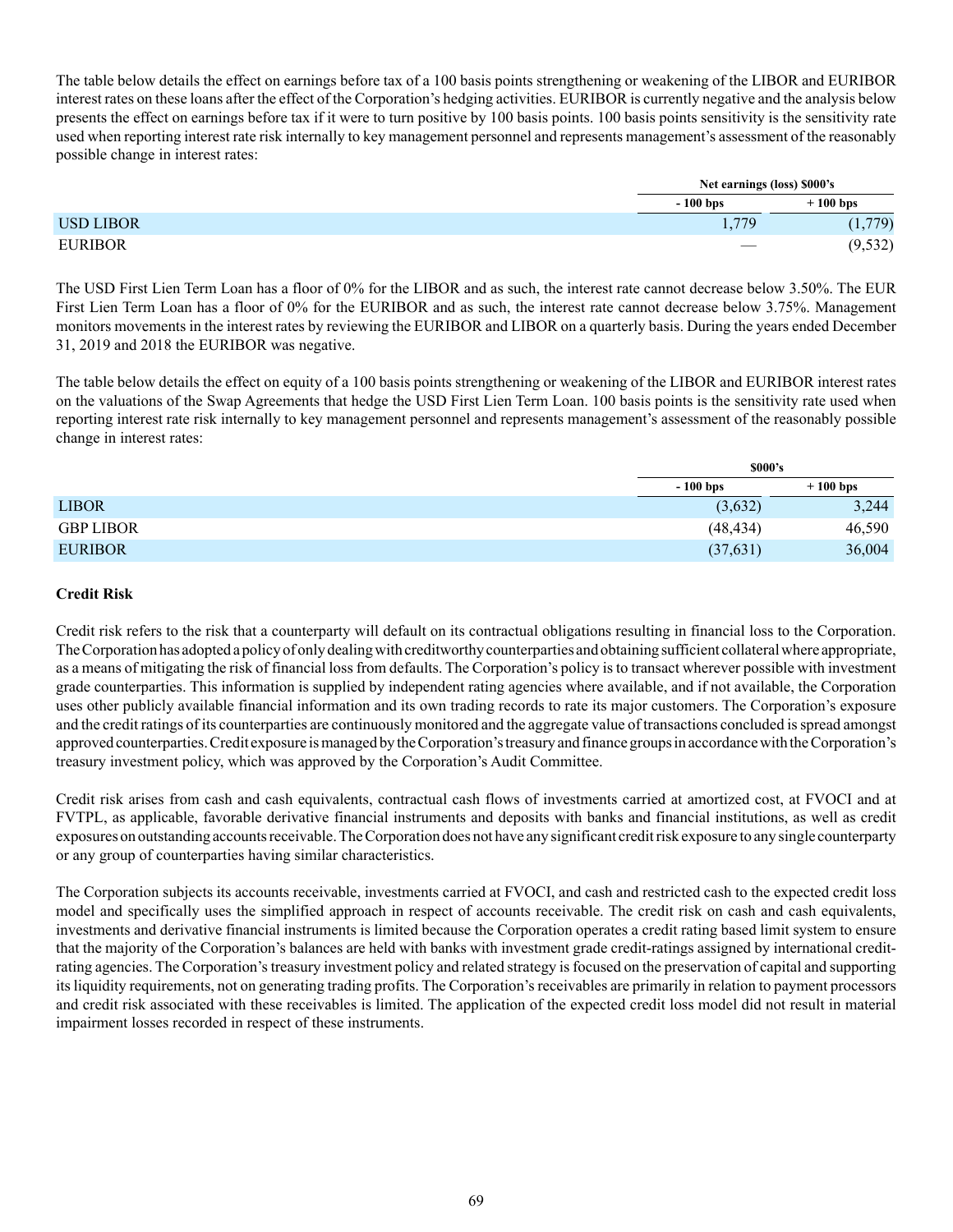Age of receivables that are past due but not impaired:

|                              | As at December 31, |       |  |
|------------------------------|--------------------|-------|--|
| In thousands of U.S. Dollars | 2019               | 2018  |  |
| Past due less than 181 days  | 2,352              | 2,103 |  |
| Past due more than 181 days  | 3,562              | 2,309 |  |
| Total past due               | 5,914              | 4.412 |  |

The allowance for doubtful accounts is \$14.6 million as at December 31, 2019 (December 31, 2018 - \$16.8 million).

Age of impaired trade receivables:

|                              | As at December 31, |        |
|------------------------------|--------------------|--------|
| In thousands of U.S. Dollars | 2019               | 2018   |
| Past due less than 181 days  | 48                 | 308    |
| Past due more than 181 days  | 14.524             | 16.520 |
| Total past due               | 14.572             | 16,828 |

### **Liquidity Risk**

Liquidity risk is the Corporation's ability to meet its financial obligations when they come due. The Corporation is exposed to liquidity risk with respect to its contractual obligations and financial liabilities. The Corporation manages liquidity risk by continuously monitoring forecasted and actual cash flows and matching maturity profiles of financial assets and liabilities. The Corporation's objective is to maintain a balance between continuity of funding and flexibility through borrowing facilities available through the Corporation's banks and other lenders. The Corporation's policy is to seek to ensure adequate funding is available from operations, established lending facilities and other sources, including the debt and equity capital markets, as required.

The Corporation's principal sources of liquidity are its cash generated from operations, the Revolving Facility and certain other currently available funds. Currently available funds consist primarily of cash on deposit with banks and investments, which are comprised primarily of certain highly liquid, short-term investments, including money market funds. The Corporation's working capital requirements are generally minimal during the year as its current gaming business requires customers to deposit funds prior to playing or participating in its real-money product offerings. The Corporation believes that such deposits are typically converted to revenue efficiently and on a timely basis such that operating expenditures are sufficiently covered. Management also believes that investing is a key element necessary for the continued growth of the Corporation's customer base and the future development of new and innovative product offerings. Based on the Corporation's currently available funds, borrowing capacity available from the Revolving Facility and its ability to access the debt and equity capital markets, if necessary, management believes that the Corporation will have the cash resources necessary to satisfy current obligations and working capital needs, and fund currently planned development and integration activities and other capital expenditures, including those with respect to the continued launch and operation of its U.S. business, as well as strategic transactions, if any, for at least the next 12 months. Notwithstanding, the state of capital markets and the Corporation's ability to access them on favorable terms, if at all; micro and macro-economic downturns; and fluctuations of the Corporation's operations, among other things, may influence its ability to secure the capital resources required to satisfy current or future obligations and fund future projects, strategic initiatives and support growth.

Customer deposit liabilities relate to customer deposits that are held in multiple bank accounts and highly liquid investments which are segregated from those holding operational funds. These deposits are included in current assets in the consolidated statements of financial position under Cash and cash equivalents - customer deposits and Current investments - customer deposits (see note 23).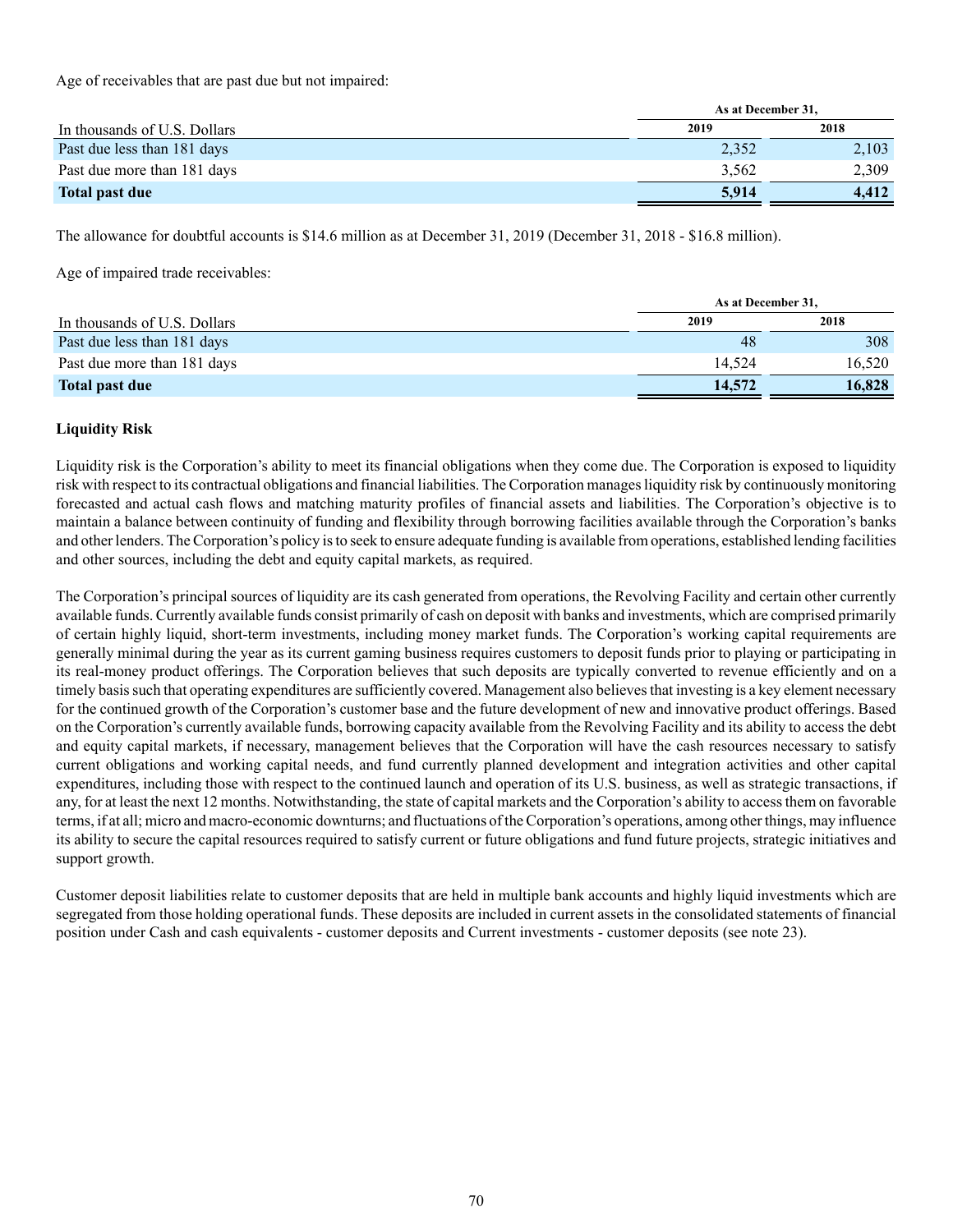The following table provides information about the terms of the Corporation's financial obligations and liabilities (excluding derivatives which are presented separately below). The table is based on the undiscounted cash flows of financial liabilities based on the earliest date on which the Corporation can be required to pay. The table includes both interest and principal cash flows as applicable. For floating rate interest cash flows, the undiscounted amount is based on the floating interest rate in place at December 31, 2019.

|                                          | On demand<br><b>S000s</b> | Less than 1 year<br><b>S000s</b> | 2 to 5 years<br><b>S000s</b> | Greater than 5 years<br><b>S000s</b> |
|------------------------------------------|---------------------------|----------------------------------|------------------------------|--------------------------------------|
| Accounts payable and other liabilities * | 143,358                   | 350,734                          | 1,770                        |                                      |
| Customer deposits                        | 409.390                   |                                  |                              |                                      |
| Provisions                               |                           | 64,928                           | 2,885                        |                                      |
| Long-term debt                           |                           | 311.508                          | 1,302,740                    | 4,969,062                            |
| <b>Total</b>                             | 552,748                   | 727,170                          | 1,307,395                    | 4,969,062                            |

\* Excludes VAT and other taxes as well as the interest accrual on Senior Notes, which are all included in accounts payable and other liabilities on the statements of financial position

\_\_\_\_\_\_\_\_\_\_\_\_\_\_\_\_\_\_\_\_\_\_\_\_\_\_\_\_\_

The following table provides information about the terms of the Corporation's derivative financial instruments based on contractual maturities. The table is based on the undiscounted net cash inflows or outflows on derivative instruments that settle on a net basis and the net undiscounted gross inflows and outflows on those derivatives that require gross settlement. For derivative cash flows based on a floating interest rate, the undiscounted amount is based on the floating interest rate in place at December 31, 2019.

|                                               | On demand<br><b>S000s</b> | Less than 1 year<br><b>S000s</b> | 2 to 5 years<br><b>\$000s</b> |
|-----------------------------------------------|---------------------------|----------------------------------|-------------------------------|
| Net settled derivatives                       |                           |                                  |                               |
| Unsettled bets - net outflows                 |                           | 17,628                           |                               |
| Interest rate swap - net outflows             |                           | 5,116                            | 8,861                         |
|                                               |                           |                                  |                               |
| <b>Gross settled derivatives</b>              |                           |                                  |                               |
| Cross currency interest rate swaps - inflows  |                           | (149, 754)                       | (2,582,758)                   |
| Cross currency interest rate swaps - outflows |                           | 131,593                          | 2,507,913                     |
| <b>Total</b>                                  |                           | 4,583                            | (65,984)                      |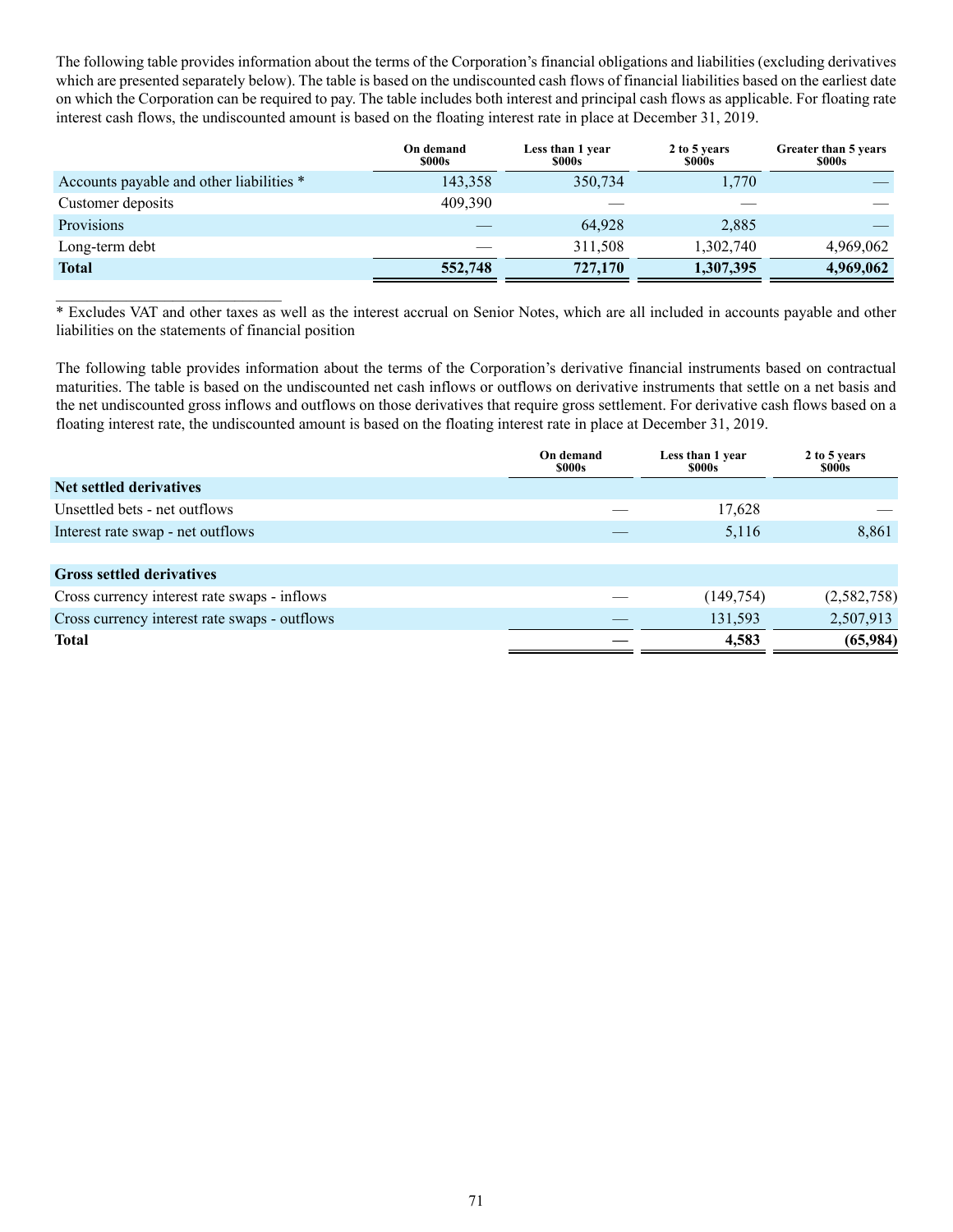### **30. RELATED PARTY TRANSACTIONS**

Key management of the Corporation includes the members of the Board, the Chief Executive Officer, Chief Financial Officer, Chief Operating Officer, Chief Corporate Development Officer, Executive Vice-President and Chief Legal Officer, Chief Technology Officer, and certain other key members of management.

The compensation of such key management for the years ended December 31, 2019 and 2018 included the following:

|                                                    | <b>Year Ended December 31,</b> |        |
|----------------------------------------------------|--------------------------------|--------|
| In thousands of U.S. Dollars                       | 2019                           | 2018   |
| Salaries, bonuses and short-term employee benefits | 10,071                         | 10,320 |
| Director retainers                                 | 822                            | 796    |
| Stock-based payments                               | 12.843                         | 6,824  |
|                                                    | 23,736                         | 17.940 |

The remuneration of the Chief Executive Officer, Chief Financial Officer, Chief Technology Officer, Chief Operating Officer, Chief Corporate Development Officer, Executive Vice-President and Chief Legal Officer consists primarily of a salary, cash bonuses and sharebased awards and was negotiated at arm's length. Director retainers include both retainers, committee fees and share-based awards.

### **31. COMBINATION WITH FLUTTER ENTERTAINMENT PLC**

On October 2, 2019, the Corporation and Flutter announced they had entered into an arrangement agreement (the "Arrangement Agreement") providing for an all-share combination to be implemented through an acquisition of the Corporation by Flutter pursuant to a plan of arrangement under the OBCA (the "Combination"). Under the terms of the Combination, shareholders of the Corporation would be entitled to receive 0.2253 ordinary shares of Flutter in exchange for each Common Share of the Corporation. Immediately following completion of the Combination, shareholders of Flutter would own approximately 54.64 percent and shareholders of the Corporation would own approximately 45.36 percent of the share capital of the combined business (based on the fully diluted share capital of Flutter and the fully diluted share capital of the Corporation excluding any out of the money options, in each case, as at October 2, 2019).

Completion of the Combination is intended to occur during the second or third quarter of 2020. The Combination is conditional upon, among other things, certain approvals by each of Flutter's and the Corporation's shareholders, Ontario court approval of the plan of arrangement, certain approvals from the United Kingdom Financial Conduct Authority, London Stock Exchange and Euronext Dublin, and relevant merger control, foreign investment and gaming related approvals.

# **32. SUBSEQUENT EVENTS**

On February 21, 2020, the Corporation prepaid \$100.0 million, including accrued and unpaid interest, of its USD First Lien Term Loan, using available cash on hand.